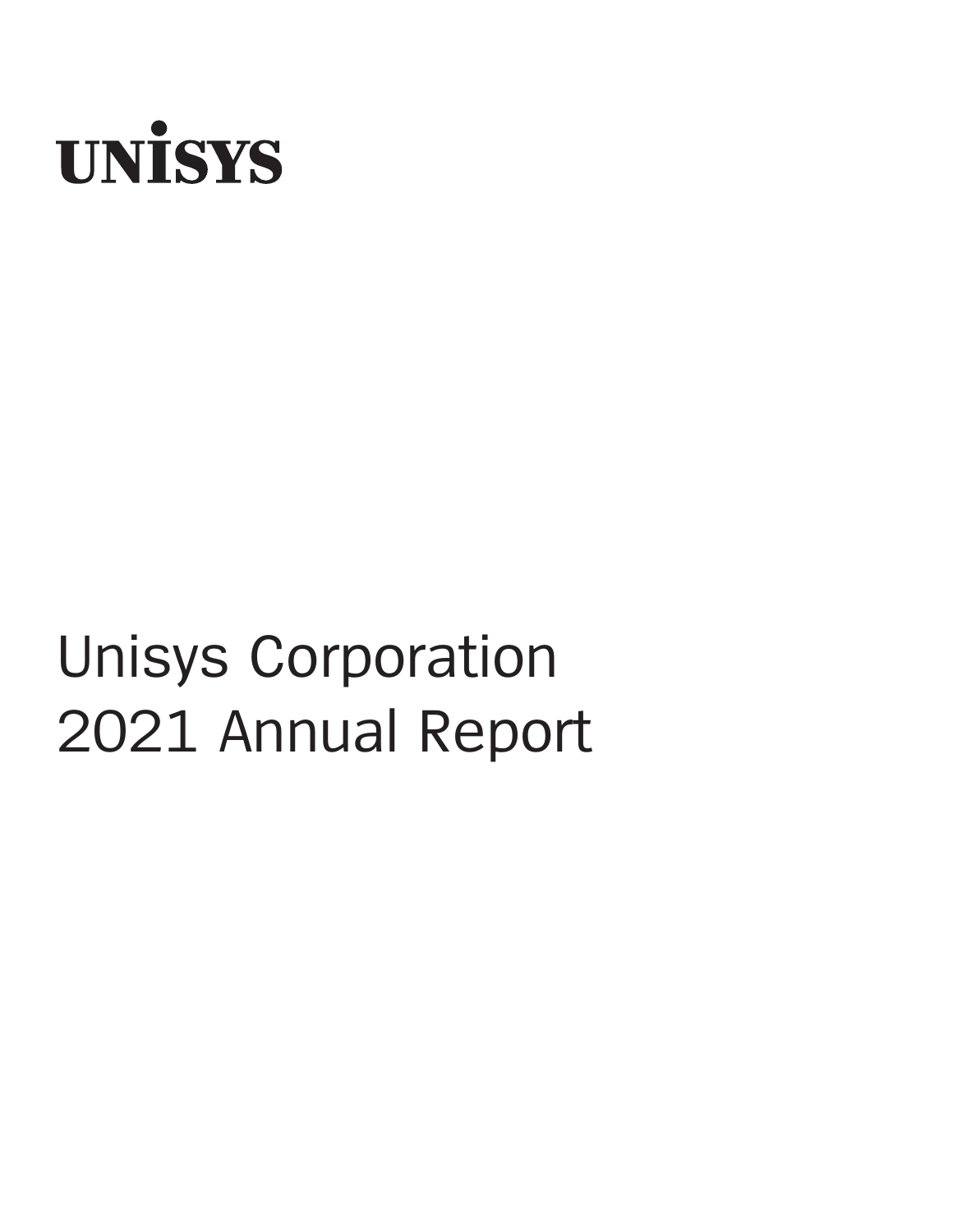# A Letter to Our Shareholders

Unisys had an active and exciting year in 2021. Execution against our strategic initiatives resulted in year-over-year growth in full-year revenue, profitability and free cash flow, supported by year-over-year gross profit and gross margin increases in each of our three segments. We achieved all guided metrics for the year, and our investments in solutions, go-to-market, and workforce management planning have positioned us to advance our momentum in 2022.

#### **Execution in 2021 and Momentum for 2022**

During the year, we expanded and enhanced our solution portfolio in each segment, and we received validation of those new offerings in the form of industry analyst recognition and client receptivity. We invested in our sales force, solution architects and marketing initiatives, leading to year-over-year growth in pipeline. We are also investing in our brand and have brought in world-class agencies to support us in these branding efforts. We expect these investments to help accelerate revenue growth in 2022.

#### **Adapting to Changing Macro Dynamics**

We adapted quickly during the year to the competitive labor market with targeted talent attraction and retention initiatives, resulting in voluntary attrition for 2021 that was below pre-pandemic levels. We are continuing to adjust to the new realities of the marketplace for talent and other elements of the supply chain.

#### **Delivering Strong Financial Results**

Our efforts in 2021 resulted in the following key financial achievements:

- 2021 revenue grew 1.4% year over year
- 2021 gross profit grew 18.4% year over year, and gross profit margin was up 400 basis points year over year, supported by year-over-year gross profit and gross margin improvements in each of our three segments
- 2021 non-GAAP operating profit grew 25.6% year over year, and non-GAAP operating profit margin increased 180 basis points year over year
- 2021 adjusted EBITDA increased 15.3% year over year, and full-year adjusted EBITDA margin increased 220 basis points year over year
- We were free cash flow positive for the first time since 2016, with 2021 free cash flow up \$843.6 million year over year to \$32.3 million

#### **ESG & DEI**

In 2021, we expanded our Environmental, Social, and Governance (ESG) commitments, such as joining the UN Global Compact and driving 75% of our key suppliers to disclose their ESG actions and commitments. We expect to reach our 2026 goal for reduced Scope 1 and 2 greenhouse gas emissions in 2022 and to release new ESG goals in 2022.

We are committed to advancing Diversity, Equity, and Inclusion (DEI) through training initiatives, leadership development and recruitment efforts. These resulted in a three-point increase in percentage representation from 2020 to 2021 at the leadership level for both women globally and associates from underrepresented ethnic groups in our U.S. population (we are tracking this data in the U.S.).

#### **Thank You**

Thank you for your continued support of Unisys. I am proud of the progress we made in 2021, and we look forward to continuing to execute on our goals in the year ahead.

't awt

Peter A. Altabef Chair, President and CEO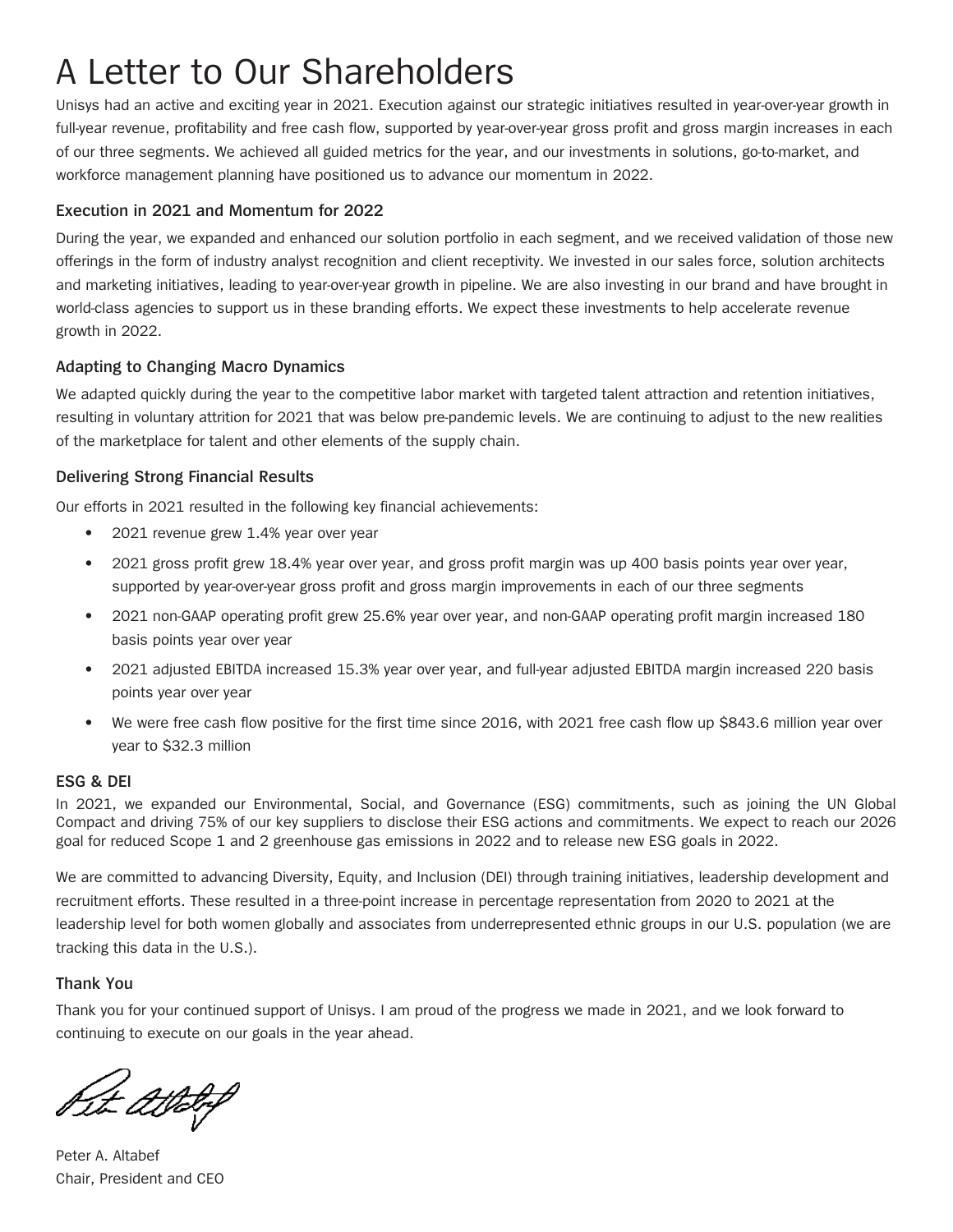# PART I **ITEM 1. BUSINESS**

#### **General**

Unisys Corporation, a Delaware corporation (Unisys, we, our, or the company), is a global information technology (IT) solutions company that delivers successful outcomes for the most demanding businesses and governments. Unisys offerings include digital workplace solutions, cloud and infrastructure solutions, enterprise computing solutions and business process solutions.

In January 2021, the company changed its organizational structure to more effectively address evolving client needs. As a result, our reportable segments are as follows:

- Digital Workplace Solutions (DWS), which provides solutions that transform digital workplaces securely and create exceptional end-user experiences;
- Cloud and Infrastructure Solutions (C&I), which provides solutions that drive modern IT service platforms, cloud applications development, intelligent services, and cybersecurity services; and
- Enterprise Computing Solutions (ECS), which provides solutions that harness secure, continuous high-intensity computing and enable digital services through software-defined operating environments.

During 2021, the company completed three acquisitions to accelerate its pace of innovation and capitalize on growing and evolving markets. In June and November, the company acquired Unify Square, Inc. and, the Mobinergy group of companies, respectively, to advance the company's experience-focused Digital Workplace Solutions set and to deliver higher-value solutions to its clients. In December, the company acquired CompuGain LLC to enhance the company's delivery of rapid and agile cloud migration, application modernization and data value realization to its clients. These acquisitions align with the company's strategy to invest in capabilities that complement its core solutions.

#### **Principal Products and Services**

We deliver advanced IT solutions to clients in our primary target markets: Government (national governments, other than directly to the U.S. federal government, and state and local governments globally), Commercial (e.g., travel and transportation and life sciences and healthcare), and Financial Services (e.g., commercial and retail banking).

We market our products and solutions primarily through a direct sales force. Complementing our direct sales force, we make use of a select group of resellers and alliance partners to market our services and product portfolio. In certain countries, we market primarily through distributors.

#### **Services**

Our principal services include digital workplace solutions, cloud and infrastructure solutions, enterprise computing solutions and business process solutions.

- In digital workplace solutions, we help our clients create the world's leading digital workplace experiences by transforming their end-user experience to engage and retain employees; increase collaboration and innovation; and drive productivity and business growth.
- In cloud and infrastructure solutions, we help our clients achieve digital transformation by applying proven experience to solve the toughest business and technology challenges. Our solutions accelerate hybrid and multicloud adoption and enable application modernization. Our cybersecurity services drive more compliant and highly secure technology environments from strategy through implementation, operation and optimization.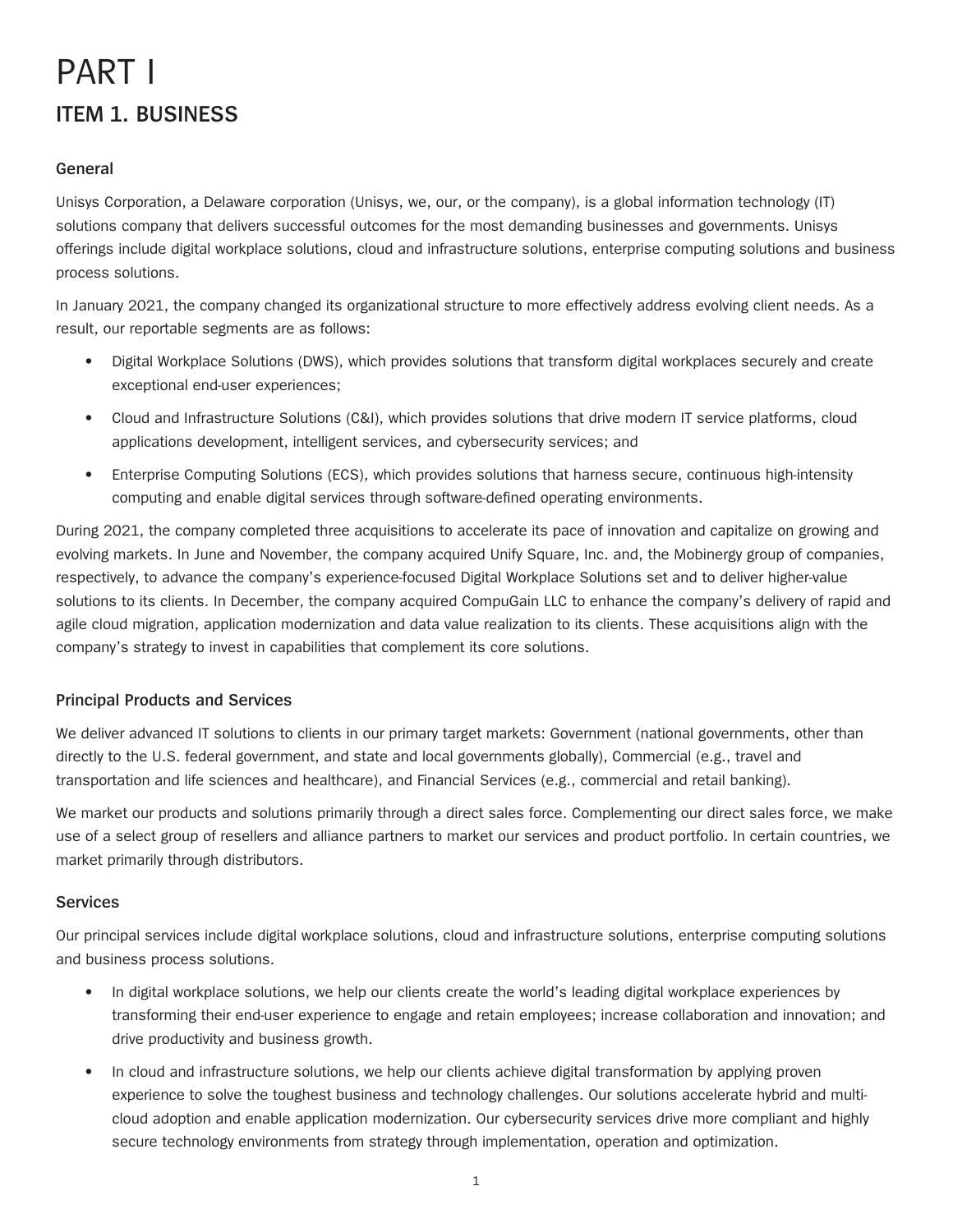In enterprise computing solutions, we deliver high-intensity, cloud-based, software-defined operating environments and solutions. We partner with clients to evolve compute architectures as part of digital transformation in industries ranging from financial services to travel and transportation to telecommunications.

In addition, we deliver a range of next-generation capabilities that make government service easily accessible and efficient, enable law enforcement to solve more cases in less time and enhance the integrity of our clients' financial services processing and payment platforms. Our clients and their customers benefit from proficient and effective 24x7 operations and continuous optimization of their mission-critical business processes.

We deliver these outcomes through platforms that include:

- Unisys InteliServeTM, a service solution that transforms traditional service desk into an intelligent, user-centric experience aligned with the needs of the modern digital workplace. The service leverages the InteliServe platform, an integrated suite of technologies for omnichannel support, advanced analytics, automation, artificial intelligence, machine learning and identity authentication.
- Unisys CloudForte®, a comprehensive suite of digital services to help accelerate the secure move of data and applications to the cloud. The solution is available for hybrid and multi-cloud environments and includes the following features: an automated software-as-a-service platform to identify and provision private, public and hybrid cloud services, real-time analytics, and capabilities for industrial-grade modernization of legacy applications.
- PowerSuite™ is our market-leading packaged software tool used by enterprise IT to monitor, analyze, troubleshoot and secure collaboration and communications multi-platform environments. PowerSuite leverages patented AI/ML technology to proactively surface actionable insights and helps orchestrate and deliver effective, reliable and secure user experiences spanning both cloud and on-premises environments. Leveraging the PowerSuite SaaS offering IT gains a real-time panoramic view of all collaboration and communications platforms, making it easy to troubleshoot and remediate infrastructure issues, benchmark the user experience both internally and externally and expedite responses to service interruptions and threats.

#### **Products**

Our software products include:

- Unisys ClearPath Forward®, a secure, scalable software operating environment for high-intensity enterprise computing capable of delivering Unisys security across multiple platforms. The ClearPath Forward operating environment is hardware-independent and provides a tested, integrated stack of software products that run on a range of contemporary, commonly-deployed Intel x86 server platforms and select virtualization environments of the client's choice. Thus, ClearPath Forward provides clients with the flexibility to choose to deploy either as an integrated system, as a private cloud via software services or in a public cloud, starting with Microsoft Azure.
- Unisys Stealth® security software, which enables trusted identities to access micro-segmented critical assets and safely communicate through secure, encrypted channels. Stealth™ establishes user authentication, prevents lateral attacker movement and reduces data center, mobile and cloud attack surfaces and quickly isolates devices or users at the first sign of compromise. Stealth also reduces the cost and complexity of securing information and operation technology such as industrial control systems, allowing organizations to meet compliance and security mandates.

Our industry solutions help law enforcement agencies solve crime; social services case workers assist families; travel and transportation companies manage freight and distribution; and financial institutions deliver omnichannel banking.

#### **Materials**

Unisys purchases components and supplies from a number of suppliers around the world. For certain technology products, we rely on a single or limited number of suppliers, although we make every effort to assure that alternative sources are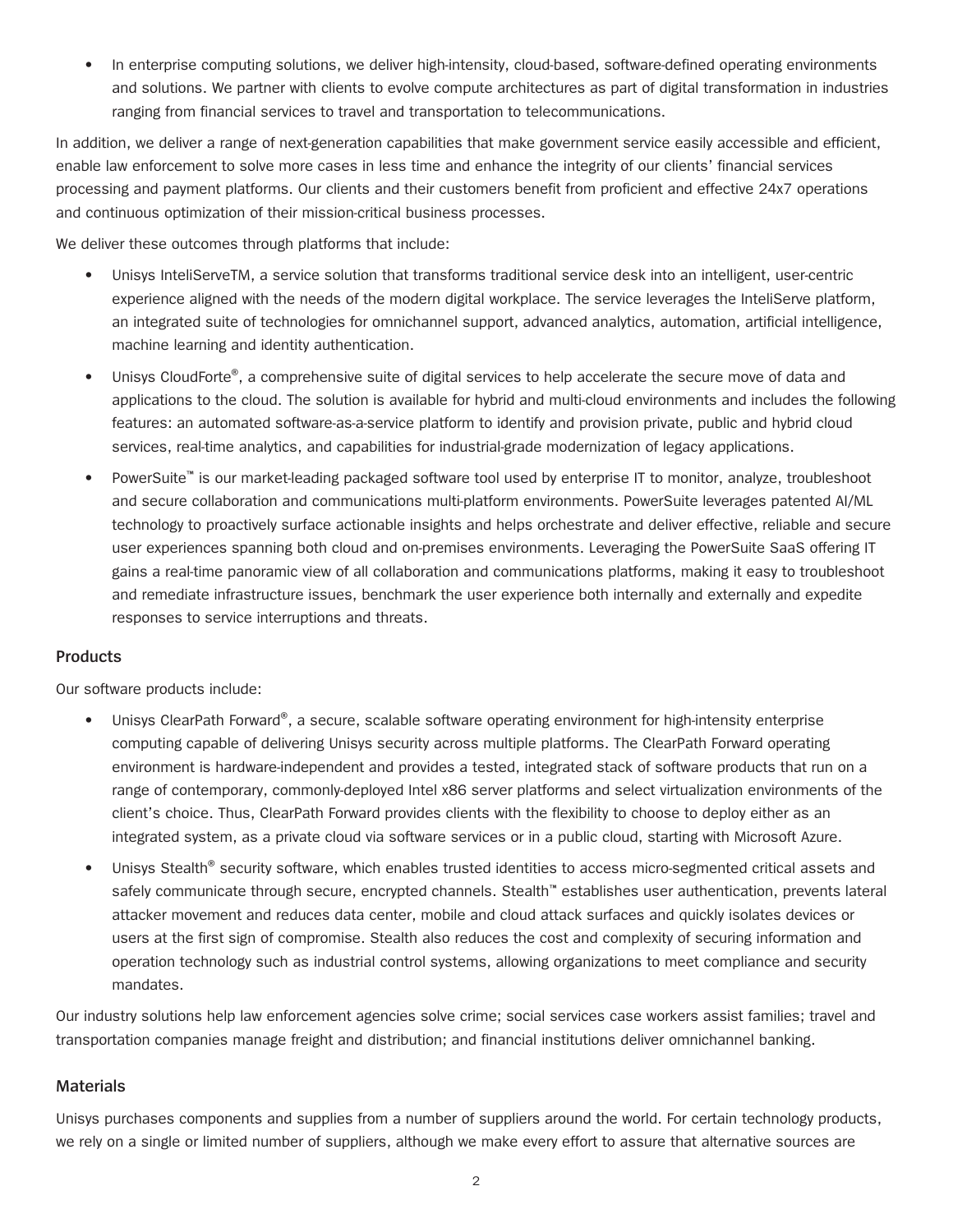available if the need arises. The failure of our suppliers to deliver components and supplies in sufficient quantities and in a timely manner could adversely affect our business. For more information on the risks associated with purchasing components and supplies, see "Risk Factors" (Part I, Item 1A of this Form 10-K).

#### **Patents, Trademarks and Licenses**

As of January 31, 2022, Unisys owns over 485 active U.S. patents and over 45 active patents granted in ten non-U.S. jurisdictions. These patents cover systems and methods related to a wide variety of technologies, including, but not limited to, information security, cloud computing, virtualization, database encryption/management and user interfaces. We have granted licenses covering both single patents, and particular groups of patents, to others. Likewise, we have active licensing agreements granting us rights under patents owned by other entities. Our business is not materially dependent upon any single patent, patent license, or related group thereof.

Unisys also maintains 23 U.S. trademark and service mark registrations, and over 480 additional trademark and service mark registrations in seventy-four non-U.S. jurisdictions as of January 31, 2022. These marks are valuable assets used on or in connection with our services and products, and as such are actively monitored, policed and protected by Unisys and its agents.

#### **Seasonality**

Our revenue is affected by such factors as the introduction of new services and products, the length of sales cycles and the seasonality of purchases. Seasonality generally has not resulted in material quarterly revenue changes.

#### **Customers**

No single client accounted for more than 10% of our revenue in the year ended December 31, 2021.

#### **Backlog**

At December 31, 2021, firm order backlog was \$3.0 billion, compared to \$3.6 billion at December 31, 2020. Approximately \$1.2 billion (40%) of 2021 backlog is expected to be converted to revenue in 2022. Although we believe that this backlog is firm, we may, for commercial reasons, allow the orders to be canceled, with or without penalty.

#### **Competition**

Our business is affected by rapid change in technology in the information services and technology industries and aggressive competition from many domestic and foreign companies. Principal competitors are systems integrators, consulting and other professional services firms, outsourcing providers, infrastructure services providers, computer hardware manufacturers and software providers. We compete primarily on the basis of service, product performance, technological innovation, and price. We believe that our continued focused investment in enhancing and expanding our solution portfolio through our build/ partner/buy strategy, coupled with investment in our go-to-market capabilities, will have a favorable impact on our competitive position. For more information on the competitive risks we face, see "Risk Factors" (Part I, Item 1A of this Form 10-K).

#### **Environmental Matters**

Our capital expenditures, earnings and competitive position have not been materially affected by compliance with federal, state and local laws regulating the protection of the environment. Capital expenditures for environmental control facilities are not expected to be material in 2022 and 2023.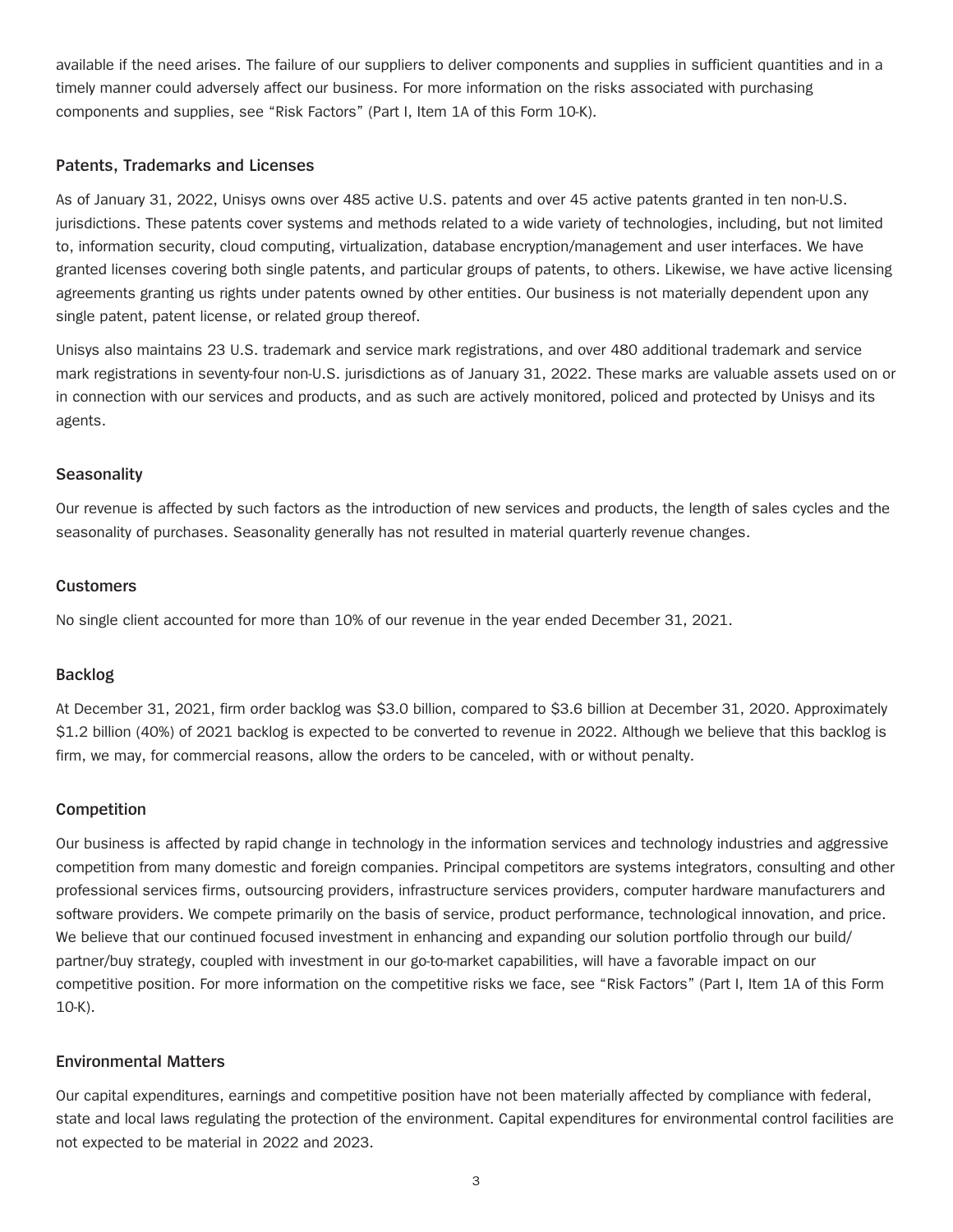#### **Human Capital**

At December 31, 2021, the company employed approximately 16,300 professionals of which 18% are located in the United States and 82% are located in other countries around the world. Our associates ensure our success, and we are committed to providing a productive, ethical, diverse and safe working environment for each and every one of them.

We welcome associates of all ethnicities, races, ages, religions, abilities, genders and sexual orientations. We are committed to our culture of Diversity, Equity and Inclusion (DEI) not only as the "right thing to do," but also as a business imperative. Creating an equitable workplace improves our organization, local communities and society.

At Unisys, we are focused on having a workforce that represents the diverse communities in which we live and serve. Based on our continued efforts to improve diverse representation, women now make up 32% of our workforce globally and associates from Underrepresented Ethnic Groups (UREG) make up 30% within the U.S. Although we are proud of our progress, there is more work to do to build a more diverse workforce.

In addition to our efforts focused on representation, understanding our associates' perspectives and experiences—their engagement-is critical to our success. Each year we measure associate engagement and develop action plans to improve based on feedback. This year, more than 80% of our associates participated in the survey with 7 out of 10 associates indicating they are engaged. Fostering an inclusive culture is a key component of engagement and 80% of associates indicated they "feel comfortable being themselves at work." Our DEI initiatives are supported by our Inclusion and Diversity Council, which consists of 20 associates from around the world and includes several working groups that focus on specific aspects of issues including diversity, race and ethnicity, disability and gender equity. The Inclusion and Diversity Council's vision is to build and nurture a better, more inclusive culture at Unisys. Since 2020, the Council has sponsored multiple new Associate Impact Groups, which are associate-led groups that provide support, career development, and professional networking for their members.

The company recognizes that continuous learning and professional development are key factors in our success. We offer a range of development programs and opportunities that focus on leadership/management, information technology skills, regulatory compliance, diversity, anti-harassment, ethics, cybersecurity, ethics and more.

We are committed to the health, safety, and wellness of our employees. We provide our associates a wide range of offerings in this regard through a range of benefits and resources including health and welfare benefits, flexible time-off and employee assistance programs.

Our safety programs include education, safe work practice guides, monitoring, and corrective actions to make sure that we are keeping every associate safe. In addition, we regularly conduct compliance validation reviews and use third-party assessments at our locations to ensure compliance to established company best practices and country-specific environmental, health, and safety regulations. In fact, we have maintained a perfect safety record over the past decade with zero violations of environmental, health or safety regulations.

We also promote a culture of ethics and integrity through our Code of Ethics and Business Conduct, policies, and training and all associates must adhere to the company's Code. We assess risk using data analytics, an annual risk assessment, investigations, and other compliance-related initiatives.

#### **Available Information**

Our Investor web site is located at www.unisys.com/investor. Through our web site, we make available, free of charge, our annual report on Form 10-K, quarterly reports on Form 10-Q, current reports on Form 8-K, and amendments to those reports filed or furnished pursuant to Section 13(a) or 15(d) of the Securities Exchange Act of 1934, as soon as reasonably practicable after this material is electronically filed with or furnished to the U.S. SEC. We also make available on our web site our Guidelines on Significant Corporate Governance Issues, the charters of the Audit and Finance Committee, Compensation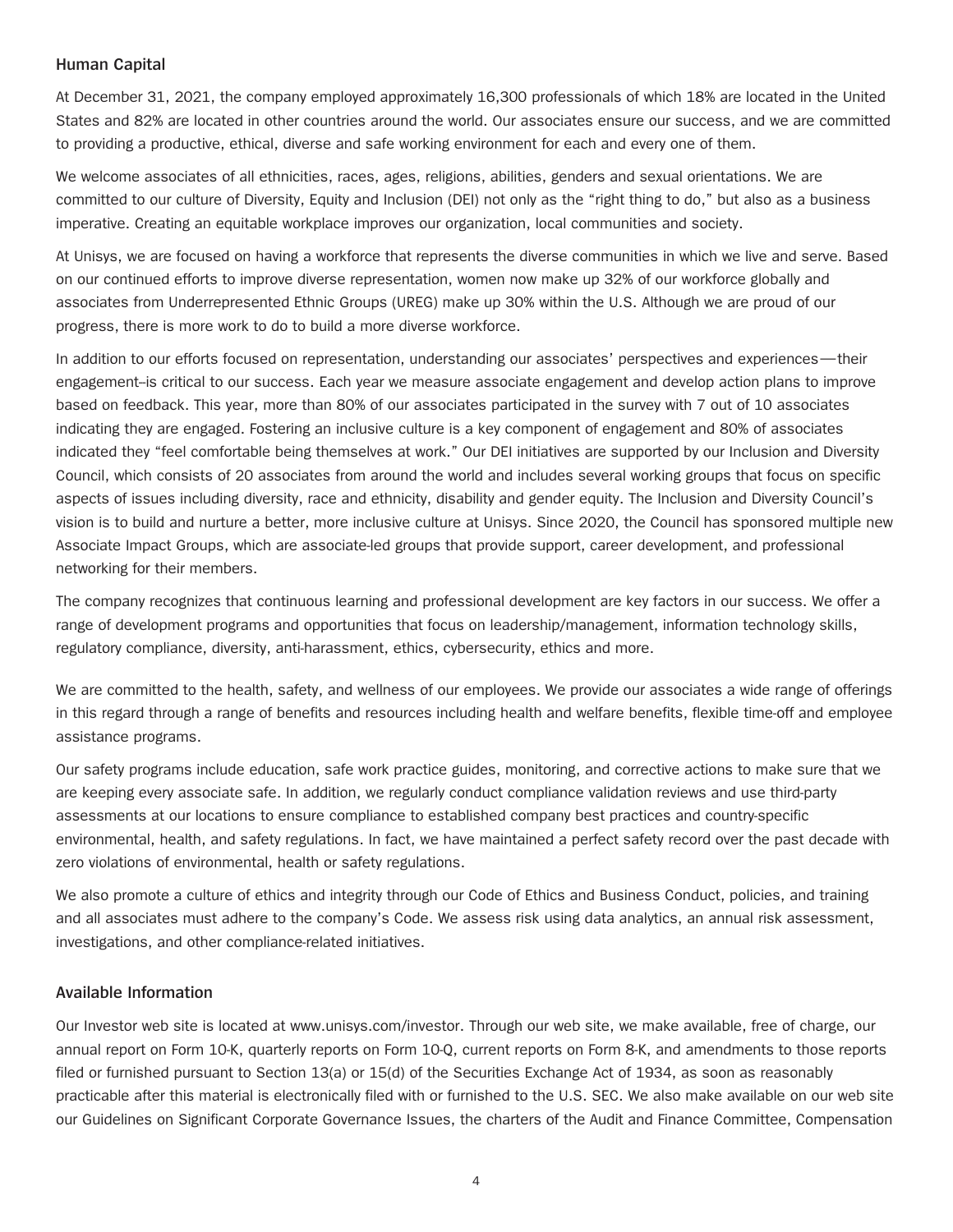and Human Resources Committee, Nominating and Corporate Governance Committee and Security and Risk Committee of our board of directors, and our Code of Ethics and Business Conduct. This information is also available in print to stockholders upon request. We do not intend for information on our web site to be part of this Annual Report on Form 10-K.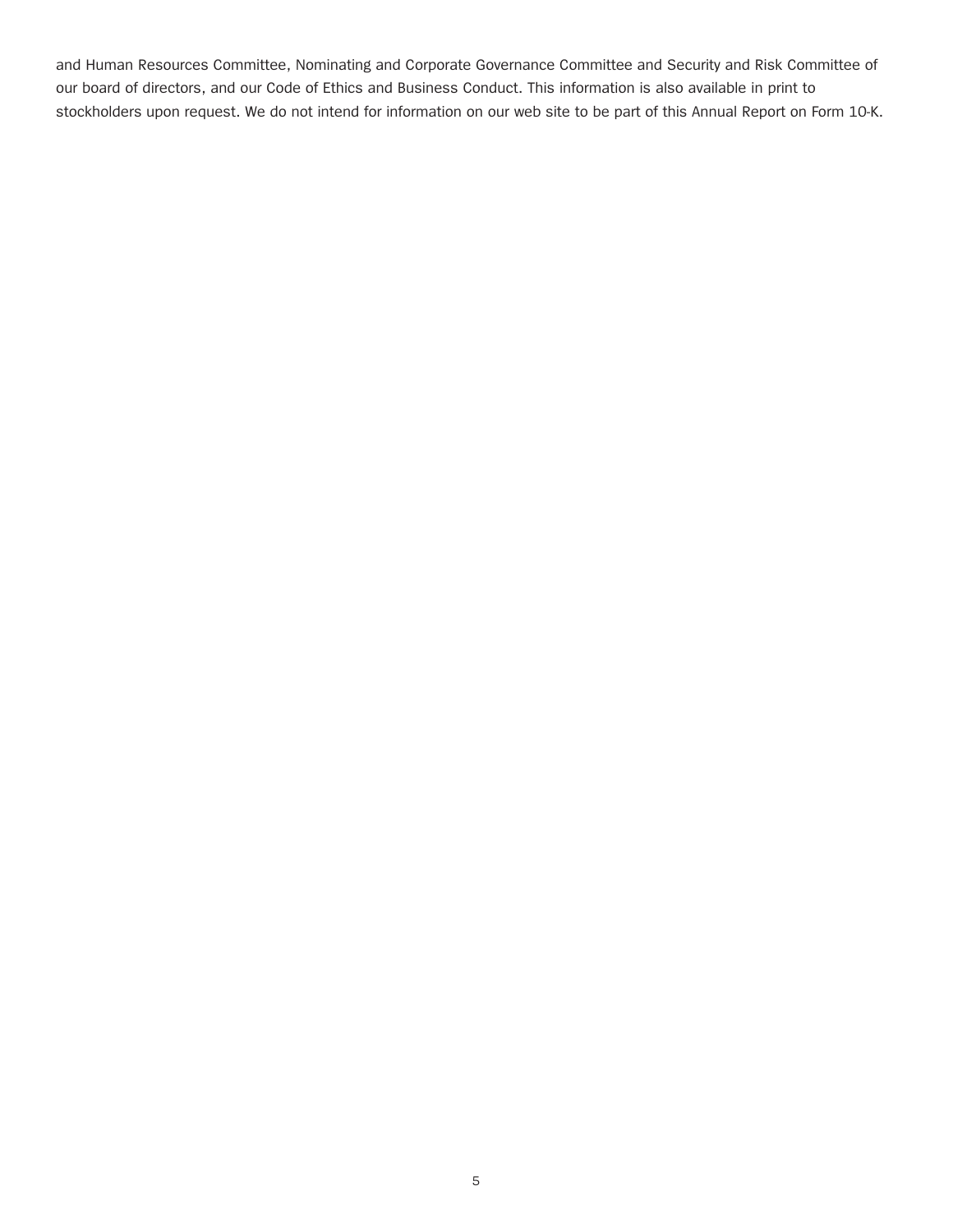# Board of Directors

**Peter A. Altabef** Chair, President and Chief Executive Officer of Unisys Corporation

**Jared L. Cohon** President Emeritus and University Professor of Civil and Environmental Engineering and Engineering and Public Policy at Carnegie Mellon University 2,3

**Nathaniel A. Davis** Lead Independent Director of Unisys Corporation and Chairman of the Board and Former Chief Executive Officer of Stride, Inc.

**Matthew J. Desch** Chief Executive Officer and Director of Iridium Communications Inc.2

**Denise K. Fletcher** Former Executive Vice President, Finance of Vulcan Inc.<sup>1,4</sup>

**Philippe Germond** Partner at Barber Hauler Capital Advisers<sup>3</sup>

**Deborah L. James** Former Secretary of the Air Force<sup>2,3</sup>

**Paul E. Martin** Former Senior Vice President, Chief Information Officer of Baxter International, Inc.1,4

**Regina Paolillo** President and Chief Global Operating Officer of TTEC Holdings, Inc.1,4

**Troy K. Richardson** President of the Digital Thread group of PTC Inc. 1,4

**Lee D. Roberts** Chief Executive Officer and President of BlueWater Consulting, LLC 2,3

# **Roxanne Taylor**

Senior Vice President and Chief Marketing and Communications Officer of Memorial Sloan Kettering Cancer Center 2,3

### **Board Committees**

- 1 Audit and Finance Committee
- 2 Compensation and Human Resources Committee
- 3 Nominating and Corporate Governance Committee
- 4 Security & Risk Committee

# Corporate Officers

# **Peter A. Altabef**

Chair, President and Chief Executive Officer

# **Michael M. Thomson**

Executive Vice President and Chief Financial Officer

# **Dwayne Allen**

Senior Vice President, Solution Innovation and Architecture, and Chief Technology Officer

# **Katie Ebrahimi**

Senior Vice President and Chief Human Resources Officer

**Gerald P. Kenney**

Senior Vice President, General Counsel and Secretary

### **Lisa Madion**

Senior Vice President, Corporate Services

### **Mathew Newfield**

Senior Vice President and Chief Security and Infrastructure **Officer** 

### **Teresa Poggenpohl**

Senior Vice President and Chief Marketing Officer

### **Shalabh Gupta**

Vice President and Treasurer

### **Erin Mannix**

Vice President, Chief Accounting Officer and Corporate Controller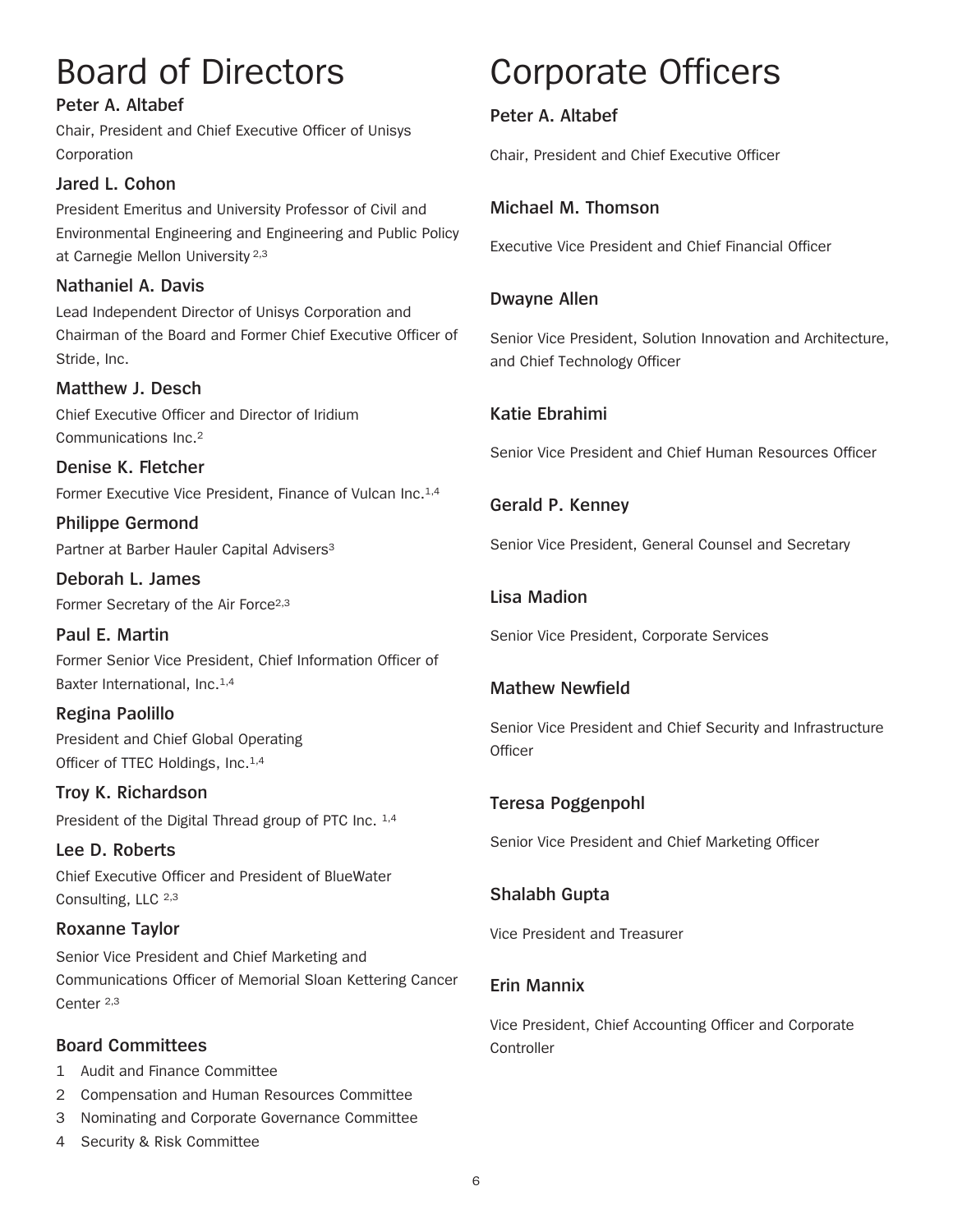# **INFORMATION ABOUT OUR EXECUTIVE OFFICERS**

Information concerning the executive officers of Unisys as of March 25, 2022 is set forth below.

| <b>Name</b>        | Age | <b>Position with Unisys</b>                                                      |
|--------------------|-----|----------------------------------------------------------------------------------|
| Peter A. Altabef   | 62  | Chair, President and Chief Executive Officer                                     |
| Michael M. Thomson | 53  | Executive Vice President and Chief Financial Officer                             |
| Dwayne Allen       | 60  | Senior Vice President, Solution Innovation and Architecture and Chief Technology |
|                    |     | Officer                                                                          |
| Katie Ebrahimi     | 52  | Senior Vice President and Chief Human Resources Officer                          |
| Gerald P. Kenney   | 70  | Senior Vice President, General Counsel and Secretary                             |
| Lisa Madion        | 51  | Senior Vice President, Corporate Services                                        |
| Matthew Newfield   | 50  | Senior Vice President and Chief Security and Infrastructure Officer              |
| Teresa Poggenpohl  | 60  | Senior Vice President and Chief Marketing Officer                                |
| Shalabh Gupta      | 60  | Vice President and Treasurer                                                     |
| Erin Mannix        | 38  | Vice President, Chief Accounting Officer and Corporate Controller                |

There is no family relationship among any of the above-named executive officers. The By-Laws provide that the officers of Unisys shall be elected annually by the Board of Directors and that each officer shall hold office for a term of one year and until a successor is elected and qualified, or until the officer's earlier resignation or removal.

Mr. Altabef has served as Chair of the Board of Directors since 2018 and as Chief Executive Officer since 2015. He also served as President of the Company from 2015 to March 2020 and as President since December 2021. Prior to joining Unisys in 2015, Mr. Altabef was the President and Chief Executive Officer, and a member of the Board of Directors, of MICROS Systems, Inc. from 2013 through 2014, when MICROS Systems, Inc. was acquired by Oracle Corporation. He previously served as President and Chief Executive Officer of Perot Systems Corporation from 2004 until 2009, when Perot Systems was acquired by Dell, Inc. Thereafter, Mr. Altabef served as President of Dell Services (a unit of Dell Inc.) until his departure in 2011. Mr. Altabef is a member of the Boards of Directors of NiSource Inc. and Petrus Trust Company, L.T.A., and the Board of Merit Energy Company, LLC, a member of the President's National Security Telecommunications Advisory Committee, where he has served as co-chair of its Cybersecurity Moonshot subcommittee, and a trustee of the Committee for Economic Development (CED) of The Conference Board, where he serves as co-chair of the CED's Technology and Innovation Committee. He previously served as Senior Advisor to 2M Companies, Inc. in 2012, and served as a director of Belo Corporation from 2011 through 2013. Mr. Altabef has been an executive officer since 2015.

Mr. Thomson has been Chief Financial Officer since 2019 and has served as Executive Vice President since April 2021 after having served as Senior Vice President since 2019. Upon the hiring of a new Chief Financial Officer, Mr. Thomson will become President and Chief Operating Officer of the company. Prior to becoming Chief Financial Officer, Mr. Thomson served as Vice President and Corporate Controller from 2015 to 2019. Mr. Thomson served as Controller of Towers Watson & Co. from 2010 until 2015, and he previously held the same position at Towers Perrin from 2007 until the consummation of that firm's merger with Watson Wyatt in 2010. He also served as principal accounting officer of Towers Watson from 2012 until October 2015. Prior to that, Mr. Thomson worked for Towers Perrin as Director of Financial Systems from 2001 to 2004 and then Assistant Controller from 2004 to 2007. Prior to joining Towers Perrin, Mr. Thomson was with RCN Corporation, where he served as Director of Financial Reporting & Financial Systems from 1997 to 2001. Mr. Thomson has been an executive officer since 2015.

Mr. Allen has been Senior Vice President, Solution Innovation and Architecture and Chief Technology Officer since April 2021. Prior to joining Unisys, Mr. Allen was a Global Digital Strategist at Microsoft Corporation from 2019 to 2021. From 2017 to 2019, Mr. Allen served as Chief Information Officer at Masonite International. Mr. Allen has also held senior leadership positions in IT at Cummins (2009 to 2017), Fifth Third Bank (2003 to 2009) and Wells Fargo (1998 to 2003). Mr. Allen began his career at Marriott International. Mr. Allen has been an executive officer since April 2021.

Ms. Ebrahimi has been Senior Vice President and Chief Human Resources Officer since 2018. Ms. Ebrahimi served as Vice President of Human Resources, Global Delivery at DXC Technology from 2017 to 2018 prior to joining Unisys. From 2015 to 2017, she was Vice President of Human Resources, Enterprise Services, Global Practices & Solutioning for Hewlett-Packard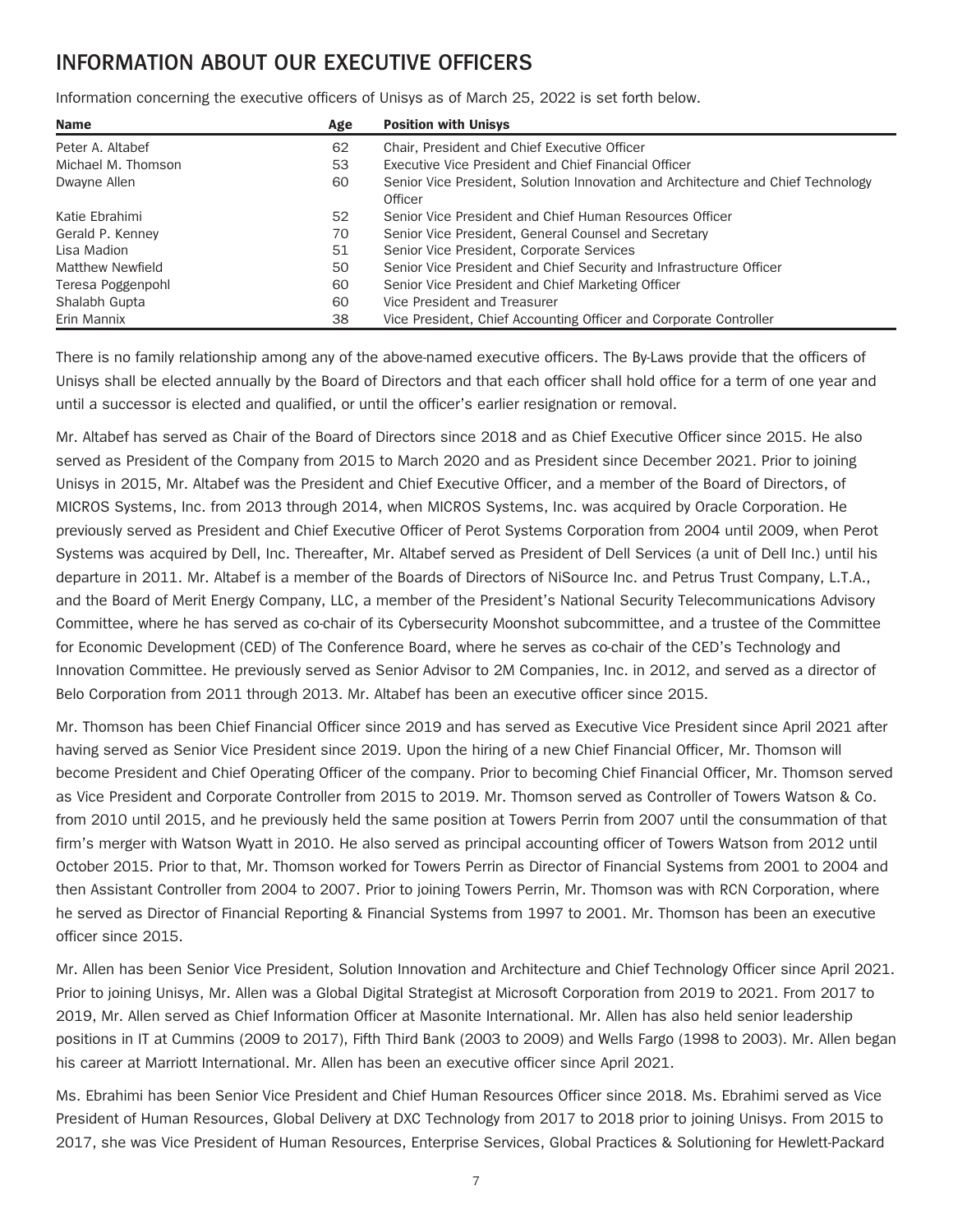Enterprise. She also served in increasingly senior roles with Cisco Systems, Inc. (2009-2015), Sun Microsystems, Inc. (2000-2009) and McAfee, LLC. Ms. Ebrahimi has been an executive officer since 2018.

Mr. Kenney has been Senior Vice President, General Counsel and Secretary since 2013. Prior to joining Unisys, he had been with NEC Corporation of America, the North American subsidiary of global technology company NEC Corporation, since 1999, serving most recently as Senior Vice President, General Counsel and Corporate Secretary (2004-2013). Mr. Kenney has been an executive officer since 2013. Mr. Kenney will be leaving the company effective April 30, 2022.

Ms. Madion has been Senior Vice President, Corporate Services since January 2021. Ms. Madion served as Vice President, Global Operations and Strategy for Enterprise Solutions from 2016 to December 2020 after joining Unisys in 2015 as Director of Operations, Strategy and Planning for the U.S. and Canada region of the Enterprise Solutions organization. Prior to joining Unisys, she was Chief of Staff for the Travel and Transportation organization of Dell Services, and Chief of Staff for the Technical Sales Specialist team in Dell's Infrastructure, Cloud and Computing line of business. Prior to that, Ms. Madion held other management roles at Dell Services with increasing responsibilities. Ms. Madion has been an executive officer since January 2021.

Mr. Newfield has been Senior Vice President and Chief Security and Infrastructure Officer since January 2021. Mr. Newfield joined Unisys in 2018 as Chief Information Security Officer. Mr. Newfield currently serves on the Board of Directors of the National Technology Security Coalition. Prior to joining Unisys, he was Director of Global Managed Security Services for IBM and was the Business Unit Information Security Officer and Global Process Officer for IBM's Security Services Organization from 2014 to 2018. Prior to IBM, Mr. Newfield held senior security leadership roles at Cybertrust, RSA and DDC Advocacy. Mr. Newfield has been an executive officer since January 2021.

Ms. Poggenpohl has been Senior Vice President and Chief Marketing Officer since May 2021. Prior to joining Unisys, Ms. Poggenpohl ran a consulting firm, Poggenpohl Consulting, which she founded in 2020. Ms. Poggenpohl served as the Chief Marketing and Communications Officer for North America at Accenture, from 2017 to 2020. Prior to this role, Ms. Poggenpohl held senior leadership positions within Accenture for more than twenty years. Ms. Poggenpohl has been an executive officer since May 2021.

Mr. Gupta has been Vice President and Treasurer since 2017. Prior to Unisys, Mr. Gupta served as Vice President and Corporate Treasurer for Avon Products from 2012 until 2016. He also served as Treasurer for Evraz North America, Inc. (2011 - 2012) and held the roles of Senior Vice President and Corporate Treasurer (2007 - 2011), Vice President and Assistant Treasurer (2005 - 2007) and Managing Director, Capital Markets, Pensions, Foreign Exchange (2004 - 2005) at Sara Lee Corporation. Mr. Gupta also held treasury roles at Delphi Corporation and General Motors Corporation. Mr. Gupta has been an executive officer since 2017.

Ms. Mannix has been Vice President, Chief Accounting Officer and Corporate Controller since December 2021. Ms. Mannix joined the company in September 2018 as Global Assistant Controller and was elected Vice President and Corporate Controller in December 2019. Prior to joining Unisys, she served as Head of Risk & Compliance Finance at FIS, an international provider of financial services technology and outsourcing services, from 2015 to 2018. From 2009 to 2015, Ms. Mannix held senior accounting positions at Laureate Education and Integral Systems, Inc. (acquired by Kratos in 2011). Earlier in her career, Ms. Mannix was an auditor at Grant Thornton LLP and a staff accountant at Haefele Flanagan. Ms. Mannix has been an executive officer since December 2021.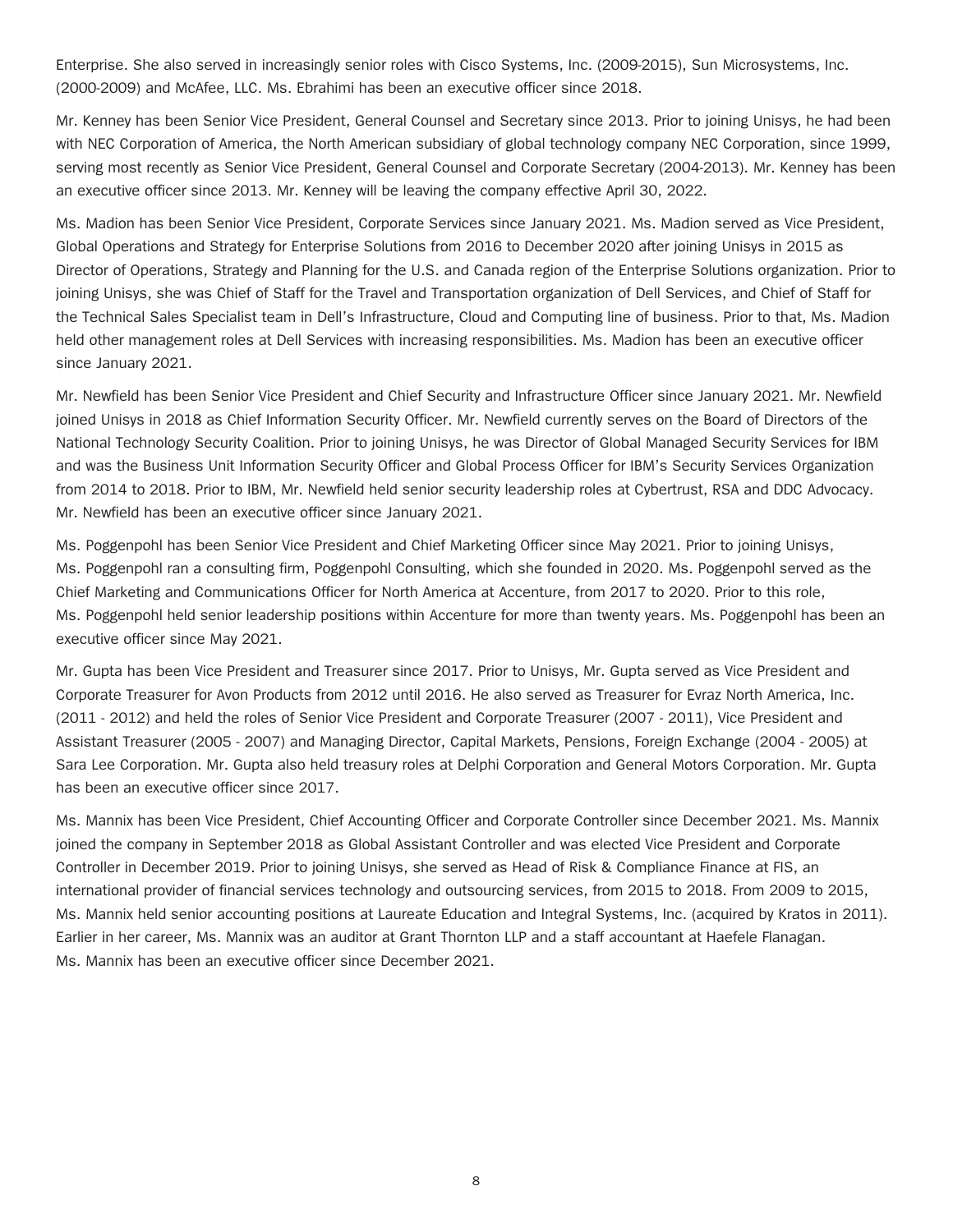# **MANAGEMENT'S DISCUSSION AND ANALYSIS OF FINANCIAL CONDITION AND RESULTS OF OPERATIONS**

*(For a discussion of 2020 compared with 2019, refer to Part II, Item 7 contained in the company's Form 10-K for the fiscal year ended December 31, 2020.)*

#### **Overview**

During 2021, the company continued to execute its key strategies including revenue growth and gross profit margin improvement by expanding its solution portfolio organically and through strategic investments/acquisitions while managing the company's workforce to attract and retain talent in this competitive market. In 2021, revenue increased 1.4% and gross profit improved to 27.8%. Refer to Results of Operations for more information on the company's financial results.

In January 2021, to simplify and streamline the company's operations and more effectively address evolving client needs, the company changed its organizational structure. Refer to the Segment Results section for more information on the company's reportable segments.

One of the key elements of the company's strategy is to pursue acquisitions. During 2021, the company completed three acquisitions to accelerate its pace of innovation and capitalize on growing and emerging markets. In June and November, the company acquired Unify Square, Inc. (Unify Square) and the Mobinergy group of companies (Mobinergy), respectively, to advance the company's experience-focused Digital Workplace Solutions set and to deliver higher-value solutions to its clients. In December, the company acquired CompuGain LLC (CompuGain) to enhance the company's delivery of rapid and agile cloud migration, application modernization and data value realization to its clients. The company funded the cash consideration and acquisition-related costs for all the acquisitions with cash on hand, see Note 4, "Acquisitions," of the Notes to Consolidated Financial Statements for more information on each acquisition. As disclosed in Note 3, "Recent accounting pronouncements," of the Notes to Consolidated Financial Statements, the company expects to adopt Accounting Standards Update (ASU) No. 2021-08, Accounting for Contract Assets and Contract Liabilities from Contracts with Customers, effective January 1, 2022. This guidance requires that an acquirer recognize and measure contract assets and contract liabilities acquired in a business combination in accordance with ASC 606, Revenue from Contracts with Customers, as if it originated the contracts. Had the company decided to retrospectively adopt this ASU on January 1, 2021, the difference in the value applied to contract assets and contract liabilities would have been immaterial.

Additionally, as the company continues its efforts to further de-risk its balance sheet, during 2021 the company, through a combination of transfers, annuity purchase arrangements and lump sum payments, settled gross defined benefit pension plan liabilities of approximately \$1.2 billion. These actions resulted in pre-tax settlement losses of \$499.4 million for the year ended December 31, 2021 related to the company's plans in the Netherlands, the United States and Switzerland.

- In January 2021, the company purchased a group annuity contract for \$279 million to transfer projected benefit obligations related to approximately 11,600 retirees of the company's U.S. defined benefit pension plans. This action resulted in a pre-tax settlement loss of \$158.0 million.
- Effective May 1, 2021, the company's primary pension plan related to its Dutch subsidiary was transferred to a multi-client circle within a multi-employer fund. This resulted in removing all of the plan's projected benefit obligations, valued at approximately \$553 million, from the company's balance sheet. This action resulted in a pre-tax settlement loss of \$182.5 million.
- In the second quarter of 2021, the company's Swiss subsidiary transferred its defined benefit pension plan to a multiple-employer collective foundation. This resulted in removing the projected benefit obligations related to retirees under the Swiss plan, valued at approximately \$100 million, from the company's balance sheet. The transfer required a one-time additional contribution of approximately \$10 million to the Swiss plan in 2021. This action resulted in a pre-tax settlement loss of \$28.8 million.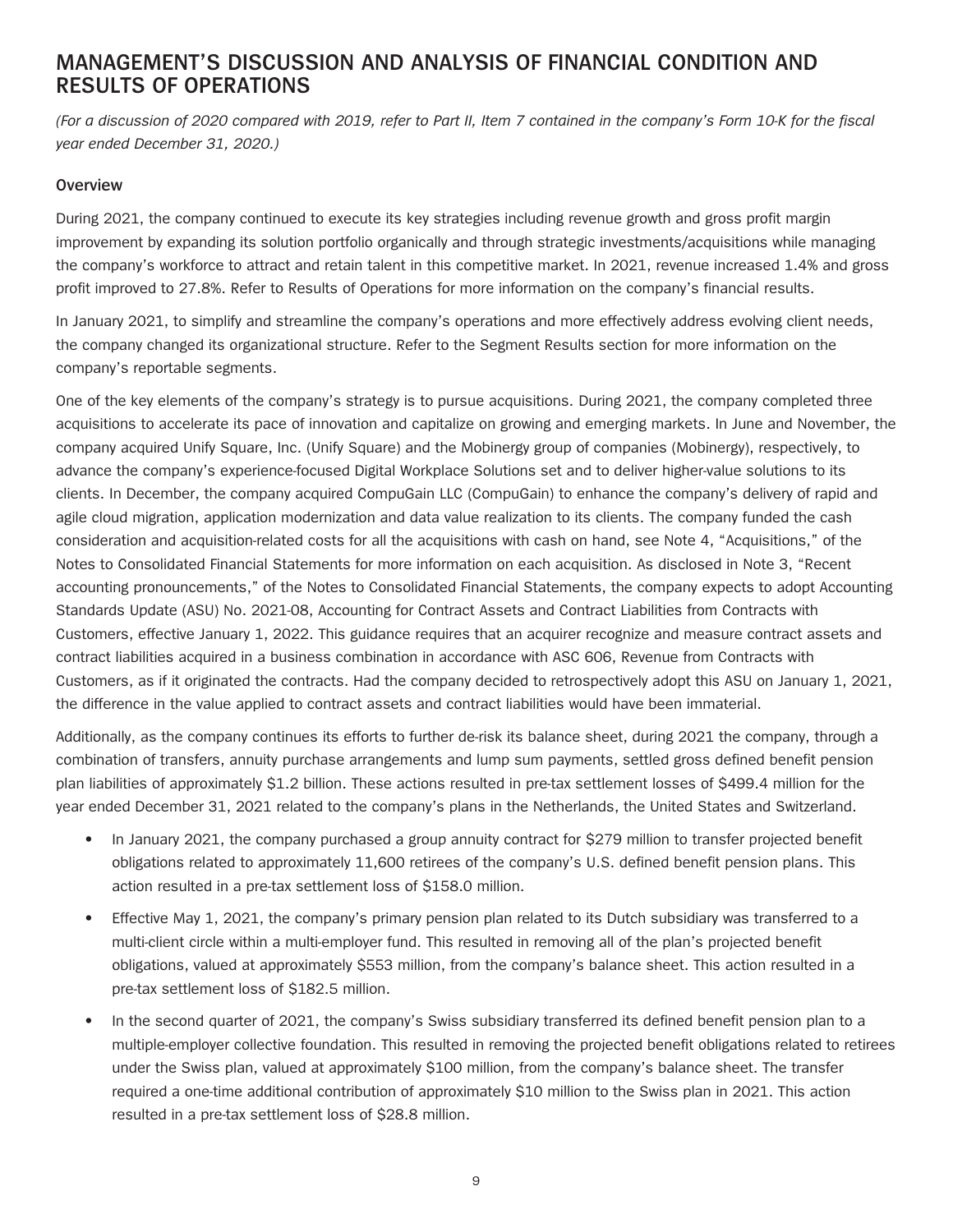• On October 14, 2021, the company purchased a group annuity contract for \$235 million to transfer projected benefit obligations related to approximately 6,900 retirees of the company's U.S. defined benefit pension plans. This action resulted in a pre-tax settlement loss of \$130.1 million.

On March 3, 2021, the company completed the conversion of \$84.2 million aggregate principal amount of Convertible Senior Notes due 2021 (the 2021 Notes) that remained outstanding for a combination of cash and shares of the company's common stock. See Note 16, "Debt," of the Notes to Consolidated Financial Statements for details on the conversion.

#### **Results of operations**

#### *Company results*

Revenue for 2021 was \$2.05 billion compared with \$2.03 billion for 2020, an increase of 1.4%. Foreign currency fluctuations had a 2-percentage-point positive impact on revenue in the current year compared with the year-ago period.

Revenue from international operations for 2021 was \$1.20 billion compared with \$1.24 billion for 2020, a decrease of 3.7% principally due to decreases in Latin America and Asia/Pacific. Foreign currency had a 3-percentage-point positive impact on international revenue in 2021 compared with 2020. Revenue from U.S. operations was \$856.2 million for 2021 compared with \$781.5 million for 2020, an increase of 9.6%.

During 2021, the company recognized cost-reduction charges and other costs of \$23.2 million. The net charges related to work-force reductions were \$0.4 million, principally related to severance costs, and were comprised of: (a) a charge of \$12.3 million and (b) a credit of \$11.9 million for changes in estimates. In addition, the company recorded charges of \$22.8 million comprised of \$4.0 million for net foreign currency losses related to exiting foreign countries, \$12.6 million for asset impairments and \$6.2 million for other expenses related to cost-reduction efforts.

During 2020, the company recognized cost-reduction charges and other costs of \$95.5 million. The net charges related to work-force reductions were \$25.5 million principally, related to severance costs, and were comprised of: (a) a charge of \$39.0 million and (b) a credit of \$13.5 million for changes in estimates. In addition, the company recorded charges of \$70.0 million comprised of \$32.3 million for net foreign currency losses related to exiting foreign countries, \$24.0 million for asset impairments and \$13.7 million for other expenses related to cost-reduction efforts.

The cost reduction charges (credits) were recorded in the following statement of income (loss) classifications:

| Year ended December 31,             | 2021              | 2020  |
|-------------------------------------|-------------------|-------|
| Cost of revenue                     |                   |       |
| <b>Services</b>                     | \$ (2.5) \$22.2\$ |       |
| Technology                          | 7.6               |       |
| Selling, general and administrative | 11.1              | 38.5  |
| Research and development            | 3.0               | 2.5   |
| Other (expenses), net               | 4.0               | 32.3  |
| Total                               | \$23.2            | S95.5 |

Gross profit margin was 27.8% in 2021 and 23.8% in 2020. The increase in gross profit margin in 2021 was due in part to improvements in all the company's segments driven by higher sales of the company's enterprise software and improvements to efficiency.

Selling, general and administrative expenses were \$389.5 million in 2021 (19.0% of revenue) and \$369.4 million in 2020 (18.2% of revenue). The increase was primarily due to increased investments in the company's go-to-market efforts, primarily related to direct sales support and increases to non-cash-based compensation.

Research and development (R&D) expenses in 2021 were \$28.5 million compared with \$26.6 million in 2020.

In 2021, the company reported an operating profit of \$154.0 million compared with an operating profit of \$87.0 million in 2020. The increase in 2021 was due in part by improvements in all the company's segments driven by higher sales of the company's enterprise software and improvements to efficiency.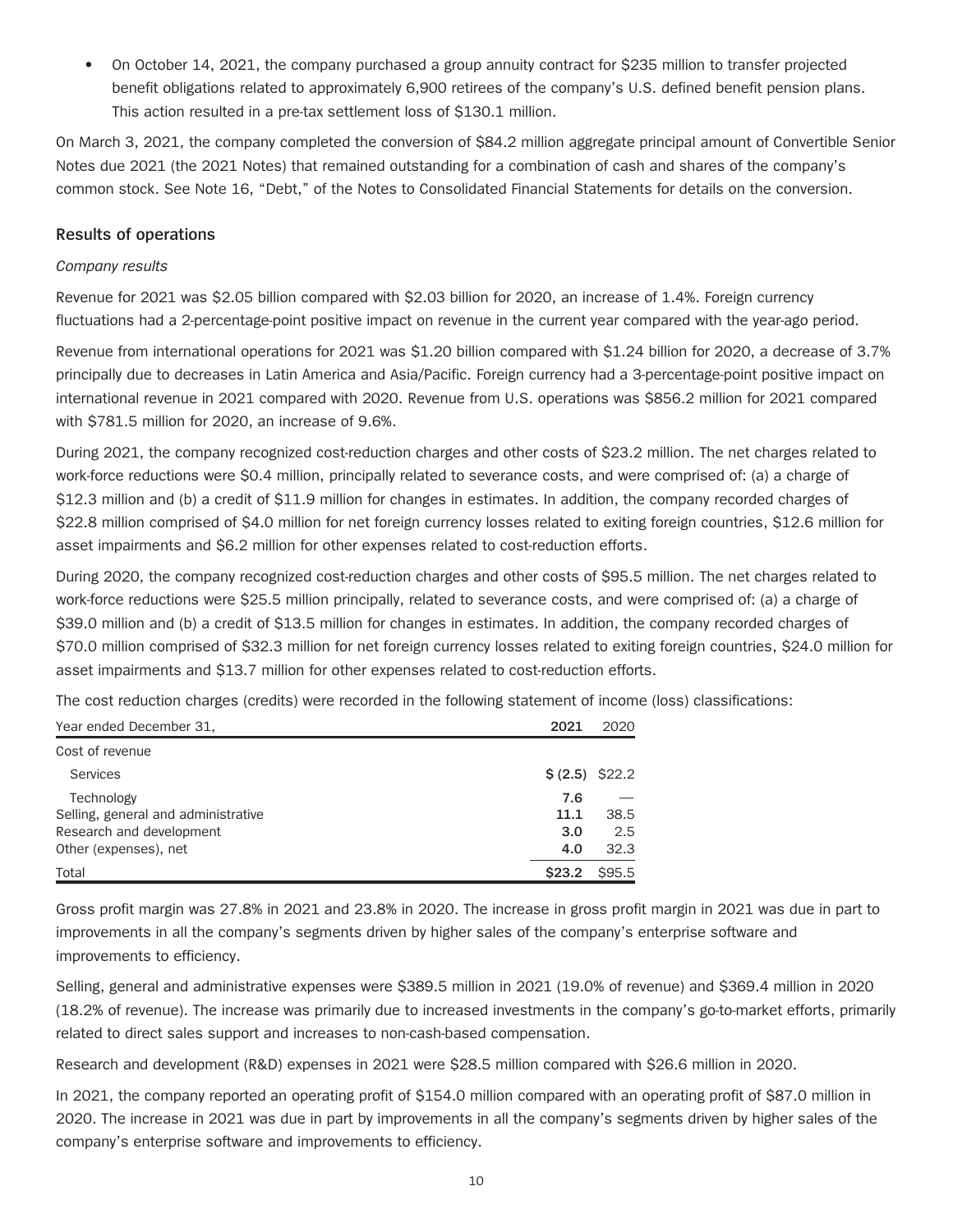Interest expense was \$35.4 million in 2021 compared with \$29.2 million in 2020. The increase was principally due to the issuance of the 6.875% senior secured notes due 2027 in October 2020.

Other (expense), net was expense of \$580.3 million in 2021 compared with expense of \$329.6 million in 2020. Other (expense), net in 2021 includes \$499.4 million of pension settlement losses compared with \$142.1 million in 2020. See Note 7, "Other (expense), net," of the Notes to Consolidated Financial Statements for details of other (expense), net.

Pension expense for 2021 was \$553.9 million compared with \$235.3 million in 2020. The increase in 2021 was principally due to \$499.4 million of settlement losses in 2021 related to defined benefits plans in the Netherlands, the United States and Switzerland compared to a \$142.1 million settlement loss in 2020 related to U.S. defined benefit pension plans. See Note 18, "Employee plans," of the Notes to Consolidated Financial Statements for details of the settlement losses.

The loss from continuing operations before income taxes in 2021 was \$461.7 million compared with a loss of \$271.8 million in 2020. Included in the loss in 2021 and 2020 was \$499.4 million and \$142.1 million, respectively, of settlement losses related to the company's defined benefit pension plans as well as \$23.2 million and \$95.5 million of cost reduction charges in 2021 and 2020, respectively.

The benefit for income taxes in 2021 was \$11.9 million compared with a provision of \$45.4 million in 2020. The current period includes income tax benefits of \$51.5 million related to the pension plan settlement losses in the Netherlands and Switzerland. In addition, in June 2021 the UK enacted an income tax rate increase from 19% to 25% for the fiscal year beginning April 1, 2023. The UK rate increase resulted in a deferred tax benefit of \$17.7 million in 2021.

The company evaluates quarterly the realizability of its deferred tax assets by assessing its valuation allowance and by adjusting such amount, if necessary. The company records a tax provision or benefit for those international subsidiaries that do not have a full valuation allowance against their deferred tax assets. Any profit or loss recorded for the company's U.S. operations will have no provision or benefit associated with it due to the company's valuation allowance, except with respect to refundable tax credits and withholding taxes not creditable against future taxable income. As a result, the company's provision or benefit for taxes may vary significantly period to period depending on the geographic distribution of income.

The realization of the company's net deferred tax assets as of December 31, 2021 is primarily dependent on the ability to generate sustained taxable income in various jurisdictions. Judgment is required to estimate forecasted future taxable income, which may be impacted by future business developments, actual results, strategic operational and tax initiatives, legislative, and other economic factors and developments. It is at least reasonably possible that the company's judgment about the need for, and level of, existing valuation allowances could change in the near term based on changes in objective evidence such as further sustained income or loss in certain jurisdictions, as well as the other factors discussed above, primarily in certain jurisdictions outside of the United States. As such, the company will continue to monitor income levels and mix among jurisdictions, potential changes to the company's operating and tax model, and other legislative or global developments in its determination. It is reasonably possible that such changes could result in a material impact to the company's valuation allowance within the next 12 months. Any increase or decrease in the valuation allowance would result in additional or lower income tax expense in such period and could have a significant impact on that period's earnings.

Net loss from continuing operations attributable to Unisys Corporation for 2021 was \$448.5 million, or \$6.75 per diluted share, compared with \$317.7 million, or \$5.05 per diluted share in 2020. Included in the loss in 2021 and 2020 was \$447.9 million and \$142.1 million, respectively, of after tax settlement losses related to the company's defined benefit pension plans.

#### *Segment results*

In January 2021, the company changed its organizational structure to more effectively address evolving client needs. With these changes, the company changed its reportable segments, but this did not impact the consolidated financial statements as of December 31, 2020.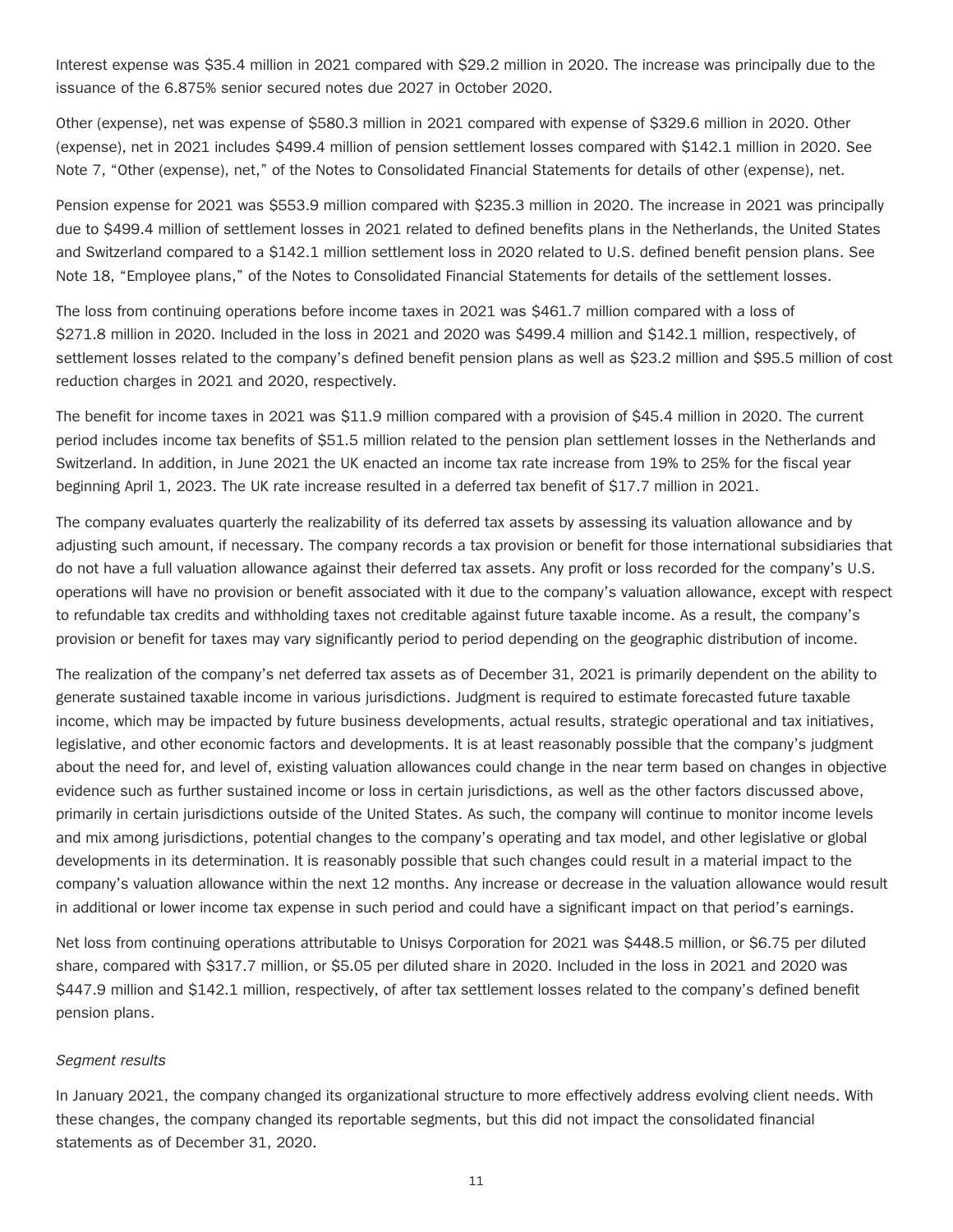The company's reportable segments are as follows:

- Digital Workplace Solutions (DWS), which provides solutions that transform digital workplaces securely and create exceptional end-user experiences;
- Cloud and Infrastructure Solutions (C&I), which provides solutions that drive modern IT service platforms, cloud applications development, intelligent services, and cybersecurity services; and
- Enterprise Computing Solutions (ECS), which provides solutions that harness secure, continuous high-intensity computing and enable digital services through software-defined operating environments.

The accounting policies of each segment are the same as those followed by the company as a whole. Intersegment sales and transfers are priced as if the sales or transfers were to third parties. Accordingly, the ECS segment records intersegment revenue and manufacturing profit on software and hardware shipments to customers under contracts of other segments. These segments, in turn, record customer revenue and marketing profits on such shipments of company hardware and software to customers. In the company's consolidated statements of income (loss), the manufacturing costs of products sourced from the ECS segment and sold to other segments' customers are reported in cost of revenue for these other segments.

Also included in the ECS segment's sales and gross profit are sales of software and hardware sold to other segments for internal use in their engagements. The amount of such profit included in gross profit of the ECS segment for the years ended December 31, 2021 and 2020 was \$1.4 million and \$7.8 million, respectively. The sale and profit on these transactions is eliminated in Corporate.

The company evaluates segment performance based on gross profit exclusive of the service costs component of postretirement income or expense, restructuring charges, amortization of purchased intangible and unusual and nonrecurring items, which are included in Corporate. Effective for the first quarter of 2021, the company also changed its internal measurement of segment profitability. Prior period amounts have therefore been reclassified to be comparable to the current period's presentation.

Corporate assets are principally cash and cash equivalents, prepaid postretirement assets and deferred income taxes. The expense or income related to corporate assets and centrally incurred costs are allocated to the business segments. See Note 21, "Segment information," of the Notes to Consolidated Financial Statements.

Information by reportable segment is presented below:

|                  | Total     |            |         |            |
|------------------|-----------|------------|---------|------------|
| (millions)       | Segments  | <b>DWS</b> | C&I     | <b>ECS</b> |
| 2021             |           |            |         |            |
| Customer revenue | \$1,741.0 | \$567.0    | \$496.5 | \$677.5    |
| Intersegment     | 1.4       |            |         | 1.4        |
| Total revenue    | \$1,742.4 | \$567.0    | \$496.5 | \$678.9    |
| Gross profit     | 32.2%     | 13.5%      | 11.4%   | 63.1%      |
| 2020             |           |            |         |            |
| Customer revenue | \$1,713.2 | \$588.3    | \$465.2 | \$659.7    |
| Intersegment     | 0.1       |            |         | 0.1        |
| Total revenue    | \$1,713.3 | \$588.3    | \$465.2 | \$659.8    |
| Gross profit     | 26.5%     | 9.4%       | 5.0%    | 56.9%      |

*Gross profit percent is as a percent of total revenue.*

DWS revenue was \$567.0 million in 2021 and \$588.3 million in 2020. Revenue in 2021 was negatively impacted as the company exited certain non-strategic contracts that were not aligned to its targeted margin profile. Foreign currency fluctuations had a 2-percentage-point positive impact on DWS revenue in 2021 compared with 2020. Gross profit percent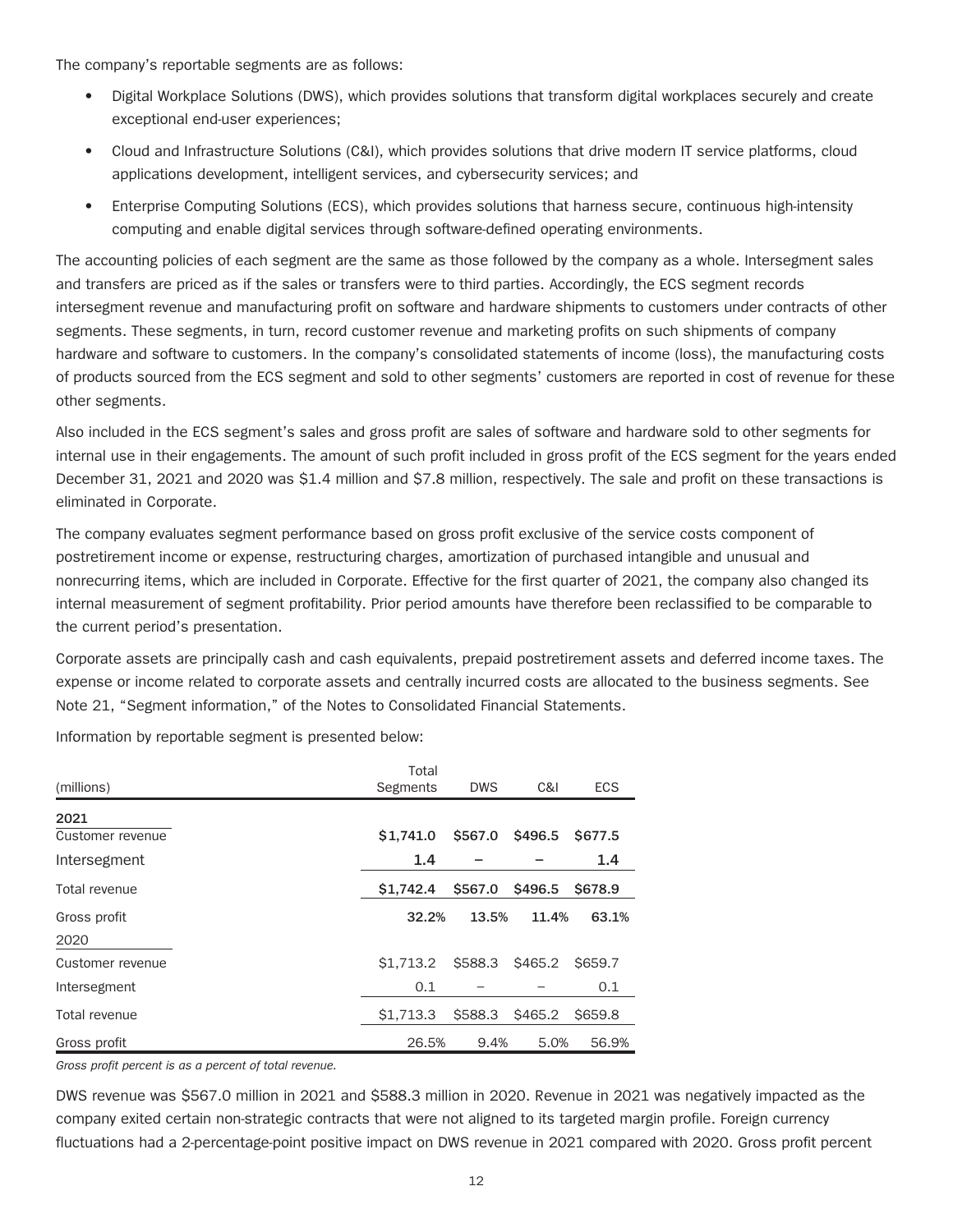was 13.5% in 2021 and 9.4% in 2020. The increase in gross profit in 2021 compared with 2020 was due in part to improvements in efficiency as well as the company's focus on higher margin solutions.

C&I revenue was \$496.5 million in 2021 and \$465.2 million in 2020. The increase in revenue in 2021 compared with 2020 was driven by continued momentum with public sector clients as well as other highly-regulated industries. Foreign currency fluctuations had a 2-percentage-point positive impact on C&I revenue in 2021 compared with 2020. Gross profit percent was 11.4% in 2021 and 5.0% in 2020. The increase in gross profit in 2021 compared with 2020 was due in part to improvements in efficiency.

ECS revenue was \$677.5 million in 2021 and \$659.7 million in 2020. Foreign currency fluctuations had a 2 percentage-point positive impact on ECS revenue in 2021 compared with 2020. Gross profit percent was 63.1% in 2021 and 56.9% in 2020. The increase in revenue and gross profit in 2021 compared with 2020 was due- to higher sales of the company's enterprise software.

#### **New accounting pronouncements**

See Note 3, "Recent accounting pronouncements and accounting changes," of the Notes to Consolidated Financial Statements for a full description of recent accounting pronouncements, including the expected dates of adoption and estimated effects on the company's consolidated financial statements.

#### **Financial condition**

The company's principal sources of liquidity are cash on hand, cash from operations and its revolving credit facility, discussed below. The company and certain international subsidiaries have access to uncommitted lines of credit from various banks. The company believes that it will have adequate sources of liquidity to meet its expected cash requirements through at least the next twelve months.

Cash and cash equivalents at December 31, 2021 were \$552.9 million compared with \$898.5 million at December 31, 2020.

As of December 31, 2021, \$326.6 million of cash and cash equivalents were held by the company's foreign subsidiaries and branches operating outside of the U.S. The company may not be able to readily transfer up to one-third of these funds out of the country in which they are located as a result of local restrictions, contractual or other legal arrangements or commercial considerations. Additionally, any transfers of these funds to the U.S. in the future may require the company to accrue or pay withholding or other taxes on a portion of the amount transferred. See Note 8, "Income taxes," of the Notes to Consolidated Financial Statements regarding the company's intention to indefinitely reinvest earnings of foreign subsidiaries.

During 2021, cash provided by operating activities was \$132.5 million compared with cash used for operations of \$681.2 million during 2020. The operating cash improvement in 2021 was principally due to lower cash contributions to the company's postretirement plans of \$56.4 million in 2021 compared to \$832.2 million in 2020.

Cash used for investing activities during 2021 was \$360.3 million compared with cash provided by investing activities of \$1,041.6 million during 2020. During 2021, the company purchased Unify Square, Mobinergy and CompuGain for cash of \$239.3 million. See Note 4, "Acquisitions," of the Notes to Consolidated Financial Statements for further information on each acquisition. On March 13, 2020, the company sold its U.S. Federal business and received net cash proceeds of \$1,162.9 million. Net purchases of investments were \$19.9 million in 2021 compared with net proceeds of \$9.3 million in 2020. Proceeds from investments and purchases of investments represent derivative financial instruments used to manage the company's currency exposure to market risks from changes in foreign currency exchange rates. In addition, capital additions of properties were \$27.3 million in 2021 compared with \$27.7 million in 2020, capital additions of outsourcing assets were \$18.5 million in 2021 compared with \$30.1 million in 2020 and the investment in marketable software was \$54.4 million in 2021 compared with \$72.3 million in 2020.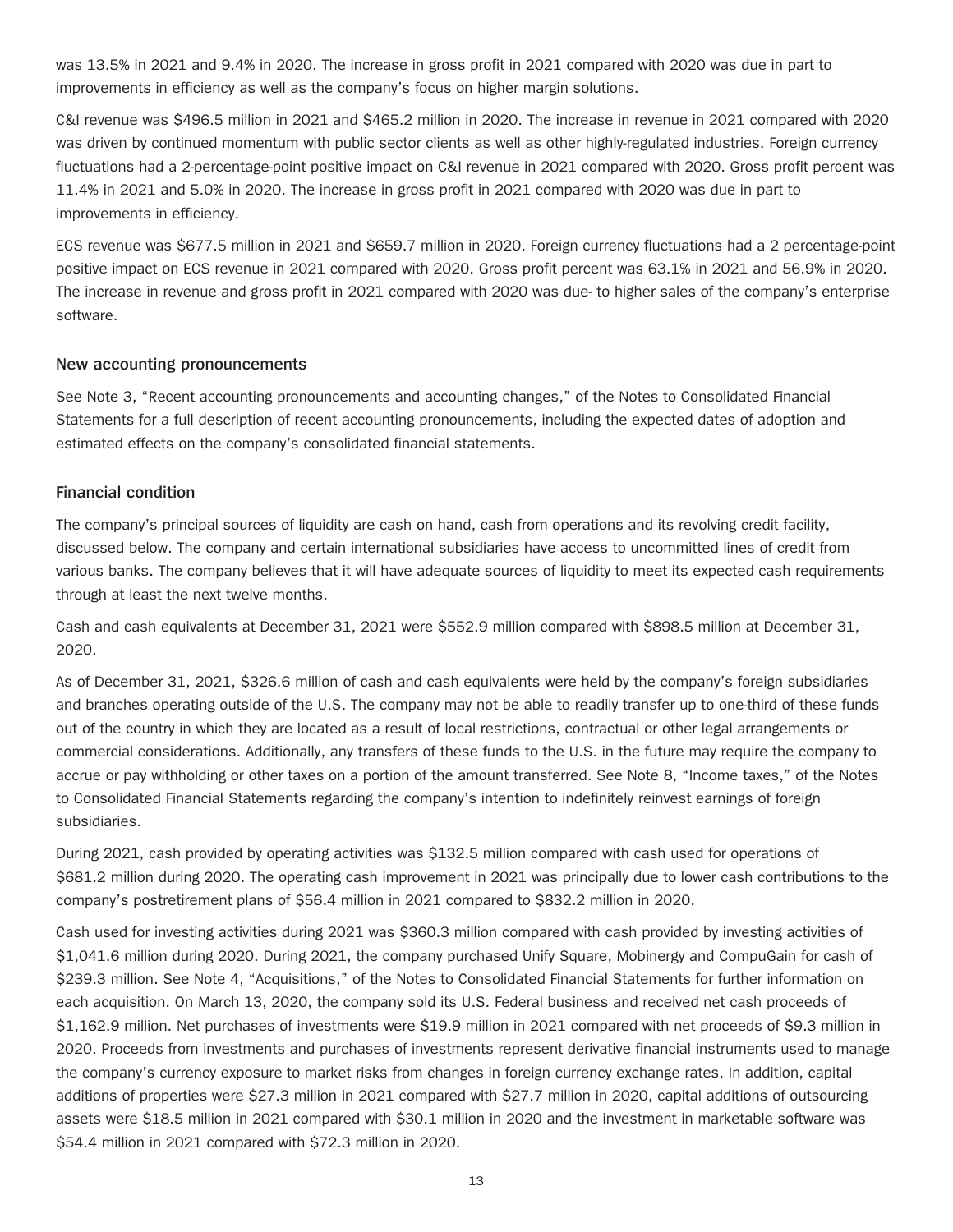Cash used for financing activities during 2021 was \$105.5 million compared with cash provided by financing activities of \$5.1 million during 2020. The cash used in 2021 was principally due to the convertible notes exchange.

The American Rescue Plan Act, which was signed into law in the U.S. on March 11, 2021, includes a provision for pension relief that extends the amortization period for required contributions from 7 to 15 years and provides for the stabilization of interest rates used to calculate future required contributions. As a result, the company was not required to make cash contributions in 2021 to its U.S. qualified defined benefit pension plans and did not make the previously-contemplated voluntary \$200 million contribution to its U.S. pension plans in 2021. Based on year-end 2021 pension data and actuarial assumptions, which are likely to change in the future, the company is not expected to be required to make future cash contributions to its U.S. qualified defined benefit pension plans for at least the next 10 years.

Any future material deterioration in the value of the company's U.S. qualified defined benefit pension plan assets, as well as changes in pension legislation, discount rate changes, asset return changes, or changes in economic or demographic trends, could require the company to make cash contributions to its U.S. defined benefit pension plans that are not currently expected.

As described in Note 18, "Employee plans," of the Notes to Consolidated Financial Statements, the company expects to make cash contributions of approximately \$40.2 million in 2022, primarily for its international defined benefit pension plans compared with cash contributions of \$52.4 million in 2021.

At December 31, 2021, total debt was \$529.4 million compared with \$629.9 million at December 31, 2020. The reduction is primarily due to the conversion of the company's 2021 Notes, which is described below. See Note 16, "Debt," of the Notes to Consolidated Financial Statements for more detailed discussion of the company's debt financing agreements including maturities by fiscal year.

The company has commitments under operating leases for certain facilities and equipment used in its operations. As of December 31, 2021, the company's operating lease liabilities were \$81.5 million. The company also have a number of finance leases for equipment, with lease liabilities totaling \$2.7 million as of December 31, 2021. See Note 6, "Leases and commitments," of the Notes to Consolidated Financial Statements for more information pertaining to future minimum lease payments relating to the company's operating and finance lease obligations.

Additionally as described in Note 5, "Cost-reduction actions," of the Notes to Consolidated Financial Statements, the company expects to make payments of approximately \$14.9 million in 2022 related to the company's work-force reduction actions and the company expects to make payments of approximately \$1.4 million beyond 2022.

On March 3, 2021, the company completed the conversion of \$84.2 million aggregate principal amount of the 2021 Notes that remained outstanding for a combination of cash and shares of the company's common stock. As a result of the conversion of the outstanding 2021 Notes, the company delivered to the holders of such notes (i) aggregate cash payments totaling approximately \$86.5 million, which included an aggregate cash payment for outstanding principal of approximately \$84.2 million, an aggregate cash payment for accrued interest of approximately \$2.3 million and a nominal cash payment in lieu of fractional shares, and (ii) 4,537,123 shares of the company's common stock in the aggregate. The issuance of the common stock was made in exchange for the 2021 Notes pursuant to an exemption from the registration requirements provided by Section 3(a)(9) of the Securities Act of 1933, as amended.

The company has a secured revolving credit facility (the Amended and Restated ABL Credit Facility) that expires on October 29, 2025 that provides for revolving loans and letters of credit up to an aggregate amount of \$145.0 million (with a limit on letters of credit of \$40.0 million), with an accordion feature provision allowing for the aggregate amount available under the credit facility to be increased up to \$175.0 million upon the satisfaction of certain conditions specified in the Amended and Restated ABL Credit Facility. Availability under the credit facility is subject to a borrowing base calculated by reference to the company's receivables. At December 31, 2021, the company had no borrowings and \$5.7 million of letters of credit outstanding, and availability under the facility was \$80.4 million net of letters of credit issued.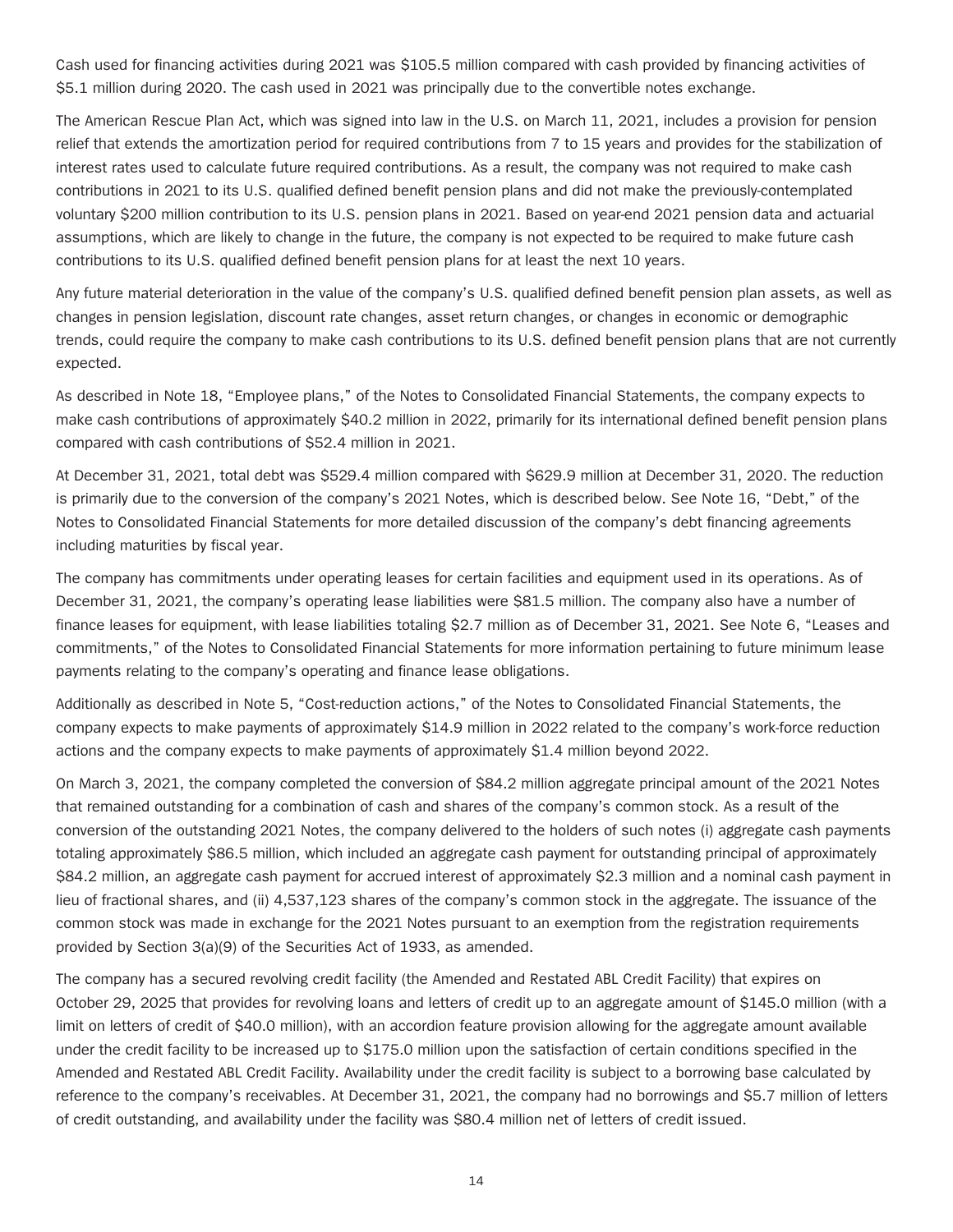The Amended and Restated ABL Credit Facility is subject to a springing maturity, under which the Amended and Restated ABL Credit Facility will immediately mature 91 days prior to any date on which contributions to pension funds in the United States in an amount in excess of \$100.0 million are required to be paid unless the company is able to meet certain conditions, including that the company has the liquidity (as defined in the Amended and Restarted ABL Credit Facility) to cash settle the amount of such pension payments, no default or event of default has occurred under the Amended and Restated ABL Credit Facility, the company's liquidity is above \$130.0 million and the company is in compliance with the then applicable fixed charge coverage ratio on a pro forma basis.

The Amended and Restated ABL Credit Facility is guaranteed by Unisys Holding Corporation, Unisys NPL, Inc., Unisys AP Investment Company I, CompuGain LLC and CompuGain Public Services, LLC, each of which is a U.S. corporation or limited liability company that is directly or indirectly owned by the company (the subsidiary guarantors). The facility is secured by the assets of the company and the subsidiary guarantors, other than certain excluded assets, under a security agreement entered into by the company and the subsidiary guarantors in favor of JPMorgan Chase Bank, N.A., as agent for the lenders under the credit facility.

The company is required to maintain a minimum fixed charge coverage ratio if the availability under the Amended and Restated ABL Credit Facility falls below the greater of 10% of the lenders' commitments under the facility and \$14.5 million.

The Amended and Restated ABL Credit Facility contains customary representations and warranties, including, but not limited to, that there has been no material adverse change in the company's business, properties, operations or financial condition. The Amended and Restated ABL Credit Facility includes restrictions on the ability of the company and its subsidiaries to, among other things, incur other debt or liens, dispose of assets and make acquisitions, loans and investments, repurchase its equity, and prepay other debt. These restrictions are subject to several important limitations and exceptions. Events of default include non-payment, failure to comply with covenants, materially incorrect representations and warranties, change of control and default under other debt aggregating at least \$50.0 million, subject to relevant cure periods, as applicable.

At December 31, 2021, the company has met all covenants and conditions under its various lending and funding agreements. The company expects to continue to meet these covenants and conditions through at least the next twelve months.

At December 31, 2021, the company had outstanding standby letters of credit and surety bonds totaling approximately \$198 million related to performance and payment guarantees. On the basis of experience with these arrangements, the company believes that any obligations that may arise will not be material.

The company maintains a shelf registration statement with the Securities and Exchange Commission that covers the offer and sale of debt or equity securities. Subject to the company's ongoing compliance with securities laws, the company may offer and sell debt and equity securities from time to time under the shelf registration statement. In addition, from time to time the company has explored, and expects to continue to explore, a variety of debt and equity sources to fund its liquidity and capital needs.

The company may, from time to time, redeem, tender for, or repurchase its securities in the open market or in privately negotiated transactions depending upon availability, market conditions and other factors.

#### **Critical accounting policies and estimates**

The preparation of financial statements in conformity with U.S. generally accepted accounting principles requires management to make estimates, judgments and assumptions that affect the amounts reported in the financial statements and accompanying notes. Certain accounting policies, methods and estimates are particularly important because of their significance to the financial statements and because of the possibility that future events affecting them may differ from management's current judgments. The company bases its estimates and judgments on historical experience and on other assumptions that it believes are reasonable under the circumstances; however, to the extent there are material differences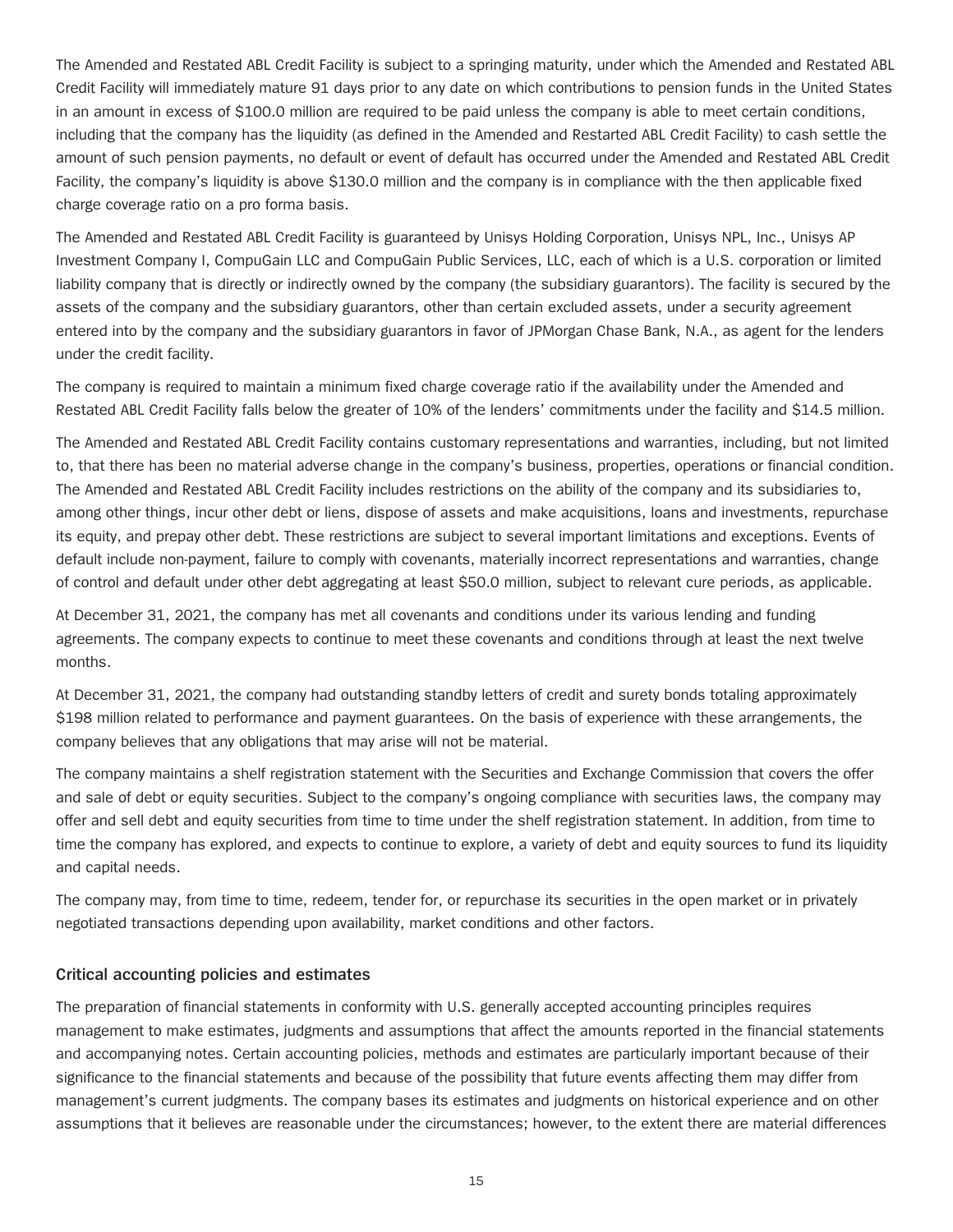between these estimates, judgments and assumptions and actual results, the financial statements will be affected. Although there are a number of accounting policies, methods and estimates affecting the company's financial statements as described in Note 1, "Summary of significant accounting policies," of the Notes to Consolidated Financial Statements, the following critical accounting policies reflect the significant estimates, judgments and assumptions. The development and selection of these critical accounting policies have been determined by management of the company and the related disclosures have been reviewed with the Audit and Finance Committee of the Board of Directors.

#### *Revenue recognition*

Many of the company's sales agreements contain standard business terms and conditions; however, some agreements contain multiple performance obligations or non-standard terms and conditions. As discussed in Note 1, "Summary of significant accounting policies," of the Notes to Consolidated Financial Statements, the company enters into arrangements that may include any combination of hardware, software or services. As a result, significant contract interpretation is sometimes required to determine the appropriate accounting, including how many performance obligations are present in an arrangement, whether they should be treated as separate performance obligations and when to recognize revenue and under what method for each performance obligation.

#### *Income Taxes*

Accounting rules governing income taxes require that deferred tax assets and liabilities be recognized using enacted tax rates for the effect of temporary differences between the book and tax bases of recorded assets and liabilities. These rules also require that deferred tax assets be reduced by a valuation allowance if it is more likely than not that some portion or the entire deferred tax asset will not be realized.

At December 31, 2021 and 2020, the company had deferred tax assets in excess of deferred tax liabilities of \$1,332.3 million and \$1,380.8 million, respectively. For the reasons cited below, at December 31, 2021 and 2020, management determined that it is more likely than not that \$106.1 million and \$109.3 million, respectively, of such assets will be realized, resulting in a valuation allowance of \$1,226.2 million and \$1,271.5 million, respectively.

The company evaluates the realizability of its deferred tax assets by assessing its valuation allowance and by adjusting such amount, if necessary. The realization of the company's deferred tax assets is dependent on the ability to generate sustained taxable income in various jurisdictions. Judgment is required to estimate forecasted future taxable income, which may be impacted by future business developments, actual results, strategic operational and tax initiatives, legislative, and other economic factors and developments. See "Item 1A. Risk Factors." It is at least reasonably possible that the company's judgment about the need for, and level of, existing valuation allowances could change in the near term based on changes in objective evidence such as further sustained income or loss in certain jurisdictions, as well as the other factors discussed above, primarily in certain jurisdictions outside of the United States. As such, the company will continue to monitor income levels and mix among jurisdictions, potential changes to the company's operating and tax model, and other legislative or global developments in its determination. It is reasonably possible that such changes could result in a material impact to the Company's valuation allowance within the next 12 months.

Internal Revenue Code Sections 382 and 383 provide annual limitations with respect to the ability of a corporation to utilize its net operating loss (as well as certain built-in losses) and tax credit carryforwards, respectively (Tax Attributes), against future U.S. taxable income, if the corporation experiences an "ownership change." In general terms, an ownership change may result from transactions increasing the ownership of certain stockholders in the stock of a corporation by more than 50 percentage points over a three-year period. The company regularly monitors ownership changes (as calculated for purposes of Section 382). The company has determined that, for purposes of the rules of Section 382 described above, an ownership change occurred in February 2011. Any future transaction or transactions and the timing of such transaction or transactions could trigger additional ownership changes under Section 382.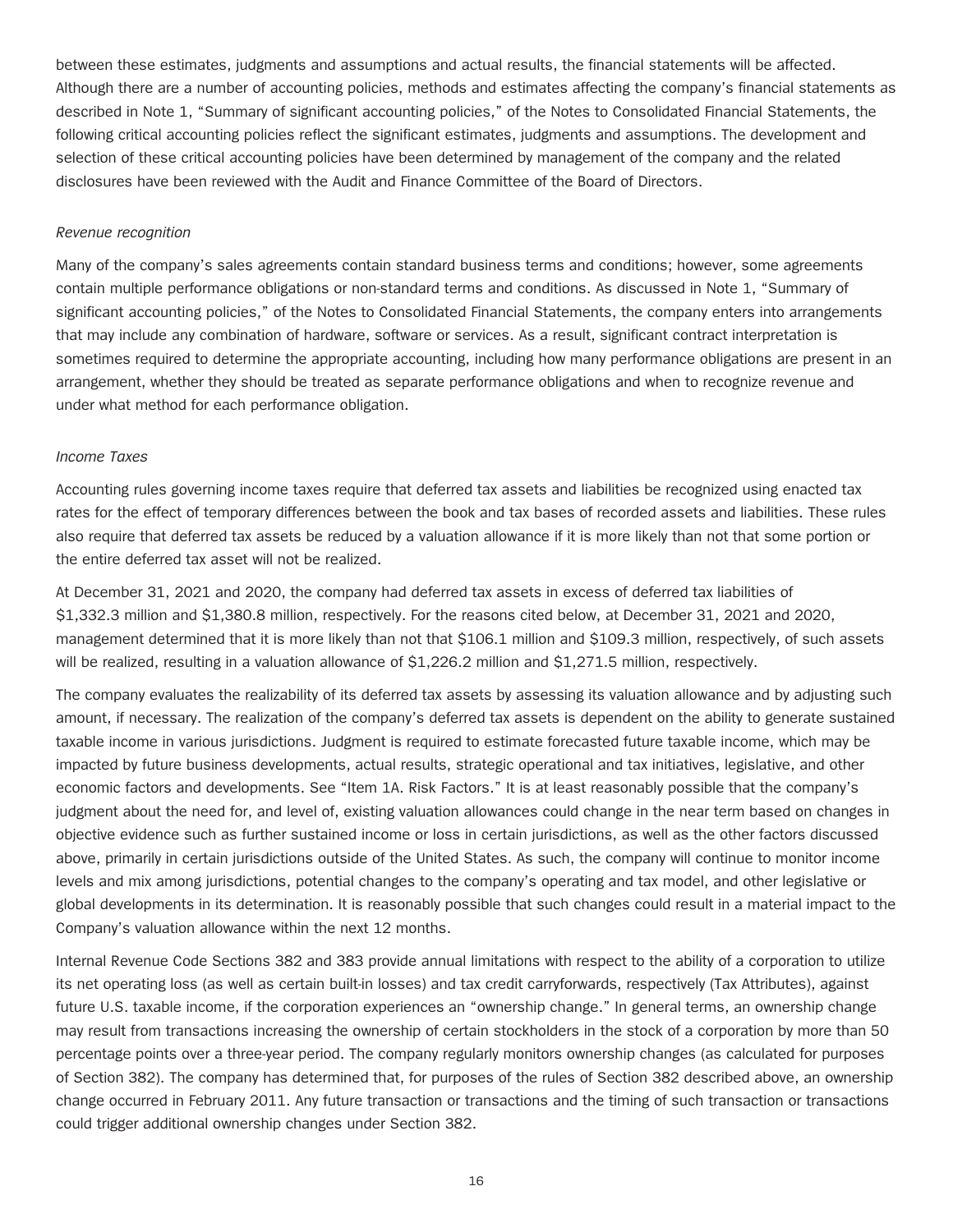As a result of the February 2011 ownership change, utilization for certain of the company's Tax Attributes, U.S. net operating losses and tax credits, is subject to an overall annual limitation of \$70.6 million. The cumulative limitation as of December 31, 2021 is approximately \$462.4 million. This limitation will be applied to any net operating losses and then to any other Tax Attributes. Any unused limitation may be carried over to later years. Based on presently available information and the existence of tax planning strategies, the company does not expect to incur a U.S. cash tax liability in the near term. The company maintains a full valuation allowance against the realization of all U.S. deferred tax assets as well as certain foreign deferred tax assets in excess of deferred tax liabilities. See Note 8, "Income taxes," of the Notes to Consolidated Financial Statements.

The company's provision for income taxes and the determination of the resulting deferred tax assets and liabilities involve a significant amount of management judgment and are based on the best information available at the time. The company operates within federal, state and international taxing jurisdictions and is subject to audit in these jurisdictions. These audits can involve complex issues, which may require an extended period of time to resolve. As a result, the actual income tax liabilities in the jurisdictions with respect to any fiscal year are ultimately determined long after the financial statements have been published.

#### *Pensions*

Accounting rules governing defined benefit pension plans require that amounts recognized in financial statements be determined on an actuarial basis. The measurement of the company's pension obligations, costs and liabilities is dependent on a variety of assumptions selected by the company and used by the company's actuaries. These assumptions include estimates of the present value of projected future pension payments to plan participants, taking into consideration the likelihood of potential future events such as demographic experience. The assumptions used in developing the required estimates include the following key factors: discount rates, retirement rates, inflation, expected return on plan assets and mortality rates.

As permitted for purposes of computing pension expense, the company uses a calculated value of plan assets (which is further described below). This allows the effects of the performance of the pension plan's assets on the company's computation of pension income or expense to be amortized over future periods. A substantial portion of the company's pension plan assets relates to its qualified defined benefit plans in the United States.

Funding requirements for its U.S. qualified pension plans are calculated by the plan's actuaries based on certain assumptions as permitted under current regulations. Changes to the benefit obligation caused by a 25 basis point change noted below are related to the balance sheet obligation and are not necessarily indicative of the impact on the funding liability.

At the end of each year, the company determines the discount rate to be used to calculate the present value of plan liabilities. Inherent in deriving the discount rate are significant assumptions with respect to the timing and magnitude of expected benefit payment obligations. The discount rate is an estimate of the current interest rate at which the pension liabilities could be effectively settled at the end of the year. In estimating this rate, the company looks to rates of return on high-quality, fixed-income investments that (a) receive one of the two highest ratings given by a recognized ratings agency and (b) are currently available and expected to be available during the period to maturity of the pension benefits. At December 31, 2021, the company determined this rate to be 3.18% for its U.S. defined benefit pension plans, an increase of 33 basis points from the rate used at December 31, 2020, and 1.73% for the company's non-U.S. defined benefit pension plans, an increase of 50 basis points from the rate used at December 31, 2020. A change of 25 basis points in the U.S. and non-U.S. discount rates causes a change in 2022 pension expense of approximately \$1 million and \$200 thousand, respectively, and a change of approximately \$83 million and \$102 million, respectively, in the benefit obligation. These estimates are intended to be illustrative based on a single 25 basis point change. The sensitivity to rate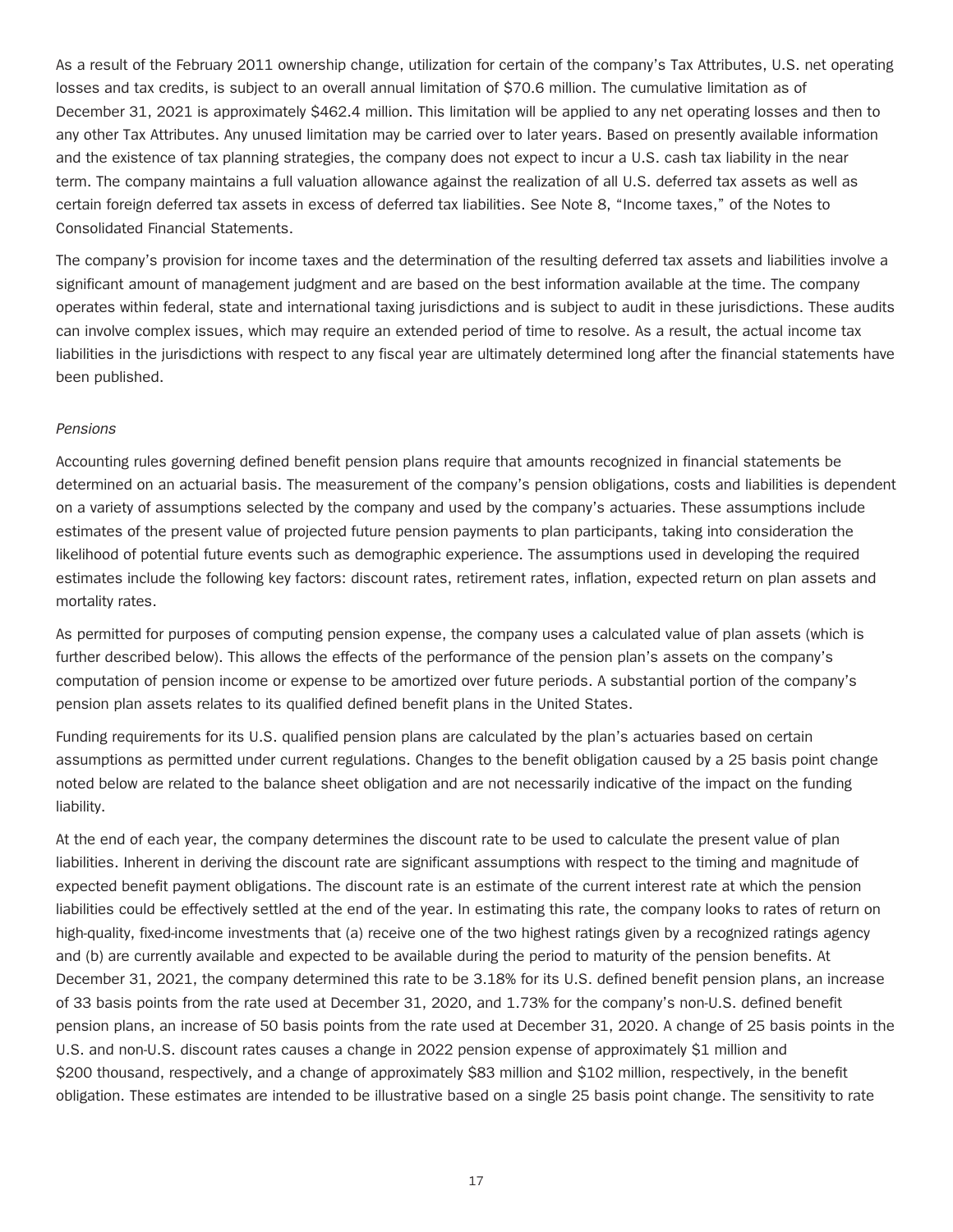changes is not linear and additional changes in rates may result in a different impact on the pension liability. The net effect of changes in the discount rate, as well as the net effect of other changes in actuarial assumptions and experience, has been deferred, as permitted.

A significant element in determining the company's pension income or expense is the expected long-term rate of return on plan assets. The company sets the expected long-term rate of return based on the expected long-term return of the various asset categories in which it invests. The company considers the current expectations for future returns and the actual historical returns of each asset class. Also, because the company's investment policy is to actively manage certain asset classes where the potential exists to outperform the broader market, the expected returns for those asset classes are adjusted to reflect the expected additional returns. For 2022, the company has assumed that the expected long-term rate of return on U.S. plan assets will be 6.50%, and on the company's non-U.S. plan assets will be 3.88%. A change of 25 basis points in the expected long-term rate of return for the company's U.S. and non-U.S. pension plans causes a change of approximately \$7 million and \$5 million, respectively, in 2022 pension expense. The assumed long-term rate of return on assets is applied to a calculated value of plan assets, which recognizes changes in the fair value of plan assets in a systematic manner over four years. This produces the expected return on plan assets that is included in pension income or expense. The difference between this expected return and the actual return on plan assets is deferred. The net deferral of past asset gains or losses affects the calculated value of plan assets and, ultimately, future pension income or expense. At December 31, 2021, for the company's U.S. qualified defined benefit pension plans, the calculated value of plan assets was \$3.14 billion and the fair value was \$3.07 billion.

Gains and losses are defined as changes in the amount of either the projected benefit obligation or plan assets resulting from experience different from that assumed and from changes in assumptions. Because gains and losses may reflect refinements in estimates as well as real changes in economic values and because some gains in one period may be offset by losses in another and vice versa, the accounting rules do not require recognition of gains and losses as components of net pension cost of the period in which they arise.

At a minimum, amortization of an unrecognized net gain or loss must be included as a component of net pension cost for a year if, as of the beginning of the year, that unrecognized net gain or loss exceeds 10 percent of the greater of the projected benefit obligation or the calculated value of plan assets. If amortization is required, the minimum amortization is that excess above the 10 percent divided by the average remaining life expectancy of the plan participants. For the company's U.S. qualified defined benefit pension plans and the company's non-U.S. pension plans, that period is approximately 14 and 23 years, respectively. At December 31, 2021, the estimated unrecognized loss for the company's U.S. qualified defined benefit pension plans and the company's non-U.S. pension plans was \$2.10 billion and \$850 million, respectively.

For the year ended December 31, 2021, the company recognized consolidated pension expense of \$553.9 million (which includes \$499.4 million settlement losses), compared with \$235.3 million for the year ended December 31, 2020 (which includes a \$142.1 million settlement loss). For 2022, the company expects to recognize pension expense of approximately \$42.3 million. See Note 18, "Employee plans," of the Notes to Consolidated Financial Statements.

#### *Goodwill*

The company tests goodwill for impairment annually in the fourth quarter using data as of September 30 of that year, as well as whenever there are events or changes in circumstances (triggering events) which suggest that the carrying amount may not be recoverable.

The company initially assesses qualitative factors to determine whether it is more likely than not that the fair value of a reporting unit is less than its carrying amount. This qualitative assessment considers all relevant factors specific to the reporting units, including macroeconomic conditions, industry and market considerations, overall financial performance, and relevant entity-specific events.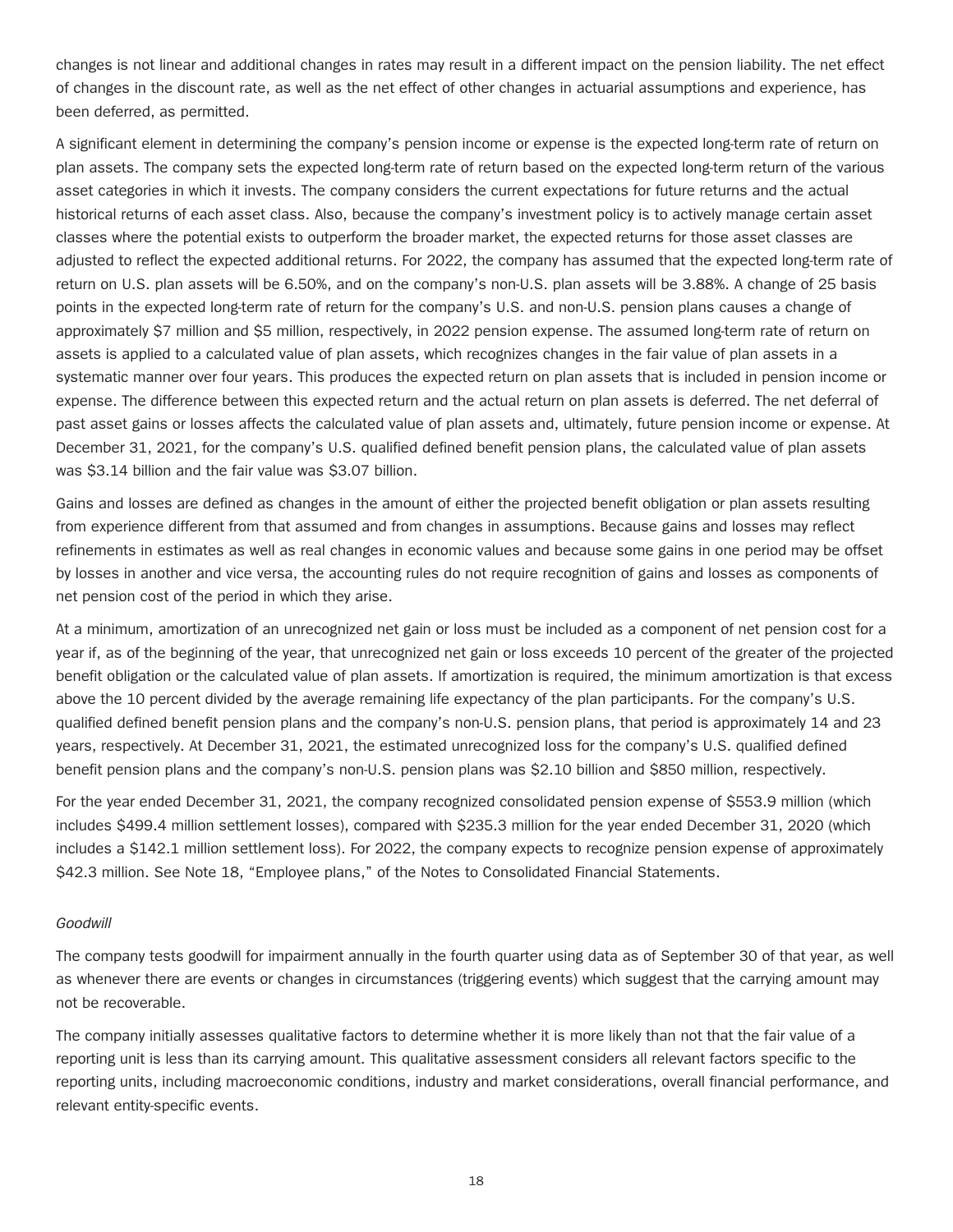If, after completing the qualitative assessment, the company determines it is more likely than not that the fair value of a reporting unit is less than its carrying amount, then the company proceeds to perform a subsequent quantitative goodwill impairment test. Alternatively, the company may elect to bypass the qualitative assessment and perform the quantitative impairment test. The quantitative goodwill impairment test compares each reporting unit's fair value to its carrying value. If the reporting unit's fair value exceeds its carrying value, no further procedures are required. However, if a reporting unit's fair value is less than its carrying value, then an impairment charge is recorded in the amount of the excess.

When the company performs the quantitative goodwill impairment test for a reporting unit, it estimates the fair value of the reporting unit using both the income approach and the market approach. The methodology used to determine the fair values using the income and market approaches, as described below, are weighted to determine the fair value for each reporting unit.

The income approach is a forward-looking approach to estimating fair value and relies primarily on internal forecasts. Within the income approach, the method used is the discounted cash flow method. The company starts with a forecast of all expected net cash flows associated with the reporting unit, which includes the application of a terminal value, and then a reporting unit-specific discount rate is applied to arrive at a net present value amount. Some of the more significant estimates and assumptions inherent in this approach include the amount and timing of projected net cash flows, long-term growth rate and the discount rate. Cash flow projections are based on management's estimates of economic and market conditions, which drive key assumptions of revenue growth rates and operating margins. The discount rate in turn is based on various market factors and specific risk characteristics of each reporting unit.

The market approach relies primarily on external information for estimating the fair value. Some of the more significant estimates and assumptions inherent in this approach include the selection of appropriate guideline companies and the selected performance metric used in this approach.

Estimating the fair value of reporting units requires the use of estimates and significant judgments about key assumptions. There are a number of factors including potential events and changes in circumstances that could change in future periods, including: projected operating results; valuation multiples exhibited by the company and by companies considered comparable to the reporting units; and other macro-economic factors that could impact the discount rate. It is reasonably possible that the judgments and estimates described above could change in future periods.

In January 2021, the company changed its organizational structure to more effectively address evolving client needs. With these changes, the company changed its reportable segments, operating segments and reporting units. The realignment and change was deemed a triggering event, resulting in the company performing an interim quantitative goodwill impairment test on the reporting units impacted by this segment change as of immediately before and immediately after the change. There were no impairment charges resulting from this analysis. As a result of the realignment, goodwill totaling \$108.6 million was reallocated as follows: ECS, \$98.3 million and Other, \$10.3 million.

Goodwill by reporting unit at December 31, 2021, was as follows (dollars in millions):

| Reporting unit | <b>Carrying Amount</b> |
|----------------|------------------------|
| <b>DWS</b>     | \$140.9                |
| C&I            | 65.5                   |
| ECS            | 98.3                   |
| Other          | 10.3                   |
| Total          | \$315.0                |

After performing the annual goodwill impairment qualitative analysis during the fourth quarter of 2021, the company determined it was not necessary to perform the quantitative goodwill impairment test.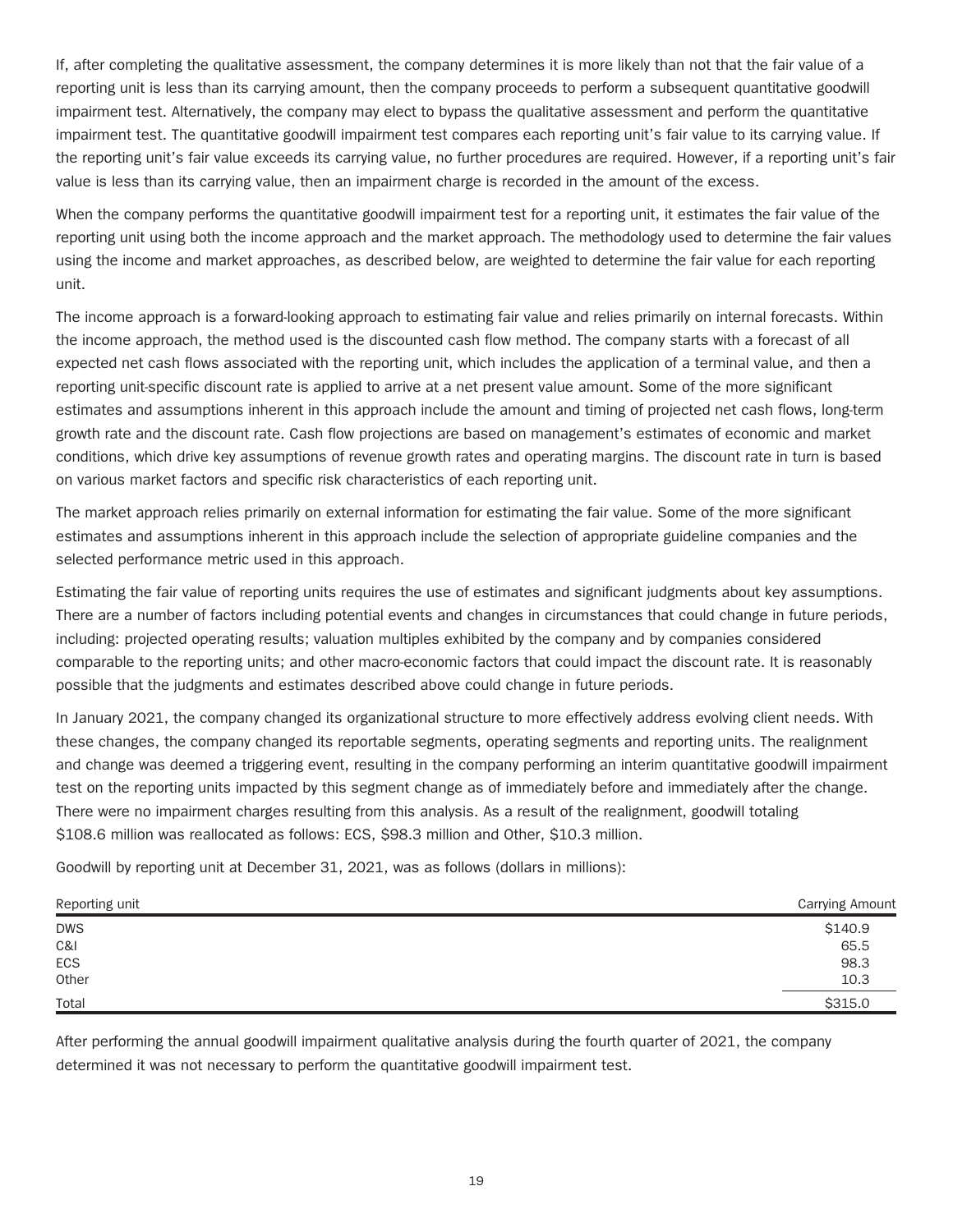# **QUANTITATIVE AND QUALITATIVE DISCLOSURES ABOUT MARKET RISK**

#### **Interest rate risk**

The company has exposure to interest rate risk from its debt. In general, the company's long-term debt is fixed rate and, to the extent it has any, its short-term debt is variable rate. See Note 16, "Debt," of the Notes to Consolidated Financial Statements. The company believes that the market risk assuming a hypothetical 10% increase in interest rates would not be material to the fair value of these financial instruments, or the related cash flows, or future results of operations.

#### **Market risk**

As of December 31, 2021, the company had outstanding \$478.1 million (\$485.0 million face value) of senior secured notes due 2027. The interest rates on the notes are fixed and therefore do not expose the company to risk related to rising interest rates. As of December 31, 2021, the fair value of the senior secured notes due 2027 was \$527.0 million.

#### **Foreign currency exchange rate risk**

The company is also exposed to foreign currency exchange rate risks. The company is a net receiver of currencies other than the U.S. dollar and, as such, can benefit from a weaker dollar, and can be adversely affected by a stronger dollar relative to currencies worldwide. Accordingly, changes in exchange rates, and in particular a strengthening of the U.S. dollar, may adversely affect consolidated revenue and operating margins as expressed in U.S. dollars. Currency exposure gains and losses are mitigated by purchasing components and incurring expenses in local currencies.

In addition, the company uses derivative financial instruments, primarily foreign exchange forward contracts, to reduce its exposure to market risks from changes in foreign currency exchange rates on intercompany balances. See Note 13, "Financial instruments and concentration of credit risks," of the Notes to Consolidated Financial Statements for additional information on the company's derivative financial instruments.

The company has performed a sensitivity analysis assuming a hypothetical 10% adverse movement in foreign currency exchange rates applied to these derivative financial instruments described above. As of December 31, 2021 and 2020, the analysis indicated that such market movements would have reduced the estimated fair value of these derivative financial instruments by approximately \$55 million and \$50 million, respectively. Based on changes in the timing and amount of interest rate and foreign currency exchange rate movements and the company's actual exposures and hedges, actual gains and losses in the future may differ from the above analysis.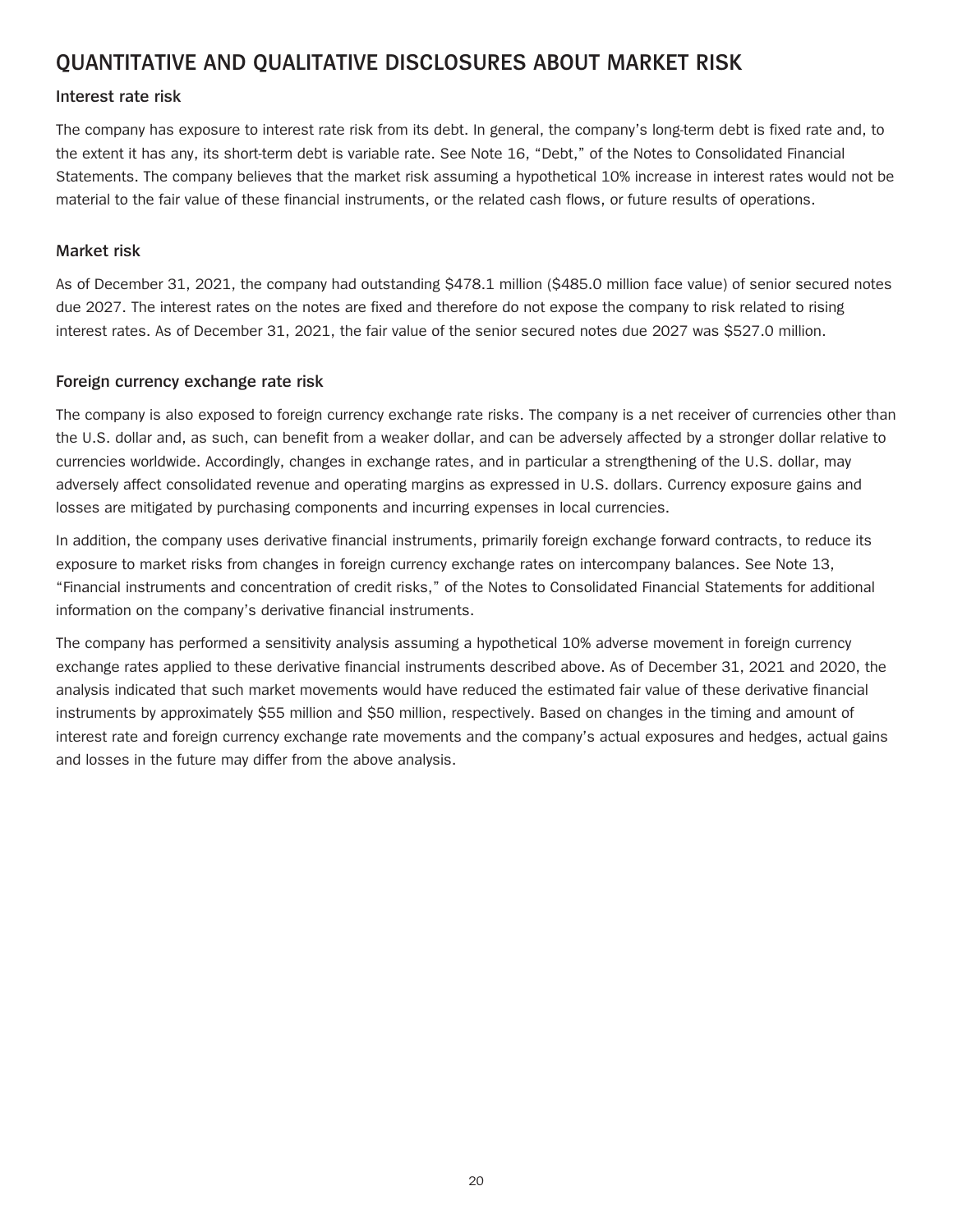# **CONSOLIDATED STATEMENTS OF INCOME (LOSS)**

### **(Millions, except per share data)**

| Year ended December 31,                                                | 2021         | 2020          | 2019         |
|------------------------------------------------------------------------|--------------|---------------|--------------|
| Revenue                                                                |              |               |              |
| Services                                                               | \$1,699.3    | \$1,692.9     | \$1,892.7    |
| Technology                                                             | 355.1        | 333.4         | 330.1        |
|                                                                        | 2,054.4      | 2,026.3       | 2,222.8      |
| Costs and expenses                                                     |              |               |              |
| Cost of revenue:                                                       |              |               |              |
| Services                                                               | 1,358.7      | 1,429.4       | 1,590.6      |
| Technology                                                             | 123.7        | 113.9         | 98.2         |
|                                                                        | 1,482.4      | 1,543.3       | 1,688.8      |
| Selling, general and administrative                                    | 389.5        | 369.4         | 364.8        |
| Research and development                                               | 28.5         | 26.6          | 31.3         |
|                                                                        | 1,900.4      | 1,939.3       | 2,084.9      |
| Operating income                                                       | 154.0        | 87.0          | 137.9        |
| Interest expense                                                       | 35.4         | 29.2          | 62.1         |
| Other (expense), net                                                   | (580.3)      | (329.6)       | (136.4)      |
| Loss from continuing operations before income taxes                    | (461.7)      | (271.8)       | (60.6)       |
| (Benefit) provision for income taxes                                   | (11.9)       | 45.4          | 27.7         |
| Consolidated net loss from continuing operations                       | (449.8)      | (317.2)       | (88.3)       |
| Net (loss) income attributable to noncontrolling interests             | (1.3)        | 0.5           | 3.9          |
| Net loss from continuing operations attributable to Unisys Corporation | (448.5)      | (317.7)       | (92.2)       |
| Income from discontinued operations, net of tax                        |              | 1,068.4       | 75.0         |
| Net (loss) income attributable to Unisys Corporation                   | \$ (448.5)   | \$<br>750.7   | \$<br>(17.2) |
| Earnings (loss) per common share attributable to Unisys Corporation    |              |               |              |
| <b>Basic</b>                                                           |              |               |              |
| Continuing operations                                                  | \$<br>(6.75) | (5.05)<br>\$  | (1.65)<br>\$ |
| Discontinued operations                                                |              | 16.98         | 1.34         |
| Total                                                                  | \$<br>(6.75) | \$11.93       | \$ (0.31)    |
| Diluted                                                                |              |               |              |
| Continuing operations                                                  | (6.75)<br>\$ | (5.05)<br>\$. | (1.65)<br>\$ |
| Discontinued operations                                                |              | 16.98         | 1.34         |
| Total                                                                  | (6.75)<br>\$ | \$11.93       | \$ (0.31)    |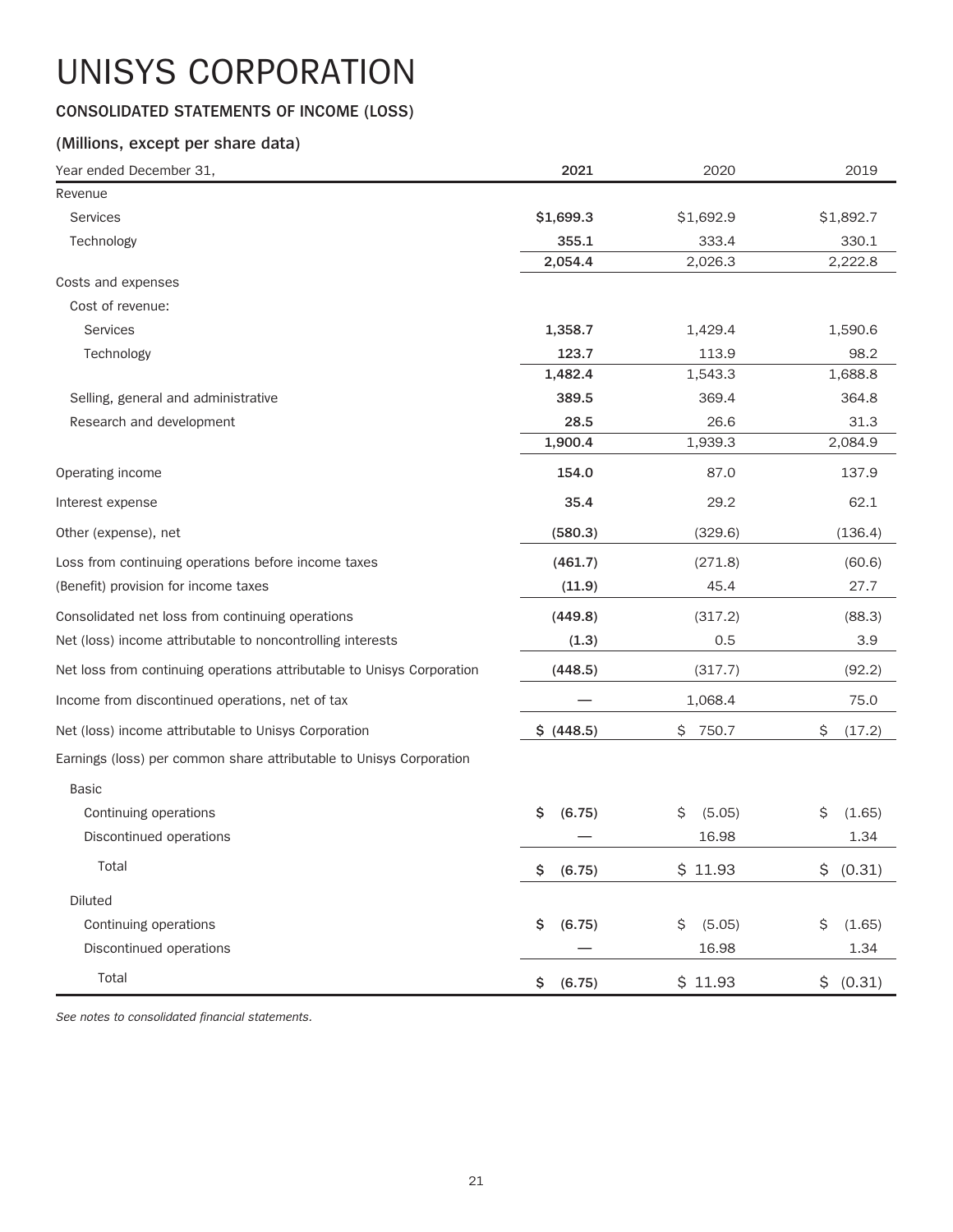# **CONSOLIDATED STATEMENTS OF COMPREHENSIVE INCOME (LOSS)**

### **(Millions)**

| Year ended December 31,                                                                           | 2021      | 2020        | 2019          |
|---------------------------------------------------------------------------------------------------|-----------|-------------|---------------|
| Consolidated net loss from continuing operations                                                  | \$(449.8) | \$ (317.2)  | $$^{(88.3)}$$ |
| Income from discontinued operations, net of tax                                                   |           | 1,068.4     | 75.0          |
| Total                                                                                             | (449.8)   | 751.2       | (13.3)        |
| Other comprehensive income (loss)                                                                 |           |             |               |
| Foreign currency translation                                                                      | (40.5)    | 49.3        | 24.4          |
| Postretirement adjustments, net of tax of \$64.5 in 2021, \$(9.2) in 2020<br>and \$(11.3) in 2019 | 721.8     | 106.9       | (38.9)        |
| Total other comprehensive income (loss)                                                           | 681.3     | 156.2       | (14.5)        |
| Comprehensive income (loss)                                                                       | 231.5     | 907.4       | (27.8)        |
| Comprehensive income (loss) attributable to noncontrolling interests                              | 4.6       | 7.6         | (6.8)         |
| Comprehensive income (loss) attributable to Unisys Corporation                                    | \$226.9   | Ŝ.<br>899.8 | \$(21.0)      |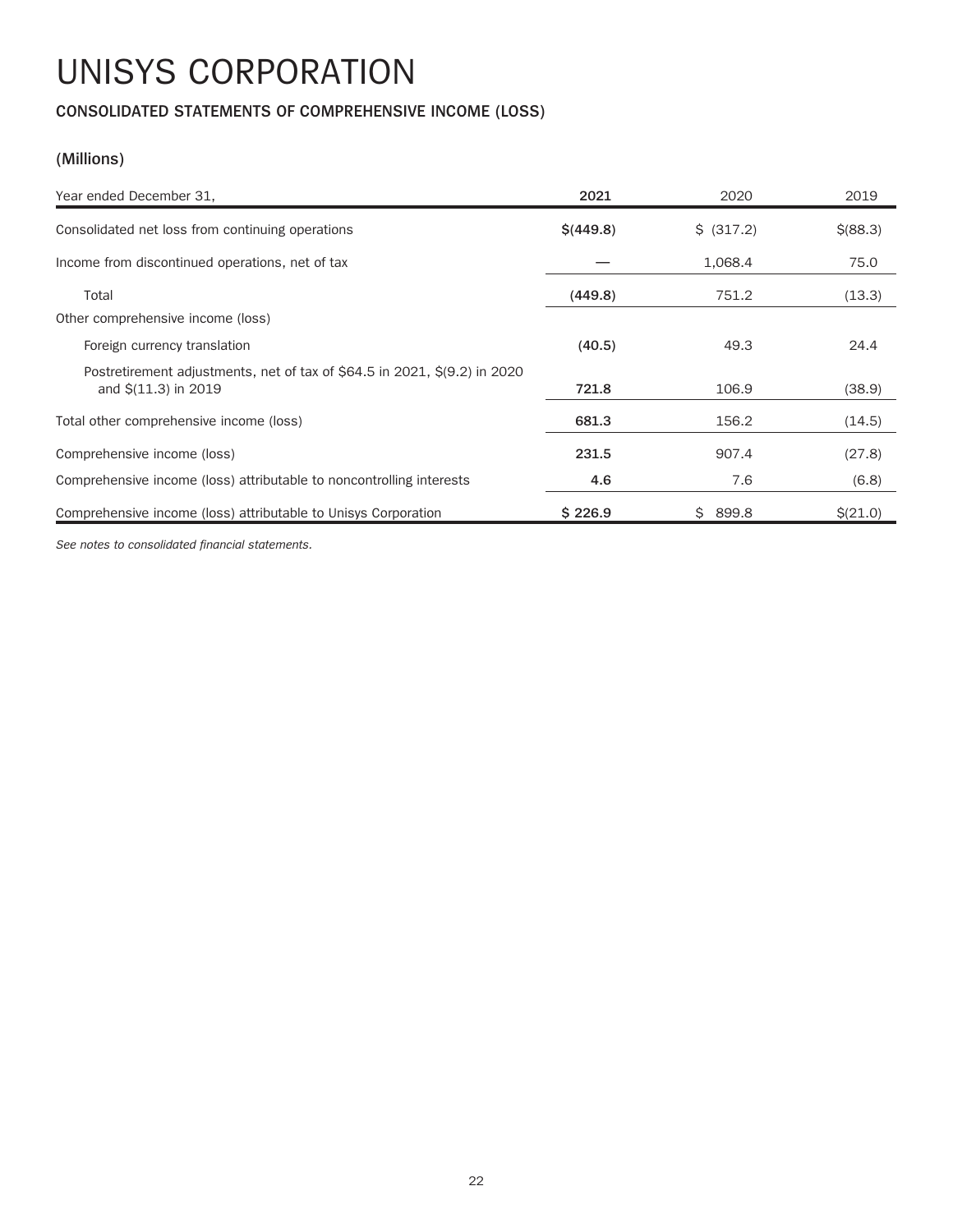# **CONSOLIDATED BALANCE SHEETS**

### **(Millions)**

| As of December 31,                                                                                                                                                  |    | 2021                            |    | 2020                             |
|---------------------------------------------------------------------------------------------------------------------------------------------------------------------|----|---------------------------------|----|----------------------------------|
| Assets                                                                                                                                                              |    |                                 |    |                                  |
| Current assets                                                                                                                                                      |    |                                 |    |                                  |
| Cash and cash equivalents                                                                                                                                           | Ś  | 552.9                           | Ŝ. | 898.5                            |
| Accounts receivable, net                                                                                                                                            |    | 451.7                           |    | 460.5                            |
| Contract assets                                                                                                                                                     |    | 42.0                            |    | 44.3                             |
| Inventories                                                                                                                                                         |    | 7.6                             |    | 13.4                             |
| Prepaid expenses and other current assets                                                                                                                           |    | 78.8                            |    | 89.3                             |
| Total current assets                                                                                                                                                |    | 1,133.0                         |    | 1,506.0                          |
| Properties                                                                                                                                                          |    | 468.0                           |    | 727.0                            |
| Less - Accumulated depreciation and amortization                                                                                                                    |    | 381.5                           |    | 616.5                            |
| Properties, net                                                                                                                                                     |    | 86.5                            |    | 110.5                            |
| Outsourcing assets, net                                                                                                                                             |    | 124.6                           |    | 173.9                            |
| Marketable software, net                                                                                                                                            |    | 176.2                           |    | 193.6                            |
| Operating lease right-of-use assets                                                                                                                                 |    | 62.7                            |    | 79.3                             |
| Prepaid postretirement assets                                                                                                                                       |    | 159.7                           |    | 187.5                            |
| Deferred income taxes                                                                                                                                               |    | 125.3                           |    | 136.2                            |
| Goodwill                                                                                                                                                            |    | 315.0                           |    | 108.6                            |
| Intangible assets, net                                                                                                                                              |    | 34.9                            |    |                                  |
| Restricted cash                                                                                                                                                     |    | 7.7                             |    | 8.2                              |
| Assets held-for-sale                                                                                                                                                |    | 20.0                            |    |                                  |
| Other long-term assets                                                                                                                                              |    | 173.9                           |    | 204.1                            |
| Total assets                                                                                                                                                        |    | \$2,419.5                       |    | \$2,707.9                        |
| Liabilities and deficit<br><b>Current liabilities:</b><br>Current maturities of long-term debt<br>Accounts payable<br>Deferred revenue<br>Other accrued liabilities | \$ | 18.2<br>180.2<br>253.2<br>300.9 | S. | 102.8<br>223.2<br>257.1<br>352.0 |
| Total current liabilities                                                                                                                                           |    | 752.5                           |    | 935.1                            |
| Long-term debt                                                                                                                                                      |    | 511.2                           |    | 527.1                            |
| Long-term postretirement liabilities                                                                                                                                |    | 976.2                           |    | 1,286.1                          |
| Long-term deferred revenue                                                                                                                                          |    | 150.7                           |    | 137.9                            |
| Long-term operating lease liabilities                                                                                                                               |    | 46.1                            |    | 62.4                             |
| Other long-term liabilities                                                                                                                                         |    | 47.2                            |    | 71.4                             |
| Commitments and contingencies (see Note 19)<br>Deficit:                                                                                                             |    |                                 |    |                                  |
| Common stock, par value \$.01 per share (150.0 shares authorized; shares                                                                                            |    |                                 |    |                                  |
| issued: 2021, 72.5 and 2020, 66.8)                                                                                                                                  |    | 0.7                             |    | 0.7                              |
| Accumulated deficit<br>Treasury stock, shares at cost: 2021, 5.3 and 2020, 3.8                                                                                      |    | (1,409.0)                       |    | (960.5)                          |
| Paid-in capital                                                                                                                                                     |    | (152.2)                         |    | (114.4)                          |
| Accumulated other comprehensive loss                                                                                                                                |    | 4,710.9<br>(3,264.1)            |    | 4,656.9<br>(3,939.5)             |
|                                                                                                                                                                     |    |                                 |    |                                  |
| Total Unisys Corporation stockholders' deficit<br>Noncontrolling interests                                                                                          |    | (113.7)<br>49.3                 |    | (356.8)<br>44.7                  |
|                                                                                                                                                                     |    |                                 |    |                                  |
| Total deficit                                                                                                                                                       |    | (64.4)                          |    | (312.1)                          |
| Total liabilities and deficit                                                                                                                                       |    | \$2,419.5                       |    | \$2,707.9                        |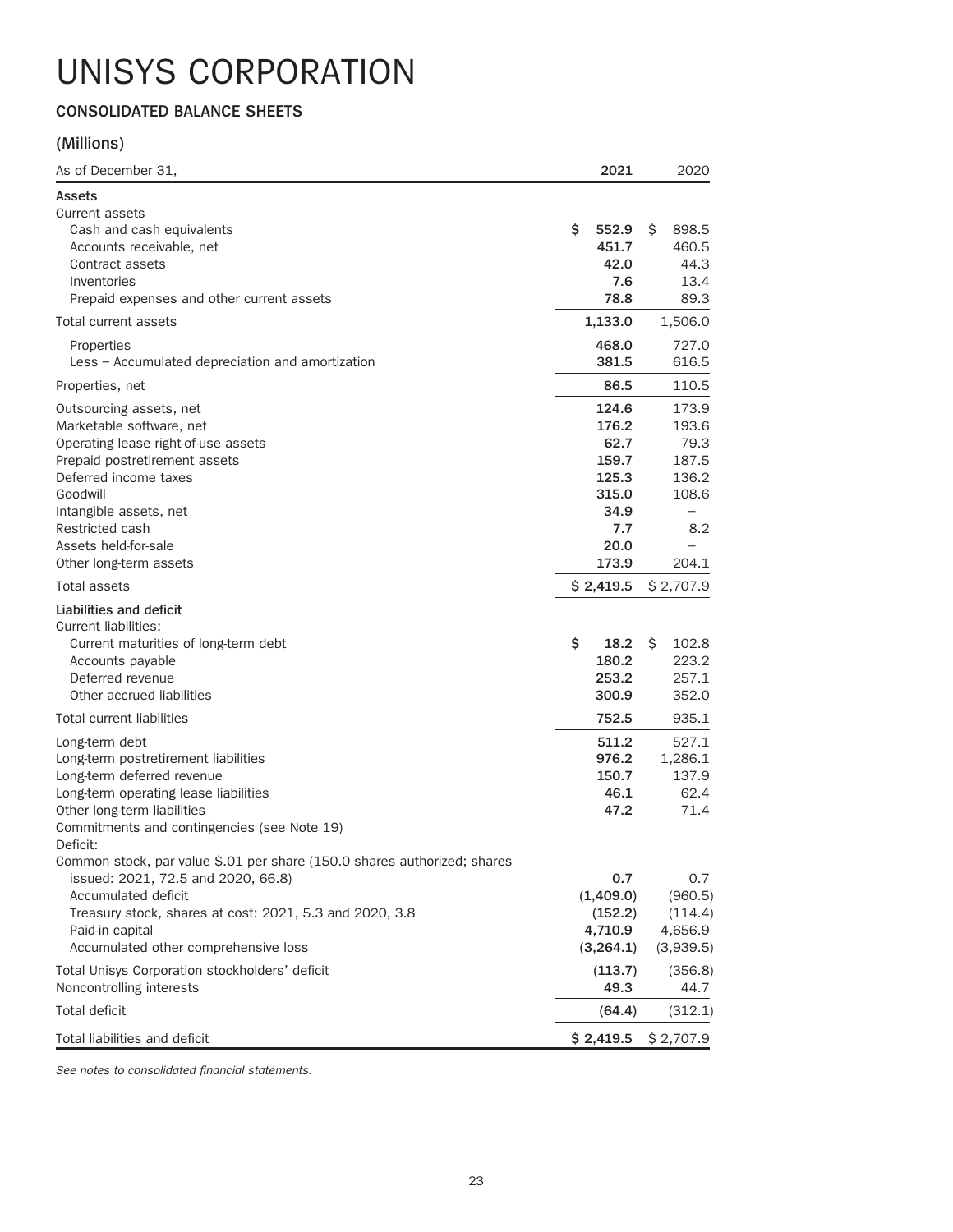# **CONSOLIDATED STATEMENTS OF CASH FLOWS**

#### **(Millions)**

| Year ended December 31,                                                               | 2021         | 2020                     | 2019                     |
|---------------------------------------------------------------------------------------|--------------|--------------------------|--------------------------|
| Cash flows from operating activities                                                  |              |                          |                          |
| Consolidated net loss from continuing operations                                      | (449.8)<br>S | \$ (317.2)               | \$<br>(88.3)             |
| Income from discontinued operations, net of tax                                       |              | 1,068.4                  | 75.0                     |
| Adjustments to reconcile consolidated net income (loss) to net cash provided by (used |              |                          |                          |
| for) operating activities:                                                            |              |                          |                          |
| Gain on sale of U.S. Federal business                                                 |              | (1,060.0)                |                          |
| Foreign currency losses                                                               | 2.6          | 36.2                     | 11.0                     |
| Non-cash interest expense                                                             | 1.8          | 4.6                      | 9.2                      |
| Debt extinguishment charge                                                            |              | 28.5                     | 20.1                     |
| Employee stock compensation                                                           | 18.8         | 14.5                     | 13.2                     |
| Depreciation and amortization of properties                                           | 30.5         | 29.7                     | 35.3                     |
| Depreciation and amortization of outsourcing assets                                   | 68.0         | 65.8                     | 63.8                     |
| Amortization of marketable software                                                   | 71.9         | 65.5                     | 48.3                     |
| Amortization of intangible assets                                                     | 3.0          | $\overline{\phantom{0}}$ |                          |
| Other non-cash operating activities                                                   | (0.6)        | (0.3)                    | (1.6)                    |
| Loss on disposal of capital assets                                                    | 2.2          | 4.5                      | 1.5                      |
| Postretirement contributions                                                          | (56.4)       | (832.2)                  | (109.4)                  |
| Postretirement expense                                                                | 552.0        | 239.2                    | 96.6                     |
| Deferred income taxes, net                                                            | (59.2)       | (13.4)                   | 4.4                      |
| Changes in operating assets and liabilities, excluding the effect of acquisitions:    |              |                          |                          |
| Receivables, net and contract assets                                                  | 47.4         | (74.8)                   | (8.3)                    |
| Inventories                                                                           | 6.0          | 3.0                      | 6.1                      |
| Other assets                                                                          | 8.0          | 5.9                      | 9.9                      |
| Accounts payable and current liabilities                                              | (149.4)      | 3.4                      | (114.4)                  |
| Other liabilities                                                                     | 35.7         | 47.5                     | 51.5                     |
| Net cash provided by (used for) operating activities                                  | 132.5        | (681.2)                  | 123.9                    |
| Cash flows from investing activities                                                  |              |                          |                          |
| Purchases of businesses, net of cash acquired                                         | (239.3)      |                          |                          |
| Net proceeds from sale of U.S. Federal business                                       |              | 1,162.9                  |                          |
| Proceeds from investments                                                             | 4,148.2      | 3,388.5                  | 3,568.9                  |
| Purchases of investments                                                              | (4, 168.1)   | (3,379.2)                | (3,566.1)                |
| Capital additions of properties                                                       | (27.3)       | (27.7)                   | (38.0)                   |
| Capital additions of outsourcing assets                                               | (18.5)       | (30.1)                   | (48.8)                   |
| Investment in marketable software                                                     | (54.4)       | (72.3)                   | (73.0)                   |
| Net proceeds from sale of properties                                                  |              |                          | (0.3)                    |
| Other                                                                                 | (0.9)        | (0.5)                    | (0.9)                    |
| Net cash (used for) provided by investing activities                                  | (360.3)      | 1,041.6                  | (158.2)                  |
| Cash flows from financing activities                                                  |              |                          |                          |
| Proceeds from issuance of long-term debt                                              | 1.5          | 497.3                    | 30.5                     |
| Payments of long-term debt                                                            | (103.1)      | (454.8)                  | (14.4)                   |
| Cash paid for debt extinguishment                                                     |              | (23.7)                   | (56.7)                   |
| Issuance costs relating to long-term debt                                             |              | (7.9)                    |                          |
| Proceeds from exercise of stock options                                               | 4.5          | $\overline{\phantom{0}}$ |                          |
| Proceeds from capped call transactions                                                |              | $\overline{\phantom{0}}$ | 7.2                      |
| Other                                                                                 | (8.4)        | (5.8)                    | (4.6)                    |
| Net cash (used for) provided by financing activities                                  | (105.5)      | 5.1                      | (38.0)                   |
| Effect of exchange rate changes on cash, cash equivalents and restricted cash         | (12.8)       | (10.6)                   | $\overline{\phantom{a}}$ |
| (Decrease) increase in cash, cash equivalents and restricted cash                     | (346.1)      | 354.9                    | (72.3)                   |
| Cash, cash equivalents and restricted cash, beginning of year                         | 906.7        | 551.8                    | 624.1                    |
| Cash, cash equivalents and restricted cash, end of year                               | \$560.6      | 906.7<br>\$              | 551.8<br>\$              |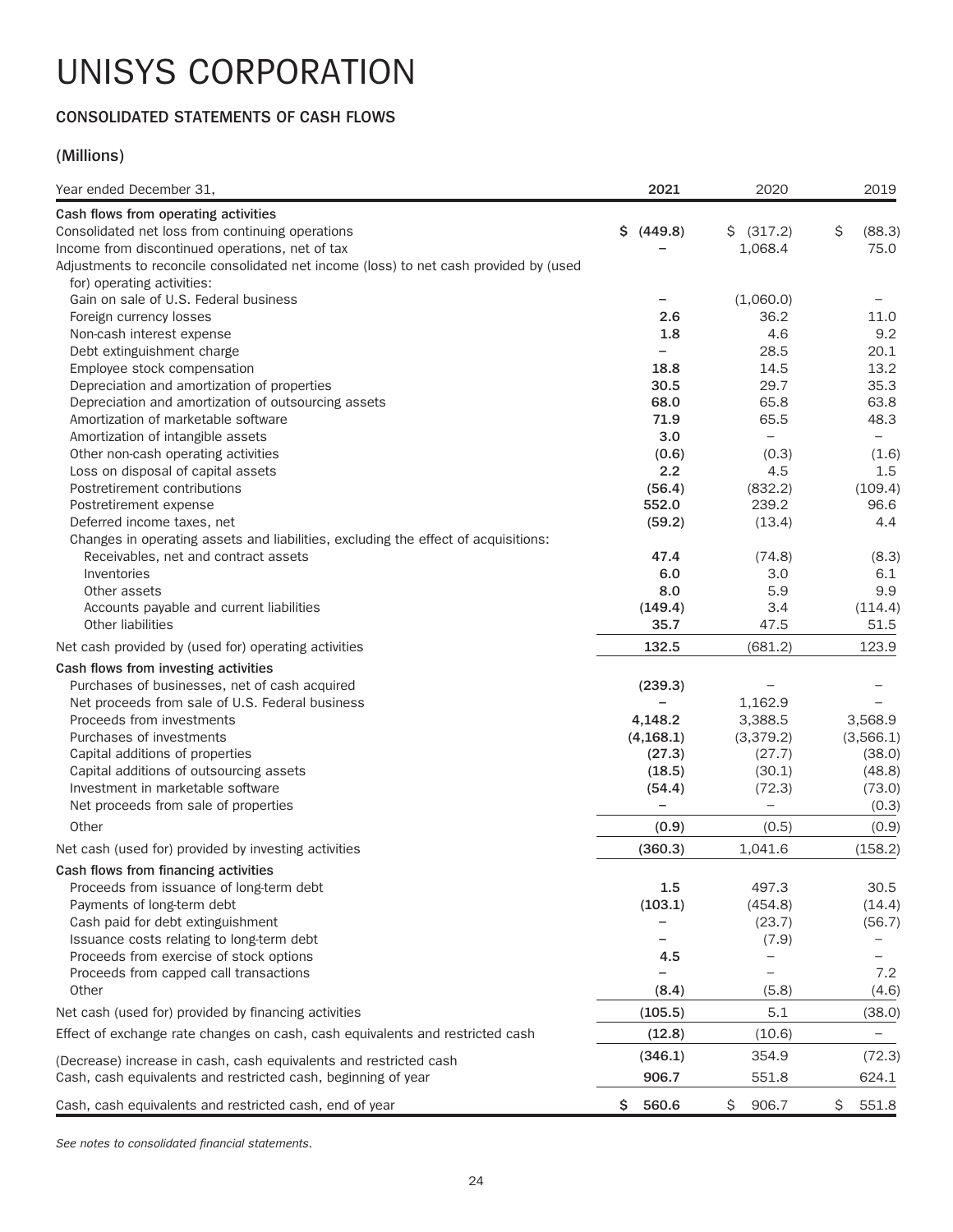# **CONSOLIDATED STATEMENTS OF DEFICIT**

### **(Millions)**

|                                                                                                         |                               |                                |                              |                             | Unisys Corporation           |                     |                                                         |                              |
|---------------------------------------------------------------------------------------------------------|-------------------------------|--------------------------------|------------------------------|-----------------------------|------------------------------|---------------------|---------------------------------------------------------|------------------------------|
|                                                                                                         | Total                         | Total<br>Unisys<br>Corporation | Common<br>Stock Par<br>Value | Accumu-<br>lated<br>Deficit | Treasury<br>Stock At<br>Cost | Paid-in<br>Capital  | Accumu-<br>lated<br>Other<br>Compre-<br>hensive<br>Loss | Non-controlling<br>Interests |
| Balance at December 31, 2018                                                                            | \$(1,299.6)                   | \$(1,343.5)                    | \$0.5                        | \$(1,694.0)                 | \$(105.0)                    | \$4,539.8           | \$(4,084.8)                                             | \$43.9                       |
| Consolidated net income (loss)<br>Stock-based activity<br>Debt exchange<br>Capped call on debt exchange | (13.3)<br>8.0<br>83.9<br>7.2  | (17.2)<br>8.0<br>83.9<br>7.2   | 0.1<br>0.1                   | (17.2)                      | (4.6)                        | 12.5<br>83.8<br>7.2 |                                                         | 3.9                          |
| Translation adjustments<br>Postretirement plans                                                         | 24.4<br>(38.9)                | 23.8<br>(27.6)                 |                              |                             |                              |                     | 23.8<br>(27.6)                                          | 0.6<br>(11.3)                |
| Balance at December 31, 2019                                                                            | \$(1,228.3)                   | \$(1,265.4)                    | \$0.7                        | \$(1,711.2)                 | \$(109.6)                    | \$4,643.3           | \$(4,088.6)                                             | \$37.1                       |
| Consolidated net income<br>Stock-based activity<br>Translation adjustments<br>Postretirement plans      | 751.2<br>8.8<br>49.3<br>106.9 | 750.7<br>8.8<br>46.3<br>102.8  |                              | 750.7                       | (4.8)                        | 13.6                | 46.3<br>102.8                                           | 0.5<br>3.0<br>4.1            |
| Balance at December 31, 2020<br>Consolidated net loss                                                   | Ś<br>(312.1)<br>(449.8)       | (356.8)<br>(448.5)             | \$0.7                        | Ś.<br>(960.5)<br>(448.5)    | \$(114.4)                    | \$4,656.9           | $$$ (3,939.5)                                           | \$44.7<br>(1.3)              |
| Capped call on conversion of debt<br>Stock-based activity                                               | 16.2                          | 16.2                           |                              |                             | (30.8)<br>(7.0)              | 30.8<br>23.2        |                                                         |                              |
| Translation adjustments<br>Postretirement plans                                                         | (40.5)<br>721.8               | (39.6)<br>715.0                |                              |                             |                              |                     | (39.6)<br>715.0                                         | (0.9)<br>6.8                 |
| Balance at December 31, 2021                                                                            | \$<br>(64.4)                  | (113.7)                        | \$0.7                        | \$(1,409.0)                 | \$(152.2)                    | \$4,710.9           | \$(3,264.1)                                             | \$49.3                       |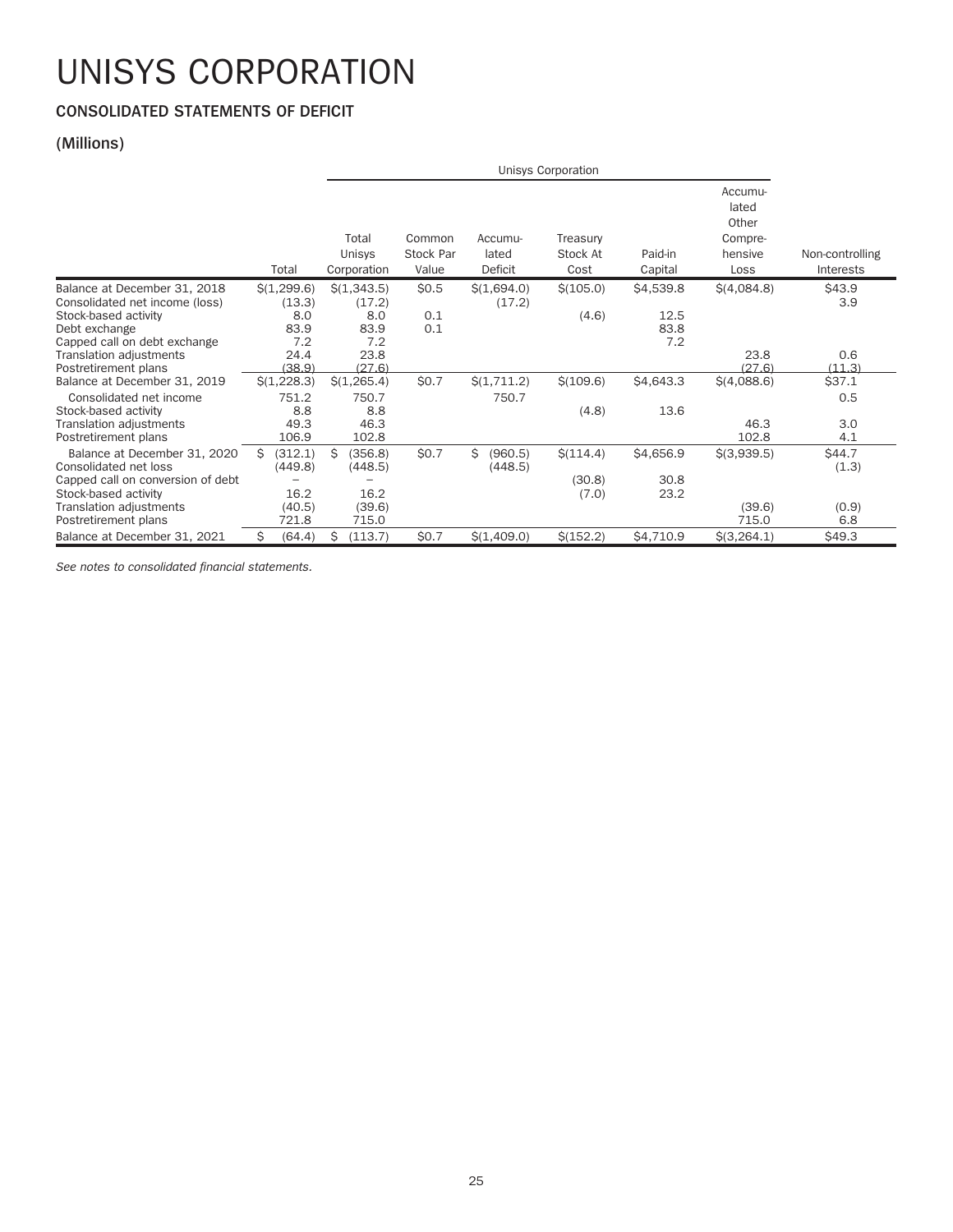# UNISYS CORPORATION **NOTES TO CONSOLIDATED FINANCIAL STATEMENTS**

#### **(Dollars in millions, except share and per share amounts)**

#### **Note 1 – Summary of significant accounting policies**

**Principles of consolidation** The consolidated financial statements include the accounts of all majority-owned subsidiaries.

**Use of estimates** The preparation of financial statements in conformity with generally accepted accounting principles in the United States of America (GAAP) requires management to make estimates and assumptions about future events. These estimates and assumptions affect the amounts of assets and liabilities reported, disclosures about contingent assets and liabilities and the reported amounts of revenue and expenses. Such estimates include the valuation of estimated credit losses, contract assets, operating lease right-of-use assets, outsourcing assets, marketable software, goodwill, purchased intangibles and other long-lived assets, legal contingencies, assumptions used in the calculation for systems integration projects, income taxes and retirement and other post-employment benefits, among others. These estimates and assumptions are based on management's best estimates and judgment. Management evaluates its estimates and assumptions on an ongoing basis using historical experience and other factors, including the current economic environment, which management believes to be reasonable under the circumstances. Management adjusts such estimates and assumptions when facts and circumstances dictate. As future events and their effects cannot be determined with precision, actual results could differ materially from these estimates. Changes in those estimates resulting from continuing changes in the economic environment will be reflected in the financial statements in future periods.

The company assessed certain accounting matters that generally require consideration of forecasted financial information in context with the information reasonably available to us and the unknown future impacts of COVID-19 as of December 31, 2021 and through the date of this report. The accounting matters assessed included, but were not limited to the valuation of estimated credit losses, contract assets, outsourcing assets, marketable software, deferred tax assets, goodwill, purchased intangibles and other long-lived assets, and retirement and other post-employment benefits. While there was not a material impact to our consolidated financial position as of December 31, 2021 resulting from our assessments, our future assessment of our current expectations at that time of the future impacts and duration of COVID-19, as well as other factors, could result in material impacts to our consolidated financial position in future reporting periods.

**Cash and Cash equivalents** Cash and cash equivalents consist of cash on hand, short-term investments purchased with an original maturity of three months or less and certificates of deposit which may be withdrawn at any time at the discretion of the company without penalty. Cash and cash equivalents subject to contractual restrictions and not readily available are classified as restricted cash.

The following table provides a reconciliation of cash and cash equivalents and restricted cash reported within the consolidated balance sheets to the total of the amounts shown in the consolidated statements of cash flows.

| As of December 31,                                                                                  | 2021    | 2020    |
|-----------------------------------------------------------------------------------------------------|---------|---------|
| Cash and cash equivalents                                                                           | \$552.9 | \$898.5 |
| Restricted cash                                                                                     | 77      | 8.2     |
| Total cash, cash equivalents and restricted cash shown in the consolidated statements of cash flows | \$560.6 | S906.7  |

**Inventories** Inventories are valued at the lower of cost and net realizable value. Cost is determined on the first-in, first-out method.

**Properties** Properties are carried at cost and are depreciated over the estimated lives of such assets using the straight-line method. The estimated lives used, in years, are as follows: buildings,  $20 - 50$ ; machinery and office equipment,  $4 - 7$ ; rental equipment, 4; and internal-use software,  $3 - 10$ .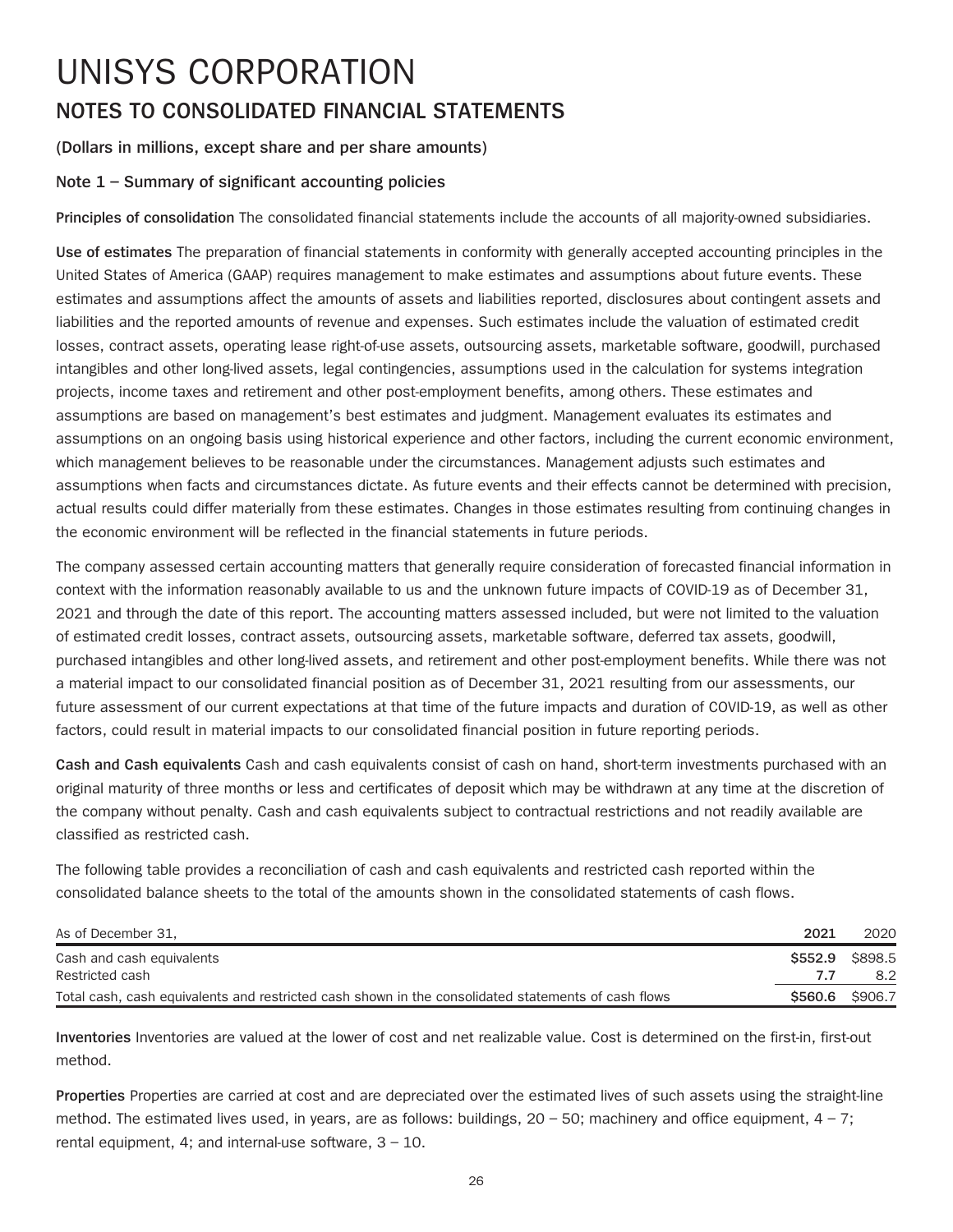**Outsourcing assets** Costs of outsourcing contracts are generally expensed as incurred. However, certain costs incurred upon initiation of an outsourcing contract (principally initial customer setup) are deferred and expensed over the initial contract life. Fixed assets and software used in connection with outsourcing contracts are capitalized and depreciated over the shorter of the initial contract life or in accordance with the fixed asset policy described above.

Recoverability of these costs is subject to various business risks. Quarterly, the company compares the carrying value of these assets with the undiscounted future cash flows expected to be generated by them to determine if there is impairment. If impaired, these assets are reduced to an estimated fair value on a discounted cash flow basis. The company prepares its cash flow estimates based on assumptions that it believes to be reasonable but are also inherently uncertain. Actual future cash flows could differ from these estimates. The gross amount of outsourcing assets totaled \$568.3 million and \$692.1 million as of December 31, 2021 and 2020, respectively, and related accumulated amortization totaled \$443.7 million and \$518.2 million as of December 31, 2021 and 2020, respectively.

**Marketable software** The cost of development of computer software to be sold or leased, incurred subsequent to establishment of technological feasibility, is capitalized and amortized to cost of sales over the estimated revenue-producing lives of the products. For the company's proprietary enterprise software products, the amortization period is five years following product release, and for the remaining products, the amortization period is three years following product release. In assessing the estimated revenue-producing lives and recoverability of the products, the company considers operating strategies, underlying technologies utilized, estimated economic life and external market factors, such as expected levels of competition, barriers to entry by potential competitors, stability in the market and governmental regulation. The company continually reassesses the estimated revenue-producing lives of the products and any change in the company's estimate could result in the remaining amortization expense being accelerated or spread out over a longer period. As of December 31, 2021, the company believes that all unamortized costs are fully recoverable. The gross amount of marketable software totaled \$2,266.1 million and \$2,219.4 million as of December 31, 2021 and 2020, respectively, and related accumulated amortization totaled \$2,089.9 million and \$2,025.8 million as of December 31, 2021 and 2020, respectively.

**Internal-use software** The company capitalizes certain internal and external costs incurred to acquire or create internal-use software, principally related to software coding, designing system interfaces, and installation and testing of the software. These costs are amortized in accordance with the fixed asset policy described above.

**Goodwil**l **and Purchased Intangible Assets** Goodwill arising from the acquisition of an entity represents the excess of the purchase price consideration over the fair value of the underlying identifiable intangible assets and net assets or liabilities assumed. Goodwill is initially recognized as an asset and is subsequently measured at cost less any accumulated impairment losses.

The company tests goodwill for impairment annually in the fourth quarter using data as of September 30 of that year, as well as whenever there are events or changes in circumstances (triggering events) that would more likely than not reduce the fair value of one or more reporting units below its respective carrying amount. The company initially assesses qualitative factors to determine whether it is more likely than not that the fair value of a reporting unit is less than its carrying amount. This qualitative assessment considers all relevant factors specific to the reporting units, including macroeconomic conditions, industry and market considerations, overall financial performance, and relevant entity-specific events.

If the company determines that it is not more likely that the carrying amount for a reporting unit is less than its fair value, then subsequent quantitative goodwill impairment testing is not required. If the company determines that it is more likely than not that the carrying amount for a reporting unit is greater than its fair value, then it proceeds with a subsequent quantitative goodwill impairment test. Under the quantitative test, the company compares the fair value of each of its reporting units to their respective carrying value. If the carrying value exceeds fair value, an impairment charge is recognized for the difference. Impaired goodwill is written down to its fair value through a charge to the consolidated statement of income (loss) in the period the impairment is identified.

In January 2021, the company changed its organizational structure to more effectively address evolving client needs. With these changes, the company changed its reportable segments, operating segments and reporting units. The realignment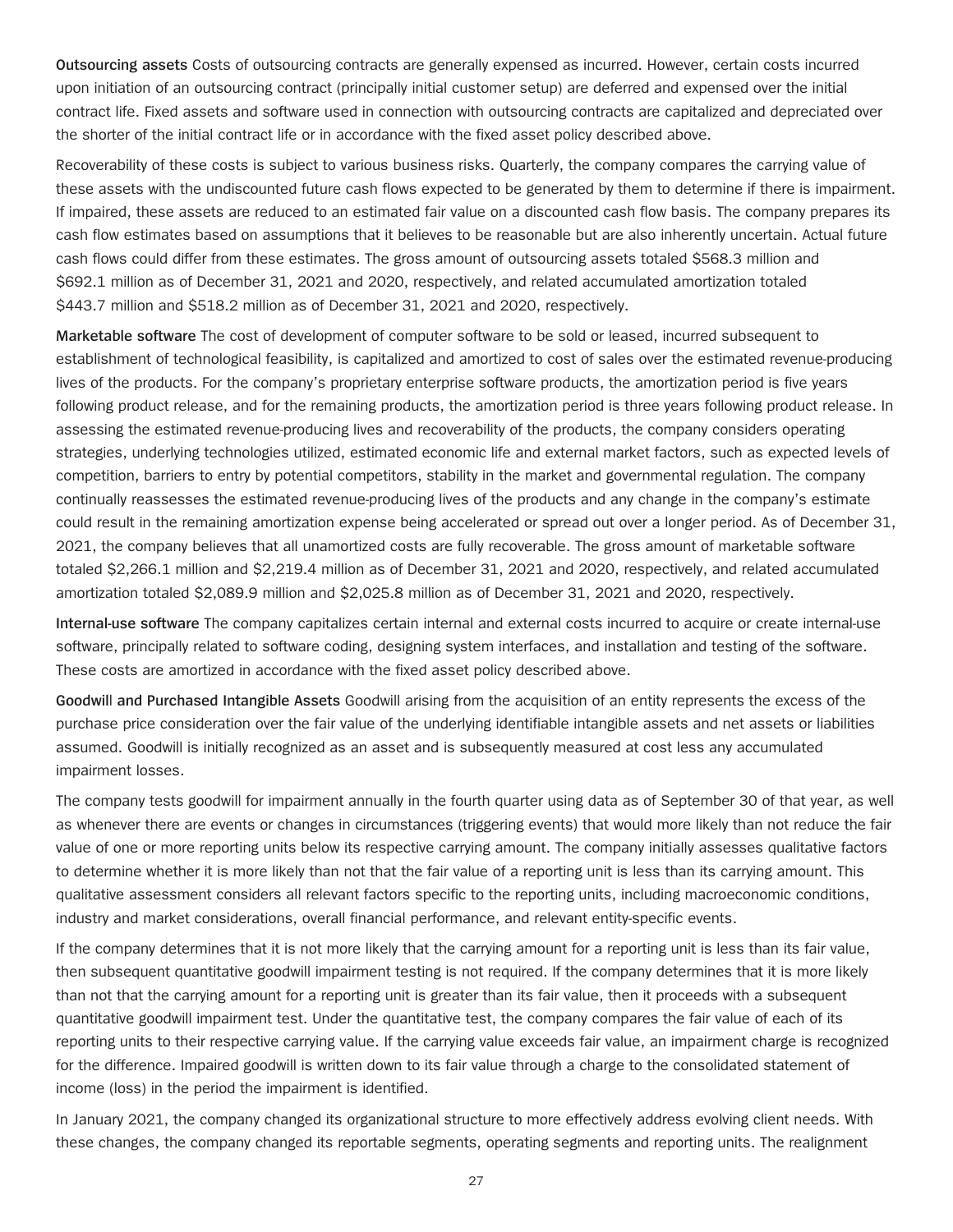and change was deemed a triggering event, resulting in the company performing an interim quantitative goodwill impairment test on the reporting units impacted by this segment change as of immediately before and immediately after the change. There were no impairment charges resulting from this analysis. See Note 21, "Segment information" for additional information on the company's operating and reportable segments.

During the fourth quarter of 2021, the company performed its annual qualitative goodwill assessment and determined it was not necessary to perform the quantitative goodwill impairment test.

When the company performs the quantitative goodwill impairment test for a reporting unit, it estimates the fair value of the reporting unit using both the income approach and the market approach.

The income approach incorporates the use of a discounted cash flow method in which the estimated future cash flows and terminal values for each reporting unit are discounted to present value. Cash flow projections are based on management's estimates of economic and market conditions, which drive key assumptions of revenue growth rates, operating margins, capital expenditures and working capital requirements. The discount rate in turn is based on various market factors and specific risk characteristics of each reporting unit.

The market approach estimates fair value by applying performance metric multiples to the reporting unit's prior and expected operating performance. The multiples are derived from comparable publicly traded companies with similar operating and investment characteristics as the reporting unit.

If the fair value of the reporting unit derived using the income approach is significantly different from the fair value estimate using the market approach, the company reevaluates its assumptions used in the two models. When considering the weighting between the market approach and income approach, the company gives more weighting to the income approach. The higher weighting assigned to the income approach takes into consideration that the guideline companies used in the market approach generally represent larger diversified companies relative to the reporting units and may have different longterm growth prospects, among other factors.

In order to assess the reasonableness of the calculated reporting unit fair values, the company also compares the sum of the reporting units' fair values to its market capitalization (per share stock price multiplied by shares outstanding) and calculates an implied control premium (the excess of the sum of the reporting units' fair values over the market capitalization).

Estimating the fair value of reporting units requires the use of estimates and significant judgments that are based on a number of factors including actual operating results. It is reasonably possible that the judgments and estimates described above could change in future periods.

Finite-lived intangible assets purchased in a business combination are recorded at fair value and amortized to selling, general and administrative expense over their estimated useful lives. Finite-lived intangible assets are tested for impairment whenever events or changes in circumstances would indicate that the carrying value may not be recoverable. An impairment charge would be recognized if the carrying value exceeds fair value in the consolidated statement of income (loss) in the period the impairment is identified.

**Retirement benefits** Accounting rules covering defined benefit pension plans and other postretirement benefits require that amounts recognized in financial statements be determined on an actuarial basis. Management develops the actuarial assumptions used by its U.S. and international defined benefit pension plan obligations based upon the circumstances of each particular plan. The determination of the defined benefit pension plan obligations requires the use of estimates. A significant element in determining the company's retirement benefits expense or income is the expected long-term rate of return on plan assets. This expected return is an assumption as to the average rate of earnings expected on the funds invested or to be invested to provide for the benefits included in the projected pension benefit obligation. The company applies this assumed long-term rate of return to a calculated value of plan assets, which recognizes changes in the fair value of plan assets in a systematic manner over four years. This produces the expected return on plan assets that is included in retirement benefits expense or income. The difference between this expected return and the actual return on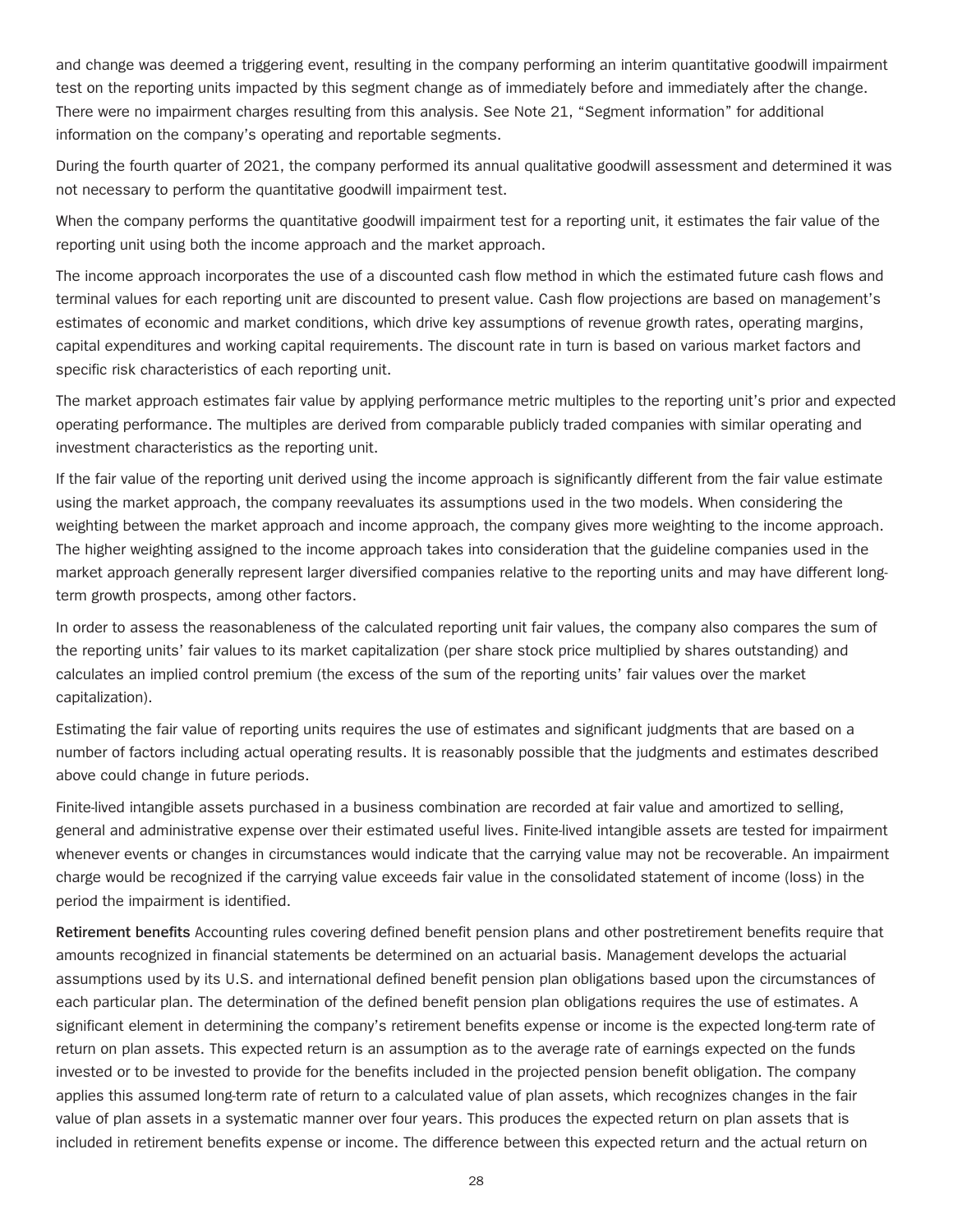plan assets is deferred. The net deferral of past asset losses or gains affects the calculated value of plan assets and, ultimately, future retirement benefits expense or income.

At December 31 of each year, the company determines the fair value of its retirement benefits plan assets as well as the discount rate to be used to calculate the present value of plan liabilities. Management's significant assumption used in the determination of the defined benefit pension plan obligations, and settlement losses associated with respect to the U.S. pension plans, is the discount rate. Inherent in deriving the discount rate are significant assumptions with respect to the timing and magnitude of expected benefit payment obligations. The discount rate is an estimate of the interest rate at which the retirement benefits could be effectively settled. In estimating the discount rate, the company looks to rates of return on high-quality, fixed-income investments currently available and expected to be available during the period to maturity of the retirement benefits. The company uses a portfolio of fixed-income securities, which receive at least the second-highest rating given by a recognized ratings agency.

**Noncontrolling interest** The company owns a fifty-one percent interest in Intelligent Processing Solutions Ltd. (iPSL), a U.K. business process outsourcing joint venture. The remaining interests, which are reflected as a noncontrolling interest in the company's financial statements, are owned by three financial institutions for which iPSL performs services.

**Revenue recognition** Revenue is recognized at an amount that reflects the consideration to which the company expects to be entitled in exchange for transferring goods and services to a customer. The company determines revenue recognition using the following five steps: (1) identify the contract(s) with a customer, (2) identify the performance obligations in the contract, (3) determine the transaction price, (4) allocate the transaction price to the performance obligations in the contract, and (5) recognize revenue when (or as) the company satisfies a performance obligation.

At contract inception, the company assesses the goods and services promised in a contract with a customer and identifies as a performance obligation each promise to transfer to the customer either: (1) a good or service (or a bundle of goods or services) that is distinct or (2) a series of distinct goods or services that are substantially the same and that have the same pattern of transfer to the customer. The company recognizes revenue only when it satisfies a performance obligation by transferring a promised good or service to a customer.

The company must apply its judgment to determine the timing of the satisfaction of performance obligations as well as the transaction price and the amounts allocated to performance obligations including estimating variable consideration, adjusting the consideration for the effects of the time value of money and assessing whether an estimate of variable consideration is constrained.

Revenue from hardware sales is recognized upon the transfer of control to a customer, which is defined as an entity's ability to direct the use of and obtain substantially all of the remaining benefits of an asset.

Revenue from software licenses is recognized at the inception of either the initial license term or the inception of an extension or renewal to the license term.

Revenue for operating leases is recognized on a monthly basis over the term of the lease and for sales-type leases at the inception of the lease term. Such revenue is not material to the company's consolidated results of operations.

Revenue from equipment and software maintenance and post-contract support is recognized on a straight-line basis as earned over the terms of the respective contracts. Cost related to such contracts is recognized as incurred.

Revenue and profit under systems integration contracts are recognized over time as the company transfers control of goods or services. The company measures its progress toward satisfaction of its performance obligations using the cost-to-cost method, or when services have been performed, depending on the nature of the project. For contracts accounted for using the cost-to-cost method, revenue and profit recognized in any given accounting period are based on estimates of total projected contract costs. The estimates are continually reevaluated and revised, when necessary, throughout the life of a contract. Any adjustments to revenue and profit resulting from changes in estimates are accounted for in the period of the change in estimate. When estimates indicate that a loss will be incurred on a contract upon completion, a provision for the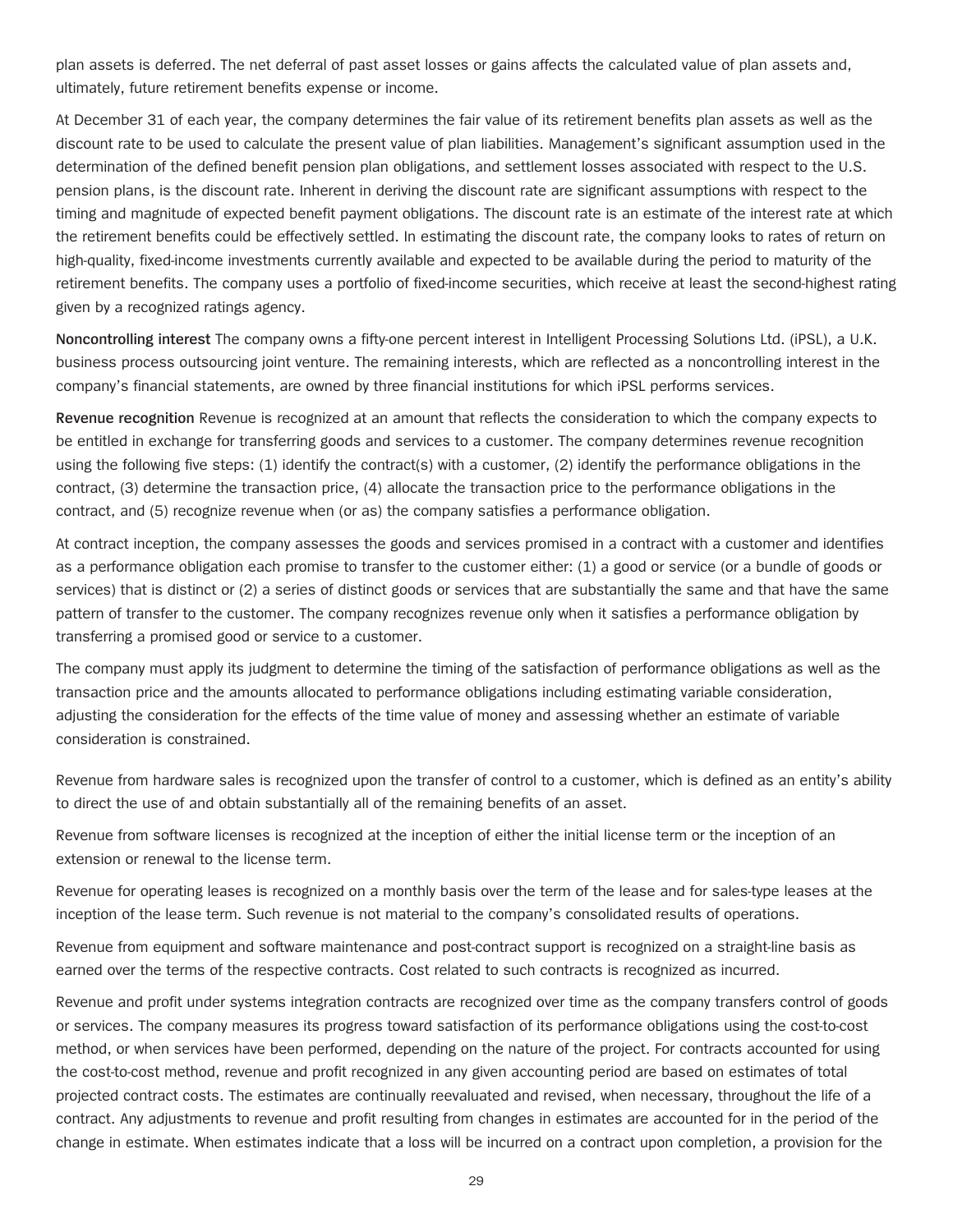expected loss is recorded in the period in which the loss becomes evident. Revenue from such contracts is not material to the company's consolidated results of operations.

In services arrangements, the company typically satisfies the performance obligation and recognizes revenue over time, because the client simultaneously receives and consumes the benefits provided as the company performs the services. The company's services are provided on a time-and-materials basis, as a fixed-price contract or as a fixed-price per measure of output contract.

Revenue from time-and-material contracts is recognized on an output basis as labor hours are delivered.

In managed services, application management, business process outsourcing and other cloud-based services arrangements, the arrangement generally consists of a single performance obligation comprised of services that are substantially the same and that have the same pattern of transfer. The promise to transfer the individual services is not separately identifiable from other promises in the contracts and, therefore, is not distinct. The company applies a measure of progress (typically time-based) to any fixed consideration and allocates variable consideration to the periods of service, which are typically monthly or quarterly, based on usage. As a result, revenue is recognized over the period the services are provided either on a straight-line basis or on a usage basis, depending on the terms of the arrangement (such as whether the company is standing ready to perform or whether the contract has usage-based metrics). This results in revenue recognition that corresponds with the value to the client of the services transferred to date relative to the remaining services promised.

The company also enters into arrangements that may include any combination of hardware, software or services. For example, a client may purchase an enterprise server that includes operating system software. In addition, the arrangement may include post-contract support for the software and a contract for post-warranty maintenance for service of the hardware. These arrangements consist of multiple performance obligations, with control over hardware and software transferred in one reporting period and the software support and hardware maintenance services performed across multiple reporting periods. In another example, the company may provide desktop managed services to a client on a long-term multiple-year basis and periodically sell hardware and license software products to the client. The services are provided on a continuous basis across multiple reporting periods and control over the hardware and software products occurs in one reporting period.

The company allocates the total transaction price to be earned under an arrangement among the various performance obligations in proportion to their relative standalone selling prices. The standalone selling price for a performance obligation is the price at which the company would sell a promised good or service separately to a customer.

A performance obligation is a promise in a contract to transfer a distinct good or service to the customer. A contract's transaction price is allocated to each distinct performance obligation and recognized as revenue when, or as, the performance obligation is satisfied. For contracts with multiple performance obligations, the company allocates the contract's transaction price to each performance obligation using its best estimate of the standalone selling price of each distinct good or service in the contract. The primary methods used to estimate standalone selling price are as follows: (1) the expected cost plus margin approach, under which the company forecasts its expected costs of satisfying a performance obligation and then adds an appropriate margin for that distinct good or service and (2) the percent discount off of list price approach.

In the Digital Workplace Solutions (DWS) and the Cloud and Infrastructure Solutions (C&I) segments, substantially all of the company's performance obligations are satisfied over time as work progresses and therefore substantially all of the revenue in this segment is recognized over time. The company generally receives payment for these contracts over time as the performance obligations are satisfied.

In the Enterprise Computing Solutions (ECS) segment, substantially all of the company's sales of software and hardware are transferred to customers at a single point in time. Revenue on these contracts is recognized when control over the product is transferred to the customer or a software license term begins. The company generally receives payment for these contracts upon signature or within 30 to 60 days.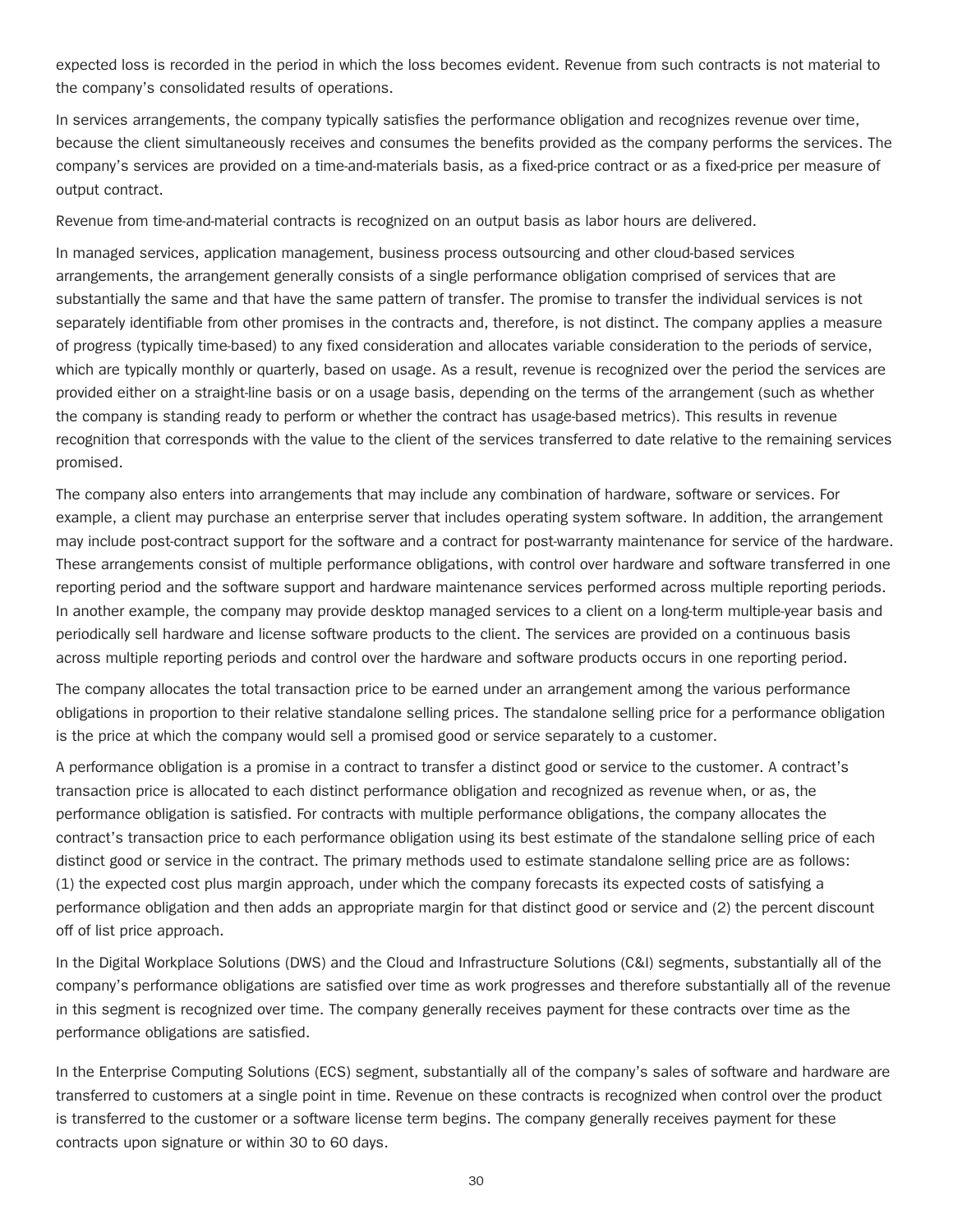The company discloses disaggregation of its customer revenue by geographic areas by segment (see Note 21, "Segment information").

The timing of revenue recognition, billings and cash collections results in billed accounts receivable, unbilled receivables, contract assets and deferred revenue (contract liabilities).

Revenue excludes taxes assessed by a governmental authority that are both imposed on and concurrent with a specific revenue producing transaction and collected by the company from a customer (e.g., sales, use and value-added taxes). Revenue includes payments for shipping and handling activities.

**Advertising costs** All advertising costs are expensed as incurred.

**Shipping and handling** Costs related to shipping and handling are included in cost of revenue.

**Stock-based compensation plans** Stock-based compensation represents the cost related to stock-based awards granted to employees and directors. Compensation expense for performance-based restricted stock and restricted stock unit awards is recognized as expense ratably for each installment from the date of the grant until the date the restrictions lapse and is based on the fair market value at the date of grant and the probability of achievement of the specific performance-related goals. Compensation expense for market-based awards is recognized as expense ratably over the measurement period, regardless of the actual level of achievement, provided the service requirement is met. The fair value of restricted stock and restricted stock units with time and performance conditions is determined based on the trading price of the company's common shares on the date of grant. The fair value of awards with market conditions is estimated using a Monte Carlo simulation. The company recognizes compensation expense for the fair value of stock options, which have graded vesting, on a straight-line basis over the requisite service period. The expense is recorded in selling, general and administrative expenses.

**Income taxes** Income taxes are based on income before taxes for financial reporting purposes and reflect a current tax liability for the estimated taxes payable in the current-year tax returns and changes in deferred taxes. Deferred tax assets or liabilities are determined based on differences between financial reporting and tax bases of assets and liabilities and are measured using enacted tax laws and rates. A valuation allowance is provided on deferred tax assets if it is determined that it is more likely than not that the asset will not be realized. The company releases the income tax effects of deferred tax balances that have a valuation allowance from accumulated other comprehensive income once the reason the tax effects were established ceases to exist (e.g., a postretirement plan is liquidated). The company recognizes penalties and interest accrued related to income tax liabilities in provision for income taxes in its consolidated statements of income (loss).

The company treats the global intangible low-tax income tax, or GILTI, as a period cost when included in U.S. taxable income, and the base erosion and anti-abuse tax, or BEAT, as a period cost when incurred.

**Translation of foreign currency** The local currency is the functional currency for most of the company's international subsidiaries, and as such, assets and liabilities are translated into U.S. dollars at year-end exchange rates. Income and expense items are translated at average exchange rates during the year. Translation adjustments resulting from changes in exchange rates are reported in other comprehensive income (loss). Exchange gains and losses are reported in other (expense), net.

For those international subsidiaries operating in highly inflationary economies, the U.S. dollar is the functional currency, and as such, nonmonetary assets and liabilities are translated at historical exchange rates, and monetary assets and liabilities are translated at current exchange rates. Exchange gains and losses arising from remeasurement are included in other (expense), net.

**Fair value measurements** Fair value is defined as the price that would be received to sell an asset or paid to transfer a liability in an orderly transaction between market participants at the measurement date. When determining fair value measurements for assets and liabilities required to be recorded at fair value, the company assumes that the transaction is an orderly transaction that assumes exposure to the market for a period before the measurement date to allow for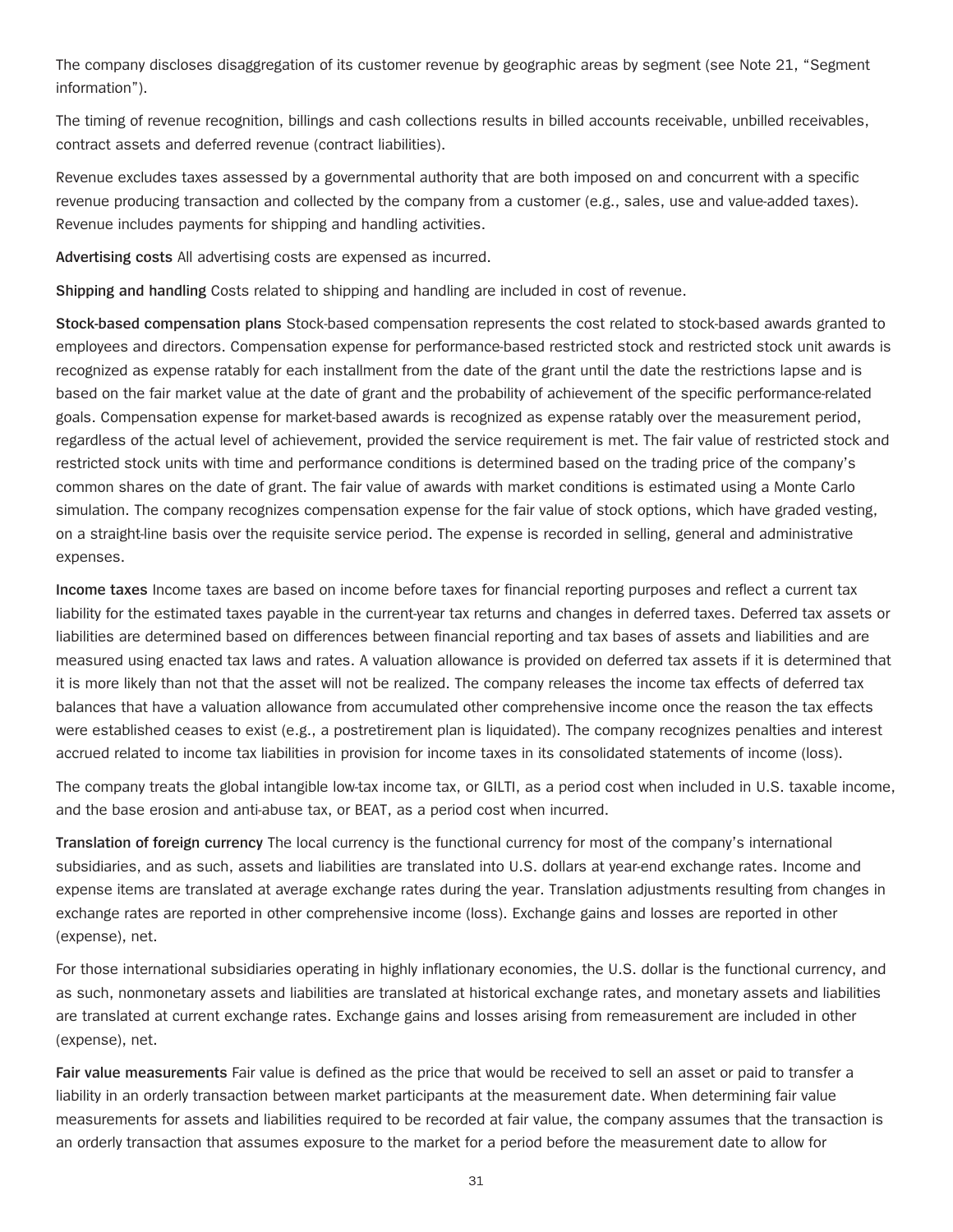marketing activities that are usual and customary for transactions involving such assets or liabilities; it is not a forced transaction (for example, a forced liquidation or distress sale). The fair value hierarchy has three levels of inputs that may be used to measure fair value: Level 1 – Quoted prices (unadjusted) in active markets for identical assets or liabilities that the company can access at the measurement date; Level 2 – Inputs other than quoted prices within Level 1 that are observable for the asset or liability, either directly or indirectly; and Level 3 – Unobservable inputs for the asset or liability. The company has applied fair value measurements to its derivatives (see Note 13, "Financial instruments and concentration of credit risks"), long-term debt (see Note 16, "Debt"), and to its postretirement plan assets (see Note 18, "Employee plans").

#### **Note 2 – Discontinued operations**

On March 13, 2020, the company completed the sale of its U.S. Federal business to Science Applications International Corporation for cash of \$1.2 billion. Net cash proceeds of the sale was \$1,162.9 million (net of working capital adjustments and transaction costs).

The results of the U.S. Federal business discontinued operations were as follows:

| Year ended December 31,                         | $2020*$        | 2019    |
|-------------------------------------------------|----------------|---------|
| Revenue                                         | 149.5<br>s     | \$725.9 |
| Income (loss)                                   |                |         |
| Operations<br>Gain on sale                      | 8.4<br>1,060.7 | 100.3   |
|                                                 | 1,069.1        | 100.3   |
| Income tax provision                            | 0.7            | 25.3    |
| Income from discontinued operations, net of tax | \$1,068.4      | \$ 75.0 |

Includes results of operations through the March 13, 2020 closing date.

#### **Note 3 – Recent accounting pronouncements and accounting changes**

Effective January 1, 2020, the company adopted Accounting Standards Update (ASU) No. 2019-12, Income Taxes (Topic 740): Simplifying the Accounting for Income Taxes, which removed certain exceptions related to the approach for intraperiod tax allocation, the methodology for calculating income taxes in an interim period and the recognition of deferred tax liabilities for outside basis differences. The new standard was applied to the presentation of the company's U.S. Federal business, which is reflected in discontinued operations.

In October 2021, the Financial Accounting Standards Board issued ASU No. 2021-08, Accounting for Contract Assets and Contract Liabilities from Contracts with Customers. This guidance requires that an acquirer recognize and measure contract assets and contract liabilities acquired in a business combination in accordance with ASC 606, Revenue from Contracts with Customers, as if it had originated the contracts. Deferred revenue acquired in a business combination is no longer required to be measured at its fair value, which had historically resulted in a deferred revenue impairment at the date of acquisition. The amendment is effective January 1, 2023 and early adoption is permitted. The company expects to adopt this new guidance effective January 1, 2022.

#### **Note 4 – Acquisitions**

#### Unify Square, Inc.

On June 3, 2021, the company acquired 100% of Unify Square, Inc. (Unify Square) for a purchase price consideration of \$150.4 million on a cash-free, debt-free basis. The company funded the cash consideration and acquisition-related costs with cash on hand.

Headquartered in Bellevue, Washington, and with offices in the United Kingdom, Germany, Switzerland, India, Australia and Lithuania, Unify Square is a leading experience management provider for secure collaboration and communication platforms.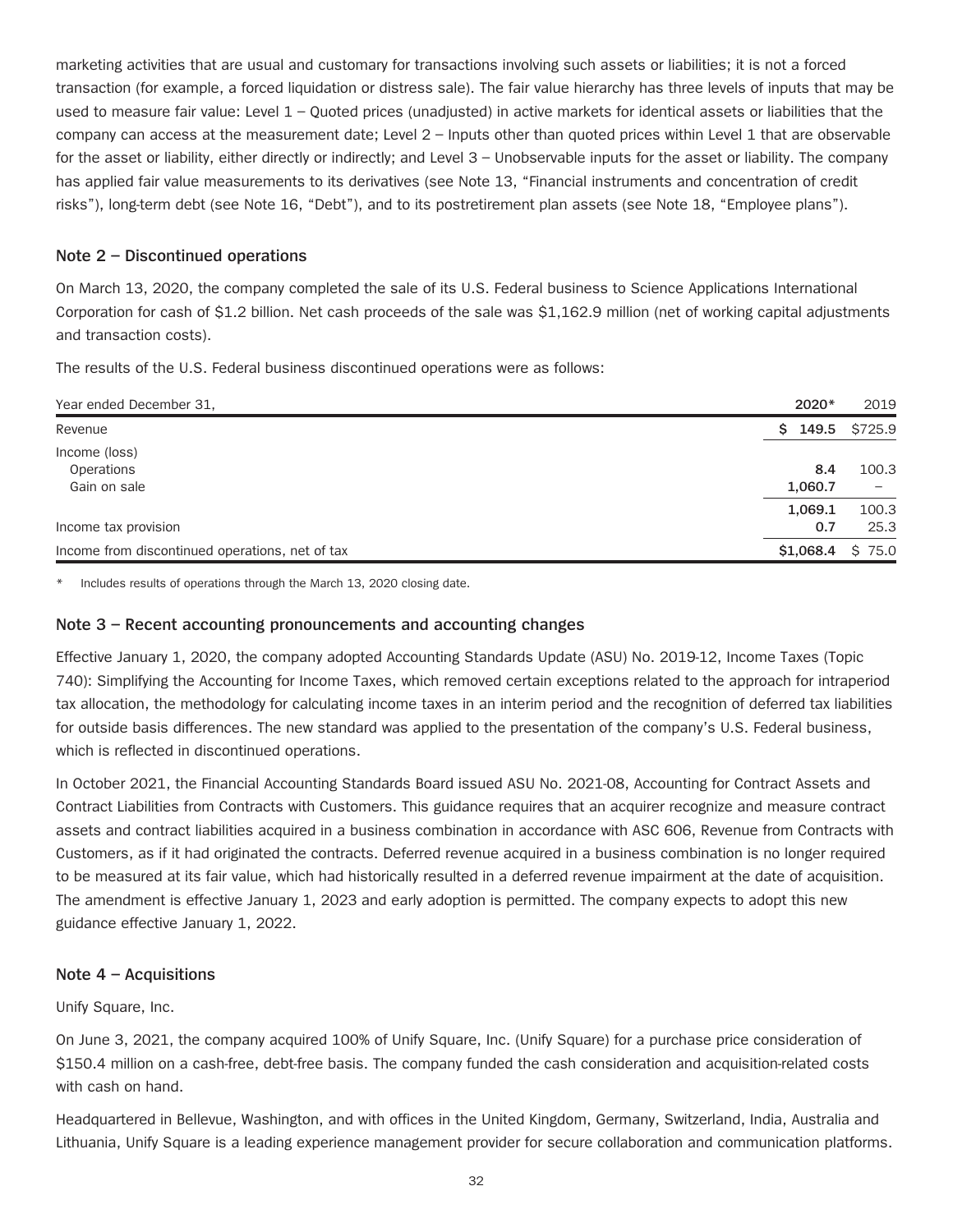The acquisition is expected to enhance the company's digital workplace solutions and enable the company to deliver higher value solutions to its clients.

The fair values of the total net assets acquired was as follows:

| Receivables                               | S. | 3.4     |
|-------------------------------------------|----|---------|
| Prepaid expenses and other current assets |    | 0.6     |
| Properties and other long-term assets     |    | 0.4     |
| Operating lease right-of-use assets       |    | 1.7     |
| Accounts payable and accruals             |    | (3.8)   |
| Deferred revenue                          |    | (2.7)   |
| Long-term operating lease liabilities     |    | (1.7)   |
| Intangible assets                         |    | 19.6    |
| Goodwill                                  |    | 132.9   |
| Total                                     |    | \$150.4 |

The company has finalized the purchase accounting related to Unify Square and the above amounts represent final fair values.

The goodwill represents expected synergies, intellectual capital and the acquired assembled workforce, none of which qualify for recognition as a separate intangible asset. Goodwill determined by the allocation of the purchase price has been recorded in the company's DWS segment and is not deductible for tax purposes.

The following table summarizes the fair value of the intangible assets acquired and the related weighted average amortization period:

| Technology                                               | Weighted Average<br>Amortization Period in Years |        |
|----------------------------------------------------------|--------------------------------------------------|--------|
|                                                          | 3.2                                              | \$10.0 |
| Customer Relationships - Software and Software Solutions | 3.0                                              | 6.6    |
| Customer Relationships - Consulting                      | 10.0                                             | 3.0    |
| Total                                                    |                                                  | \$19.6 |

During 2021, the company incurred and expensed acquisition-related costs of \$2.4 million, included within selling, general and administrative expense on the consolidated statements of income (loss).

During 2021, the company finalized its valuation of assets acquired and liabilities assumed resulting in measurement period adjustments that increased goodwill by \$16.7 million primarily related to a decrease of \$16.3 million in the fair value of the acquired intangible assets.

The company's consolidated financial statements include the results of Unify Square commencing as of the acquisition date.

Pro forma information and revenue and operating results of Unify Square have not been presented as the impact is not material to the company's consolidated financial statements.

#### CompuGain

On December 14, 2021, the company acquired 100% of CompuGain LLC (CompuGain), a leading cloud solutions provider, for a purchase price consideration of \$87.0 million on a cash-free, debt-free basis. The purchase price is subject to customary adjustments based on closing cash, indebtedness and working capital. The company funded the cash consideration and acquisition-related costs with cash on hand.

The acquisition is expected to enhance the company's delivery of rapid and agile cloud migration, application modernization and data value realization to our clients.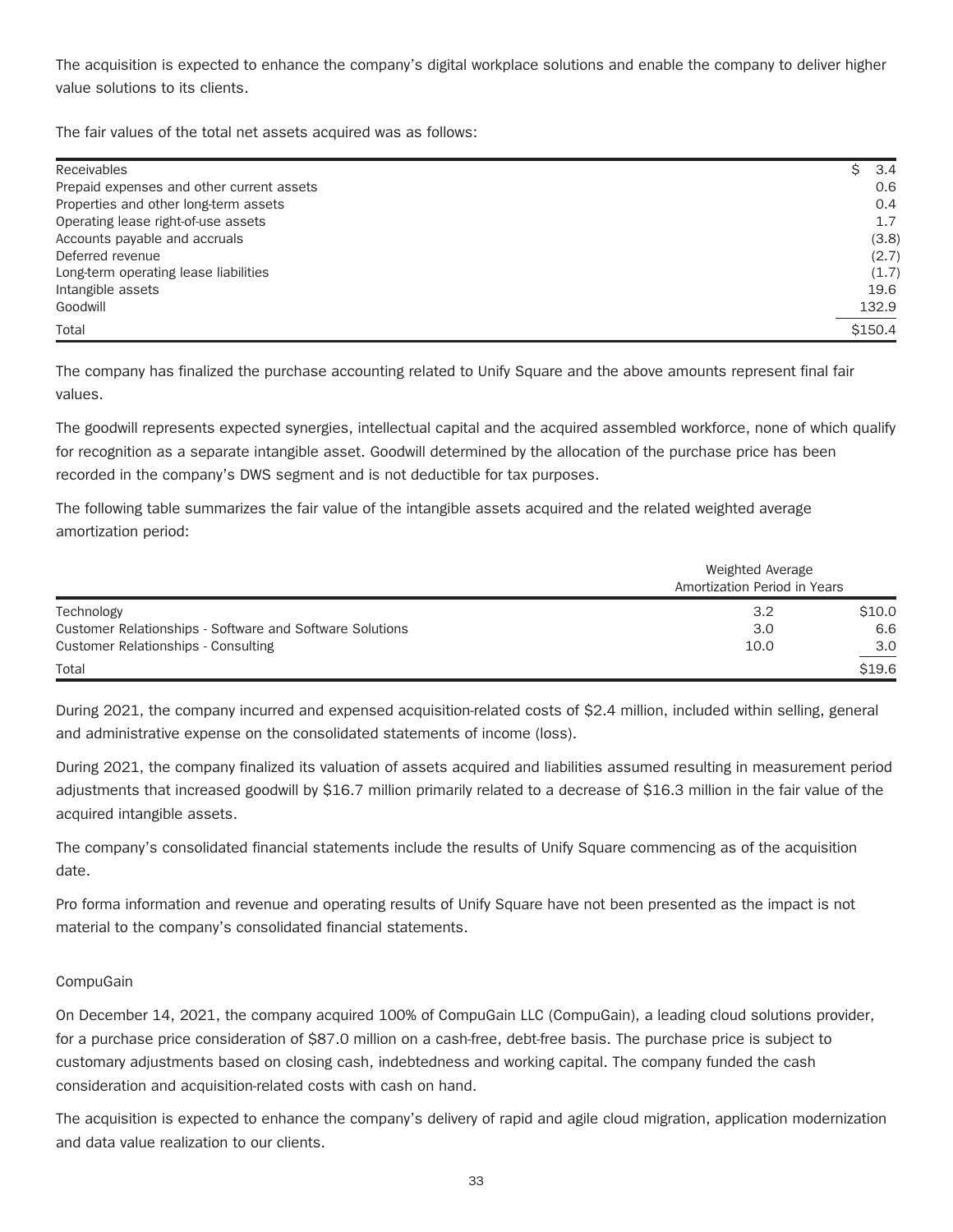The preliminary fair values of the total net assets acquired was as follows:

| Receivables                               | \$7.8  |
|-------------------------------------------|--------|
|                                           |        |
| Prepaid expenses and other current assets | 0.7    |
| Properties and other long-term assets     | 0.2    |
| Operating lease right-of-use assets       | 0.2    |
| Accounts payable and accruals             | (5.6)  |
| Long-term operating lease liabilities     | (0.1)  |
| Intangible assets                         | 18.3   |
| Goodwill                                  | 65.5   |
| Total                                     | \$87.0 |

At December 31, 2021, the company has not finalized the purchase accounting related to CompuGain and the above amounts represent preliminary estimated values. The preliminary purchase price allocation is subject to change as the company completes its determination of the final working capital and the fair values of the acquired assets and liabilities assumed, the impact of which could be material.

The goodwill represents expected synergies, intellectual capital and the acquired assembled workforce, none of which qualify for recognition as a separate intangible asset. Goodwill determined by the allocation of the purchase price will be recorded in the company's C&I segment and is expected to be deductible for tax purposes.

The following table summarizes the preliminary fair value of the intangible assets acquired and the related weighted average amortization period:

|                               | Weighted Average<br>Amortization Period in Years |                                                                                                                                                                                                                                                                                                                                                                                                                                                                                   |
|-------------------------------|--------------------------------------------------|-----------------------------------------------------------------------------------------------------------------------------------------------------------------------------------------------------------------------------------------------------------------------------------------------------------------------------------------------------------------------------------------------------------------------------------------------------------------------------------|
| <b>Customer Relationships</b> | 8.5                                              | \$17.4                                                                                                                                                                                                                                                                                                                                                                                                                                                                            |
| Marketing                     | 4.0                                              | 0.9<br>$\frac{1}{2} \left( \frac{1}{2} \right) \left( \frac{1}{2} \right) \left( \frac{1}{2} \right) \left( \frac{1}{2} \right) \left( \frac{1}{2} \right) \left( \frac{1}{2} \right) \left( \frac{1}{2} \right) \left( \frac{1}{2} \right) \left( \frac{1}{2} \right) \left( \frac{1}{2} \right) \left( \frac{1}{2} \right) \left( \frac{1}{2} \right) \left( \frac{1}{2} \right) \left( \frac{1}{2} \right) \left( \frac{1}{2} \right) \left( \frac{1}{2} \right) \left( \frac$ |
| Total                         |                                                  | \$18.3                                                                                                                                                                                                                                                                                                                                                                                                                                                                            |

During 2021, the company incurred and expensed acquisition-related costs of \$1.1 million, included within selling, general and administrative expense on the consolidated statements of income (loss).

The company's consolidated financial statements include the results of CompuGain commencing as of the acquisition date.

Pro forma information and revenue and operating results of CompuGain have not been presented as the impact is not material to the company's consolidated financial statements.

#### Mobinergy

On November 18, 2021, the company acquired 100% of the Mobinergy group of companies (Mobinergy), a leader in unified endpoint management. The purchase price consideration was not material. The acquisition is expected to enhance the company's digital workplace solutions and enable the company to deliver higher value solutions to its clients.

The company's consolidated financial statements include the results of Mobinergy commencing as of the acquisition date.

Pro forma information and revenue and operating results of Mobinergy have not been presented as the impact is not material to the company's consolidated financial statements.

#### **Note 5 – Cost-reduction actions**

During 2021, the company recognized cost-reduction charges and other costs of \$23.2 million. The net charges related to work-force reductions were \$0.4 million, principally related to severance costs, and were comprised of: (a) a charge of \$12.3 million and (b) a credit of \$11.9 million for changes in estimates. In addition, the company recorded charges of \$22.8 million comprised of \$4.0 million for net foreign currency losses related to exiting foreign countries, \$12.6 million for asset impairments and \$6.2 million for other expenses related to cost-reduction efforts.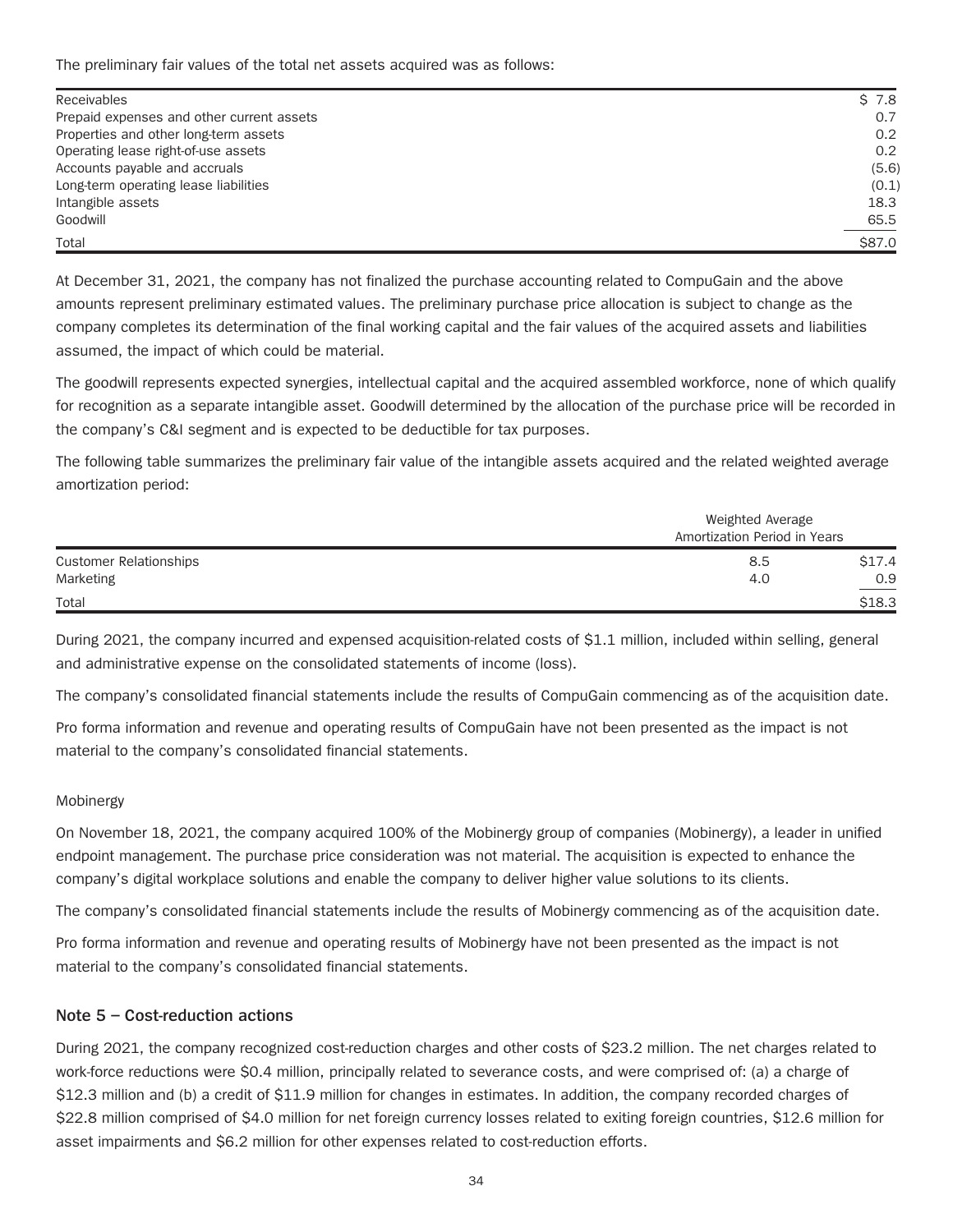During 2020, the company recognized cost-reduction charges and other costs of \$95.5 million. The net charges related to work-force reductions were \$25.5 million principally, related to severance costs, and were comprised of: (a) a charge of \$39.0 million and (b) a credit of \$13.5 million for changes in estimates. In addition, the company recorded charges of \$70.0 million comprised of \$32.3 million for net foreign currency losses related to exiting foreign countries, \$24.0 million for asset impairments and \$13.7 million for other expenses related to cost-reduction efforts.

During 2019, the company recognized cost-reduction charges and other costs of \$28.7 million. The net charges related to work-force reductions were \$22.1 million, principally related to severance costs, and were comprised of: (a) a charge of \$25.7 million and (b) a credit of \$3.6 million for changes in estimates. In addition, the company recorded charges of \$6.6 million comprised of \$4.6 million for lease abandonment costs, \$1.1 million for asset write-offs and \$0.9 million for other expenses related to cost-reduction efforts.

The charges (credits) were recorded in the following statement of income (loss) classifications:

| Year ended December 31,             | 2021   | 2020                     | 2019              |
|-------------------------------------|--------|--------------------------|-------------------|
| Cost of revenue                     |        |                          |                   |
| Services                            |        | \$ (2.5) \$22.2 \$10.8   |                   |
| Technology                          | 7.6    | $\overline{\phantom{m}}$ | 0.2               |
| Selling, general and administrative | 11.1   | 38.5                     | 15.5              |
| Research and development            | 3.0    | 2.5                      | 2.2               |
| Other (expenses), net               | 4.0    | 32.3                     | $\qquad \qquad -$ |
| Total                               | \$23.2 | \$95.5                   | \$28.7            |

Liabilities and expected future payments related to the company's work-force reduction actions are as follows:

|                                                           | Total  | U.S.      | International |
|-----------------------------------------------------------|--------|-----------|---------------|
| Balance at December 31, 2018                              | \$86.2 | \$<br>6.1 | \$80.1        |
| Additional provisions                                     | 25.7   | 4.6       | 21.1          |
| Payments                                                  | (57.7) | (4.0)     | (53.7)        |
| Changes in estimates                                      | (3.6)  | (1.5)     | (2.1)         |
| Translation adjustments                                   | (0.8)  | -         | (0.8)         |
| Balance at December 31, 2019                              | 49.8   | 5.2       | 44.6          |
| Additional provisions                                     | 39.0   | 13.8      | 25.2          |
| Payments                                                  | (21.5) | (3.2)     | (18.3)        |
| Changes in estimates                                      | (13.5) | (2.7)     | (10.8)        |
| Translation adjustments                                   | 2.1    |           | 2.1           |
| Balance at December 31, 2020                              | 55.9   | 13.1      | 42.8          |
| Additional provisions                                     | 12.3   | 7.9       | 4.4           |
| Payments                                                  | (38.5) | (13.2)    | (25.3)        |
| Changes in estimates                                      | (11.9) | (2.1)     | (9.8)         |
| Translation adjustments                                   | (1.5)  |           | (1.5)         |
| Balance at December 31, 2021                              | \$16.3 | Ŝ.<br>5.7 | \$10.6        |
| Expected future payments on balance at December 31, 2021: |        |           |               |
| In 2022                                                   | \$14.9 | Ŝ<br>5.7  | Ś.<br>9.2     |
| Beyond 2022                                               | 1.4    |           | 1.4           |

#### **Note 6 – Leases and commitments**

#### Leases

The company determines if an arrangement is a lease at inception. This determination generally depends on whether the arrangement conveys to the company the right to control the use of an explicitly or implicitly identified asset for a period of time in exchange for consideration. Control of an underlying asset is conveyed to the company if the company obtains the rights to direct the use of and to obtain substantially all of the economic benefits from using the underlying asset. The company is the lessee in lease agreements that include lease and non-lease components, which the company accounts for as a single lease component for all personal property leases. The company also has lease agreements in which it is the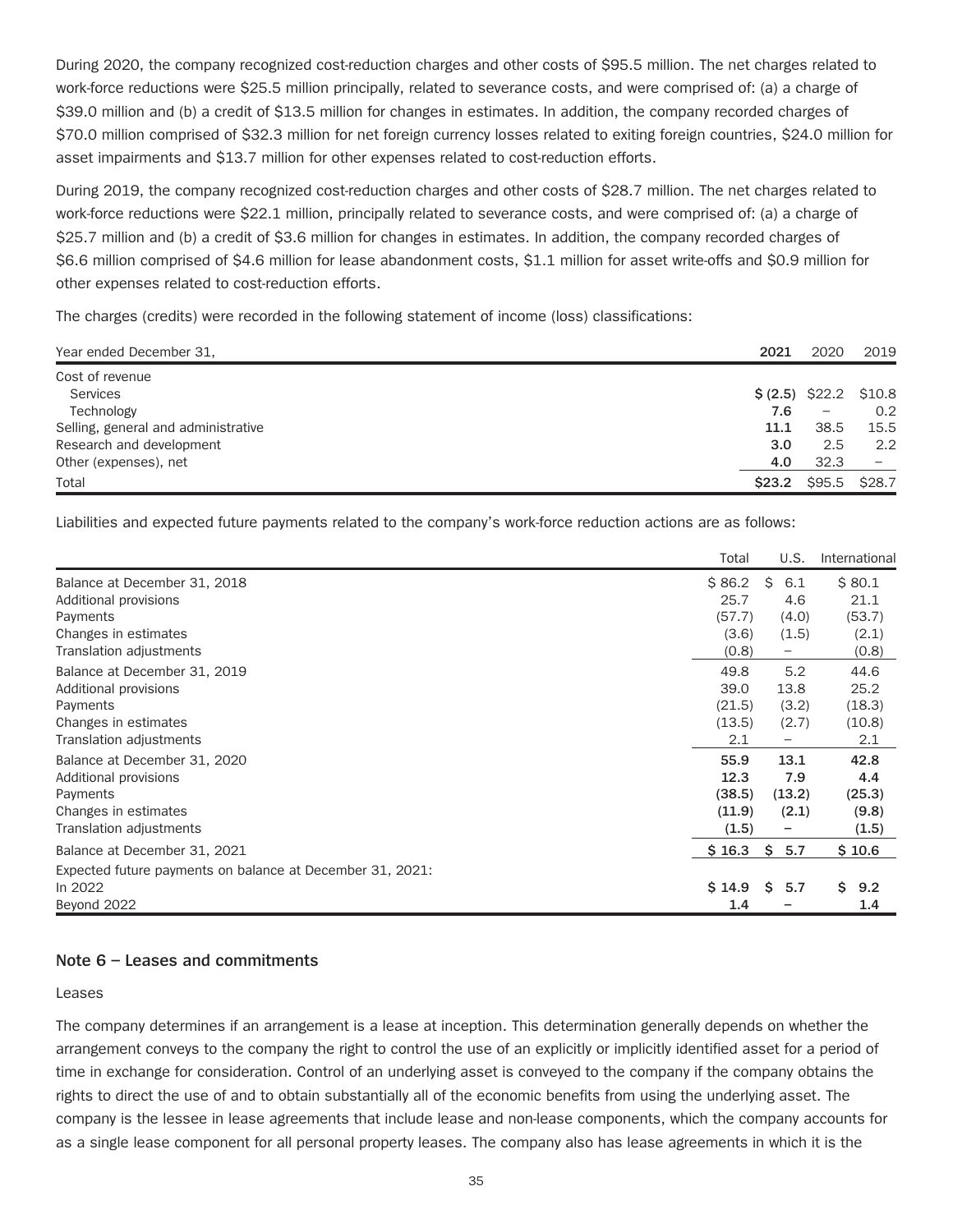lessor that include lease and non-lease components. For these agreements, the company accounts for these components as a single lease component. Lease expense for variable leases and short-term leases is recognized when the expense is incurred.

Operating leases are included in operating lease right-of-use (ROU) assets, other accrued liabilities and long-term operating lease liabilities on the consolidated balance sheets. Operating lease ROU assets and lease liabilities are recognized at the commencement date of the lease based on the present value of lease payments over the lease term. Operating lease payments are recognized as lease expense on a straight-line basis over the lease term.

Finance leases are included in outsourcing assets, net and long-term debt on the consolidated balance sheets. Finance lease ROU assets and lease liabilities are initially measured in the same manner as operating leases. Finance lease ROU assets are amortized using the straight-line method. Finance lease liabilities are measured at amortized cost using the effective interest method.

The company has not capitalized leases with terms of twelve months or less.

As most of the company's leases do not provide an implicit rate, the company uses its incremental borrowing rate, based on the information available at the lease commencement date, in determining the present value of lease payments. The company determines the incremental borrowing rate using the portfolio approach considering lease term and lease currency.

The lease term for all of the company's leases includes the non-cancelable period of the lease plus any additional periods covered by either a company option to extend (or not to terminate) the lease that the company is reasonably certain to exercise, or an option to extend (or not to terminate) the lease controlled by the lessor.

Lease payments included in the measurement of the lease liability are comprised of fixed payments, variable payments that depend on index or rate, amounts expected to be payable under a residual value guarantee and the exercise of the company option to purchase the underlying asset, if reasonably certain.

Variable lease payments associated with the company's leases are recognized when the event, activity, or circumstance in the lease agreement on which those payments are assessed occurs. Variable lease payments are presented as an operating expense in the company's consolidated results of operations in the same line item as expense arising from fixed lease payments (operating leases) or amortization of the ROU asset (finance leases).

The company uses the long-lived assets impairment guidance in ASC Subtopic 360-10 *Property, Plant, and Equipment* to determine whether a ROU asset is impaired, and if so, the amount of the impairment loss to recognize. If impaired, ROU assets for operating and finance leases are reduced for any impairment losses.

The company monitors for events or changes in circumstances that require a reassessment of its leases. When a reassessment results in the remeasurement of a lease liability, a corresponding adjustment is made to the carrying amount of the corresponding ROU asset unless doing so would reduce the carrying amount of the ROU asset to an amount less than zero. In that case, the amount of the adjustment that would result in a negative ROU asset balance is recorded in the consolidated statement of income (loss).

The company has commitments under operating leases for certain facilities and equipment used in its operations. The company also has finance leases for equipment. The company's leases generally have initial lease terms ranging from 1 year to 8 years, most of which include options to extend or renew the leases for up to 5 years, and some of which may include options to terminate the leases within 1 year. Certain lease agreements contain provisions for future rent increases.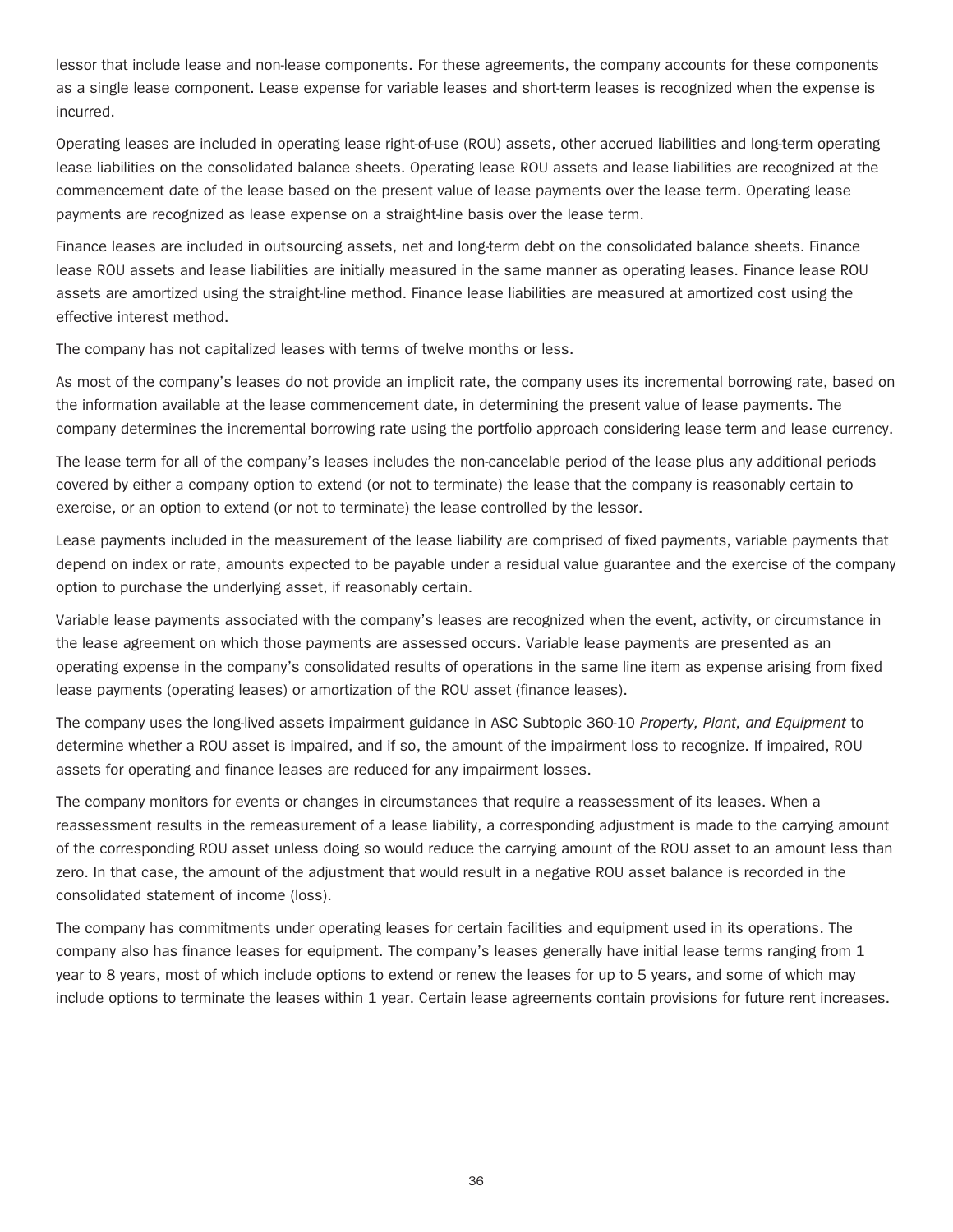The components of lease expense are as follows:

| Year ended December 31,                                                                    | 2021                 | 2020                  | 2019                 |
|--------------------------------------------------------------------------------------------|----------------------|-----------------------|----------------------|
| Operating lease cost                                                                       | \$39.7               | \$42.3                | \$37.9               |
| Finance lease cost<br>Amortization of right-of-use assets<br>Interest on lease liabilities | 1.8<br>0.1           | 1.7<br>0.2            | 1.6<br>0.3           |
| Total finance lease cost                                                                   | 1.9                  | 1.9                   | 1.9                  |
| Short-term lease costs<br>Variable lease cost<br>Sublease income                           | 0.9<br>11.5<br>(4.4) | 1.4<br>10.3<br>(12.1) | 0.6<br>13.7<br>(0.7) |
| Total lease cost                                                                           | \$49.6               | \$43.8                | \$53.4               |

Supplemental balance sheet information related to leases is as follows:

| As of December 31,                               | 2021   | 2020   |
|--------------------------------------------------|--------|--------|
| <b>Operating Leases</b>                          |        |        |
| Operating lease right-of-use assets              | \$62.7 | \$79.3 |
| Other accrued liabilities                        | 35.4   | 37.1   |
| Long-term operating lease liabilities            | 46.1   | 62.4   |
| Total operating lease liabilities                | \$81.5 | \$99.5 |
| Finance Leases                                   |        |        |
| Outsourcing assets, net                          | \$1.2  | \$2.9  |
| Current maturities of long-term debt             | 1.6    | 2.4    |
| Long-term debt                                   | 1.1    | 3.1    |
| Total finance lease liabilities                  | \$2.7  | \$5.5  |
| Weighted-Average Remaining Lease Term (in years) |        |        |
| Operating leases                                 | 2.7    | 2.3    |
| Finance leases                                   | 1.2    | 2.0    |
| Weighted-Average Discount Rate                   |        |        |
| Operating leases                                 | 6.1%   | 6.4%   |
| Finance leases                                   | 5.5%   | 5.2%   |

Supplemental cash flow information related to leases is as follows:

| Years ended December 31,                                                | 2021  | 2020   |
|-------------------------------------------------------------------------|-------|--------|
| Cash paid for amounts included in the measurement of lease liabilities: |       |        |
| Cash payments for operating leases included in operating activities     | S44.9 | \$41.6 |
| Cash payments for finance leases included in financing activities       | 1.9   | 1.8    |
| Cash payments for finance lease included in operating activities        | 0.1   | 0.2    |

ROU assets obtained in exchange for lease obligations are as follows:

| Years ended December 31, | 2021   | 2020  |
|--------------------------|--------|-------|
| Operating leases         | بـ20\$ | S40.9 |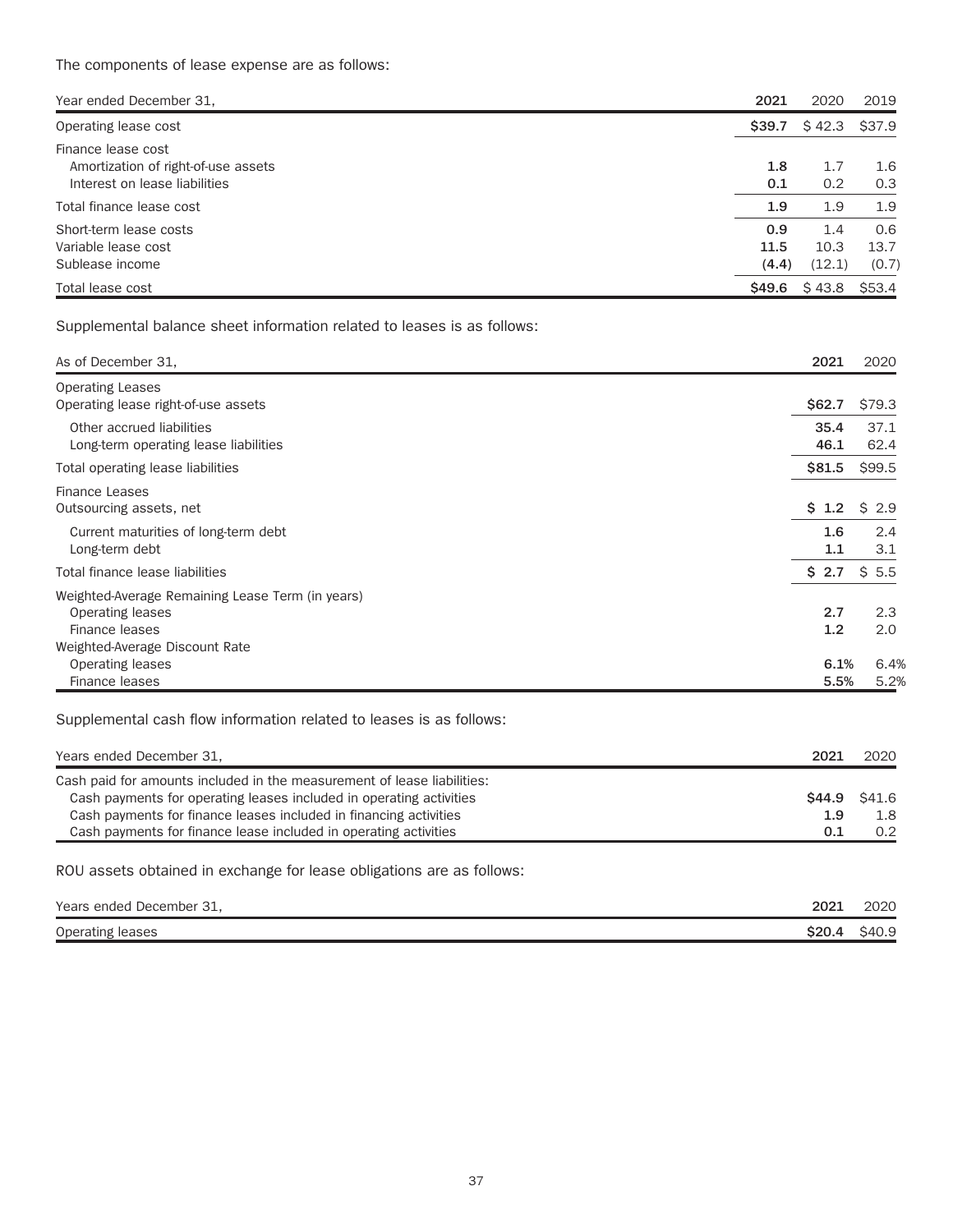Maturities of lease liabilities as of December 31, 2021 are as follows:

| Year                  | Finance<br>Leases | Operating<br>Leases |
|-----------------------|-------------------|---------------------|
| 2022                  | \$1.6             | \$39.2              |
| 2023                  | 0.7               | 25.6                |
| 2024                  | 0.5               | 15.8                |
| 2025                  | $\qquad \qquad$   | 6.1                 |
| 2026                  | -                 | 2.0                 |
| Thereafter            |                   |                     |
| Total lease payments  | 2.8               | 88.7                |
| Less imputed interest | 0.1               | 7.2                 |
| Total                 | \$2.7             | \$81.5              |

For transactions where the company is considered the lessor, revenue for operating leases is recognized on a monthly basis over the term of the lease and for sales-type leases at the inception of the lease term. These amounts were immaterial for all periods presented. As of December 31, 2021, receivables under sales-type leases before the allowance for unearned income were collectible as follows:

| Year                                               |        |
|----------------------------------------------------|--------|
|                                                    | \$36.4 |
|                                                    | 10.3   |
|                                                    | 11.6   |
|                                                    | 7.4    |
|                                                    | 5.2    |
| 2022<br>2023<br>2024<br>2025<br>2026<br>Thereafter | 0.5    |
| Total                                              | \$71.4 |

## Other Commitments

At December 31, 2021, the company had outstanding standby letters of credit and surety bonds totaling approximately \$198 million related to performance and payment guarantees. On the basis of experience with these arrangements, the company believes that any obligations that may arise will not be material. In addition, at December 31, 2021, the company had deposits and collateral of approximately \$8 million in other long-term assets, principally related to tax contingencies in Brazil.

## **Note 7 – Other (expense), net**

Other (expense), net is comprised of the following:

| Year ended December 31,            | 2021                     | 2020                                                                                              | 2019   |
|------------------------------------|--------------------------|---------------------------------------------------------------------------------------------------|--------|
| Postretirement expense*            |                          | $\angle$ \$(548.6) $\angle$ (235.9) $\angle$ (93.3)                                               |        |
| Debt extinguishment charge         | $\overline{\phantom{0}}$ | (28.5)                                                                                            | (20.1) |
| Foreign exchange losses**          | (2.5)                    | (36.2)                                                                                            | (10.4) |
| Environmental costs and other, net | (29.2)                   | (29.0)                                                                                            | (12.6) |
| Total other (expense), net         |                          | $\textbf{\$}(\textbf{580.3}) \quad \textbf{\$}(\textbf{329.6}) \quad \textbf{\$}(\textbf{136.4})$ |        |

\* Includes \$499.4 million of settlement losses in 2021 related to the company's defined benefit pension plans and \$142.1 million settlement loss in 2020 related to the U.S. defined benefit pension plans. See Note 18, "Employee plans."

\*\* Includes charges of \$4.0 million and \$32.3 million, respectively, in 2021 and 2020 for net foreign currency losses related to substantial completion of liquidation of foreign subsidiaries.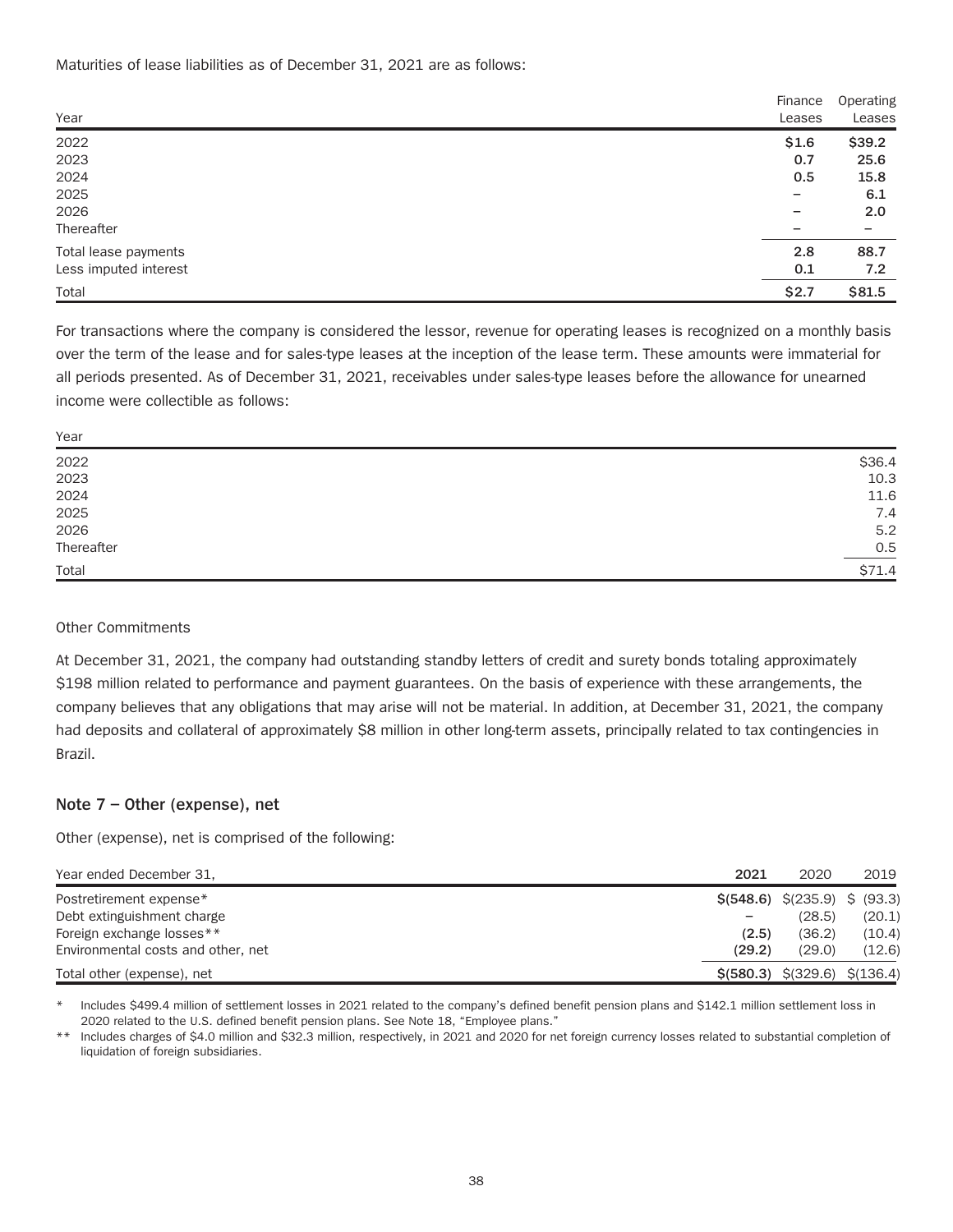#### **Note 8 – Income taxes**

Following is the total loss from continuing operations before income taxes and the provision (benefit) for income taxes.

| Year ended December 31,                                                                         | 2021                        | 2020                                    | 2019             |
|-------------------------------------------------------------------------------------------------|-----------------------------|-----------------------------------------|------------------|
| Income (loss) from continuing operations before income taxes<br><b>United States</b><br>Foreign | (18.2)                      | $\$(443.5) \$(316.3) \$(148.4)$<br>44.5 | 87.8             |
| Total income (loss) from continuing operations before income taxes                              |                             | $$$ (461.7) $$$ (271.8) \$ (60.6)       |                  |
| Provision (benefit) for income taxes<br>Current<br>United States<br>Foreign                     | $9.1 \quad S$<br>Ŝ.<br>38.1 | 7.3<br>51.5                             | \$(17.7)<br>41.0 |
| Total                                                                                           | 47.2                        | 58.8                                    | 23.3             |
| Deferred<br>Foreign                                                                             | (59.1)                      | (13.4)                                  | 4.4              |
| Total (benefit) provision for income taxes                                                      | \$ (11.9) \$                | 45.4                                    | 27.7<br>S        |

Following is a reconciliation of the provision (benefit) for income taxes at the United States statutory tax rate to the provision (benefit) for income taxes as reported:

| Year ended December 31,                                                 | 2021      | 2020                   | 2019          |
|-------------------------------------------------------------------------|-----------|------------------------|---------------|
| United States statutory income tax provision (benefit)                  | \$ (96.9) | \$ (57.1)              | \$(12.7)      |
| Income and losses for which no provision or benefit has been recognized | 91.1      | 78.6                   | 23.9          |
| Foreign rate differential and other foreign tax expense                 | 0.4       | 5.9                    | 3.2           |
| Income tax withholdings                                                 | 13.5      | 16.8                   | 17.6          |
| Permanent items                                                         | (1.8)     | 0.8                    | (2.5)         |
| Enacted rate changes                                                    | (17.1)    | (4.0)                  | 0.5           |
| Change in uncertain tax positions                                       | (0.3)     | 3.6                    | $0.2^{\circ}$ |
| Change in valuation allowances due to changes in judgment               | (0.8)     | 2.9                    | (2.3)         |
| Income tax credits, U.S.                                                |           | (2.1)                  | (0.2)         |
| (Benefit) provision for income taxes                                    |           | \$(11.9) \$45.4 \$27.7 |               |

The tax effects of temporary differences and carryforwards that give rise to significant portions of deferred tax assets and liabilities were as follows:

| As of December 31,                     | 2021        | 2020        |
|----------------------------------------|-------------|-------------|
| Deferred tax assets                    |             |             |
| Tax loss carryforwards                 | \$<br>840.4 | 795.2<br>Ŝ. |
| Postretirement benefits                | 211.8       | 253.0       |
| Foreign tax credit carryforwards       | 145.9       | 201.3       |
| Other tax credit carryforwards         | 31.9        | 29.2        |
| Deferred revenue                       | 35.8        | 31.1        |
| Employee benefits and compensation     | 25.8        | 25.3        |
| Purchased capitalized software         | 24.2        | 24.1        |
| Depreciation                           | 31.6        | 28.2        |
| Warranty, bad debts and other reserves | 7.5         | 10.5        |
| Capitalized costs                      | 3.9         | 8.1         |
| Other                                  | 46.1        | 52.0        |
|                                        | 1,404.9     | 1,458.0     |
| Valuation allowance                    | (1,226.2)   | (1, 271.5)  |
| Total deferred tax assets              | \$<br>178.7 | 186.5<br>Ś  |
| Deferred tax liabilities               |             |             |
| Capitalized research and development   | \$<br>43.1  | Ŝ.<br>47.4  |
| Other                                  | 29.5        | 29.8        |
| Total deferred tax liabilities         | \$<br>72.6  | Ŝ.<br>77.2  |
| Net deferred tax assets                | Ś<br>106.1  | 109.3<br>Ś  |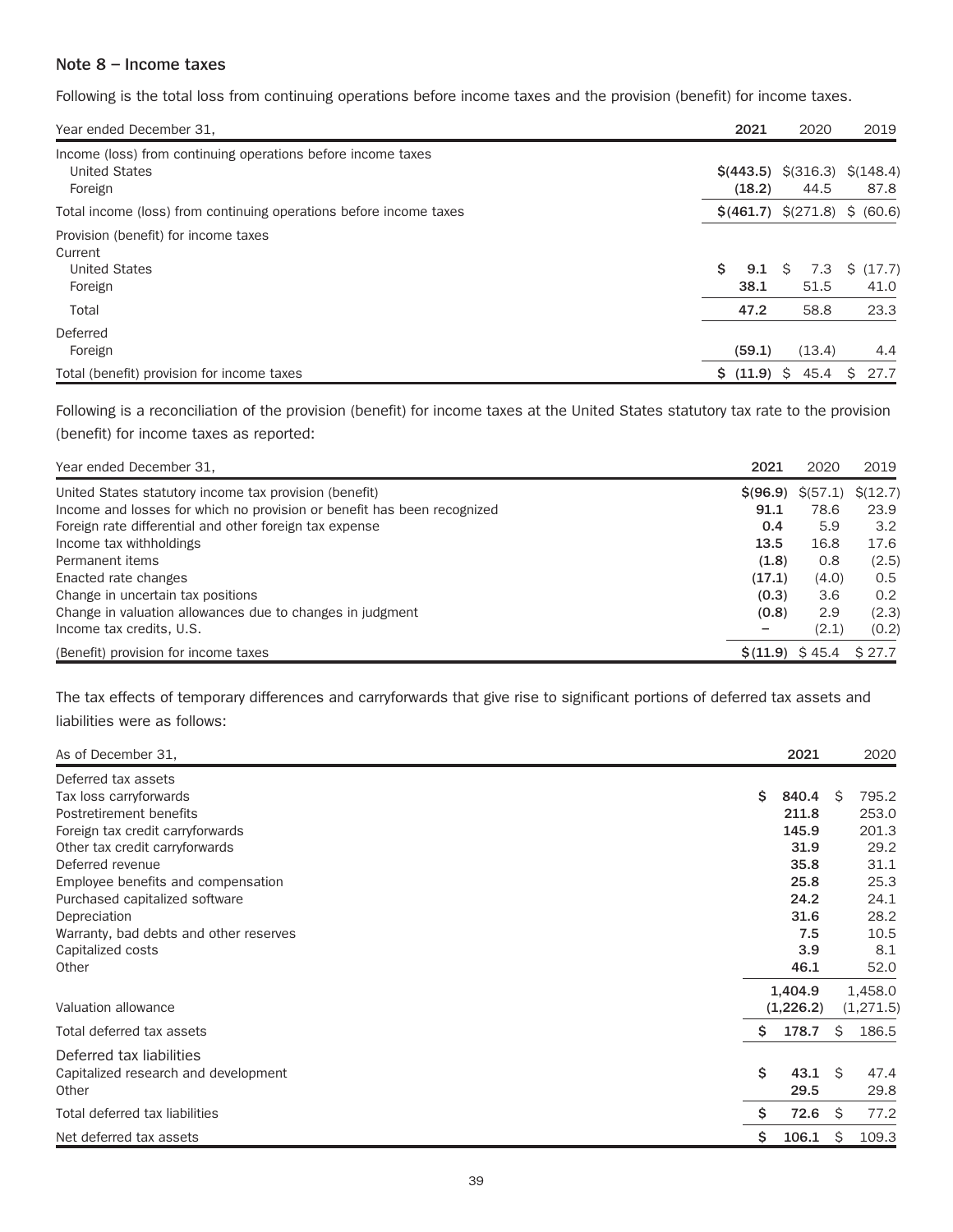During 2021, the company's valuation allowance declined by \$45.3 million principally due to the recognition of a net income tax expense of \$(102.1) million including net tax benefit of \$0.8 million, expired net operating losses/tax credits of \$50.0 million, translation adjustments of \$18.4 million and other activity of \$79.0 million.

During 2020, the company's valuation allowance declined by \$253.2 million principally due to the recognition of a net income tax benefit of \$189.0 million including net tax expense of \$2.9 million, expired net operating losses/tax credits of \$28.9 million, translation adjustments of \$(20.9) million and other activity of \$56.2 million.

At December 31, 2021, the company has tax effected tax loss carryforwards as follows:

| As of December 31,           | 2021    |
|------------------------------|---------|
| U.S. Federal                 | \$370.7 |
| State and local              | 203.4   |
| Foreign                      | 266.3   |
| Total tax loss carryforwards | \$840.4 |

These carryforwards will expire as follows:

| Year       |         |
|------------|---------|
| 2022       | \$13.8  |
| 2023       | 13.0    |
| 2024       | 13.0    |
| 2025       | 15.5    |
| 2026       | 10.3    |
| Thereafter | 502.3   |
| Unlimited  | 272.5   |
| Total      | \$840.4 |

The company also has available tax credit carryforwards, which will expire as follows:

| Year       |                       |
|------------|-----------------------|
| 2022       | \$38.1                |
| 2023       | 27.0                  |
| 2024       | 22.5                  |
| 2025       | 20.7                  |
| 2026       | 33.7                  |
| Thereafter | $\frac{35.8}{$177.8}$ |
| Total      |                       |

The realization of the company's net deferred tax assets as of December 31, 2021 is primarily dependent on the ability to generate sustained taxable income in various jurisdictions. Judgment is required to estimate forecasted future taxable income, which may be impacted by future business developments, actual results, strategic operational and tax initiatives, legislative, and other economic factors and developments. It is at least reasonably possible that the company's judgment about the need for, and level of, existing valuation allowances could change in the near term based on changes in objective evidence such as further sustained income or loss in certain jurisdictions, as well as the other factors discussed above, primarily in certain jurisdictions outside of the United States. As such, the company will continue to monitor income levels and mix among jurisdictions, potential changes to the company's operating and tax model, and other legislative or global developments in its determination. It is reasonably possible that such changes could result in a material impact to the company's valuation allowance within the next 12 months. Any increase or decrease in the valuation allowance would result in additional or lower income tax expense in such period and could have a significant impact on that period's earnings.

Under U.S. tax law, distributions from foreign subsidiaries to U.S. shareholders are generally exempt from taxation. Consequently, the deferred income tax liability on undistributed earnings is generally limited to any foreign withholding or other foreign taxes that will be imposed on such distributions. As the company currently intends to indefinitely reinvest the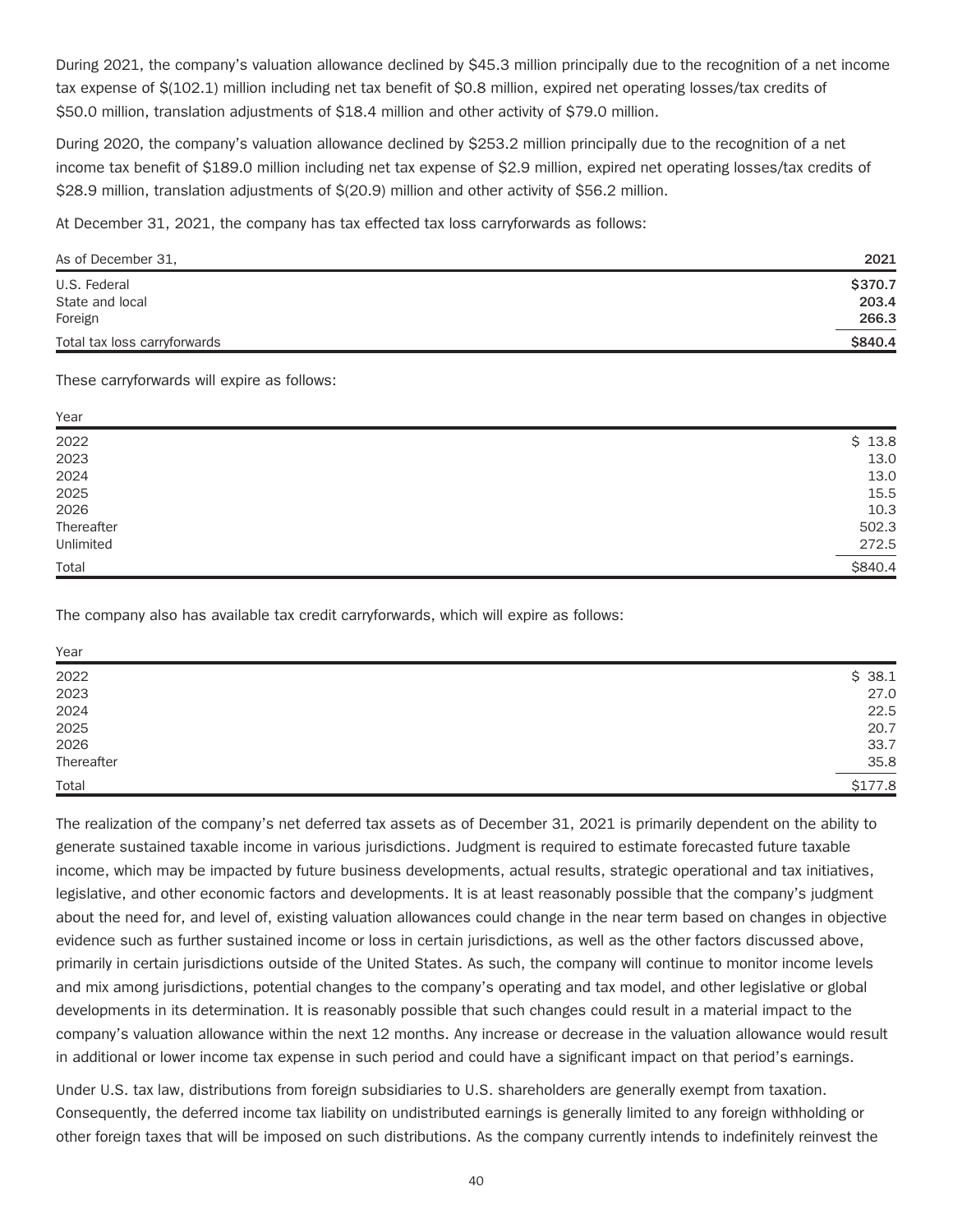earnings of certain foreign subsidiaries, no provision has been made for income taxes that may become payable upon distribution of the earnings of such subsidiaries. The unrecognized deferred income tax liability at December 31, 2021 approximated \$28.0 million.

Cash paid for income taxes, net of refunds was as follows:

| Year ended December 31,                    | 2021 | 2020                 | 2019 |
|--------------------------------------------|------|----------------------|------|
| Cash paid for income taxes, net of refunds |      | \$53.7 \$24.7 \$37.6 |      |

A reconciliation of the beginning and ending amount of unrecognized tax benefits is as follows:

| Year ended December 31,                                                | 2021   | 2020   | 2019   |
|------------------------------------------------------------------------|--------|--------|--------|
| Balance at January 1                                                   | S30.9  | \$25.6 | \$18.9 |
| Additions based on tax positions related to the current year           | 3.5    | 8.5    | 11.1   |
| Changes for tax positions of prior years                               | (8.8)  | (0.7)  | (0.6)  |
| Reductions as a result of a lapse of applicable statute of limitations | (2.6)  | (2.3)  | (2.3)  |
| <b>Settlements</b>                                                     | (0.3)  | (1.8)  | (1.1)  |
| Changes due to foreign currency                                        | (1.1)  | 1.6    | (0.4)  |
| Balance at December 31                                                 | \$21.6 | \$30.9 | \$25.6 |

The company recognizes penalties and interest accrued related to income tax liabilities in the provision for income taxes in its consolidated statements of income (loss). At December 31, 2021 and 2020, the company had an accrual of \$3.8 million and \$3.9 million, respectively, for the payment of penalties and interest.

At December 31, 2021, all of the company's liability for unrecognized tax benefits, if recognized, would affect the company's effective tax rate. Within the next 12 months, the company believes that it is reasonably possible that the amount of unrecognized tax benefits may decrease by \$1.9 million related to a statute of limitation expiration; however, various events could cause this belief to change in the future.

The company and its subsidiaries file income tax returns in the U.S. federal jurisdiction, and various states and foreign jurisdictions. Several U.S. state and foreign income tax audits are in process. The company is under an audit in India, for which years prior to 2007 are closed. For the most significant jurisdictions outside the U.S., the audit periods through 2016 are closed for Brazil, and the audit periods through 2017 are closed for the United Kingdom. All of the various ongoing income tax audits throughout the world are not expected to have a material impact on the company's financial position.

Internal Revenue Code Sections 382 and 383 provide annual limitations with respect to the ability of a corporation to utilize its net operating loss (as well as certain built-in losses) and tax credit carryforwards, respectively (Tax Attributes), against future U.S. taxable income, if the corporation experiences an "ownership change." In general terms, an ownership change may result from transactions increasing the ownership of certain stockholders in the stock of a corporation by more than 50 percentage points over a three-year period. The company regularly monitors ownership changes (as calculated for purposes of Section 382). The company has determined that, for purposes of the rules of Section 382 described above, an ownership change occurred in February 2011. Any future transaction or transactions and the timing of such transaction or transactions could trigger additional ownership changes under Section 382.

As a result of the February 2011 ownership change, utilization for certain of the company's Tax Attributes, U.S. net operating losses and tax credits, is subject to an overall annual limitation of \$70.6 million. The cumulative limitation as of December 31, 2021 is approximately \$462.4 million. This limitation will be applied to any net operating losses and then to any other Tax Attributes. Any unused limitation may be carried over to later years. Based on presently available information and the existence of tax planning strategies, the company does not expect to incur a U.S. cash tax liability in the near term. The company maintains a full valuation allowance against the realization of all U.S. deferred tax assets as well as certain foreign deferred tax assets in excess of deferred tax liabilities.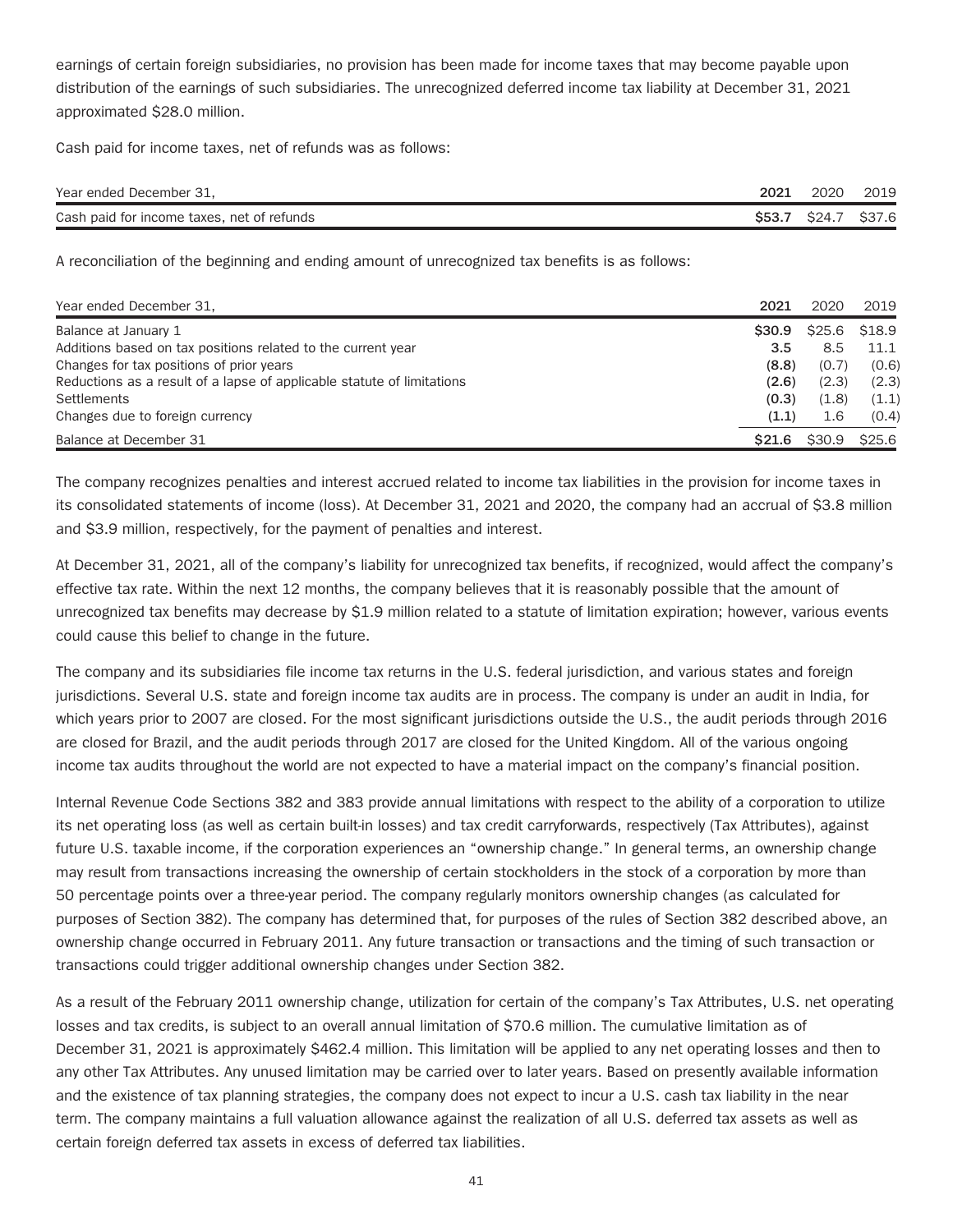## **Note 9 – Earnings (loss) per common share**

The following table shows how earnings (loss) per common share attributable to Unisys Corporation was computed for the three years ended December 31, 2021 (shares in thousands).

| Year ended December 31,                                                                                                                                                                                                           | 2021                       | 2020                           | 2019                     |
|-----------------------------------------------------------------------------------------------------------------------------------------------------------------------------------------------------------------------------------|----------------------------|--------------------------------|--------------------------|
| Basic earnings (loss) per common share computation:<br>Net loss from continuing operations attributable to Unisys Corporation<br>Income from discontinued operations, net of tax                                                  | \$ (448.5)                 | \$ (317.7) \$<br>1,068.4       | (92.2)<br>75.0           |
| Net (loss) income attributable to Unisys Corporation                                                                                                                                                                              | \$ (448.5)                 | Ŝ.<br>750.7                    | \$<br>(17.2)             |
| Weighted average shares<br>Basic earnings (loss) per share attributable to Unisys Corporation<br>Continuing operations<br>Discontinued operations                                                                                 | 66,451<br>$(6.75)$ \$<br>S | 62,932<br>$(5.05)$ \$<br>16.98 | 55,961<br>(1.65)<br>1.34 |
| Total                                                                                                                                                                                                                             | \$.                        | $(6.75)$ \$ 11.93              | (0.31)<br>S.             |
| Diluted earnings (loss) per common share computation:<br>Net loss from continuing operations attributable to Unisys Corporation<br>Add interest expense on convertible senior notes, net of tax of zero                           |                            | \$ (448.5) \$ (317.7)          | (92.2)<br>Ŝ              |
| Net loss from continuing operations attributable to Unisys Corporation for diluted earnings per share<br>Income from discontinued operations, net of tax                                                                          | (448.5)                    | (317.7)<br>1,068.4             | (92.2)<br>75.0           |
| Net (loss) income attributable to Unisys Corporation for diluted earnings per share                                                                                                                                               | \$ (448.5)                 | Ŝ.<br>750.7                    | (17.2)<br>S.             |
| Weighted average shares<br>Plus incremental shares from assumed conversions:<br>Employee stock plans<br>Convertible senior notes                                                                                                  | 66,451                     | 62,932                         | 55,961                   |
| Adjusted weighted average shares                                                                                                                                                                                                  | 66,451                     | 62,932                         | 55,961                   |
| Diluted earnings (loss) per common share attributable to Unisys Corporation<br>Continuing operations<br>Discontinued operations                                                                                                   | Ś<br>$(6.75)$ \$           | (5.05)<br>16.98                | (1.65)<br>- S<br>1.34    |
| Total                                                                                                                                                                                                                             | $(6.75)$ \$<br>S           | 11.93                          | Ŝ.<br>(0.31)             |
| Anti-dilutive weighted-average stock options and restricted stock units <sup>(i)</sup><br>Anti-dilutive weighted-average common shares issuable upon conversion of the 5.50% convertible senior<br>notes(i) (see Note 16, "Debt") | 871<br>557                 | 579<br>3,425                   | 1,393<br>16,578          |

 $^{(i)}$  Amounts represent shares excluded from the computation of diluted earnings per share, as their effect, if included, would have been anti-dilutive for the periods presented.

#### **Note 10 – Accounts receivable**

Accounts receivable consist principally of trade accounts receivable from customers and are generally unsecured and due within 30 to 90 days. Credit losses relating to these receivables consistently have been within management's expectations. Expected credit losses are recorded as an allowance for doubtful accounts in the consolidated balance sheets. Estimates of expected credit losses are based primarily on the aging of the accounts receivable balances. The company records a specific reserve for individual accounts when it becomes aware of a customer's inability to meet its financial obligations, such as in the case of bankruptcy filings or deterioration in the customer's operating results or financial position. The collection policies and procedures of the company vary by credit class and prior payment history of customers.

Revenue recognized in excess of billings on services contracts, or unbilled accounts receivable, was \$73.1 million and \$63.3 million at December 31, 2021 and 2020, respectively.

The allowance for doubtful accounts, which is reported as a deduction from accounts receivable, was \$8.0 million and \$9.2 million at December 31, 2021 and 2020, respectively. The provision for doubtful accounts, which is reported in selling, general and administrative expenses in the consolidated statements of income (loss), was (income) expense of \$(0.6) million, \$(0.3) million and \$(1.6) million, in 2021, 2020 and 2019, respectively.

Additionally, long-term receivables were \$49.1 million and \$84.4 million at December 31, 2021 and 2020, respectively, and are reported in other long-term assets on the company's consolidated balance sheets.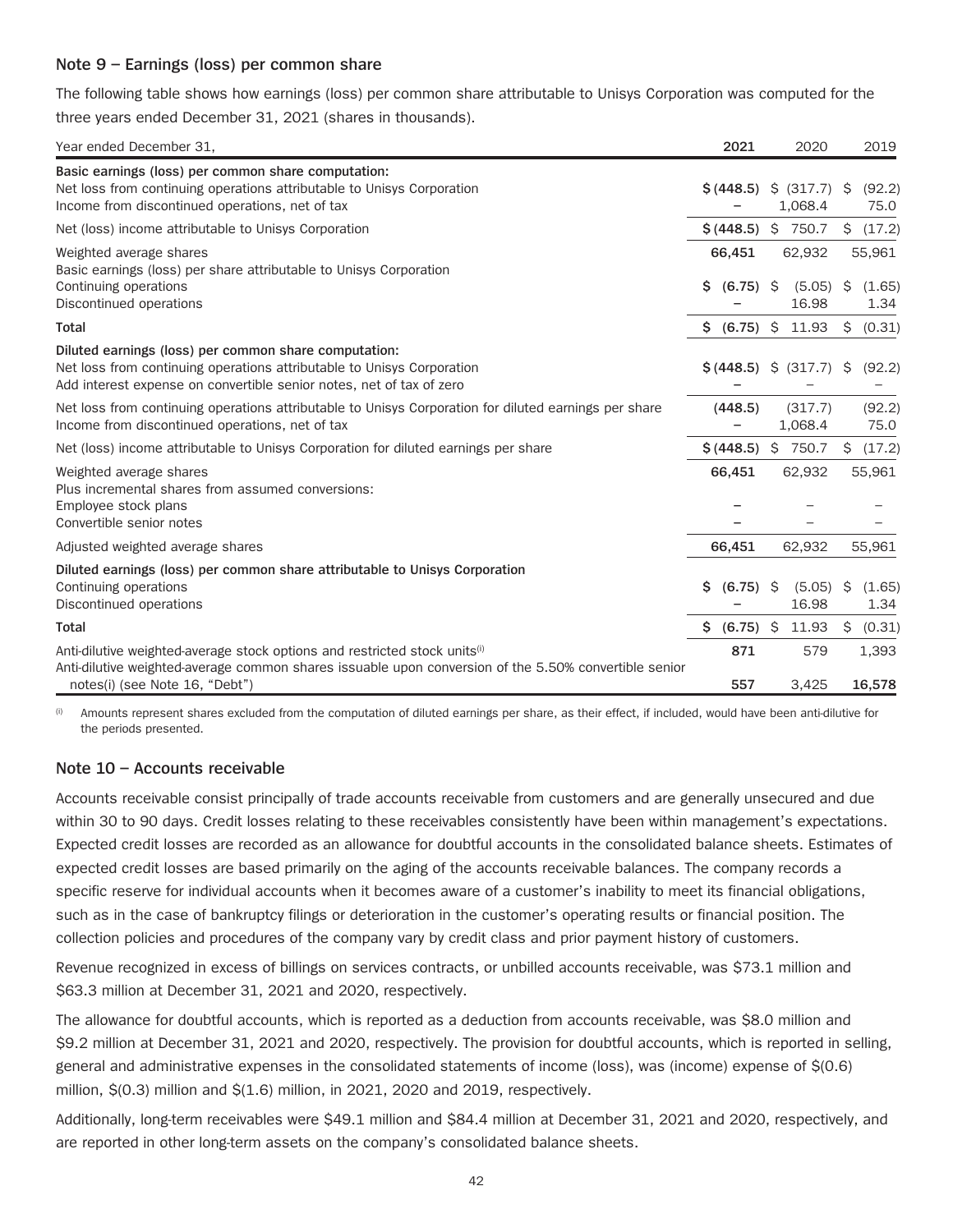#### **Note 11 – Contract assets and deferred revenue**

Contract assets represent rights to consideration in exchange for goods or services transferred to a customer when that right is conditional on something other than the passage of time. Deferred revenue represents contract liabilities.

Net contract assets (liabilities) are as follows:

| As of December 31,                         | 2021     | 2020    |
|--------------------------------------------|----------|---------|
| Contract assets - current                  | $S$ 42.0 | \$44.3  |
| Contract assets - long-term <sup>(i)</sup> | 17.4     | 20.7    |
| Deferred revenue - current                 | (253.2)  | (257.1) |
| Deferred revenue - long-term               | (150.7)  | (137.9) |

 $(i)$  Reported in other long-term assets on the company's consolidated balance sheets

Significant changes in the above contract liability balances were as follows:

| Year ended December 31,                                                                 | 2021            | 2020 |
|-----------------------------------------------------------------------------------------|-----------------|------|
| Revenue recognized that was included in deferred revenue at the beginning of the period | \$245.8 \$236.1 |      |

## **Note 12 – Capitalized contract costs**

The company's incremental direct costs of obtaining a contract consist of sales commissions which are deferred and amortized ratably over the initial contract life. These costs are classified as current or noncurrent based on the timing of when the company expects to recognize the expense. The current and noncurrent portions of deferred commissions are included in prepaid expenses and other current assets and in other long-term assets, respectively, in the company's consolidated balance sheets.

Deferred commissions were as follows:

| As of December 31,   | 2021        | 2020         |
|----------------------|-------------|--------------|
| Deferred commissions | <b>\$6.</b> | <b>\$8.,</b> |

Amortization expense related to deferred commissions was as follows:

| Year ended December 31,                                    | 2021 | 2020  | 2019  |
|------------------------------------------------------------|------|-------|-------|
| Deferred commissions - amortization expense <sup>(i)</sup> |      | \$3.2 | \$3.1 |

 $(0)$  Reported in selling, general and administrative expense in the company's consolidated statements of income (loss)

Costs on outsourcing contracts are generally expensed as incurred. However, certain costs incurred upon initiation of an outsourcing contract (costs to fulfill a contract), principally initial customer setup, are capitalized and expensed over the initial contract life. These costs are included in outsourcing assets, net in the company's consolidated balance sheets, and are amortized over the initial contract life and reported in cost of revenue.

Costs to fulfill a contract were as follows:

| As of December 31,                                                          |      | 2021 | 2020          |
|-----------------------------------------------------------------------------|------|------|---------------|
| Costs to fulfill a contract                                                 |      |      | \$56.2 \$74.4 |
| Amortization expense related to costs to fulfill a contract was as follows: |      |      |               |
| Year ended December 31,                                                     | 2021 | 2020 | 2019          |

| 1.0111<br>$\sim$<br>Cost:<br>contract<br>tultıll<br>xpense:<br>וטר<br>$\sim$<br>$\cdots$ | ^^<br>$\sim$ . $\sim$ | $\sim$ $\sim$ $\sim$<br>--<br>$\lambda$ | $\overline{\phantom{a}}$<br>ے ر<br>- <del>1</del> . 2 |
|------------------------------------------------------------------------------------------|-----------------------|-----------------------------------------|-------------------------------------------------------|
|                                                                                          |                       |                                         |                                                       |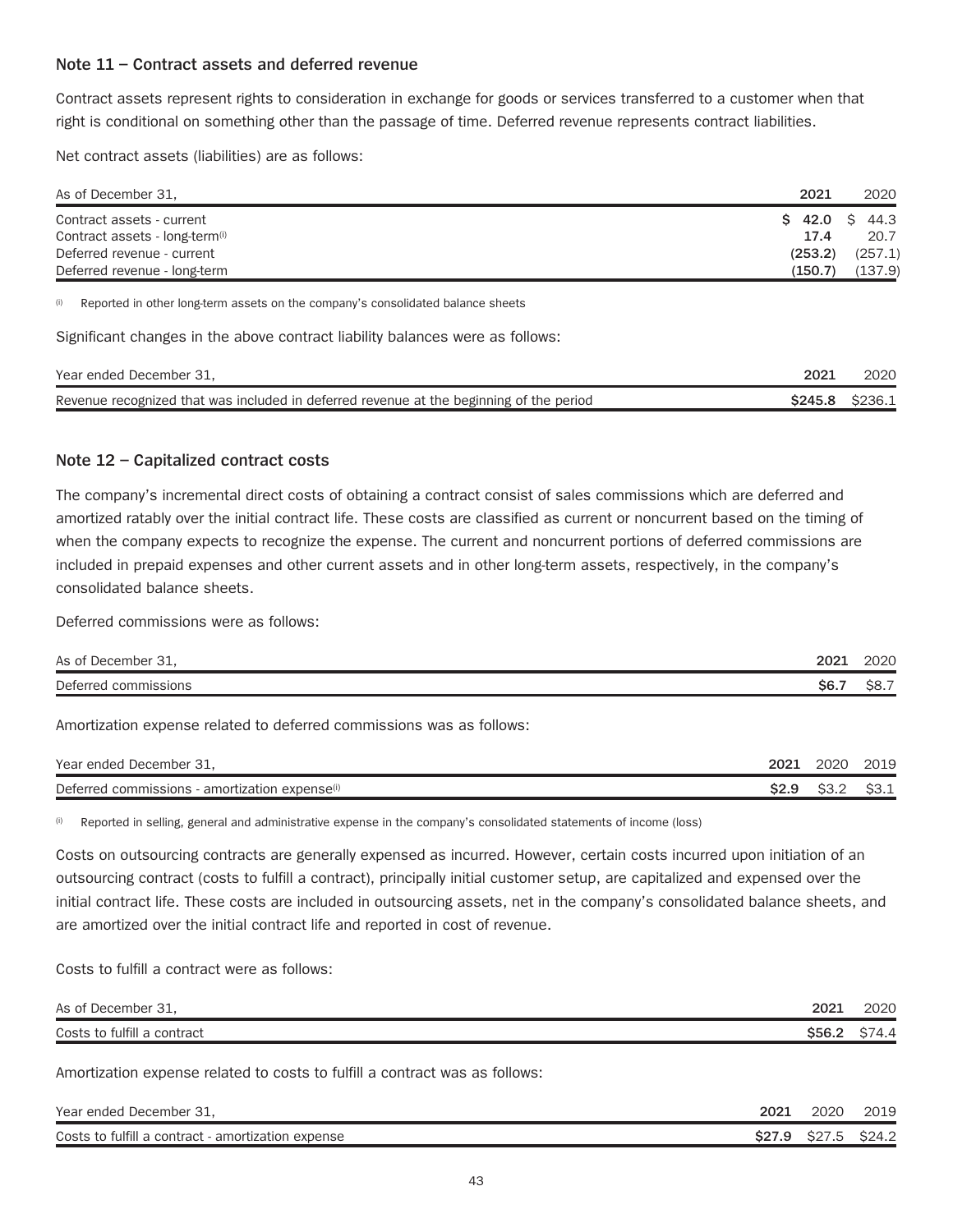The remaining balance of outsourcing assets, net is comprised of fixed assets and software used in connection with outsourcing contracts. These costs are capitalized and depreciated over the shorter of the initial contract life or in accordance with the company's fixed asset policy.

#### **Note 13 – Financial instruments and concentration of credit risks**

Due to its foreign operations, the company is exposed to the effects of foreign currency exchange rate fluctuations on the U.S. dollar, principally related to intercompany account balances. The company uses derivative financial instruments to reduce its exposure to market risks from changes in foreign currency exchange rates on such balances. The company enters into foreign exchange forward contracts, generally having maturities of three months or less, which have not been designated as hedging instruments. At December 31, 2021 and 2020, the notional amount of these contracts was \$552.2 million and \$588.5 million, respectively. The fair value of these forward contracts is based on quoted prices for similar but not identical financial instruments; as such, the inputs are considered Level 2 inputs.

The following table summarizes the fair value of the company's foreign exchange forward contracts.

| As of December 31,                        |       | 2021 2020     |
|-------------------------------------------|-------|---------------|
| <b>Balance Sheet Location</b>             |       |               |
| Prepaid expenses and other current assets |       | $$3.6$ $$1.4$ |
| Other accrued liabilities                 | 2.1   | 1.0           |
| Total fair value                          | \$1.5 | \$0.4         |

The following table summarizes the location and amount of gains (losses) recognized on foreign exchange forward contracts.

| Year Ended December 31,      | 2021                  | 2020 | 2019 |
|------------------------------|-----------------------|------|------|
| Statement of Income Location |                       |      |      |
| Other (expense), net         | $$(18.8)$ \$7.6 \$1.7 |      |      |

Financial instruments include temporary cash investments and customer accounts receivable. Temporary investments are placed with creditworthy financial institutions, primarily in money market funds, time deposits and certificate of deposits which may be withdrawn at any time at the discretion of the company without penalty. At December 31, 2021 and 2020, the company's cash equivalents principally have maturities of less than one month or can be withdrawn at any time at the discretion of the company without penalty. Due to the short maturities of these instruments, they are carried on the consolidated balance sheets at cost plus accrued interest, which approximates fair value. Receivables are due from a large number of customers that are dispersed worldwide across many industries. At December 31, 2021 and 2020, the company had no significant concentrations of credit risk with any one customer.

## **Note 14 – Properties**

Properties comprise the following:

| As of December 31.             | 2021    | 2020    |
|--------------------------------|---------|---------|
| Land                           | S.      | 2.3     |
| <b>Buildings</b>               | 0.3     | 63.5    |
| Machinery and office equipment | 267.8   | 466.7   |
| Internal-use software          | 186.0   | 171.2   |
| Rental equipment               | 13.9    | 23.3    |
| Total properties               | \$468.0 | \$727.0 |

Long-lived assets to be sold are classified as held-for-sale in the period in which they meet all the criteria for the disposal of long-lived assets. The company measures assets held-for-sale at the lower of their carrying amount or fair value less cost to sell. Additionally, the company determined that such assets comprise operations and cash flows that can be clearly distinguished, operationally and for financial reporting purposes, from the rest of the company.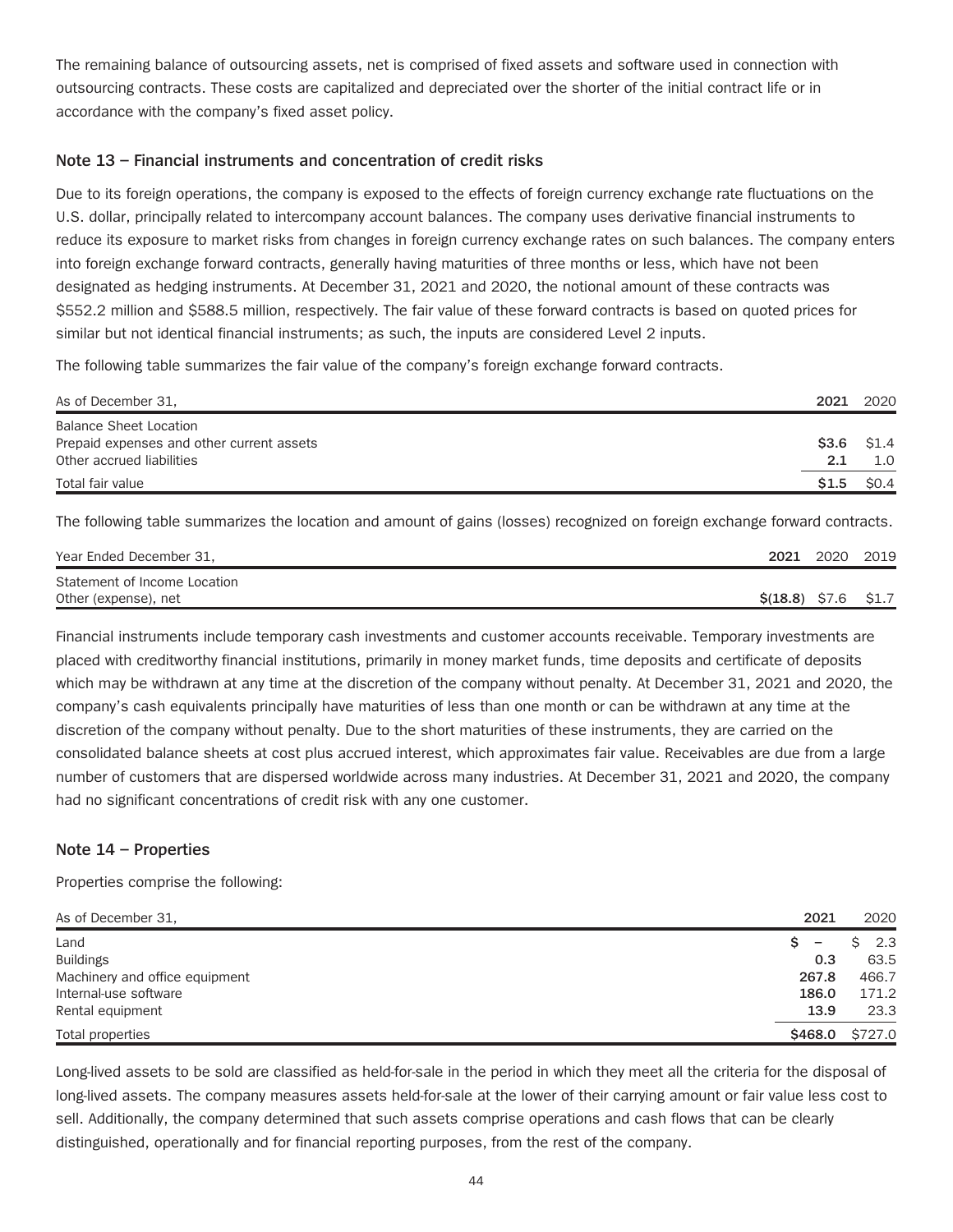In September 2021, the company entered into a letter of intent (LOI) with a third party for the sale of certain facilities, land and equipment related to a data center facility located in Eagan, Minnesota. Upon the execution of the LOI, these assets were classified as held-for-sale in the company's consolidated balance sheet and measured at the lower of their carrying amount or fair value less cost to sell.

## **Note 15 – Goodwill and intangible assets**

Goodwill

Changes in the carrying amount of goodwill by reporting unit were as follows:

|                                                                                        | Total                 | <b>DWS</b>                               | C&I            | ECS                              | Other           |
|----------------------------------------------------------------------------------------|-----------------------|------------------------------------------|----------------|----------------------------------|-----------------|
| Balance at December 31, 2019<br>Translation adjustments                                | S110.4<br>(1.8)       |                                          |                | <b>\$98.3</b>                    | \$12.1<br>(1.8) |
| Balance at December 31, 2020<br>Acquisitions <sup>(i)</sup><br>Translation adjustments | 108.6<br>206.3<br>0.1 | $\overline{\phantom{m}}$<br>140.8<br>0.1 | -<br>65.5<br>— | 98.3<br>$\overline{\phantom{m}}$ | 10.3            |
| Balance at December 31, 2021                                                           | \$315.0               | \$140.9                                  | \$65.5         | \$98.3                           | \$10.3          |

(i) During 2021, the company acquired Unify Square and Mobinergy resulting in goodwill of \$132.9 million and \$7.9 million, respectively, recorded in the company's DWS segment and CompuGain resulting in goodwill of \$65.5 million recorded in the company's C&I segment. See Note 4, "Acquisitions."

At December 31, 2021, the amount of goodwill allocated to reporting units with negative net assets within Other was \$10.3 million.

#### Intangible Assets, Net

Intangible assets, net (see Note 4, "Acquisitions") at December 31, 2021 consists of the following:

|                               | Gross Carrying Accumulated Net Carrying<br>Amount | Amortization             | Amount |
|-------------------------------|---------------------------------------------------|--------------------------|--------|
| Technology                    | \$10.0                                            | <b>S1.8</b>              | \$8.2  |
| <b>Customer Relationships</b> | 27.0                                              | 1.2                      | 25.8   |
| Marketing                     | 0.9                                               | $\overline{\phantom{0}}$ | 0.9    |
| Total                         | \$37.9                                            | \$3.0                    | \$34.9 |

Amortization expense was \$3.0 million for the year ended December 31, 2021.

The future amortization relating to acquired intangible assets at December 31, 2021 was estimated as follows:

| Year       | <b>Future Amortization</b><br>Expense |
|------------|---------------------------------------|
| 2022       | \$8.3                                 |
| 2023       | 7.9                                   |
| 2024       | 5.4                                   |
| 2025       | 2.6                                   |
| 2026       | 2.3                                   |
| Thereafter | 8.4                                   |
| Total      | \$34.9                                |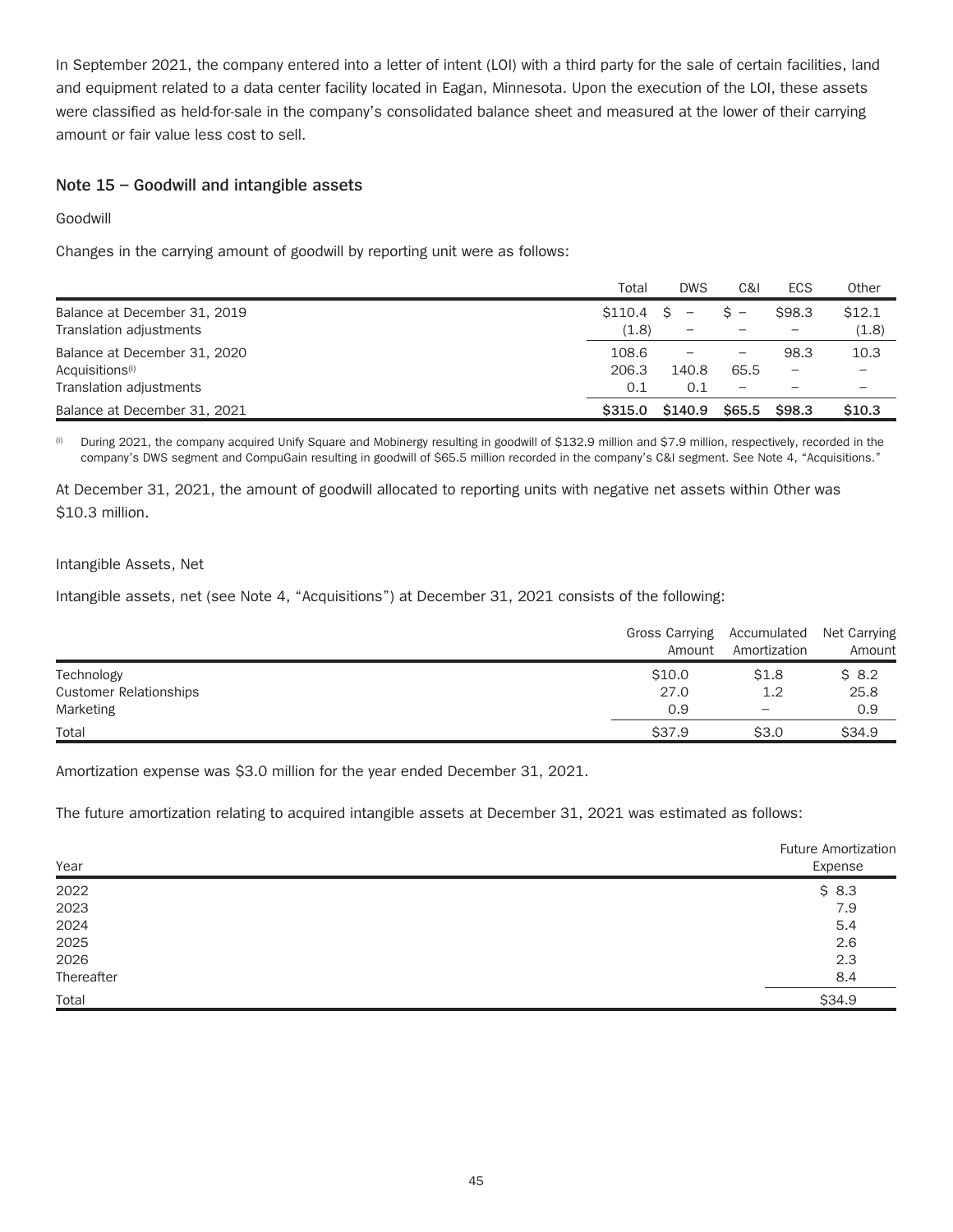## **Note 16 – Debt**

Long-term debt is comprised of the following:

| As of December 31,                                                                                                                                                                                 | 2021    | 2020    |
|----------------------------------------------------------------------------------------------------------------------------------------------------------------------------------------------------|---------|---------|
| 6.875% senior secured notes due November 1, 2027 (Face value of \$485.0 million less unamortized issuance costs<br>of \$6.9 million and \$8.1 million at December 31, 2021 and 2020, respectively) | \$478.1 | \$476.9 |
| 5.50% convertible senior notes (Face value of \$84.2 million less unamortized discount and issuance costs of<br>\$0.6 million at December 31, 2020)                                                | -       | 83.6    |
| Finance leases                                                                                                                                                                                     | 2.7     | 5.5     |
| Other debt                                                                                                                                                                                         | 48.6    | 63.9    |
| Total                                                                                                                                                                                              | 529.4   | 629.9   |
| $\text{Less}$ – current maturities                                                                                                                                                                 | 18.2    | 102.8   |
| Total long-term debt                                                                                                                                                                               | \$511.2 | \$527.1 |

Long-term debt is carried at amortized cost and its estimated fair value is based on market prices classified as Level 2 in the fair value hierarchy. Presented below are the estimated fair values of long-term debt.

| As of December 31,                               | 2021 | 2020            |
|--------------------------------------------------|------|-----------------|
| 6.875% senior secured notes due November 1, 2027 |      | \$527.0 \$532.3 |
| 5.50% convertible senior notes due March 1, 2021 | -    | 169.8           |

The company's principal sources of liquidity are cash on hand, cash from operations and its Amended and Restated ABL Credit Facility, discussed below. The company and certain international subsidiaries have access to uncommitted lines of credit from various banks.

At December 31, 2021, the company has met all covenants and conditions under its various lending agreements. The company expects to continue to meet these covenants and conditions through at least the next twelve months.

Maturities of long-term debt, including finance leases, in each of the next five years and thereafter are as follows:

| Year       | Total   | Long-Term<br>Debt | Finance<br>Leases        |
|------------|---------|-------------------|--------------------------|
| 2022       | \$18.2  | \$16.6            | \$1.6                    |
| 2023       | 17.0    | 16.3              | 0.7                      |
| 2024       | 10.3    | 9.9               | 0.4                      |
| 2025       | 3.0     | 3.0               | $\overline{\phantom{m}}$ |
| 2026       | 1.9     | 1.9               |                          |
| Thereafter | 479.0   | 479.0             | $\qquad \qquad -$        |
| Total      | \$529.4 | \$526.7           | \$2.7                    |

Cash paid for interest and capitalized interest expense was as follows:

| Year ended December 31,      | 2021 | 2020                 | 2019 |
|------------------------------|------|----------------------|------|
| Cash paid for interest       |      | \$40.1 \$32.9 \$61.5 |      |
| Capitalized interest expense |      | $$4.5 \t$4.6 \t$6.6$ |      |

#### *Senior Secured Notes due 2027*

On October 29, 2020, the company issued \$485.0 million aggregate principal amount of its 6.875% Senior Secured Notes due 2027 (the 2027 Notes). The 2027 Notes pay interest semiannually on May 1 and November 1 and will mature on November 1, 2027, unless earlier repurchased or redeemed. The 2027 Notes are fully and unconditionally guaranteed on a senior secured basis by Unisys Holding Corporation, Unisys NPL, Inc., Unisys AP Investment Company I, CompuGain LLC and CompuGain Public Services, LLC, each of which is a U.S. corporation or limited liability company that is directly or indirectly owned by the company (the subsidiary guarantors).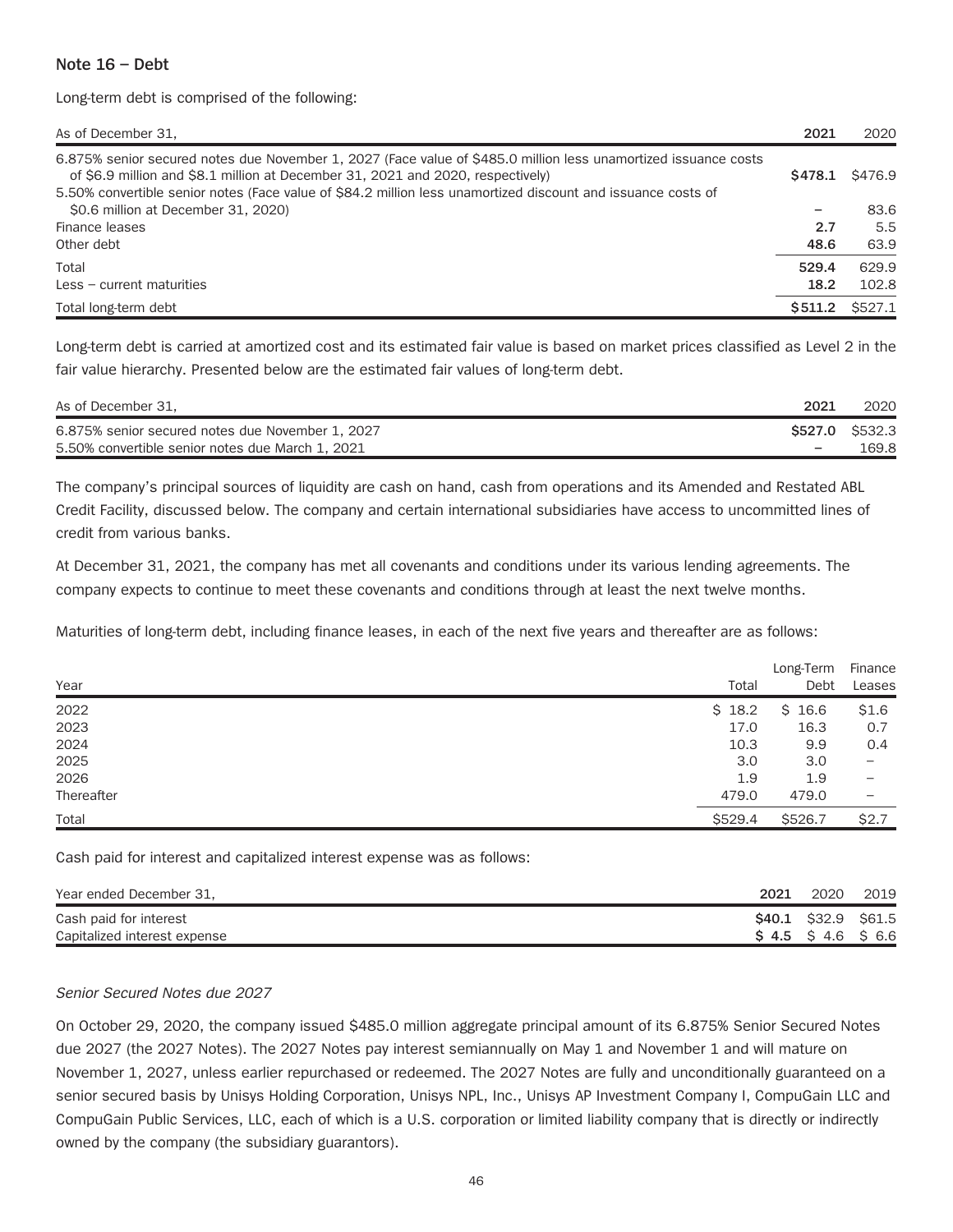The 2027 Notes and the related guarantees rank equally in right of payment with all of the existing and future senior debt of the company and its subsidiary guarantors and senior in right of payment to any future subordinated debt of the company and its subsidiary guarantors. The 2027 Notes and the related guarantees are structurally subordinated to all existing and future liabilities (including preferred stock, trade payables and pension liabilities) of the subsidiaries of the company that are not subsidiary guarantors. The 2027 Notes and the guarantees are secured by liens on substantially all assets of the company and the subsidiary guarantors, other than certain excluded assets (the collateral). The liens securing the 2027 Notes on certain ABL collateral are subordinated to the liens on ABL collateral in favor of the ABL secured parties and, in the future, the liens securing the 2027 Notes may be subordinated to liens on the collateral securing certain permitted first lien debt, subject to certain limitations and permitted liens.

Prior to November 1, 2023 the company may, at its option, redeem some or all of the 2027 Notes at any time, at a price equal to 100% of the principal amount of the 2027 Notes redeemed plus a "make-whole" premium, plus accrued and unpaid interest, if any. The company may also redeem, at its option, up to 40% of the 2027 Notes at any time prior to November 1, 2023, using the proceeds of certain equity offerings at a redemption price of 106.875% of the principal amount thereof, plus accrued and unpaid interest, if any. On or after November 1, 2023, the company may, on any one or more occasions, redeem all or a part of the 2027 Notes at specified redemption premiums, declining to par for any redemptions on or after November 1, 2025.

The indenture contains covenants that limit the ability of the company and its restricted subsidiaries to, among other things: (i) incur additional indebtedness and guarantee indebtedness; (ii) pay dividends or make other distributions or repurchase or redeem its capital stock; (iii) prepay, redeem or repurchase certain debt; (iv) make certain prepayments in respect of pension obligations; (v) issue certain preferred stock or similar equity securities; (vi) make loans and investments (including investments by the company and subsidiary guarantors in subsidiaries that are not guarantors); (vii) sell assets; (viii) create or incur liens; (ix) enter into transactions with affiliates; (x) enter into agreements restricting its subsidiaries' ability to pay dividends; and (xi) consolidate, merge or sell all or substantially all of its assets. These covenants are subject to several important limitations and exceptions.

If the company experiences certain kinds of changes of control (as defined in the indenture), it will be required to offer to repurchase the 2027 Notes at 101% of the principal amount of the 2027 Notes, plus accrued and unpaid interest as of the repurchase date, if any. In addition, if the company sells assets under certain circumstances it must apply the proceeds towards an offer to repurchase the 2027 Notes at a price equal to par plus accrued and unpaid interest, if any.

The indenture also provides for events of default, which, if any of them occur, would permit or require the principal, premium, if any, interest and any other monetary obligations on all the then outstanding 2027 Notes to be due and payable immediately.

Interest expense related to the 2027 Notes is comprised of the following:

| Year ended December 31,        |                | 2021 2020 |
|--------------------------------|----------------|-----------|
| Contractual interest coupon    | $$33.3$ $$5.7$ |           |
| Amortization of issuance costs | 1.2            | 0.2       |
| Total                          | \$34.5         | \$5.9     |

## *Senior Secured Notes due 2022*

On April 15, 2020, the company redeemed all \$440.0 million in aggregate principal amount of its outstanding 10.750% Senior Secured Notes due 2022 (the 2022 Notes) for a redemption price equal to 105.375% of the aggregate principal amount of the 2022 Notes redeemed plus accrued but unpaid interest to, but not including, the redemption date. The redemption price paid was \$487.3 million and is made up of the following: \$440.0 million of principal amount due, \$23.65 million of call premium and \$23.65 million of accrued interest through April 14, 2020. In 2020, the company recorded a loss on debt extinguishment in other expense, net of \$28.5 million consisting of the premium of \$23.65 million and write off of \$4.8 million of unamortized discount and fees related to the issuance of the 2022 Notes.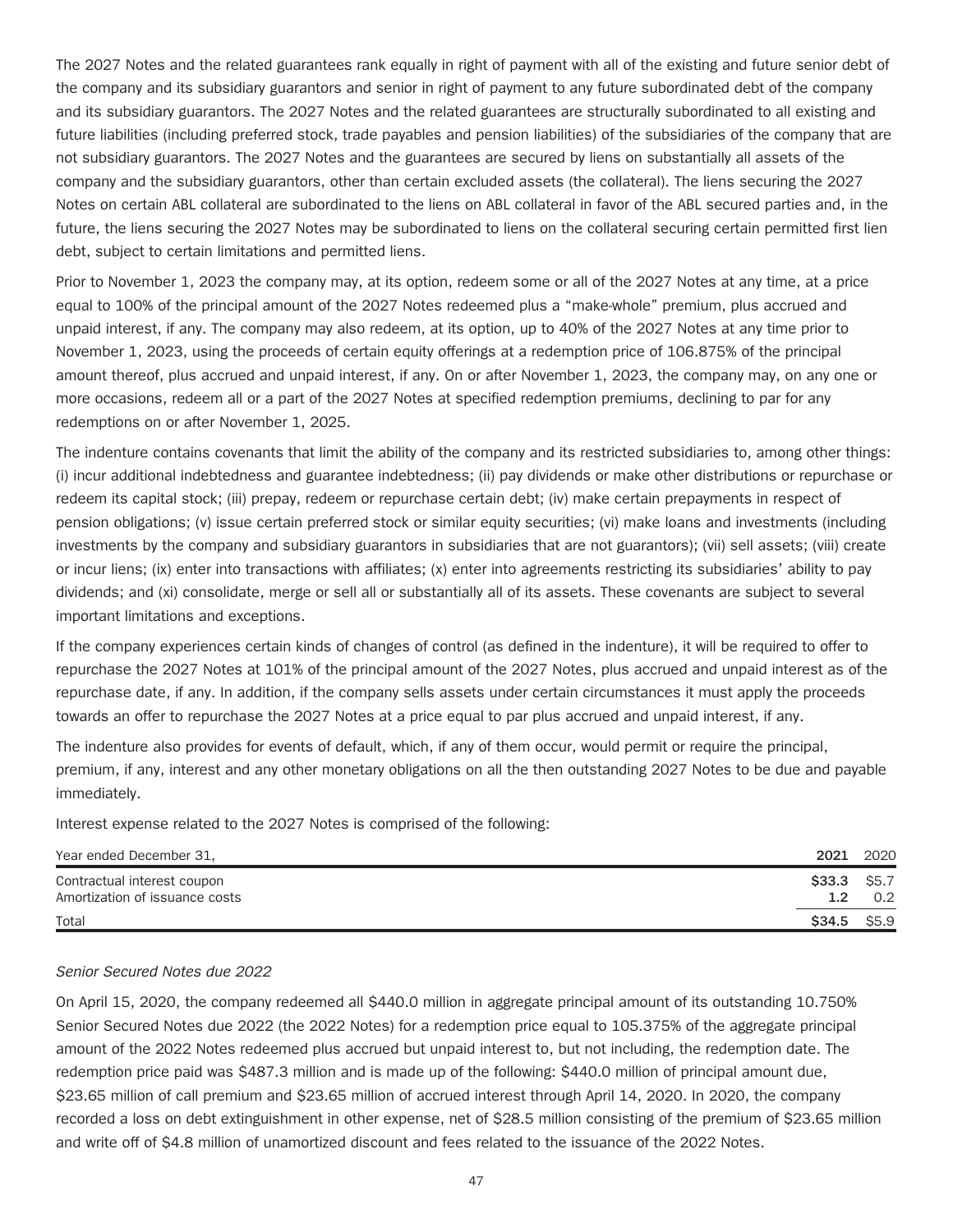Interest expense related to the 2022 Notes is comprised of the following:

| Year ended December 31,        | 2020          | 2019         |
|--------------------------------|---------------|--------------|
| Contractual interest coupon    | \$13.8 \$47.3 |              |
| Amortization of issuance costs |               | 2.4          |
| Total                          | S14.5         | <b>S49.7</b> |

## *Convertible Senior Notes Due 2021*

In 2016, the company issued \$213.5 million aggregate principal amount of Convertible Senior Notes due 2021 (the 2021 Notes). Following the completion of the separate, privately negotiated exchange agreements in 2019, \$84.2 million aggregate principal amount of 2021 Notes remained outstanding.

On March 3, 2021, the company completed the conversion of \$84.2 million aggregate principal amount of the 2021 Notes that remained outstanding for a combination of cash and shares of the company's common stock. As a result of the conversion of the outstanding 2021 Notes, the company delivered to the holders of such notes (i) aggregate cash payments totaling approximately \$86.5 million, which included an aggregate cash payment for outstanding principal of approximately \$84.2 million, an aggregate cash payment for accrued interest of approximately \$2.3 million and a nominal cash payment in lieu of fractional shares, and (ii) 4,537,123 shares of the company's common stock in the aggregate. The issuance of the common stock was made in exchange for the 2021 Notes pursuant to an exemption from the registration requirements provided by Section 3(a)(9) of the Securities Act of 1933, as amended.

The company also received 1,251,460 shares of its common stock, held in treasury stock, from the settlement of the capped call transactions that the company had entered into with the initial purchasers and/or affiliates of the initial purchasers of the 2021 Notes in connection with the issuance of the 2021 Notes. As a result, the net number of outstanding shares of the company's common stock following the conversion of the 2021 Notes increased by 3,285,663 shares.

Interest expense related to the 2021 Notes is comprised of the following:

| Year ended December 31,             | 2021 | 2020                 | 2019   |
|-------------------------------------|------|----------------------|--------|
| Contractual interest coupon         |      | $$0.8$ $$4.6$ $$8.9$ |        |
| Amortization of debt discount       | 0.5  | 3.1                  | 5.5    |
| Amortization of debt issuance costs | 0.1  | 0.5                  | 0.9    |
| Total                               | S1.4 | S8.2                 | \$15.3 |

#### *Other Debt*

In 2019, the company entered into a \$27.7 million Installment Payment Agreement (IPA) maturing on December 20, 2023 with a syndicate of financial institutions to finance the acquisition of certain software licenses necessary for the provision of services to a client. Interest accrues at an annual rate of 7.0% and the company is required to make monthly principal and interest payments on each agreement in arrears. At December 31, 2021 and 2020, \$5.5 million and \$6.5 million, was reported in current maturities of long-term debt, respectively.

In 2019, the company entered into a vendor agreement in the amount of \$19.3 million to finance the acquisition of certain software licenses used to provide services to our clients and for its own internal use. Interest accrues at an annual rate of 5.47% and the company is required to make annual principal and interest payments in advance with the last payment due on March 1, 2024. At December 31, 2021 and 2020, \$3.8 million and \$3.6 million was reported in current maturities of long-term debt, respectively.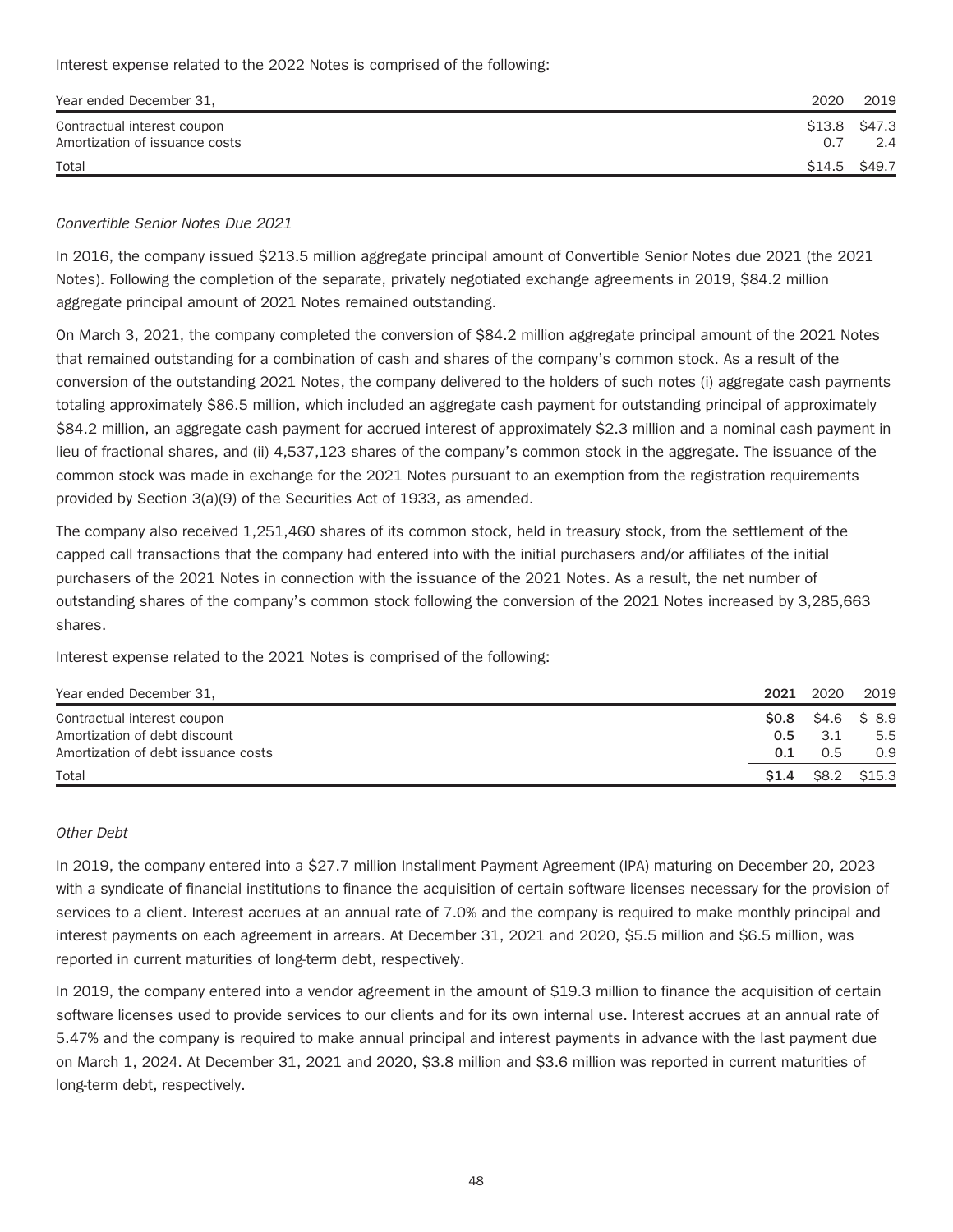#### *Asset Based Lending (ABL) Credit Facility*

Contemporaneously with the issuance of the 2027 Notes, the company and the subsidiary guarantors entered into an amendment and restatement of the company's secured revolving credit facility (the Amended and Restated ABL Credit Facility) that provides for revolving loans and letters of credit up to an aggregate amount of \$145.0 million (with a limit on letters of credit of \$40.0 million), with an accordion feature provision allowing for the aggregate amount available under the credit facility to be increased up to \$175.0 million upon the satisfaction of certain conditions specified in the Amended and Restated ABL Credit Facility. The amendment and restatement extended the maturity from October 2022 to October 29, 2025 and modified certain other terms and covenants. Availability under the credit facility is subject to a borrowing base calculated by reference to the company's receivables. At December 31, 2021, the company had no borrowings and \$5.7 million of letters of credit outstanding, and availability under the facility was \$80.4 million net of letters of credit issued.

The Amended and Restated ABL Credit Facility is subject to a springing maturity, under which the Amended and Restated ABL Credit Facility will immediately mature 91 days prior to any date on which contributions to pension funds in the United States in an amount in excess of \$100.0 million are required to be paid unless the company is able to meet certain conditions, including that the company has the liquidity (as defined in the Amended and Restarted ABL Credit Facility) to cash settle the amount of such pension payments, no default or event of default has occurred under the Amended and Restated ABL Credit Facility, the company's liquidity is above \$130.0 million and the company is in compliance with the then applicable fixed charge coverage ratio on a pro forma basis.

The Amended and Restated ABL Credit Facility is guaranteed by the subsidiary guarantors and any future material domestic subsidiaries. The facility is secured by the assets of the company and the subsidiary guarantors, other than certain excluded assets, under a security agreement entered into by the company and the subsidiary guarantors in favor of JPMorgan Chase Bank, N.A., as agent for the lenders under the credit facility.

The company is required to maintain a minimum fixed charge coverage ratio if the availability under the Amended and Restated ABL Credit Facility falls below the greater of 10% of the lenders' commitments under the facility and \$14.5 million.

The Amended and Restated ABL Credit Facility contains customary representations and warranties, including, but not limited to, that there has been no material adverse change in the company's business, properties, operations or financial condition. The Amended and Restated ABL Credit Facility includes restrictions on the ability of the company and its subsidiaries to, among other things, incur other debt or liens, dispose of assets and make acquisitions, loans and investments, repurchase its equity, and prepay other debt. These restrictions are subject to several important limitations and exceptions. Events of default include non-payment, failure to comply with covenants, materially incorrect representations and warranties, change of control and default under other debt aggregating at least \$50.0 million, subject to relevant cure periods, as applicable.

#### **Note 17 – Other accrued liabilities**

Other accrued liabilities (current) are comprised of the following:

| As of December 31,              | 2021    | 2020    |
|---------------------------------|---------|---------|
| Payrolls and commissions        | \$99.1  | \$95.9  |
| Income taxes                    | 37.7    | 41.2    |
| Operating leases                | 35.4    | 37.1    |
| Taxes other than income taxes   | 26.6    | 33.0    |
| Accrued vacations               | 20.8    | 24.3    |
| Cost reduction                  | 14.9    | 40.7    |
| Postretirement                  | 12.1    | 11.7    |
| Accrued interest                | 6.1     | 8.0     |
| Other                           | 48.2    | 60.1    |
| Total other accrued liabilities | \$300.9 | \$352.0 |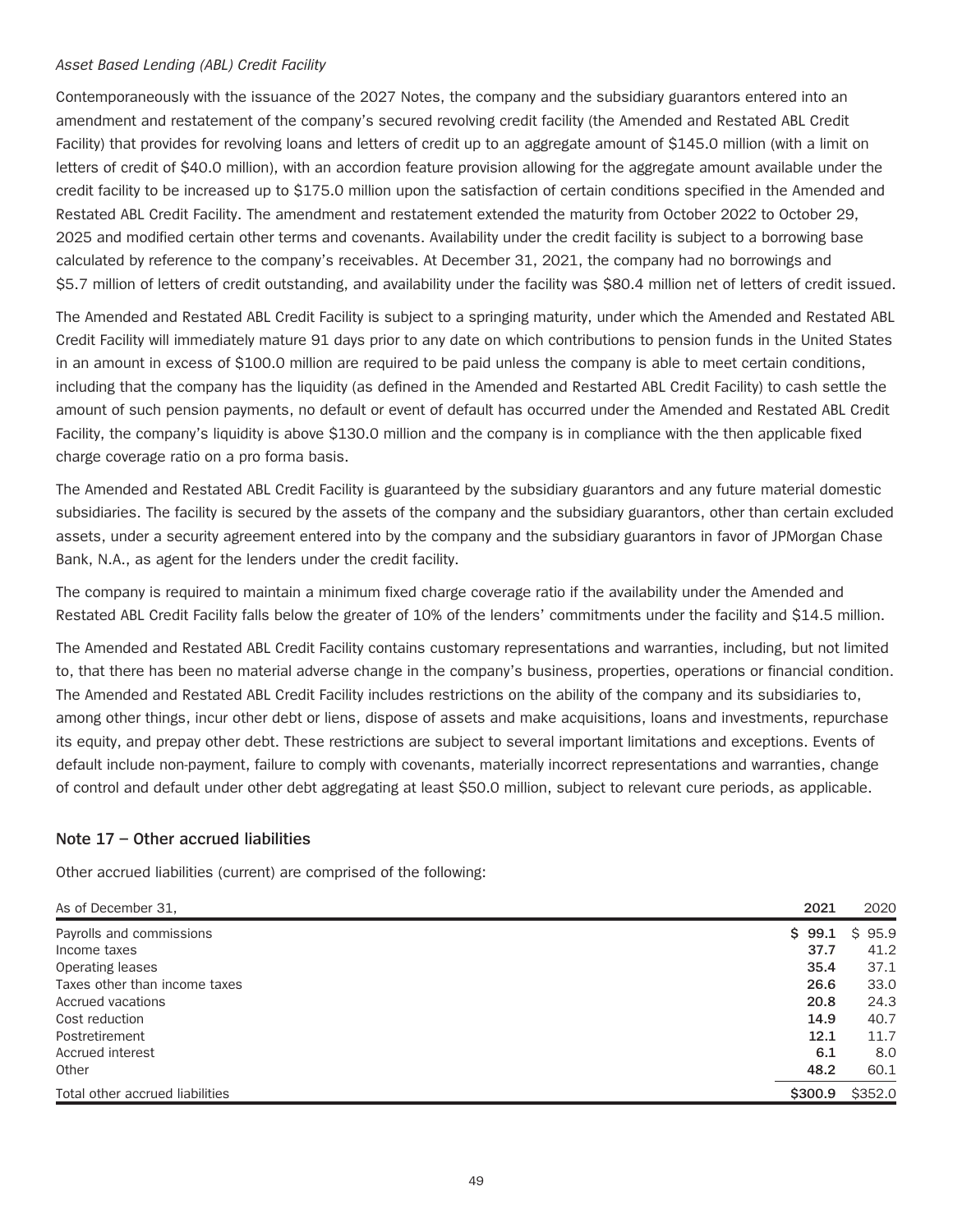## **Note 18 – Employee plans**

Stock plans Under stockholder approved stock-based plans, stock options, stock appreciation rights, restricted stock and restricted stock units may be granted to officers, directors and other key employees. At December 31, 2021, 6.8 million shares of unissued common stock of the company were available for granting under these plans.

As of December 31, 2021, the company has granted non-qualified stock options, restricted stock and restricted stock units under these plans. The company recognizes compensation cost, net of a forfeiture rate, in selling, general and administrative expenses, and recognizes the compensation cost for only those awards expected to vest. The company estimates the forfeiture rate based on its historical experience and its expectations about future forfeitures.

During the years ended December 31, 2021, 2020 and 2019, the company recorded \$18.8 million, \$14.5 million and \$13.2 million of restricted stock and restricted stock unit compensation expense, respectively.

Restricted stock and restricted stock unit awards may contain time-based units, performance-based units, total shareholder return market-based units, or a combination of these units. Each performance-based and market-based unit will vest into zero to two shares depending on the degree to which the performance or market conditions are met. Compensation expense for performance-based awards is recognized as expense ratably for each installment from the date of grant until the date the restrictions lapse and is based on the fair market value at the date of grant and the probability of achievement of the specific performance-related goals. Compensation expense for market-based awards is recognized as expense ratably over the measurement period, regardless of the actual level of achievement, provided the service requirement is met. Restricted stock unit grants for the company's directors vest upon award and compensation expense for such awards is recognized upon grant.

A summary of restricted stock and restricted stock unit (RSU) activity for the year ended December 31, 2021 follows (shares in thousands):

|                                  | <b>Restricted Stock</b><br>and RSU's | Weighted-Average<br>Grant-Date Fair<br>Value |
|----------------------------------|--------------------------------------|----------------------------------------------|
| Outstanding at December 31, 2020 | 1,726                                | \$17.87                                      |
| Granted                          | 1,590                                | 25.38                                        |
| Vested                           | (923)                                | 16.60                                        |
| Forfeited and expired            | (269)                                | 19.02                                        |
| Outstanding at December 31, 2021 | 2.124                                | 22.73                                        |

The aggregate weighted-average grant-date fair value of restricted stock and restricted stock units granted during the years ended December 31, 2021, 2020 and 2019 was \$37.5 million, \$17.4 million and \$16.9 million, respectively. The fair value of restricted stock and restricted stock units with time and performance conditions is determined based on the trading price of the company's common shares on the date of grant. The fair value of awards with market conditions is estimated using a Monte Carlo simulation with the following weighted-average assumptions.

| Year ended December 31,                                           | 2021    | 2020          |
|-------------------------------------------------------------------|---------|---------------|
| Weighted-average fair value of grant                              | \$40.02 | \$28.33       |
| Risk-free interest rate <sup>(i)</sup>                            | 0.27%   | 1.35%         |
| Expected volatility(ii)                                           |         | 57.08% 51.81% |
| Expected life of restricted stock units in years <sup>(iii)</sup> | 2.84    | 2.86          |
| Expected dividend yield                                           | $-$ %   | $-$ %         |

<sup>(i)</sup> Represents the continuously compounded semi-annual zero-coupon U.S. treasury rate commensurate with the remaining performance period

(ii) Based on historical volatility for the company that is commensurate with the length of the performance period

(iii) Represents the remaining life of the longest performance period

As of December 31, 2021, there was \$25.0 million of total unrecognized compensation cost related to outstanding restricted stock and restricted stock units granted under the company's plans. That cost is expected to be recognized over a weighted-average period of 2.3 years. The aggregate weighted-average grant-date fair value of restricted stock and restricted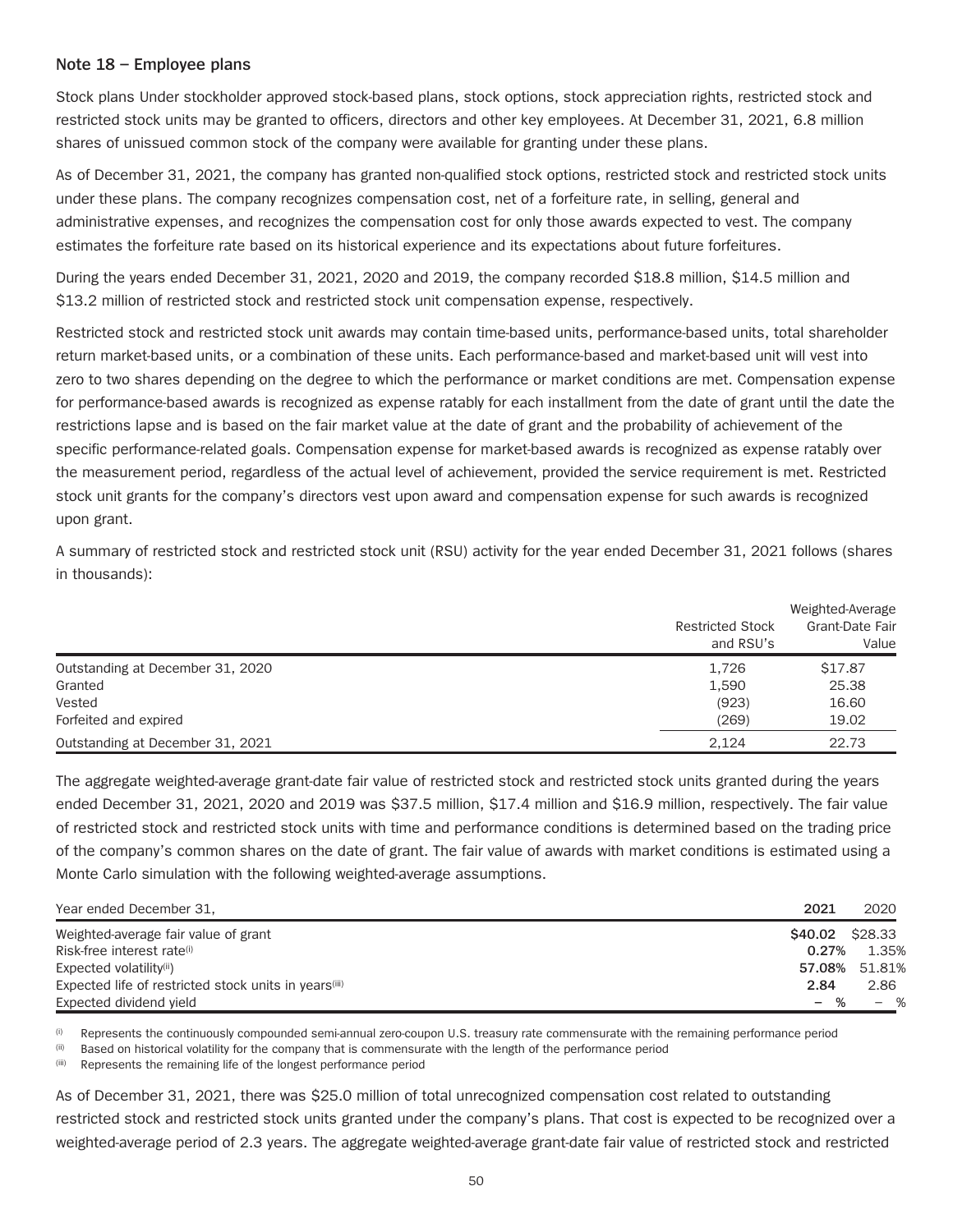stock units vested during the years ended December 31, 2021, 2020 and 2019 was \$15.3 million, \$13.0 million and \$14.9 million, respectively.

Common stock issued upon lapse of restrictions on restricted stock and restricted stock units are newly issued shares. In light of its tax position, the company is currently not recognizing any tax benefits from the issuance of stock upon lapse of restrictions on restricted stock and restricted stock units.

Defined contribution and compensation plans U.S. employees are eligible to participate in an employee savings plan. Under this plan, employees may contribute a percentage of their pay for investment in various investment alternatives. The company matches 50 percent of the first 6 percent of eligible pay contributed by participants to the plan on a before-tax basis (subject to IRS limits). The company funds the match with cash. The charge to income related to the company match for the years ended December 31, 2021, 2020 and 2019, was \$7.5 million, \$8.8 million and \$8.2 million, respectively.

The company has defined contribution plans in certain locations outside the United States. The charge to income related to these plans was \$16.4 million, \$16.2 million and \$19.3 million, for the years ended December 31, 2021, 2020 and 2019, respectively.

The company has non-qualified compensation plans, which allow certain highly compensated employees and directors to defer the receipt of a portion of their salary, bonus and fees. Participants can earn a return on their deferred balance that is based on hypothetical investments in various investment vehicles. Changes in the market value of these investments are reflected as an adjustment to the liability with an offset to expense. As of December 31, 2021 and 2020, the liability to the participants of these plans was \$10.6 million and \$12.7 million, respectively. These amounts reflect the accumulated participant deferrals and earnings thereon as of that date. The company makes no contributions to the deferred compensation plans and remains contingently liable to the participants.

Retirement benefits For the company's more significant defined benefit pension plans, including the U.S. and U.K., accrual of future benefits under the plans has ceased. Management develops the actuarial assumptions used by its U.S. and international defined benefit pension plan obligations based upon the circumstances of each particular plan. The determination of the defined benefit pension plan obligations requires the use of estimates.

In January of 2021, the company purchased a group annuity contract for \$279 million to transfer projected benefit obligations related to approximately 11,600 retirees of the company's U.S. defined benefit pension plans. This action resulted in a pre-tax settlement loss of \$158.0 million.

Effective May 1, 2021, the company's primary pension plan related to its Dutch subsidiary was transferred to a multi-client circle within a multi-employer fund. This resulted in removing all of the plan's projected benefit obligations, valued at approximately \$553 million, from the company's balance sheet. This action resulted in a pre-tax settlement loss of \$182.5 million.

In the second quarter of 2021, the company's Swiss subsidiary transferred its defined benefit pension plan to a multipleemployer collective foundation. This resulted in removing the projected benefit obligations related to retirees under the Swiss plan, valued at approximately \$100 million, from the company's balance sheet. The transfer required a one-time additional contribution of approximately \$10 million to the Swiss plan in 2021. This action resulted in a pre-tax settlement loss of \$28.8 million.

On October 14, 2021, the company purchased a group annuity contract for approximately \$235 million to transfer projected benefit obligations related to approximately 6,900 retirees of the company's U.S. defined benefit pension plans. This action resulted in a pre-tax settlement loss of \$130.1 million.

The American Rescue Plan Act, which was signed into law in the U.S. on March 11, 2021, includes a provision for pension relief that extends the amortization period for required contributions from 7 to 15 years and provides for the stabilization of interest rates used to calculate future required contributions. As a result, the company was not required to make cash contributions to its U.S. qualified defined benefit pension plans in 2021.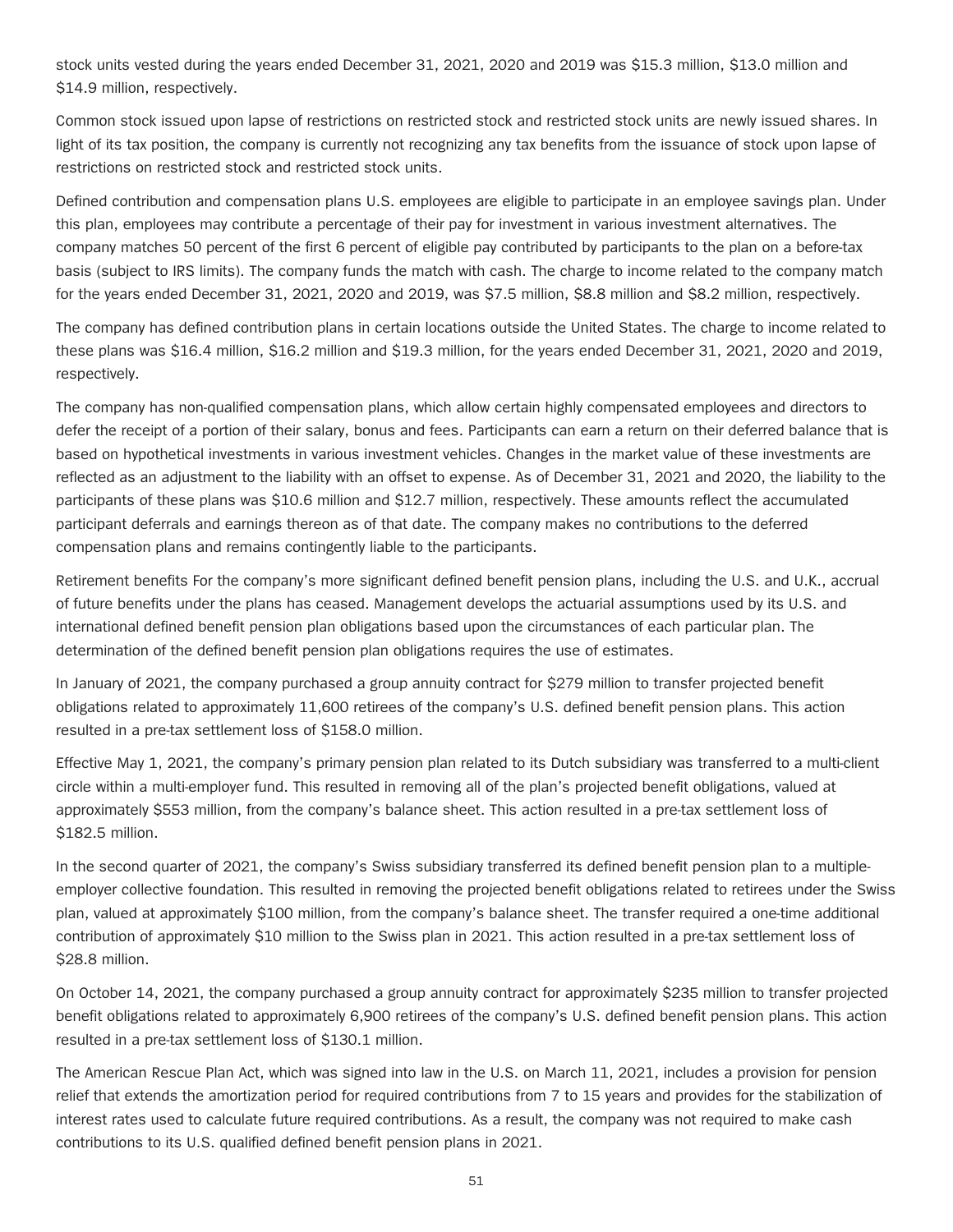In December 2020, the company completed a lump-sum cash-out offer for eligible former associates who had deferred vested benefit under the company's U.S. defined benefit pension plans to receive the value of their entire pension benefit in a lump-sum payment. As a result, the pension plan trust made lump sum payments to approximately 3,500 former associates of \$276.0 million and the company recorded a non-cash pre-tax settlement charge of \$142.1 million.

Retirement plans' funded status and amounts recognized in the company's consolidated balance sheets follows:

|                                                                                                                                                                         | U.S. Plans                     |                                | <b>International Plans</b>                                                    |                                 |  |
|-------------------------------------------------------------------------------------------------------------------------------------------------------------------------|--------------------------------|--------------------------------|-------------------------------------------------------------------------------|---------------------------------|--|
| As of December 31,                                                                                                                                                      | 2021                           | 2020                           | 2021                                                                          | 2020                            |  |
| Change in projected benefit obligation                                                                                                                                  |                                |                                |                                                                               |                                 |  |
| Benefit obligation at beginning of year                                                                                                                                 | \$4,545.3                      | \$4,755.6                      | \$3,468.0                                                                     | \$3,143.8                       |  |
| Service cost                                                                                                                                                            |                                |                                | 3.0                                                                           | 2.8                             |  |
| Interest cost                                                                                                                                                           | 117.6                          | 162.5                          | 36.7                                                                          | 53.4                            |  |
| Plan participants' contributions<br>Plan curtailment                                                                                                                    | $\overline{\phantom{0}}$       | $\overline{\phantom{0}}$       | 1.0<br>$\overline{\phantom{0}}$                                               | 1.1                             |  |
| Plan settlement                                                                                                                                                         | (513.8)                        | (277.3)                        | (726.8)                                                                       | (1.6)                           |  |
| <b>Actuarial loss</b>                                                                                                                                                   | (108.4)                        | 253.9                          | 2.0                                                                           | 226.5                           |  |
| Benefits paid                                                                                                                                                           | (331.1)                        | (349.4)                        | (106.5)                                                                       | (119.0)                         |  |
| Foreign currency translation adjustments                                                                                                                                |                                |                                | (63.0)                                                                        | 161.0                           |  |
| Benefit obligation at end of year                                                                                                                                       | \$3,709.6                      | \$4,545.3                      | \$2,614.4                                                                     | \$3,468.0                       |  |
| Change in plan assets                                                                                                                                                   |                                |                                |                                                                               |                                 |  |
| Fair value of plan assets at beginning of year                                                                                                                          | \$3,847.8                      | \$3,334.2                      | \$3,129.4                                                                     | \$2,816.4                       |  |
| Actual return on plan assets                                                                                                                                            | 130.4                          | 347.2                          | 134.0                                                                         | 254.7                           |  |
| Employer contribution                                                                                                                                                   | 6.0                            | 793.1                          | 46.4                                                                          | 33.1                            |  |
| Plan participants' contributions                                                                                                                                        |                                |                                | 1.0                                                                           | 1.1                             |  |
| Plan settlement                                                                                                                                                         | (513.8)                        | (277.3)                        | (726.8)                                                                       | $\overline{\phantom{0}}$        |  |
| Benefits paid                                                                                                                                                           | (331.1)                        | (349.4)                        | (106.5)                                                                       | (119.0)                         |  |
| Foreign currency translation adjustments                                                                                                                                | -                              |                                | (45.9)                                                                        | 143.1                           |  |
| Fair value of plan assets at end of year                                                                                                                                | \$3,139.3                      | \$3,847.8                      | \$2,431.6                                                                     | \$3,129.4                       |  |
| Funded status at end of year                                                                                                                                            |                                | $$$ (570.3) $$$ (697.5)        | \$ (182.8)                                                                    | \$ (338.6)                      |  |
| Amounts recognized in the consolidated balance sheets consist of:<br>Prepaid postretirement assets<br>Other accrued liabilities<br>Long-term postretirement liabilities | Ś.<br>33.9<br>(5.9)<br>(598.3) | -Ŝ<br>27.2<br>(6.1)<br>(718.6) | Ŝ.<br>125.8<br>(0.1)<br>(308.5)                                               | Ŝ.<br>160.3<br>(0.2)<br>(498.7) |  |
| Total funded status                                                                                                                                                     |                                |                                | $$$ (570.3) $$$ (697.5) $$$ (182.8) $$$                                       | (338.6)                         |  |
| Accumulated other comprehensive loss, net of tax<br>Net loss<br>Prior service credit                                                                                    | \$2,047.6<br>(29.7)<br>S.      | \$2,510.4                      | 797.6<br>S.<br>$\frac{1}{2}$ (32.3) $\frac{1}{2}$ (40.2) $\frac{1}{2}$ (45.9) | \$1,116.9                       |  |
| Accumulated benefit obligation                                                                                                                                          | \$3,709.6                      | \$4,545.3                      | \$2,612.7                                                                     | \$3,360.4                       |  |

Information for defined benefit retirement plans with an accumulated benefit obligation in excess of plan assets follows:

| As of December 31.             | 2021                | 2020 |
|--------------------------------|---------------------|------|
| Accumulated benefit obligation | \$4,498.8 \$6,060.7 |      |
| Fair value of plan assets      | \$3,587.7 \$4,839.5 |      |

Information for defined benefit retirement plans with a projected benefit obligation in excess of plan assets follows:

| As of December 31,           | 2021      | 2020                |
|------------------------------|-----------|---------------------|
| Projected benefit obligation |           | \$4,500.5 \$6,063.0 |
| Fair value of plan assets    | \$3,587.7 | S4.839.5            |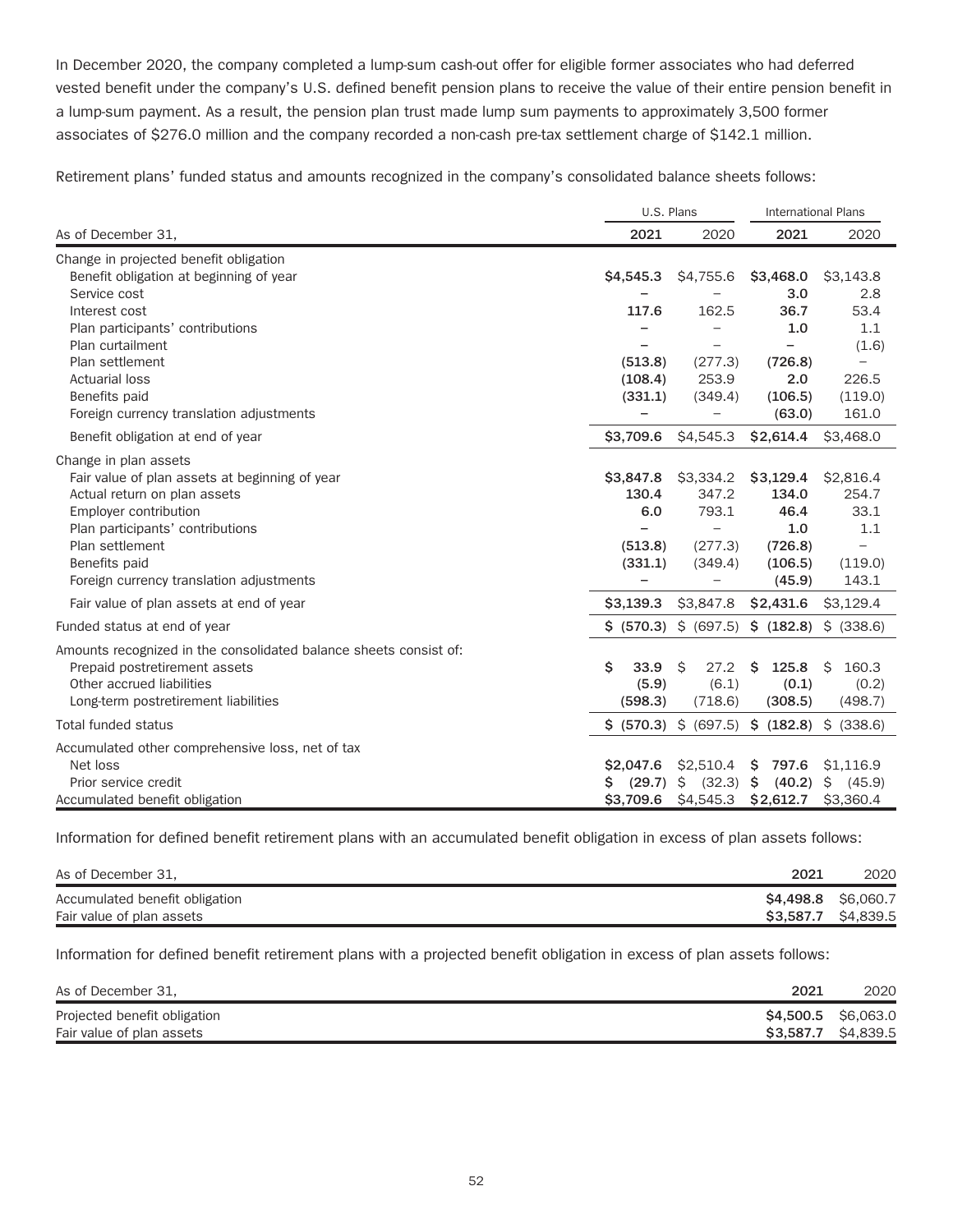Net periodic pension cost (income) includes the following components:

|                                      | U.S. Plans                    |         |            |          | <b>International Plans</b> |         |
|--------------------------------------|-------------------------------|---------|------------|----------|----------------------------|---------|
| Year ended December 31,              | 2021                          | 2020    | 2019       | 2021     | 2020                       | 2019    |
| Service cost <sup>(i)</sup>          | S<br>$\overline{\phantom{0}}$ | -       |            | S<br>3.0 | \$2.8                      | \$2.8   |
| Interest cost                        | 117.6                         | 162.5   | 197.5      | 36.7     | 53.4                       | 68.3    |
| Expected return on plan assets       | (199.8)                       | (208.6) | (218.2)    | (81.6)   | (90.6)                     | (104.6) |
| Amortization of prior service credit | (2.5)                         | (2.5)   | (2.5)      | (2.8)    | (2.5)                      | (2.5)   |
| Recognized net actuarial loss        | 135.6                         | 135.5   | 116.6      | 48.3     | 43.2                       | 34.2    |
| Curtailment gain                     |                               |         |            |          |                            | (0.1)   |
| Settlement loss                      | 288.1                         | 142.1   | -          | 211.3    |                            | 1.2     |
| Net periodic pension cost (income)   | S 339.0                       | \$229.0 | S.<br>93.4 | \$214.9  | \$6.3                      | \$(0.7) |

Service cost is reported in cost of revenue and selling, general and administrative expenses. All other components of net periodic pension cost are reported in other (expense), net in the consolidated statements of income (loss).

Management's significant assumption used in the determination of the defined benefit pension plan obligations, and settlement losses with respect to the U.S. pension plans, is the discount rate. Weighted-average assumptions used to determine net periodic pension cost were as follows:

|                                             |      | U.S. Plans |                |                         | International Plans |       |  |
|---------------------------------------------|------|------------|----------------|-------------------------|---------------------|-------|--|
| Year ended December 31,                     | 2021 |            | 2020 2019 2021 |                         | 2020                | 2019  |  |
| Discount rate                               |      |            |                | 2.85% 3.53% 4.50% 1.23% | 1.82%               | 2.55% |  |
| Expected long-term rate of return on assets |      |            |                | 6.07% 6.50% 6.80% 3.30% | 3.50%               | 4.18% |  |

Weighted-average assumptions used to determine benefit obligations at December 31 were as follows:

| Discount rate | ⊥.73%<br>3.53%<br>$2.85\%$<br>3.18% | 3%. 1.23<br>⊥.82% |
|---------------|-------------------------------------|-------------------|
|               |                                     |                   |

The company's investment policy targets and ranges for each asset category are as follows:

|                       |        | U.S.     |        | International |  |
|-----------------------|--------|----------|--------|---------------|--|
| <b>Asset Category</b> | Target | Range    | Target | Range         |  |
| Equity securities     | 52%    | 47-57%   | 18%    | 15-20%        |  |
| Debt securities       | 34%    | 29-39%   | 62%    | 57-66%        |  |
| Cash                  | 0%     | $0 - 5%$ | 0%     | 0-5%          |  |
| Other                 | 14%    | 9-19%    | 20%    | 17-24%        |  |

The company periodically reviews its asset allocation, taking into consideration plan liabilities, local regulatory requirements, plan payment streams and then-current capital market assumptions. The actual asset allocation for each plan is monitored at least quarterly, relative to the established policy targets and ranges. If the actual asset allocation is close to or out of any of the ranges, a review is conducted. Rebalancing will occur toward the target allocation, with due consideration given to the liquidity of the investments and transaction costs.

The objectives of the company's investment strategies are as follows: (a) to provide a total return that, over the long term, increases the ratio of plan assets to liabilities by maximizing investment return on assets, at a level of risk deemed appropriate, (b) to maximize return on assets by investing in equity securities in the U.S. and for international plans by investing in appropriate asset classes, subject to the constraints of each plan's asset allocation targets, as discussed above, design and local regulations, (c) to diversify investments within asset classes to reduce the impact of losses in single investments, and (d) for the U.S. plans to invest in compliance with the Employee Retirement Income Security Act of 1974 (ERISA), as amended and any subsequent applicable regulations and laws, and for international plans to invest in a prudent manner in compliance with local applicable regulations and laws.

The company sets the expected long-term rate of return based on the expected long-term return of the various asset categories in which it invests. The company considered the current expectations for future returns and the actual historical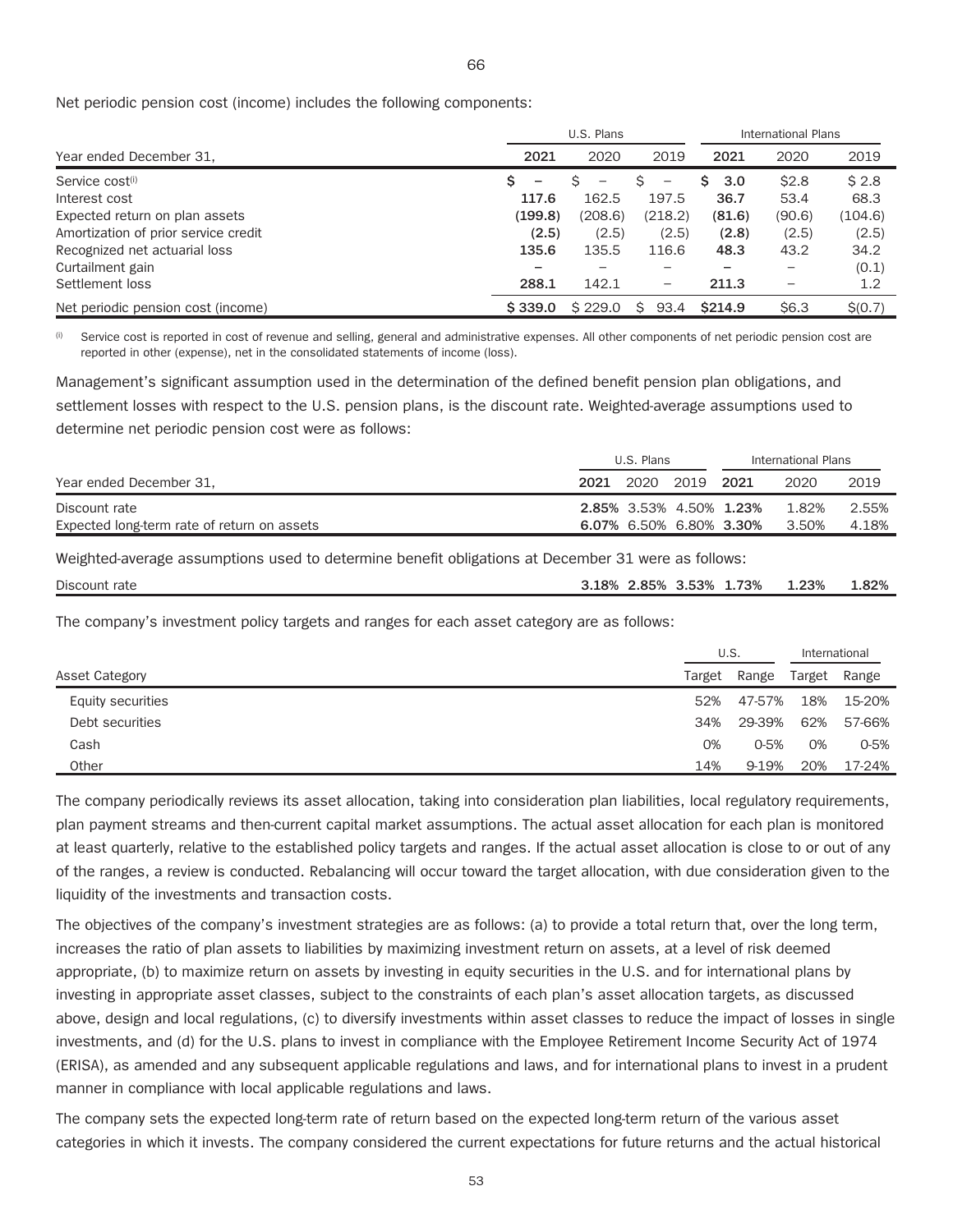returns of each asset class. Also, since the company's investment policy is to actively manage certain asset classes where the potential exists to outperform the broader market, the expected returns for those asset classes were adjusted to reflect the expected additional returns.

In 2022, the company expects to make cash contributions of \$40.2 million, primarily for international defined benefit pension plans.

As of December 31, 2021, the following benefit payments are expected to be paid from the defined benefit pension plans:

| Year        | U.S.    | International |
|-------------|---------|---------------|
| 2022        | \$308.6 | \$87.9        |
| 2023        | 302.4   | 90.9          |
| 2024        | 295.5   | 94.4          |
| 2025        | 287.6   | 96.1          |
| 2026        | 279.1   | 99.6          |
| 2027 - 2030 | 1,240.5 | 538.2         |

Other postretirement benefits A reconciliation of the benefit obligation, fair value of the plan assets and the funded status of the postretirement benefit plans follows:

| As of December 31,                                                | 2021      | 2020                  |
|-------------------------------------------------------------------|-----------|-----------------------|
| Change in accumulated benefit obligation                          |           |                       |
| Benefit obligation at beginning of year                           | \$80.2    | \$95.7                |
| Service cost                                                      | 0.4       | 0.5                   |
| Interest cost                                                     | 1.8       | 4.4                   |
| Plan participants' contributions                                  | 1.7       | 2.3                   |
| Amendments                                                        | 1.2       |                       |
| Actuarial loss (gain)                                             | 1.8       | (13.8)                |
| Benefits paid                                                     | (5.9)     | (8.8)                 |
| Foreign currency translation and other adjustments                | (0.1)     | (0.1)                 |
| Benefit obligation at end of year                                 | \$3.1     | \$80.2                |
| Change in plan assets                                             |           |                       |
| Fair value of plan assets at beginning of year                    | Ś.<br>6.0 | Ŝ<br>6.9              |
| Actual return on plan assets                                      | (0.2)     | (0.4)                 |
| <b>Employer contributions</b>                                     | 4.0       | 6.0                   |
| Plan participants' contributions                                  | 1.7       | 2.3                   |
| Benefits paid                                                     | (5.9)     | (8.8)                 |
| Fair value of plan assets at end of year                          | \$5.6     | \$<br>6.0             |
| Funded status at end of year                                      |           | $$$ (75.5) $$$ (74.2) |
| Amounts recognized in the consolidated balance sheets consist of: |           |                       |
| Other accrued liabilities                                         |           | \$ (6.1) \$ (5.4)     |
| Long-term postretirement liabilities                              | (69.4)    | (68.8)                |
| Total funded status                                               |           | $$$ (75.5) $$$ (74.2) |
| Accumulated other comprehensive loss, net of tax                  |           |                       |
| Net loss (income)                                                 | Ŝ.<br>1.4 | \$<br>(3.0)           |
| Prior service credit                                              | (2.1)     | (4.9)                 |

#### Net periodic postretirement benefit cost follows:

| Year ended December 31,              | 2021  | 2020                   | 2019  |
|--------------------------------------|-------|------------------------|-------|
| Service cost <sup>(i)</sup>          |       | $$0.4$ \$0.5 \$0.5     |       |
| Interest cost                        | 1.8   | 4.4                    | 4.8   |
| Expected return on assets            | (0.3) | (0.4)                  | (0.4) |
| Amortization of prior service cost   | (1.7) | (1.6)                  | (1.7) |
| Recognized net actuarial (gain) loss | (2.1) | 1.0                    | 0.7   |
| Net periodic benefit cost            |       | $$(1.9)$ $$3.9$ $$3.9$ |       |

(i) Service cost is reported in selling, general and administrative expenses. All other components of net periodic benefit cost are reported in other (expense), net in the consolidated statements of income (loss).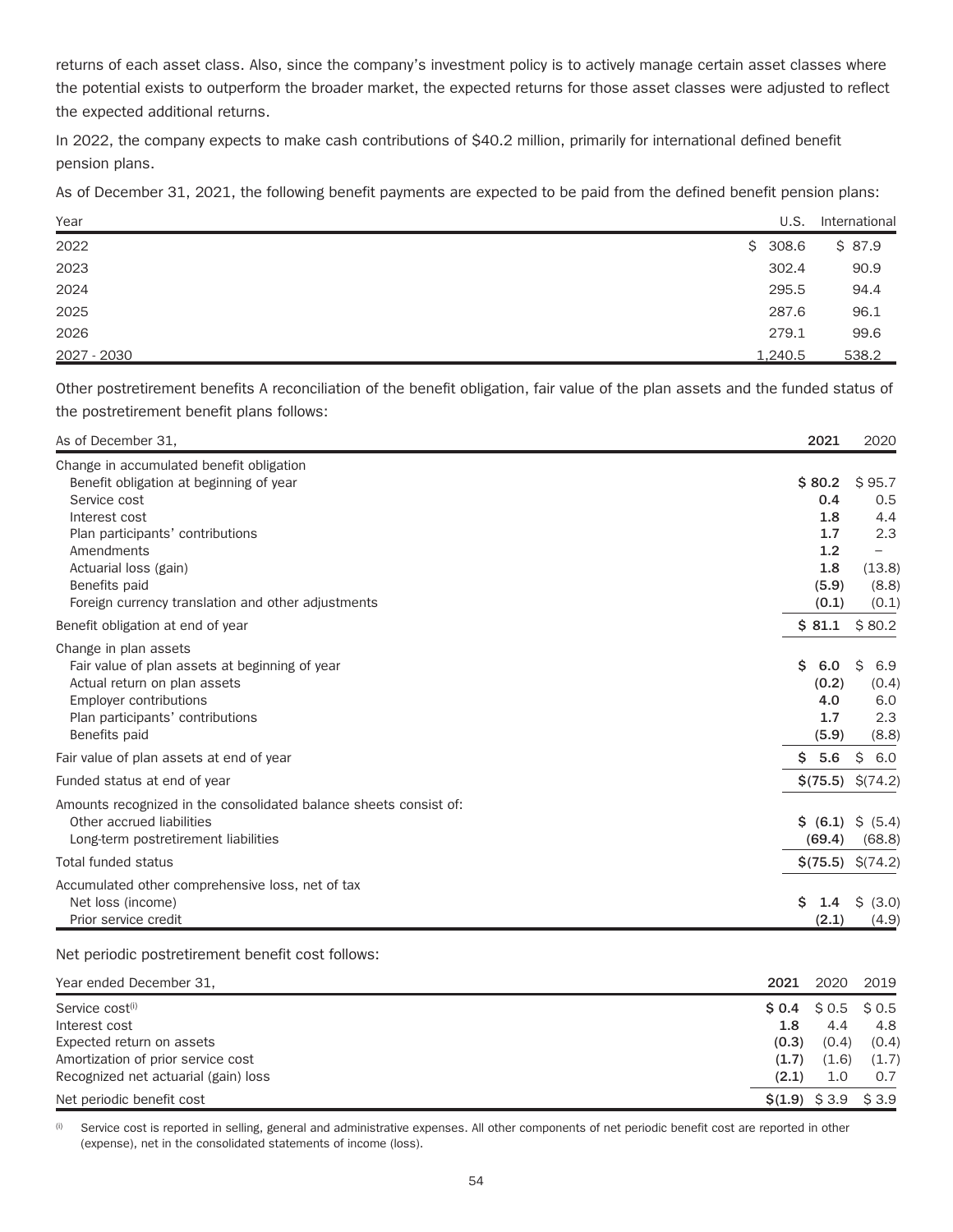Weighted-average assumptions used to determine net periodic postretirement benefit cost were as follows:

| Year ended December 31,        | 2021 | 2020              | 2019 |
|--------------------------------|------|-------------------|------|
| Discount rate                  |      | 2.21% 5.13% 5.67% |      |
| Expected return on plan assets |      | 5.50% 5.50% 5.50% |      |

Weighted-average assumptions used to determine benefit obligation at December 31 were as follows:

| Year ended December 31. | 2021 | 2020              | 2019 |
|-------------------------|------|-------------------|------|
| Discount rate           |      | 2.70% 2.21% 5.13% |      |

The company reviews its asset allocation periodically, taking into consideration plan liabilities, plan payment streams and then-current capital market assumptions. The company sets the long-term expected return on asset assumption, based principally on the long-term expected return on debt securities. These return assumptions are based on a combination of current market conditions, capital market expectations of third-party investment advisors and actual historical returns of the asset classes. In 2022, the company expects to contribute approximately \$6 million to its postretirement benefit plans.

| Assumed health care cost trend rates at December 31,                              | 2021 2020 |           |
|-----------------------------------------------------------------------------------|-----------|-----------|
| Health care cost trend rate assumed for next year                                 |           | 6.5% 5.4% |
| Rate to which the cost trend rate is assumed to decline (the ultimate trend rate) |           | 4.5% 4.5% |
| Year that the rate reaches the ultimate trend rate                                | 2033 2025 |           |

As of December 31, 2021, the following benefits are expected to be paid from the company's postretirement plans:

| Year          | Expected<br>Payments |
|---------------|----------------------|
| 2022          | \$7.1                |
| 2023          | 6.7                  |
| 2024          | 6.2                  |
| 2025<br>2026  | 5.7                  |
|               | 5.3                  |
| $2027 - 2031$ | 21.1                 |

The following provides a description of the valuation methodologies and the levels of inputs used to measure fair value, and the general classification of investments in the company's U.S. and international defined benefit pension plans, and the company's other postretirement benefit plan.

Level 1 – These investments include cash, common stocks, real estate investment trusts, exchange traded funds, futures and options and U.S. government securities. These investments are valued using quoted prices in an active market. Payables, receivables and cumulative futures contracts variation margin received from brokers are also included as Level 1 investments and are valued at face value.

Level 2 – These investments include the following:

Pooled Funds – These investments are comprised of money market funds and fixed income securities. The money market funds are valued using the readily determinable fair value (RDFV) provided by trustees of the funds. The fixed income securities are valued based on quoted prices for identical or similar investments in markets that may not be active.

Commingled Funds – These investments are comprised of debt, equity and other securities and are valued using the RDFV provided by trustees of the funds. The fair value per share for these funds are published and are the basis for current transactions.

Other Fixed Income – These investments are comprised of corporate and government fixed income investments and asset and mortgage-backed securities for which there are quoted prices for identical or similar investments in markets that may not be active.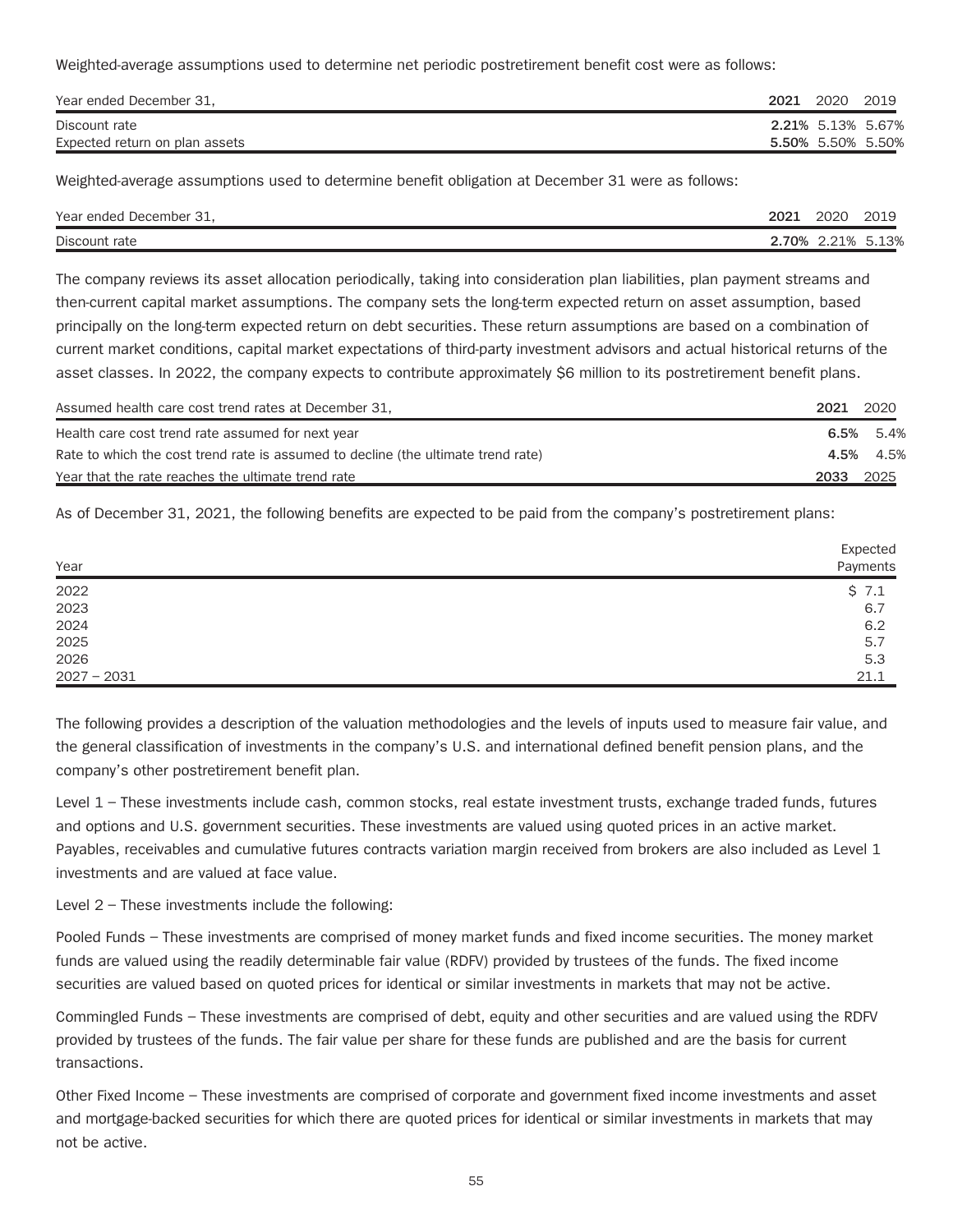Derivatives – These investments include forward exchange contracts and options, which are traded on an active market, but not on an exchange; therefore, the inputs may not be readily observable. These investments also include fixed income futures and other derivative instruments.

Level 3 – These investments include the following:

Insurance Contracts – These investments are insurance contracts which are carried at book value, are not publicly traded and are reported at a fair value determined by the insurance provider.

Certain investments are valued using net asset value (NAV) as a practical expedient. These investments may not be redeemable on a daily basis and may have redemption notice periods of up to 120 days. These investments include the following:

Commingled Funds – These investments are comprised of debt, equity and other securities.

Private Real Estate and Private Equity – These investments represent interests in limited partnerships which invest in privately-held companies or privately-held real estate or other real assets. Net asset values are developed and reported by the general partners that manage the partnerships. These valuations are based on property appraisals, utilization of market transactions that provide valuation information for comparable companies, discounted cash flows, and other methods. These valuations are reported quarterly and adjusted as necessary at year end based on cash flows within the most recent period.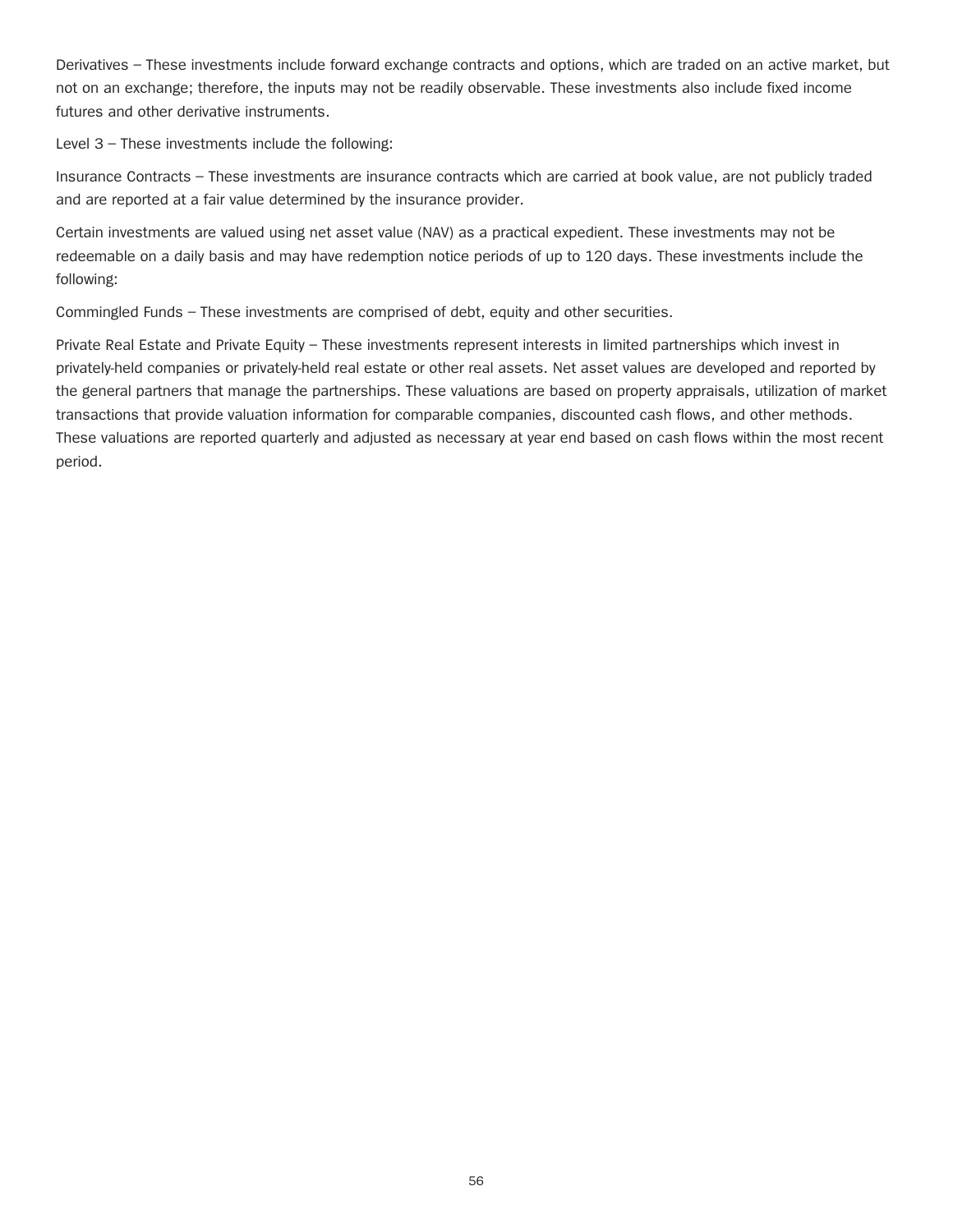The following table sets forth by level, within the fair value hierarchy, the plans' assets (liabilities) at fair value at December 31, 2021.

|                                                                 |    | U.S. Plans |    |            |  |                 |               |  | <b>International Plans</b> |         |            |         |         |
|-----------------------------------------------------------------|----|------------|----|------------|--|-----------------|---------------|--|----------------------------|---------|------------|---------|---------|
|                                                                 |    | Fair       |    |            |  |                 |               |  |                            | Fair    |            |         |         |
| As of December 31, 2021                                         |    | Value      |    | Level 1    |  | Level 2 Level 3 |               |  |                            | Value   | Level 1    | Level 2 | Level 3 |
| Pension plans                                                   |    |            |    |            |  |                 |               |  |                            |         |            |         |         |
| <b>Equity Securities</b>                                        |    |            |    |            |  |                 |               |  |                            |         |            |         |         |
| Common Stocks                                                   |    | \$654.3    | \$ | $652.4$ \$ |  | 1.9             | $\mathsf{S}-$ |  | \$                         |         | $\sin 5 -$ | Ś       | \$      |
| Commingled Funds                                                |    | 398.9      |    |            |  | 398.9           |               |  |                            | 34.1    |            | 34.1    |         |
| <b>Debt Securities</b>                                          |    |            |    |            |  |                 |               |  |                            |         |            |         |         |
| U.S. Govt. Securities                                           |    | 413.2      |    | 413.2      |  |                 |               |  |                            |         |            |         |         |
| Other Fixed Income                                              |    | 479.3      |    |            |  | 479.3           |               |  |                            | 3.0     |            | 3.0     |         |
| Insurance Contracts                                             |    |            |    |            |  |                 |               |  |                            | 110.2   |            |         | 110.2   |
| Commingled Funds                                                |    | 525.2      |    |            |  | 525.2           |               |  |                            | 383.8   |            | 383.8   |         |
| <b>Real Estate</b>                                              |    |            |    |            |  |                 |               |  |                            |         |            |         |         |
| <b>Real Estate Investment Trusts</b>                            |    | 154.1      |    | 154.1      |  |                 |               |  |                            |         |            |         |         |
| Other                                                           |    |            |    |            |  |                 |               |  |                            |         |            |         |         |
| Derivatives <sup>(i)</sup>                                      |    | (53.7)     |    | 5.8        |  | (59.5)          |               |  |                            |         |            |         |         |
| Commingled Funds                                                |    |            |    |            |  |                 |               |  |                            | 390.0   |            | 390.0   |         |
| Pooled Funds                                                    |    | 108.4      |    |            |  | 108.4           |               |  |                            |         |            |         |         |
| Cumulative futures contracts variation                          |    |            |    |            |  |                 |               |  |                            |         |            |         |         |
| margin paid to brokers                                          |    | (5.8)      |    | (5.8)      |  |                 |               |  |                            |         |            |         |         |
| Cash                                                            |    | 0.2        |    | 0.2        |  |                 |               |  |                            | 28.7    | 28.7       |         |         |
| Receivables                                                     |    | 15.7       |    | 15.7       |  |                 |               |  |                            |         |            |         |         |
| Payables                                                        |    | (1.1)      |    | (1.1)      |  |                 |               |  |                            |         |            |         |         |
| Total plan assets in fair value                                 |    |            |    |            |  |                 |               |  |                            |         |            |         |         |
| hierarchy                                                       |    | \$2,688.7  |    | \$1,234.5  |  | \$1,454.2       | $\mathsf{S}-$ |  | \$949.8                    |         | \$28.7     | \$810.9 | \$110.2 |
| Plan assets measured using NAV as a<br>practical expedient(ii): |    |            |    |            |  |                 |               |  |                            |         |            |         |         |
| Commingled Funds                                                |    |            |    |            |  |                 |               |  |                            |         |            |         |         |
| Equity                                                          | Ś. |            |    |            |  |                 |               |  | \$404.5                    |         |            |         |         |
| Debt                                                            |    | 78.6       |    |            |  |                 |               |  |                            | 1,077.3 |            |         |         |
| Other                                                           |    | 112.5      |    |            |  |                 |               |  |                            |         |            |         |         |
| <b>Private Real Estate</b>                                      |    | 234.2      |    |            |  |                 |               |  |                            |         |            |         |         |
| Private Equity                                                  |    | 25.3       |    |            |  |                 |               |  |                            |         |            |         |         |
| Total pension plan assets                                       |    | \$3,139.3  |    |            |  |                 |               |  | \$2,431.6                  |         |            |         |         |
| Other postretirement plans                                      |    |            |    |            |  |                 |               |  |                            |         |            |         |         |
| Insurance Contracts                                             | \$ | 5.6        |    |            |  |                 | \$5.6         |  |                            |         |            |         |         |

(i) Level 1 derivatives represent unrealized appreciation or depreciation on open futures contracts. The value of open futures contracts includes derivatives and the cumulative futures contracts variation margin paid to or received from brokers.

(ii) Investments measured at fair value using NAV as a practical expedient have not been classified in the fair value hierarchy. The fair value amounts presented in this table for these investments are included to permit reconciliation of the fair value hierarchy to the total plan assets.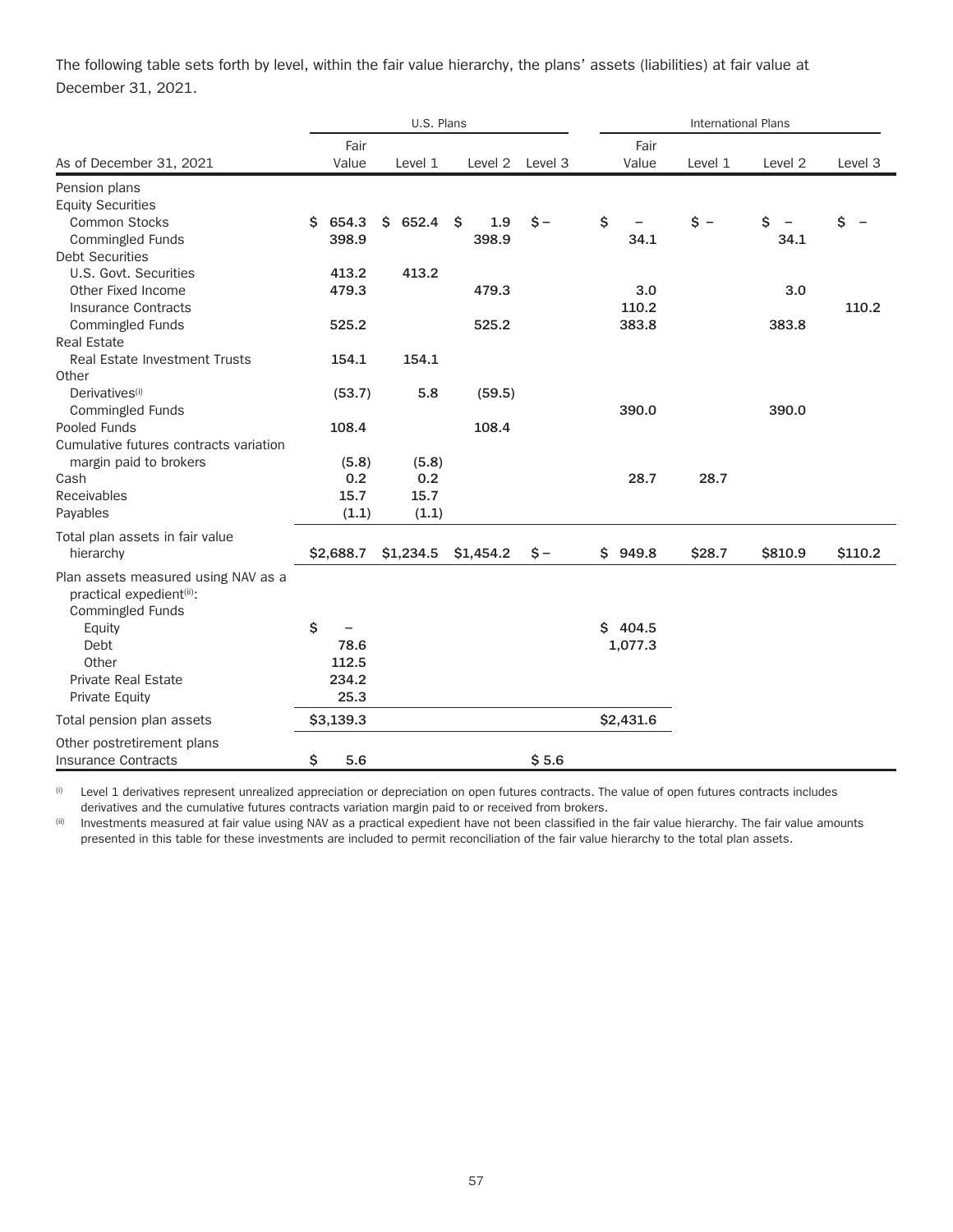The following table sets forth by level, within the fair value hierarchy, the plans' assets (liabilities) at fair value at December 31, 2020.

|                                                                                     |            | U.S. Plans     |           |           |             | <b>International Plans</b> |           |         |  |
|-------------------------------------------------------------------------------------|------------|----------------|-----------|-----------|-------------|----------------------------|-----------|---------|--|
| As of December 31, 2020                                                             | Fair Value | Level 1        | Level 2   | Level 3   | Fair Value  | Level 1                    | Level 2   | Level 3 |  |
| Pension plans                                                                       |            |                |           |           |             |                            |           |         |  |
| <b>Equity Securities</b>                                                            |            |                |           |           |             |                            |           |         |  |
| <b>Common Stocks</b>                                                                | $S$ 774.1  | 771.2 \$<br>Ŝ. | 2.9       | $S -$     | \$          | $$ -$                      | \$        | \$      |  |
| Commingled Funds                                                                    | 640.6      |                | 640.6     |           | 153.4       |                            | 153.4     |         |  |
| <b>Debt Securities</b>                                                              |            |                |           |           |             |                            |           |         |  |
| U.S. Govt. Securities                                                               | 388.5      | 388.5          |           |           |             |                            |           |         |  |
| Other Fixed Income                                                                  | 589.9      |                | 589.9     |           | 125.8       |                            | 125.8     |         |  |
| <b>Insurance Contracts</b>                                                          |            |                |           |           | 127.5       |                            |           | 127.5   |  |
| Commingled Funds                                                                    | 689.9      |                | 689.9     |           | 471.2       |                            | 471.2     |         |  |
| <b>Real Estate</b>                                                                  |            |                |           |           |             |                            |           |         |  |
| <b>Real Estate Investment Trusts</b>                                                | 112.1      | 112.1          |           |           | 2.0         |                            | 2.0       |         |  |
| Other                                                                               |            |                |           |           |             |                            |           |         |  |
| Derivatives <sup>(i)</sup>                                                          | (67.3)     | 5.0            | (72.3)    |           | 20.5        |                            | 20.5      |         |  |
| Commingled Funds                                                                    |            |                |           |           | 381.4       |                            | 381.4     |         |  |
| Pooled Funds                                                                        | 233.4      |                | 233.4     |           | 178.0       |                            | 178.0     |         |  |
| Cumulative futures contracts<br>variation margin received from                      |            |                |           |           |             |                            |           |         |  |
| brokers                                                                             | (1.1)      | (1.1)          |           |           |             |                            |           |         |  |
| Cash                                                                                | 21.8       | 21.8           |           |           | 111.7       | 111.7                      |           |         |  |
| Receivables                                                                         | 28.8       | 28.8           |           |           | 2.1         | 2.1                        |           |         |  |
| Payables                                                                            | (7.3)      | (7.3)          |           |           | (20.7)      | (20.7)                     |           |         |  |
| Total plan assets in fair value                                                     |            |                |           |           |             |                            |           |         |  |
| hierarchy                                                                           | \$3,403.4  | \$1,319.0      | \$2,084.4 | $\zeta -$ | \$1,552.9   | \$93.1                     | \$1,332.3 | \$127.5 |  |
| Plan assets measured using NAV as<br>a practical expedient(ii):<br>Commingled Funds |            |                |           |           |             |                            |           |         |  |
| Equity                                                                              | \$         |                |           |           | Ś.<br>429.9 |                            |           |         |  |
| Debt                                                                                | 121.7      |                |           |           | 1,067.4     |                            |           |         |  |
| Other                                                                               | 104.2      |                |           |           | 27.4        |                            |           |         |  |
| Private Real Estate                                                                 | 208.0      |                |           |           | 51.8        |                            |           |         |  |
| Private Equity                                                                      | 10.5       |                |           |           |             |                            |           |         |  |
| Total pension plan assets                                                           | \$3,847.8  |                |           |           | \$3,129.4   |                            |           |         |  |
| Other postretirement plans<br>Insurance Contracts                                   | \$<br>6.0  |                |           | \$6.0     |             |                            |           |         |  |
|                                                                                     |            |                |           |           |             |                            |           |         |  |

(i) Level 1 derivatives represent unrealized appreciation or depreciation on open futures contracts. The value of open futures contracts includes derivatives and the cumulative futures contracts variation margin received from brokers.

(ii) Investments measured at fair value using NAV as a practical expedient have not been classified in the fair value hierarchy. The fair value amounts presented in this table for these investments are included to permit reconciliation of the fair value hierarchy to the total plan assets.

The following table sets forth a summary of changes in the fair value of the plans' Level 3 assets for the year ended December 31, 2021.

|                                                    | January 1,<br>2021 | Realized<br>gains<br>(losses) | Purchases<br>or<br>acquisitions | Sales<br>or<br>dispositions | Currency and<br>unrealized<br>gains (losses)<br>relating to<br>instruments<br>still held at<br>December 31.<br>2021 | December 31,<br>2021 |
|----------------------------------------------------|--------------------|-------------------------------|---------------------------------|-----------------------------|---------------------------------------------------------------------------------------------------------------------|----------------------|
| U.S. plans<br>Other postretirement plans           |                    |                               |                                 |                             |                                                                                                                     |                      |
| Insurance Contracts<br>International pension plans | \$6.0              | \$(0.1)                       | \$ –                            | \$ (0.3)                    | $S -$                                                                                                               | Ś.<br>5.6            |
| Insurance Contracts                                | \$127.5            | $\mathsf{S}-$                 | \$36.1                          | \$(48.7)                    | \$(4.7)                                                                                                             | \$110.2              |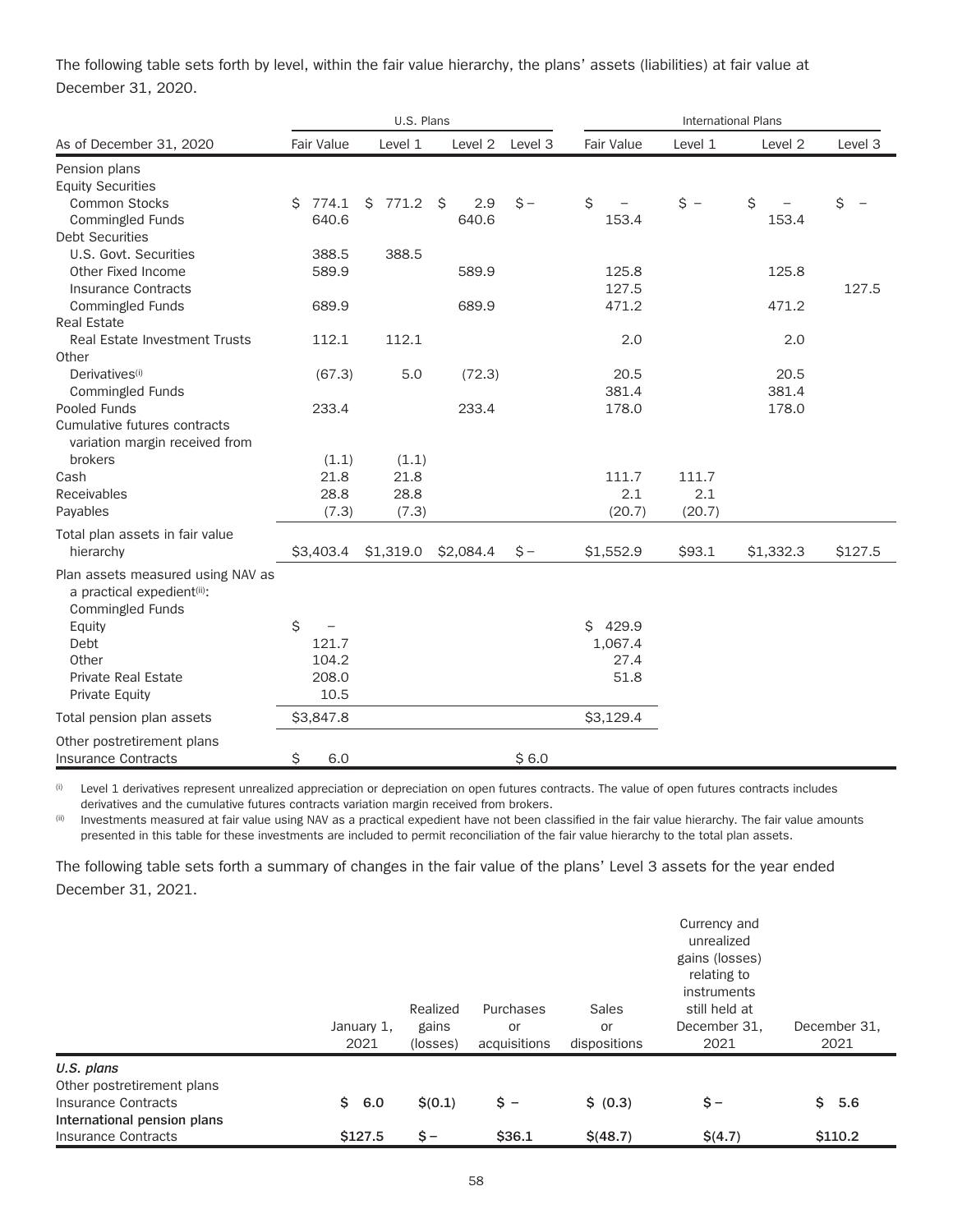The following table sets forth a summary of changes in the fair value of the plans' Level 3 assets for the year ended December 31, 2020.

|                             | January 1,<br>2020 | Realized<br>gains<br>(losses) | Purchases<br>or<br>acquisitions | Sales<br>or<br>dispositions | Currency and<br>unrealized<br>gains (losses)<br>relating to<br>instruments<br>still held at<br>December 31,<br>2020 | December 31,<br>2020 |
|-----------------------------|--------------------|-------------------------------|---------------------------------|-----------------------------|---------------------------------------------------------------------------------------------------------------------|----------------------|
| U.S. plans                  |                    |                               |                                 |                             |                                                                                                                     |                      |
| Other postretirement plans  |                    |                               |                                 |                             |                                                                                                                     |                      |
| Insurance Contracts         | Ŝ.<br>6.9          | \$(0.4)                       | $S-$                            | \$ (0.5)                    | $S -$                                                                                                               | \$<br>6.0            |
| International pension plans |                    |                               |                                 |                             |                                                                                                                     |                      |
| Insurance Contracts         | \$123.1            | $S -$                         | \$4.1                           | \$(11.5)                    | \$11.8                                                                                                              | \$127.5              |

The following table presents additional information about plan assets valued using the net asset value as a practical expedient within the fair value hierarchy table.

|                                                                           |    |                        |                                                            | 2021                                       |                                         |    | 2020                    |                                                 |                                                          |                                                |  |  |
|---------------------------------------------------------------------------|----|------------------------|------------------------------------------------------------|--------------------------------------------|-----------------------------------------|----|-------------------------|-------------------------------------------------|----------------------------------------------------------|------------------------------------------------|--|--|
|                                                                           |    | Fair<br>Value          | Unfunded<br>ments                                          | Commit-Redemption<br>Frequency             | Redemption<br>Notice<br>Period<br>Range |    | Fair<br>Value           | Unfunded<br>Commit-<br>ments                    | Redemption<br>Frequency                                  | Redemption<br><b>Notice</b><br>Period<br>Range |  |  |
| U.S. plans<br>Commingled Funds<br>Debt<br>Other<br>Private Real Estate(i) | Ś  | 78.6<br>112.5<br>234.2 | \$<br>$\overline{\phantom{m}}$<br>$\overline{\phantom{0}}$ | Monthly<br>Monthly<br>Quarterly            | 45 days<br>5 days<br>60-90 days         | Ŝ. | 121.7<br>104.2<br>208.0 | $\hat{S}$ –<br>$\overline{\phantom{m}}$<br>15.7 | Monthly<br>Monthly<br>Quarterly                          | 45 days<br>5 days<br>60-90 days                |  |  |
| Private Equity(ii)<br>Total                                               | \$ | 25.3<br>450.6          | 28.6<br>\$28.6                                             |                                            |                                         | Ŝ. | 10.5<br>444.4           | 20.9<br>\$36.6                                  |                                                          |                                                |  |  |
| International pension<br>plans<br>Commingled Funds                        |    |                        |                                                            |                                            |                                         |    |                         |                                                 |                                                          |                                                |  |  |
| Equity<br>Debt                                                            |    | \$404.5<br>1,077.3     | Ś.<br>$\overline{\phantom{a}}$<br>138.9                    | Weekly<br>Weekly.<br>Monthly,<br>Quarterly | Up to 2 days<br>Up to 120<br>days       | Ŝ. | 429.9<br>1,067.4        | $\hat{S}$ –<br>86.2                             | Weekly<br>Weekly,<br>Bimonthly,<br>Monthly,<br>Quarterly | Up to 2 days<br>Up to<br>120 days              |  |  |
| Other                                                                     |    |                        |                                                            |                                            |                                         |    | 27.4                    |                                                 | Monthly                                                  | Up to 30<br>days                               |  |  |
| Private Real Estate                                                       |    |                        |                                                            |                                            |                                         |    | 51.8                    |                                                 | Monthly                                                  | Up to 90<br>days                               |  |  |
| Total                                                                     |    | \$1,481.8              | \$138.9                                                    |                                            |                                         |    | \$1,576.5               | \$86.2                                          |                                                          |                                                |  |  |

(i) Includes investments in private real estate funds. The funds invest in U.S. real estate and allow redemptions quarterly, though queues, restrictions and gates may extend the period. A redemption has been requested from one fund, which has a redemption queue with estimates of full receipt of three to four years.

(ii) Includes investments in limited partnerships, which invest primarily in secondary markets and private credit. The investments can never be redeemed.

#### **Note 19 – Litigation and contingencies**

There are various lawsuits, claims, investigations and proceedings that have been brought or asserted against the company, which arise in the ordinary course of business, including actions with respect to commercial and government contracts, labor and employment, employee benefits, environmental matters, intellectual property and non-income tax matters. The company records a provision for these matters when it is both probable that a liability has been incurred and the amount of the loss can be reasonably estimated. Any provisions are reviewed at least quarterly and are adjusted to reflect the impact and status of settlements, rulings, advice of counsel and other information and events pertinent to a particular matter.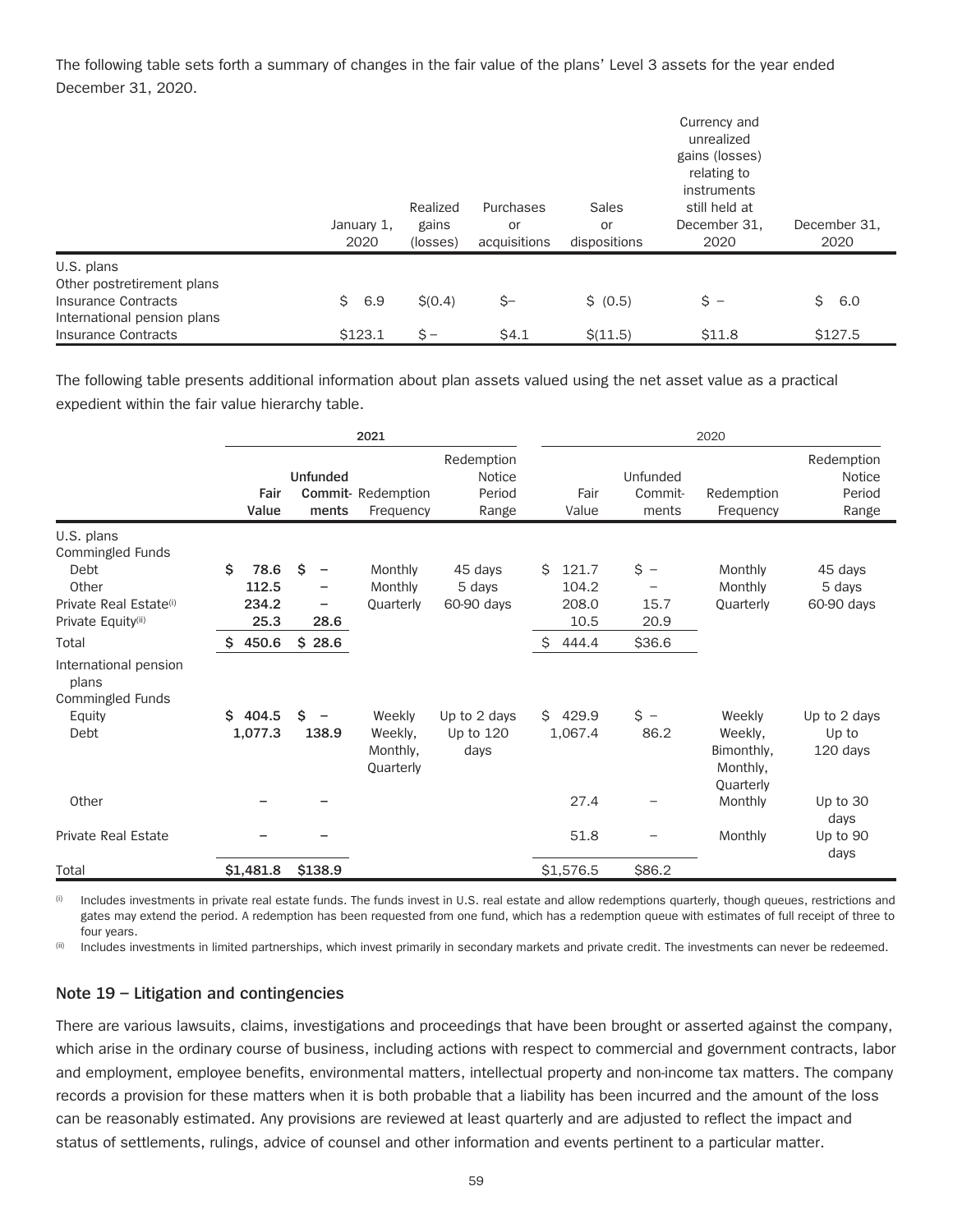The company believes that it has valid defenses with respect to legal matters pending against it. Based on its experience, the company also believes that the damage amounts claimed in the lawsuits disclosed below are not a meaningful indicator of the company's potential liability. Litigation is inherently unpredictable, however, and it is possible that the company's results of operations or cash flow could be materially affected in any particular period by the resolution of one or more of the legal matters pending against it.

The company's Brazilian operations, along with those of many other companies doing business in Brazil, are involved in various litigation matters, including numerous governmental assessments related to indirect and other taxes, as well as disputes associated with former employees and contract labor. The tax-related matters pertain to value-added taxes, customs, duties, sales and other non-income-related tax exposures. The labor-related matters include claims related to compensation. The company believes that appropriate accruals have been established for such matters based on information currently available. At December 31, 2021, excluding those matters that have been assessed by management as being remote as to the likelihood of ultimately resulting in a loss, the amount related to unreserved tax-related matters, inclusive of any related interest, is estimated to be up to approximately \$75 million.

With respect to the specific legal proceedings and claims described above, except as otherwise noted, either (i) the amount or range of possible losses in excess of amounts accrued, if any, is not reasonably estimable or (ii) the company believes that the amount or range of possible losses in excess of amounts accrued that are estimable would not be material.

Litigation is inherently unpredictable and unfavorable resolutions could occur. Accordingly, it is possible that an adverse outcome from such matters could exceed the amounts accrued in an amount that could be material to the company's financial condition, results of operations and cash flows in any particular reporting period.

Notwithstanding that the ultimate results of the lawsuits, claims, investigations and proceedings that have been brought or asserted against the company are not currently determinable, the company believes that at December 31, 2021, it has adequate provisions for any such matters.

## **Note 20 – Stockholders' equity**

The company has 150 million authorized shares of common stock, par value \$.01 per share, and 40 million shares of authorized preferred stock, par value \$1 per share, issuable in series.

At December 31, 2021, 13.0 million shares of unissued common stock of the company were reserved principally for future issuance under stock-based incentive plans.

Accumulated other comprehensive loss is as follows:

|                                                                                                                                                              | Total                           | Translation<br>Adjustments | Postretirement<br>Plans         |
|--------------------------------------------------------------------------------------------------------------------------------------------------------------|---------------------------------|----------------------------|---------------------------------|
| Balance at December 31, 2018<br>Other comprehensive income before reclassifications<br>Amounts reclassified from accumulated other comprehensive loss        | \$(4,084.8)<br>136.8<br>(140.6) | \$ (896.7)<br>23.8         | \$(3,188.1)<br>113.0<br>(140.6) |
| Current period other comprehensive (loss) income                                                                                                             | (3.8)                           | 23.8                       | (27.6)                          |
| Balance at December 31, 2019<br>Other comprehensive income before reclassifications<br>Amounts reclassified from accumulated other comprehensive loss        | (4,088.6)<br>489.4<br>(340.3)   | (872.9)<br>78.6<br>(32.3)  | (3,215.7)<br>410.8<br>(308.0)   |
| Current period other comprehensive income                                                                                                                    | 149.1                           | 46.3                       | 102.8                           |
| Balance at December 31, 2020<br>Other comprehensive income (loss) before reclassifications<br>Amounts reclassified from accumulated other comprehensive loss | (3,939.5)<br>58.6<br>616.8      | (826.6)<br>(43.6)<br>4.0   | (3, 112.9)<br>102.2<br>612.8    |
| Current period other comprehensive income (loss)                                                                                                             | 675.4                           | (39.6)                     | 715.0                           |
| Balance at December 31, 2021                                                                                                                                 | \$(3,264.1)                     | \$ (866.2)                 | \$(2,397.9)                     |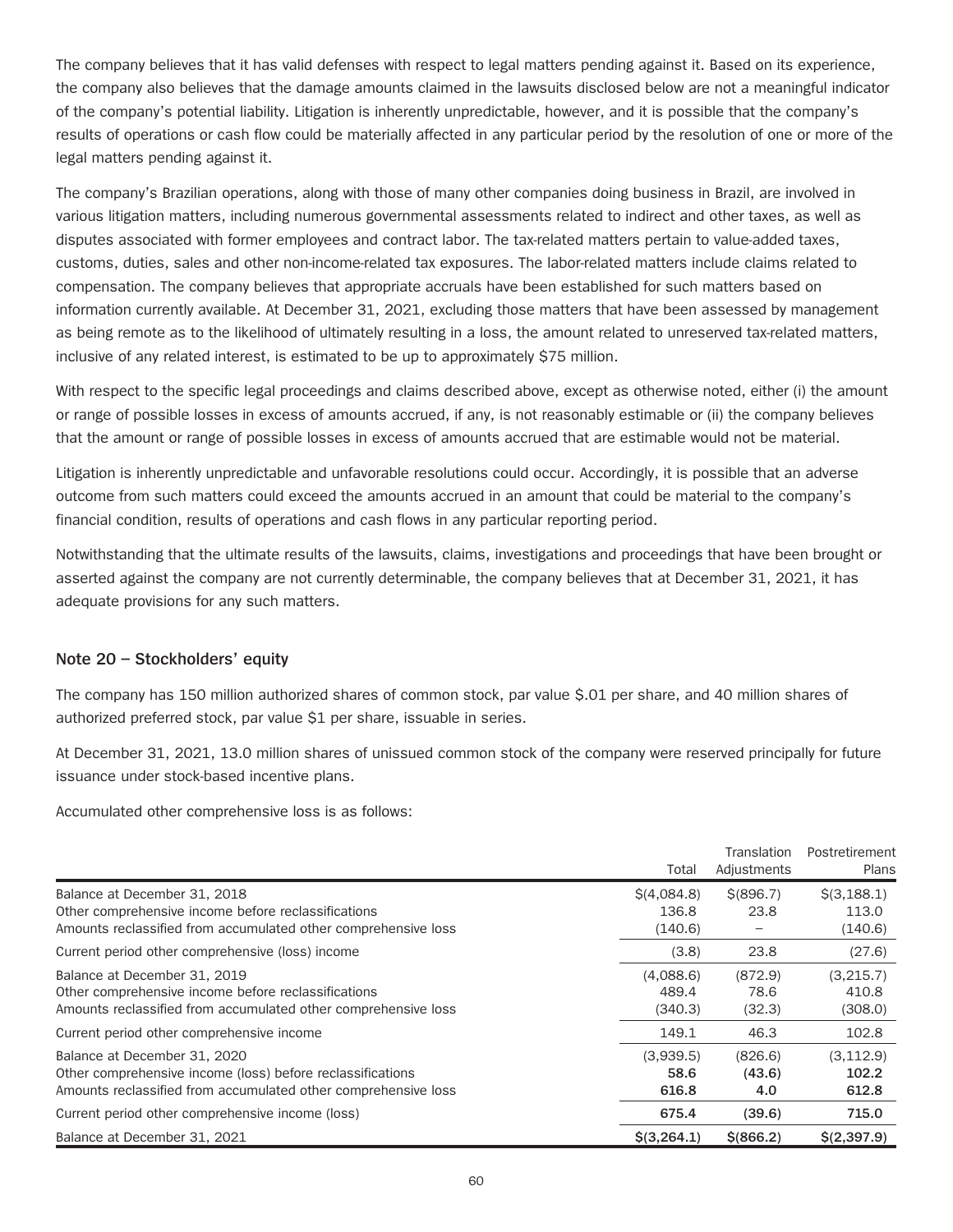Amounts reclassified out of accumulated other comprehensive loss are as follows:

| Year ended December 31,                                                                     | 2021      | 2020                        | 2019    |
|---------------------------------------------------------------------------------------------|-----------|-----------------------------|---------|
| Translation Adjustments:                                                                    |           |                             |         |
| Adjustment for substantial completion of liquidation of foreign subsidiaries <sup>(i)</sup> | S.<br>4.0 | \$ (32.3) \$                |         |
| Postretirement Plans:                                                                       |           |                             |         |
| Amortization of prior service cost <sup>(ii)</sup>                                          | (6.2)     | 5.9                         | 5.9     |
| Amortization of actuarial losses <sup>(ii)</sup>                                            | 178.9     | (177.3)                     | (149.7) |
| Settlement loss(ii)                                                                         | 499.4     | (142.1)                     | (1.1)   |
| Total before tax                                                                            | 676.1     | (345.8)                     | (144.9) |
| Income tax benefit                                                                          | (59.3)    | 5.5                         | 4.3     |
| Total reclassifications for the period                                                      | \$616.8   | $\sin(340.3)$ $\sin(140.6)$ |         |

 $(i)$  Reported in other (expense), net in the consolidated statements of income (loss)

(ii) Included in net periodic postretirement cost (see Note 18, "Employee plans")

The following table summarizes the changes in shares of common stock and treasury stock:

|                              | Common<br>Stock | Treasury<br><b>Stock</b> |
|------------------------------|-----------------|--------------------------|
| Balance at December 31, 2018 | 54.2            | 3.1                      |
| Debt exchange                | 10.6            | -                        |
| Stock-based compensation     | 1.1             | 0.4                      |
| Balance at December 31, 2019 | 65.9            | 3.5                      |
| Stock-based compensation     | 0.9             | 0.3                      |
| Balance at December 31, 2020 | 66.8            | 3.8                      |
| Debt exchange                | 4.6             | 1.2                      |
| Stock-based compensation     | 1.1             | 0.3                      |
| Balance at December 31, 2021 | 72.5            | 5.3                      |

#### **Note 21 – Segment information**

In January 2021, the company changed its organizational structure to more effectively address evolving client needs. With these changes, the company changed its reportable segments, but this did not impact the consolidated financial statements as of December 31, 2020 and 2019.

The company's reportable segments are as follows:

- Digital Workplace Solutions (DWS), which provides solutions that transform digital workplaces securely and create exceptional end-user experiences;
- Cloud and Infrastructure Solutions (C&I), which provides solutions that drive modern IT service platforms, cloud applications development, intelligent services, and cybersecurity services; and
- Enterprise Computing Solutions (ECS), which provides solutions that harness secure, continuous high-intensity computing and enable digital services through software-defined operating environments.

The accounting policies of each segment are the same as those followed by the company as a whole. Intersegment sales and transfers are priced as if the sales or transfers were to third parties. Accordingly, the ECS segment records intersegment revenue and manufacturing profit on hardware and software shipments to customers under contracts of other segments. These segments, in turn, record customer revenue and marketing profits on such shipments of company hardware and software to customers. In the company's consolidated statements of income (loss), the manufacturing costs of products sourced from the ECS segment and sold to other segments' customers are reported in cost of revenue for these other segments. Also included in the ECS segment's sales and gross profit are sales of hardware and software sold to other segments for internal use in their engagements. The amount of such profit included in gross profit of the ECS segment for the years ended December 31, 2021, 2020 and 2019 was \$1.4 million, \$7.8 million and \$5.7 million, respectively. The sales and profit on these transactions is eliminated in Corporate.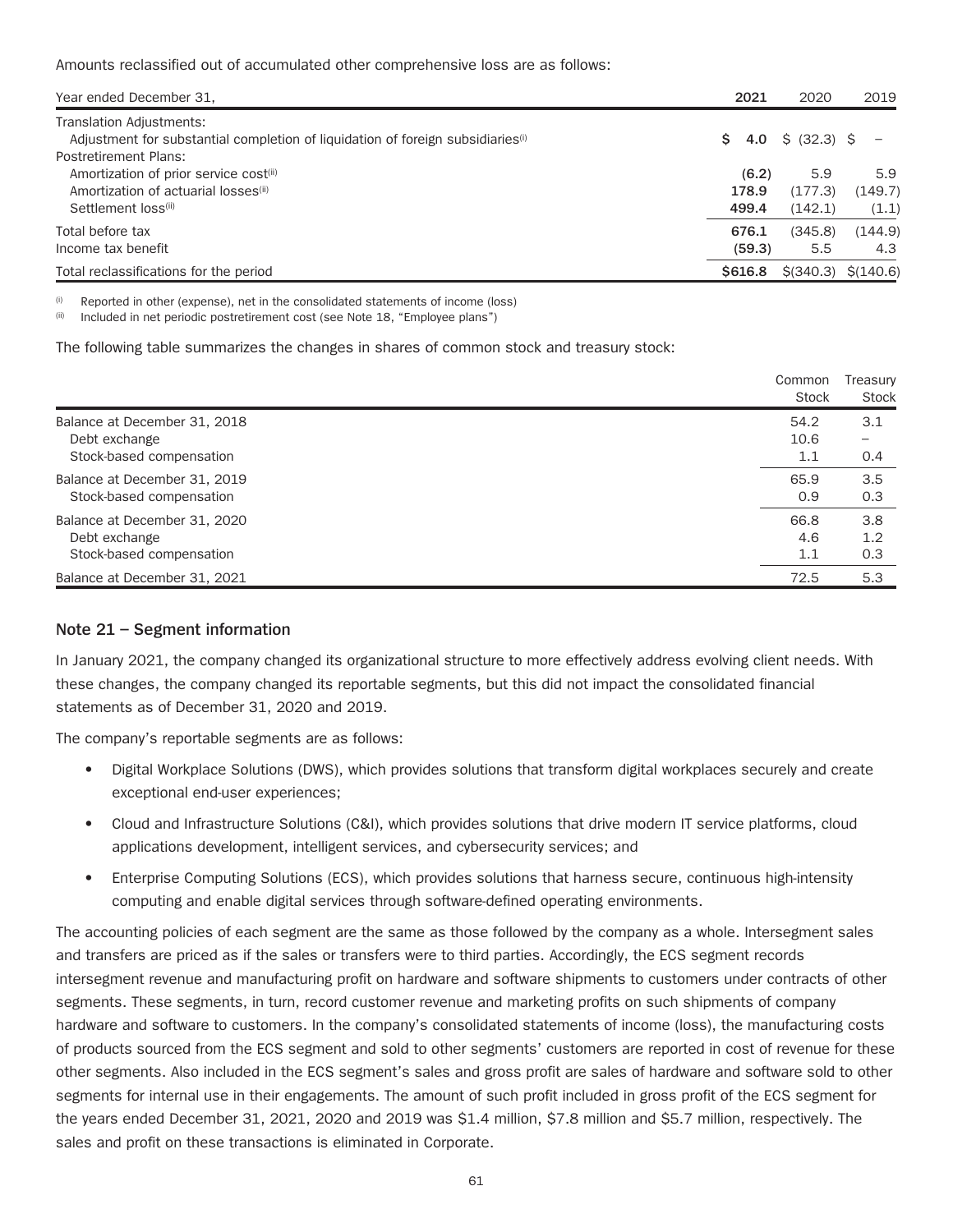The company evaluates segment performance based on gross profit exclusive of the service cost component of postretirement income or expense, restructuring charges, amortization of purchased intangibles and unusual and nonrecurring items, which are included in Corporate. In 2021, the company also changed its internal measurement of segment profitability. Prior period amounts have therefore been reclassified to be comparable to the current period's presentation. No single customer accounts for more than 10% of revenue.

Corporate assets are principally cash and cash equivalents, prepaid postretirement assets and deferred income taxes. The expense or income related to corporate assets and centrally incurred costs are allocated to the business segments.

A summary of the company's operations by reportable segment is presented below:

|                                                                                                                                   | Total                                                              |                                                   |                                                  |                                                  |
|-----------------------------------------------------------------------------------------------------------------------------------|--------------------------------------------------------------------|---------------------------------------------------|--------------------------------------------------|--------------------------------------------------|
|                                                                                                                                   | Segments                                                           | <b>DWS</b>                                        | C&I                                              | ECS                                              |
| 2021<br>Customer revenue<br>Intersegment                                                                                          | \$1,741.0<br>1.4                                                   | \$567.0                                           | \$496.5                                          | \$677.5<br>1.4                                   |
| Total revenue                                                                                                                     | \$1,742.4                                                          | \$567.0                                           | \$496.5                                          | \$678.9                                          |
| Gross profit<br>Depreciation and amortization<br>Total assets<br>Capital expenditures<br>2020                                     | 561.5<br>Ś.<br>Ś<br>129.1<br>\$1,236.6<br>\$<br>78.8               | \$76.3<br>\$18.5<br>\$352.7<br>\$13.4             | \$56.6<br>\$5.1<br>\$290.7<br>\$13.2             | \$428.6<br>\$5.5.5<br>\$593.2<br>\$52.2          |
| Customer revenue                                                                                                                  | \$1,713.2                                                          | \$588.3                                           | \$465.2                                          | \$659.7                                          |
| Intersegment                                                                                                                      | 0.1                                                                |                                                   |                                                  | 0.1                                              |
| Total revenue                                                                                                                     | \$1,713.3                                                          | \$588.3                                           | \$465.2                                          | \$659.8                                          |
| Gross profit<br>Depreciation and amortization<br>Total assets<br>Capital expenditures<br>2019<br>Customer revenue<br>Intersegment | Ś.<br>454.2<br>Ś.<br>119.3<br>\$1,005.3<br>Ś.<br>83.4<br>\$1,878.4 | \$5.5.3<br>\$14.5<br>\$220.7<br>\$13.6<br>\$641.2 | \$23.2<br>\$49.3<br>\$203.6<br>\$24.6<br>\$527.1 | \$375.7<br>\$5.5<br>\$581.0<br>\$45.2<br>\$710.1 |
| Total revenue                                                                                                                     | \$1,878.4                                                          | \$641.2                                           | \$527.1                                          | \$710.1                                          |
| Gross profit<br>Depreciation and amortization<br>Total assets<br>Capital expenditures                                             | Ś<br>512.9<br>Ś<br>116.7<br>Ś<br>962.8<br>Ś.<br>120.2              | \$65.2<br>\$18.0<br>\$182.2<br>\$15.2             | \$33.5<br>\$54.1<br>\$231.1<br>\$42.1            | \$414.2<br>\$44.6<br>\$549.5<br>\$62.9           |

Presented below is a reconciliation of total segment revenue to total consolidated revenue:

| Year ended December 31,             | 2021      | 2020                          | 2019                     |
|-------------------------------------|-----------|-------------------------------|--------------------------|
| Total segment revenue               |           | \$1,742.4 \$1,713.3 \$1,878.4 |                          |
| Other revenue                       | 313.4     | 313.1                         | 344.4                    |
| Elimination of intercompany revenue | (1.4)     | (0.1)                         | $\overline{\phantom{0}}$ |
| Total consolidated revenue          | \$2,054.4 | \$2,026.3 \$2,222.8           |                          |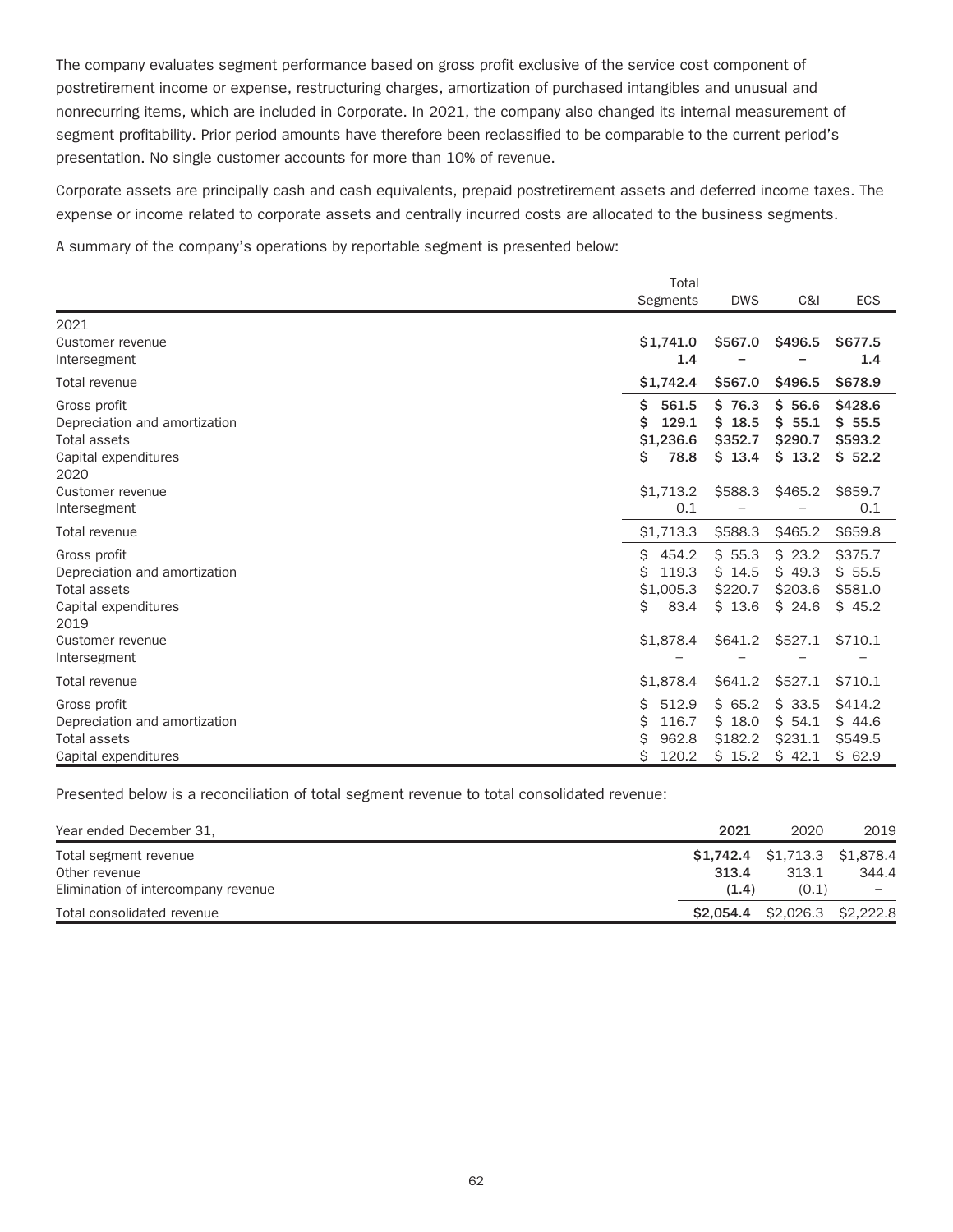Presented below is a reconciliation of total segment gross profit to total consolidated loss from continuing operations before income taxes:

| Year ended December 31,                                   | 2021               | 2020                              | 2019    |
|-----------------------------------------------------------|--------------------|-----------------------------------|---------|
| Total segment gross profit                                | S <sub>561.5</sub> | S 454.2                           | \$512.9 |
| Other gross profit                                        | 10.5               | 28.8                              | 21.1    |
| Total gross profit                                        | 572.0              | 483.0                             | 534.0   |
| Selling, general and administrative expense               | (389.5)            | (369.4)                           | (364.8) |
| Research and development expense                          | (28.5)             | (26.6)                            | (31.3)  |
| Interest expense                                          | (35.4)             | (29.2)                            | (62.1)  |
| Other (expense), net                                      | (580.3)            | (329.6)                           | (136.4) |
| Total loss from continuing operations before income taxes |                    | $$$ (461.7) $$$ (271.8) \$ (60.6) |         |

Other revenue and other gross profit, are comprised of an aggregation of a number of immaterial business activities that principally provide for the management of processes and functions for clients in select industries, helping them improve performance and reduce costs.

Presented below is a reconciliation of total business segment assets to consolidated assets:

| As of December 31.                  | 2021      | 2020      | 2019       |
|-------------------------------------|-----------|-----------|------------|
| Total segment assets                | \$1,236.6 | \$1,005.3 | 962.8<br>S |
| Other assets                        | 207.3     | 297.0     | 300.6      |
| Cash and cash equivalents           | 552.9     | 898.5     | 538.8      |
| Deferred income taxes               | 125.3     | 136.2     | 114.0      |
| Operating lease right-of-use assets | 62.7      | 79.3      | 71.4       |
| Prepaid postretirement assets       | 159.7     | 187.5     | 136.2      |
| Assets of discontinued operations   |           | —         | 243.2      |
| Other corporate assets              | 75.0      | 104.1     | 137.0      |
| Total assets                        | \$2,419.5 | \$2,707.9 | \$2,504.0  |

Geographic information about the company's revenue, which is principally based on location of the selling organization, properties and outsourcing assets, is presented below:

| Year ended December 31,                                                                         | 2021                                    | 2020                                                        | 2019                        |
|-------------------------------------------------------------------------------------------------|-----------------------------------------|-------------------------------------------------------------|-----------------------------|
| Revenue<br><b>United States</b><br>United Kingdom<br>Other foreign                              | S.<br>856.2<br>Ŝ<br>284.9<br>913.3      | 781.5<br>824.0<br>S<br>228.0<br>334.3<br>1,064.5<br>1,016.8 |                             |
| <b>Total Revenue</b>                                                                            | \$2,054.4                               | \$2,222.8<br>\$2,026.3                                      |                             |
| Properties, net<br><b>United States</b><br>Other foreign                                        | Ŝ.<br>Ŝ.<br>62.5<br>24.0                | 82.0<br>- Ś<br>28.5                                         | 82.3<br>33.7                |
| Total Properties, net                                                                           | \$<br>86.5<br>Ŝ.                        | 116.0<br>110.5<br>S                                         |                             |
| Outsourcing assets, net<br><b>United States</b><br>United Kingdom<br>Australia<br>Other foreign | Ś.<br>Ŝ.<br>66.2<br>36.3<br>16.7<br>5.4 | 93.1<br>-Ŝ<br>55.3<br>19.3<br>6.2                           | 99.5<br>71.7<br>21.5<br>9.4 |
| Total Outsourcing assets, net                                                                   | 124.6<br>S<br>S.                        | 173.9<br>202.1<br>S                                         |                             |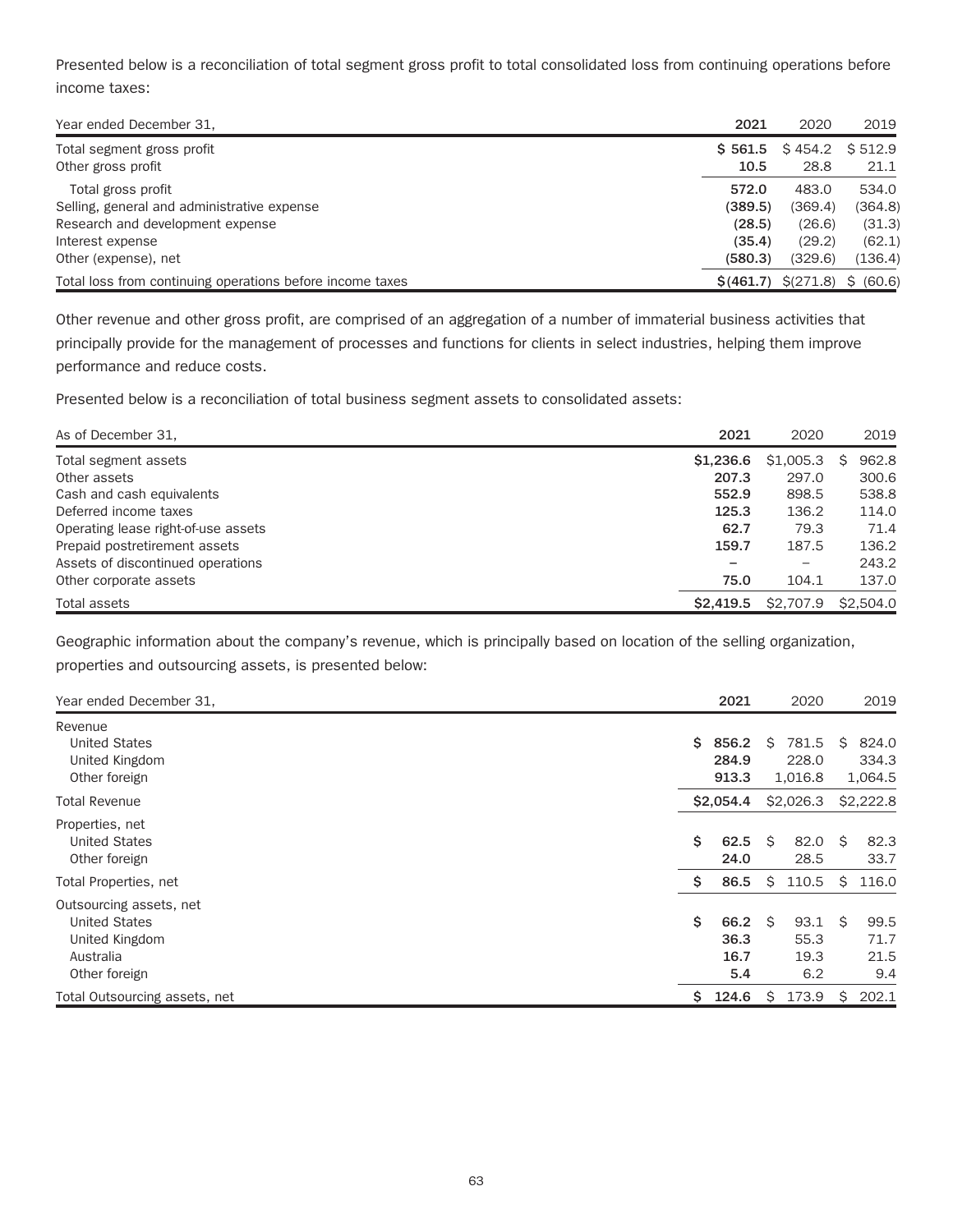## **Note 22 – Remaining performance obligations**

Remaining performance obligations represent the transaction price of firm orders for which work has not been performed and excludes (1) contracts with an original expected length of one year or less and (2) contracts for which the company recognizes revenue at the amount to which it has the right to invoice for services performed. At December 31, 2021, the company had approximately \$0.7 billion of remaining performance obligations of which approximately 4% is estimated to be recognized as revenue by the end of 2022.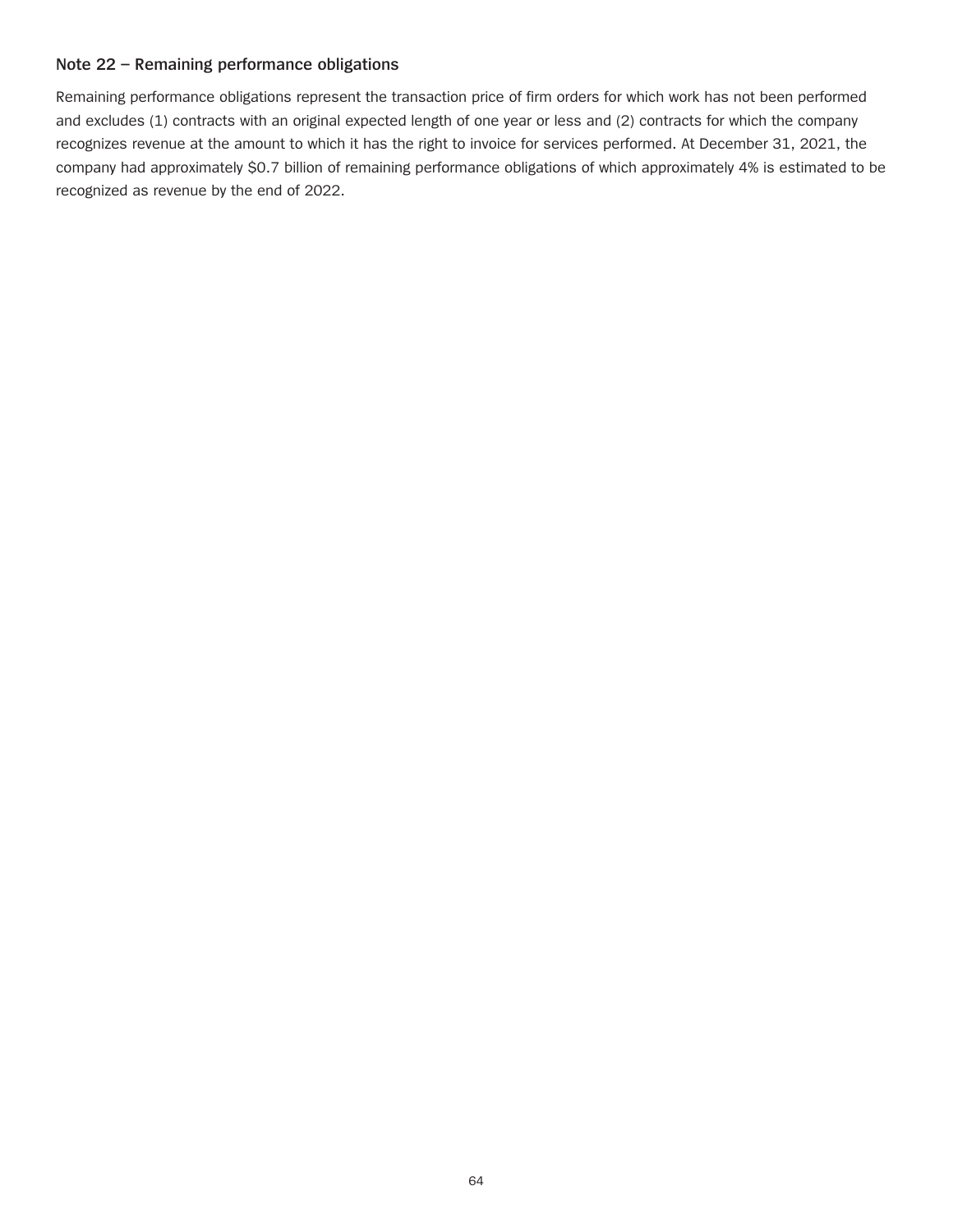## **Report of Management**

## **Management's Report on the Financial Statements**

The management of the company is responsible for the integrity of its financial statements. These statements have been prepared in conformity with U.S. generally accepted accounting principles and include amounts based on the best estimates and judgments of management. Financial information included elsewhere in this report is consistent with that in the financial statements.

PricewaterhouseCoopers LLP, an independent registered public accounting firm, has audited the company's 2021 consolidated financial statements. Its accompanying report is based on an audit conducted in accordance with the standards of the Public Company Accounting Oversight Board (United States).

The Board of Directors, through its Audit and Finance Committee, which is composed entirely of independent directors, oversees management's responsibilities in the preparation of the financial statements and selects the independent registered public accounting firm, subject to stockholder ratification. The Audit and Finance Committee meets regularly with the independent registered public accounting firm, representatives of management, and the internal auditors to review the activities of each and to assure that each is properly discharging its responsibilities. To ensure complete independence, the internal auditors and representatives of PricewaterhouseCoopers LLP have full access to meet with the Audit and Finance Committee, with or without management representatives present, to discuss the results of their audits and their observations on the adequacy of internal controls and the quality of financial reporting.

## **Management's Report on Internal Control Over Financial Reporting**

The management of the company is responsible for establishing and maintaining adequate internal control over financial reporting, as defined in Rules 13a-15(f) and 15d-15(f) under the Exchange Act. The company's internal control over financial reporting is a process designed to provide reasonable assurance regarding the reliability of financial reporting and the preparation of financial statements for external purposes in accordance with U.S. generally accepted accounting principles. Internal control over financial reporting includes those policies and procedures that (1) pertain to the maintenance of records that in reasonable detail accurately and fairly reflect the transactions and dispositions of the assets of the company; (2) provide reasonable assurance that transactions are recorded as necessary to permit preparation of the financial statements in accordance with U.S. generally accepted accounting principles, and that receipts and expenditures of the company are being made only in accordance with authorizations of management and directors of company; and (3) provide reasonable assurance regarding prevention or timely detection of unauthorized acquisition, use or disposition of the company's assets that could have a material effect on the financial statements.

Because of its inherent limitations, internal control over financial reporting may not prevent or detect misstatements. Also, projections of any evaluation of effectiveness to future periods are subject to the risk that controls may become inadequate because of changes in conditions, or that the degree of compliance with the policies and procedures may deteriorate.

Management assessed the effectiveness of the company's internal control over financial reporting as of December 31, 2021, based on criteria established in *Internal Control - Integrated Framework (2013)* issued by the Committee of Sponsoring Organizations of the Treadway Commission. Based on this assessment, we concluded that the company maintained effective internal control over financial reporting as of December 31, 2021, based on the specified criteria.

PricewaterhouseCoopers LLP, an independent registered public accounting firm, has audited the company's internal control over financial reporting as of December 31, 2021, as stated in its report that appears herein.

Peter A. Altabef Michael M. Thomson

Muil Mun

Chair, President and Chief Executive Officer Executive Vice President and Chief Financial Officer (Principal Financial Officer)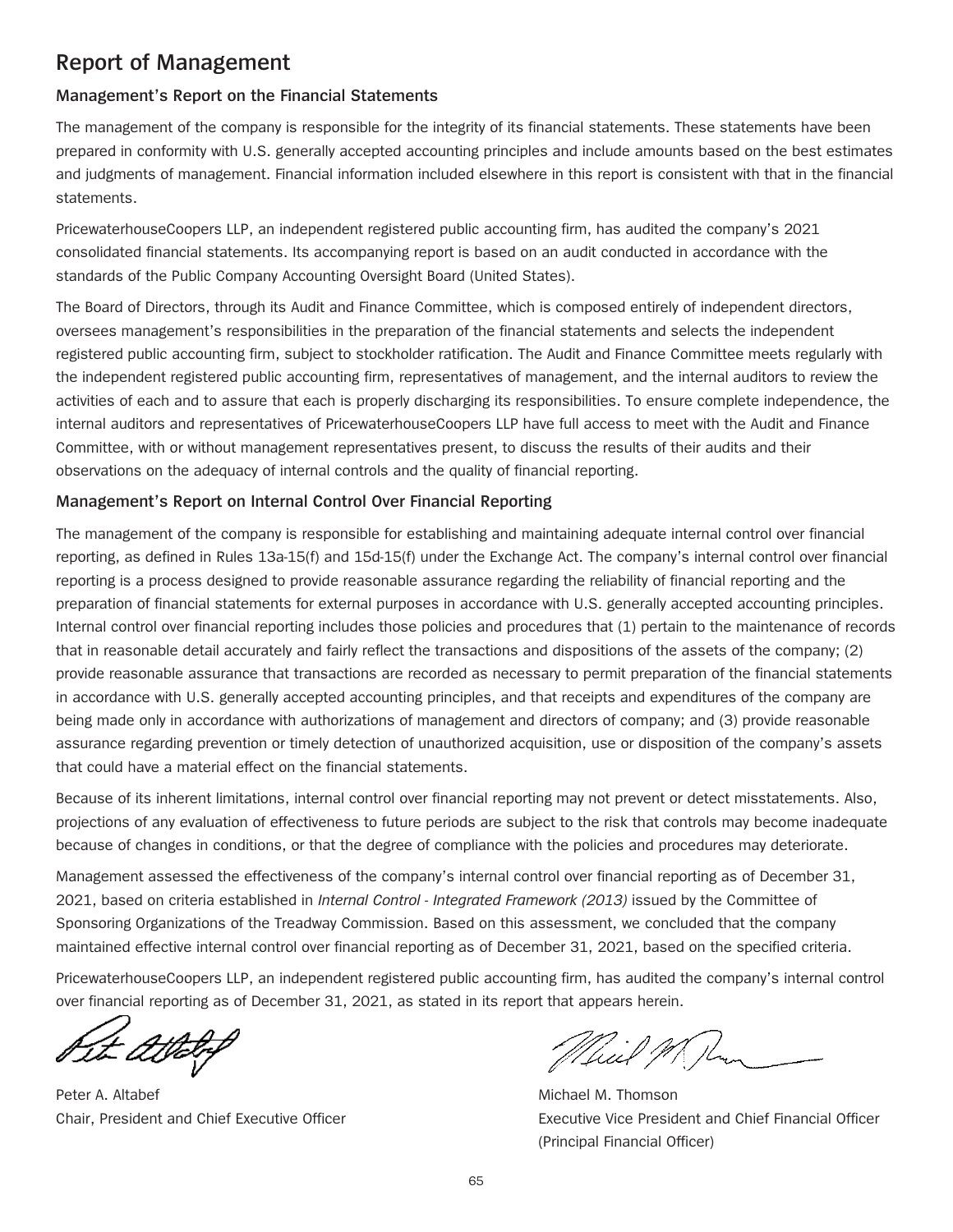## **Report of Independent Registered Public Accounting Firm**

To the Board of Directors and Stockholders of Unisys Corporation

## *Opinions on the Financial Statements and Internal Control over Financial Reporting*

We have audited the accompanying consolidated balance sheet of Unisys Corporation and its subsidiaries (the "Company") as of December 31, 2021 and 2020, and the related consolidated statements of income (loss), of comprehensive income (loss), of deficit and of cash flows for each of the two years in the period ended December 31, 2021, including the related notes and schedule of valuation and qualifying accounts for each of the two years in the period ended December 31, 2021 listed under Item 15(1) (collectively referred to as the "consolidated financial statements"). We also have audited the Company's internal control over financial reporting as of December 31, 2021, based on criteria established in *Internal Control—Integrated Framework* (2013) issued by the Committee of Sponsoring Organizations of the Treadway Commission (COSO).

In our opinion, the consolidated financial statements referred to above present fairly, in all material respects, the financial position of the Company as of December 31, 2021 and 2020, and the results of its operations and its cash flows for each of the two years in the period ended December 31, 2021 in conformity with accounting principles generally accepted in the United States of America. Also in our opinion, the Company maintained, in all material respects, effective internal control over financial reporting as of December 31, 2021, based on criteria established in *Internal Control—Integrated Framework* (2013) issued by the COSO.

## *Change in Accounting Principle*

As discussed in Note 3 of the consolidated financial statements, the Company changed the manner in which it accounts for income taxes in 2020.

## *Basis for Opinions*

The Company's management is responsible for these consolidated financial statements, for maintaining effective internal control over financial reporting, and for its assessment of the effectiveness of internal control over financial reporting, included in the accompanying Management's Report on Internal Control over Financial Reporting. Our responsibility is to express opinions on the Company's consolidated financial statements and on the Company's internal control over financial reporting based on our audits. We are a public accounting firm registered with the Public Company Accounting Oversight Board (United States) (PCAOB) and are required to be independent with respect to the Company in accordance with the U.S. federal securities laws and the applicable rules and regulations of the Securities and Exchange Commission and the PCAOB.

We conducted our audits in accordance with the standards of the PCAOB. Those standards require that we plan and perform the audits to obtain reasonable assurance about whether the consolidated financial statements are free of material misstatement, whether due to error or fraud, and whether effective internal control over financial reporting was maintained in all material respects.

Our audits of the consolidated financial statements included performing procedures to assess the risks of material misstatement of the consolidated financial statements, whether due to error or fraud, and performing procedures that respond to those risks. Such procedures included examining, on a test basis, evidence regarding the amounts and disclosures in the consolidated financial statements. Our audits also included evaluating the accounting principles used and significant estimates made by management, as well as evaluating the overall presentation of the consolidated financial statements. Our audit of internal control over financial reporting included obtaining an understanding of internal control over financial reporting, assessing the risk that a material weakness exists, and testing and evaluating the design and operating effectiveness of internal control based on the assessed risk. Our audits also included performing such other procedures as we considered necessary in the circumstances. We believe that our audits provide a reasonable basis for our opinions.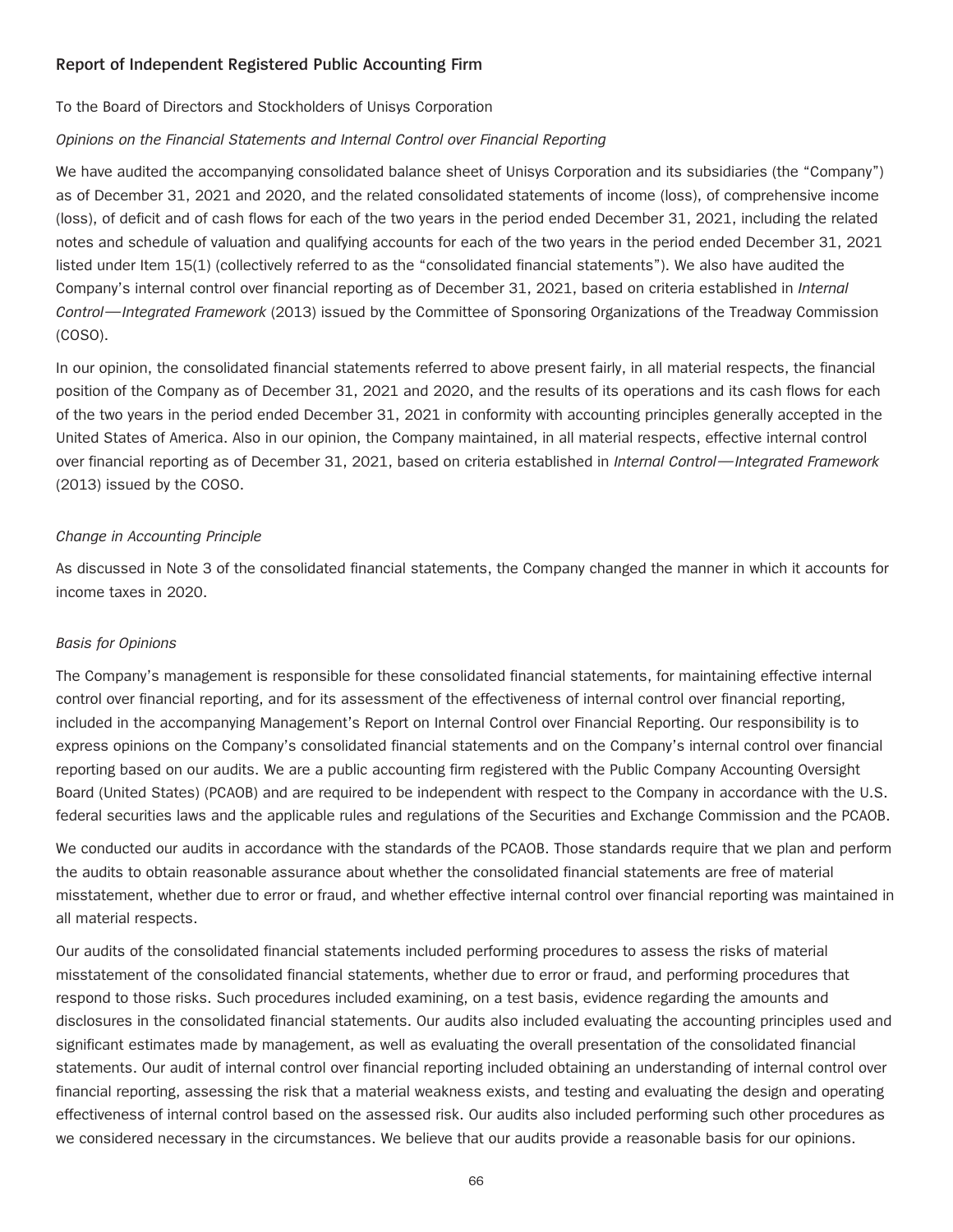#### *Definition and Limitations of Internal Control over Financial Reporting*

A company's internal control over financial reporting is a process designed to provide reasonable assurance regarding the reliability of financial reporting and the preparation of financial statements for external purposes in accordance with generally accepted accounting principles. A company's internal control over financial reporting includes those policies and procedures that (i) pertain to the maintenance of records that, in reasonable detail, accurately and fairly reflect the transactions and dispositions of the assets of the company; (ii) provide reasonable assurance that transactions are recorded as necessary to permit preparation of financial statements in accordance with generally accepted accounting principles, and that receipts and expenditures of the company are being made only in accordance with authorizations of management and directors of the company; and (iii) provide reasonable assurance regarding prevention or timely detection of unauthorized acquisition, use, or disposition of the company's assets that could have a material effect on the financial statements.

Because of its inherent limitations, internal control over financial reporting may not prevent or detect misstatements. Also, projections of any evaluation of effectiveness to future periods are subject to the risk that controls may become inadequate because of changes in conditions, or that the degree of compliance with the policies or procedures may deteriorate.

## *Critical Audit Matters*

The critical audit matter communicated below is a matter arising from the current period audit of the consolidated financial statements that was communicated or required to be communicated to the audit committee and that (i) relates to accounts or disclosures that are material to the consolidated financial statements and (ii) involved our especially challenging, subjective, or complex judgments. The communication of critical audit matters does not alter in any way our opinion on the consolidated financial statements, taken as a whole, and we are not, by communicating the critical audit matter below, providing a separate opinion on the critical audit matter or on the accounts or disclosures to which it relates.

## *Valuation of the U.S. and Certain International Defined Benefit Pension Plan Obligations*

As described in Notes 1 and 18 to the consolidated financial statements, the Company's consolidated defined benefit pension plan obligation was \$6,324 million as of December 31, 2021. Additionally, the Company recorded settlement losses associated with its pension plans of \$499 million for the year ended December 31, 2021. Management develops the actuarial assumptions used by its U.S. and international defined benefit pension plan obligations based upon the circumstances of each particular plan. The determination of the defined benefit pension plan obligations requires the use of estimates. Management's significant assumption used in the determination of the defined benefit pension plan obligations, and settlement losses associated with respect to the U.S. pension plans, is the discount rate.

The principal considerations for our determination that performing procedures relating to the valuation of the U.S. and certain international defined benefit pension plan obligations is a critical audit matter are the (i) significant judgment by management to determine the defined benefit pension plan obligations; (ii) a high degree of auditor judgment, subjectivity, and effort in performing procedures to evaluate management's significant assumption related to the discount rates; (iii) the audit effort involved the use of professionals with specialized skill and knowledge.

Addressing the matter involved performing procedures and evaluating audit evidence in connection with forming our overall opinion on the consolidated financial statements. These procedures included testing the effectiveness of controls relating to the valuation of the U.S. and certain international defined benefit pension plan obligations, including controls over the Company's methods, significant assumption, and data. These procedures also included, among others, testing the completeness, accuracy and relevance of the underlying data used in developing the estimate, and the involvement of professionals with specialized skill and knowledge to assist in (i) evaluating the appropriateness of the actuarial methods used to estimate the defined benefit pension plan obligations, and (ii) evaluating the reasonableness of management's significant assumption related to the discount rate. Evaluating the reasonableness of management's significant assumption related to the discount rate included (i) developing an independent range of discount rates for each U.S. and certain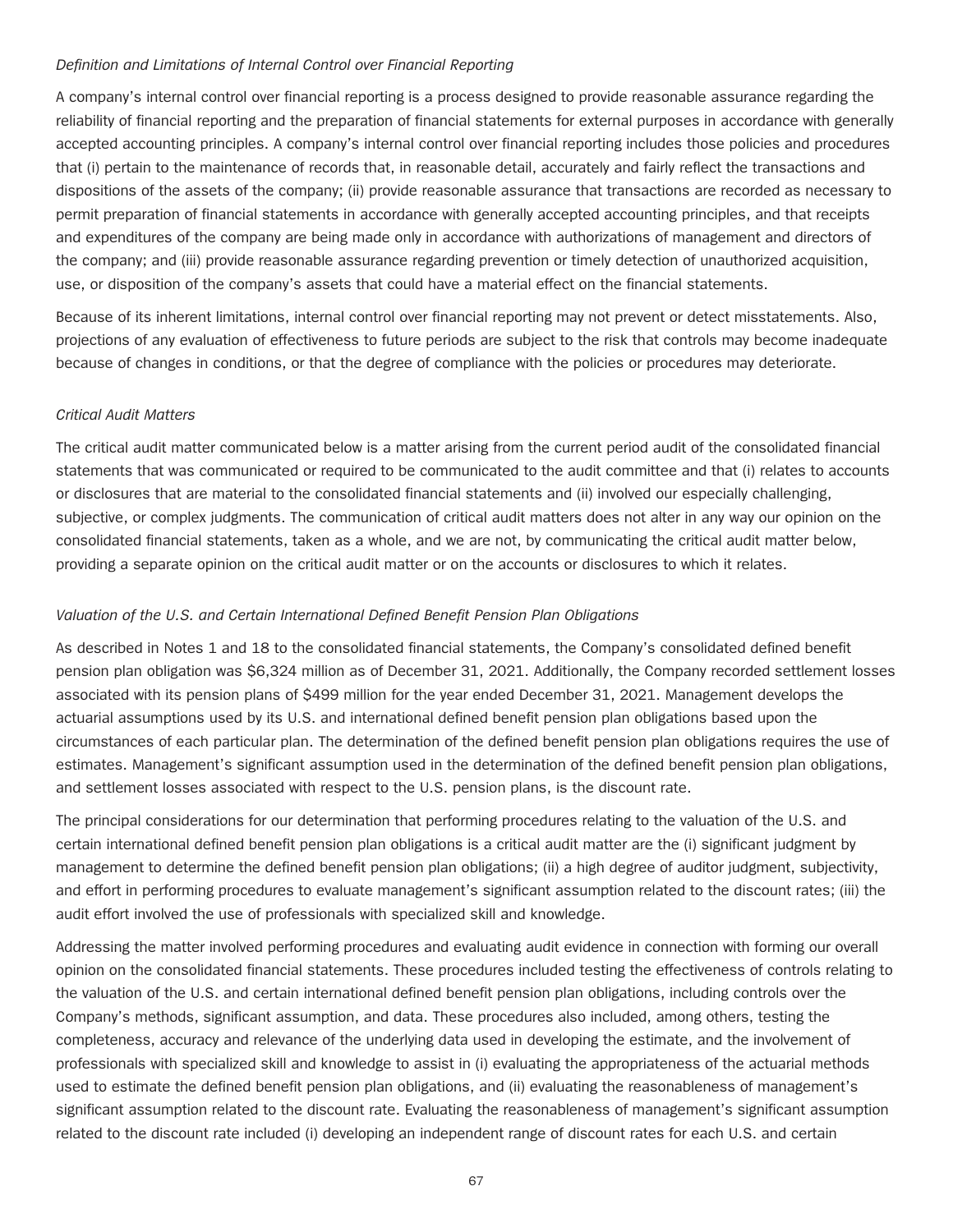international defined benefit pension plan obligations based on publicly available market data for high-quality, fixed income investments, and (ii) comparing management's discount rate to the independently developed range to evaluate the reasonableness of the discount rate assumption.

friceu atents sels opers LLP.

Philadelphia, Pennsylvania

February 22, 2022

We have served as the Company's auditor since 2020.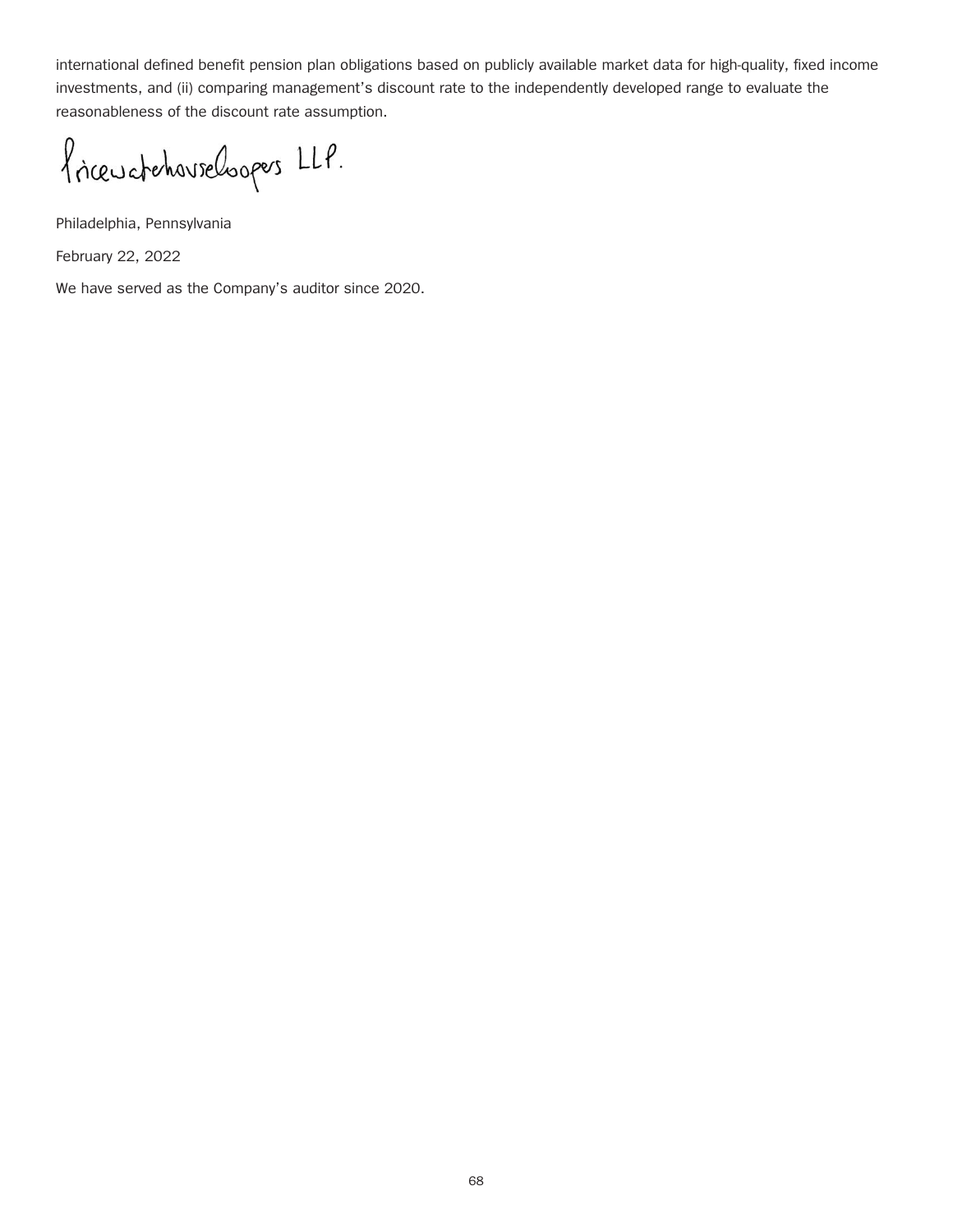# **Report of Independent Registered Public Accounting Firm**

To the Stockholders and Board of Directors

Unisys Corporation:

## *Opinion on the Consolidated Financial Statements*

We have audited the accompanying consolidated statements of income (loss), comprehensive income (loss), cash flows, and deficit for the year ended December 31, 2019, and the related notes and financial statement schedule II (collectively, the consolidated financial statements). In our opinion, the consolidated financial statements present fairly, in all material respects, the results of its operations and its cash flows for the year ended December 31, 2019, in conformity with U.S. generally accepted accounting principles.

## *Basis for Opinion*

These consolidated financial statements are the responsibility of the Company's management. Our responsibility is to express an opinion on these consolidated financial statements based on our audit. We are a public accounting firm registered with the Public Company Accounting Oversight Board (United States) (PCAOB) and are required to be independent with respect to the Company in accordance with the U.S. federal securities laws and the applicable rules and regulations of the Securities and Exchange Commission and the PCAOB.

We conducted our audit in accordance with the standards of the PCAOB. Those standards require that we plan and perform the audit to obtain reasonable assurance about whether the consolidated financial statements are free of material misstatement, whether due to error or fraud. Our audit included performing procedures to assess the risks of material misstatement of the consolidated financial statements, whether due to error or fraud, and performing procedures that respond to those risks. Such procedures included examining, on a test basis, evidence regarding the amounts and disclosures in the consolidated financial statements. Our audit also included evaluating the accounting principles used and significant estimates made by management, as well as evaluating the overall presentation of the consolidated financial statements. We believe that our audit provides a reasonable basis for our opinion.

KPMG LLP

We served as the Company's auditor from 2008 to 2020.

Philadelphia, Pennsylvania

February 28, 2020, except for Note 2 and Note 21, as to which the dates are February 26, 2021 and February 22, 2022, respectively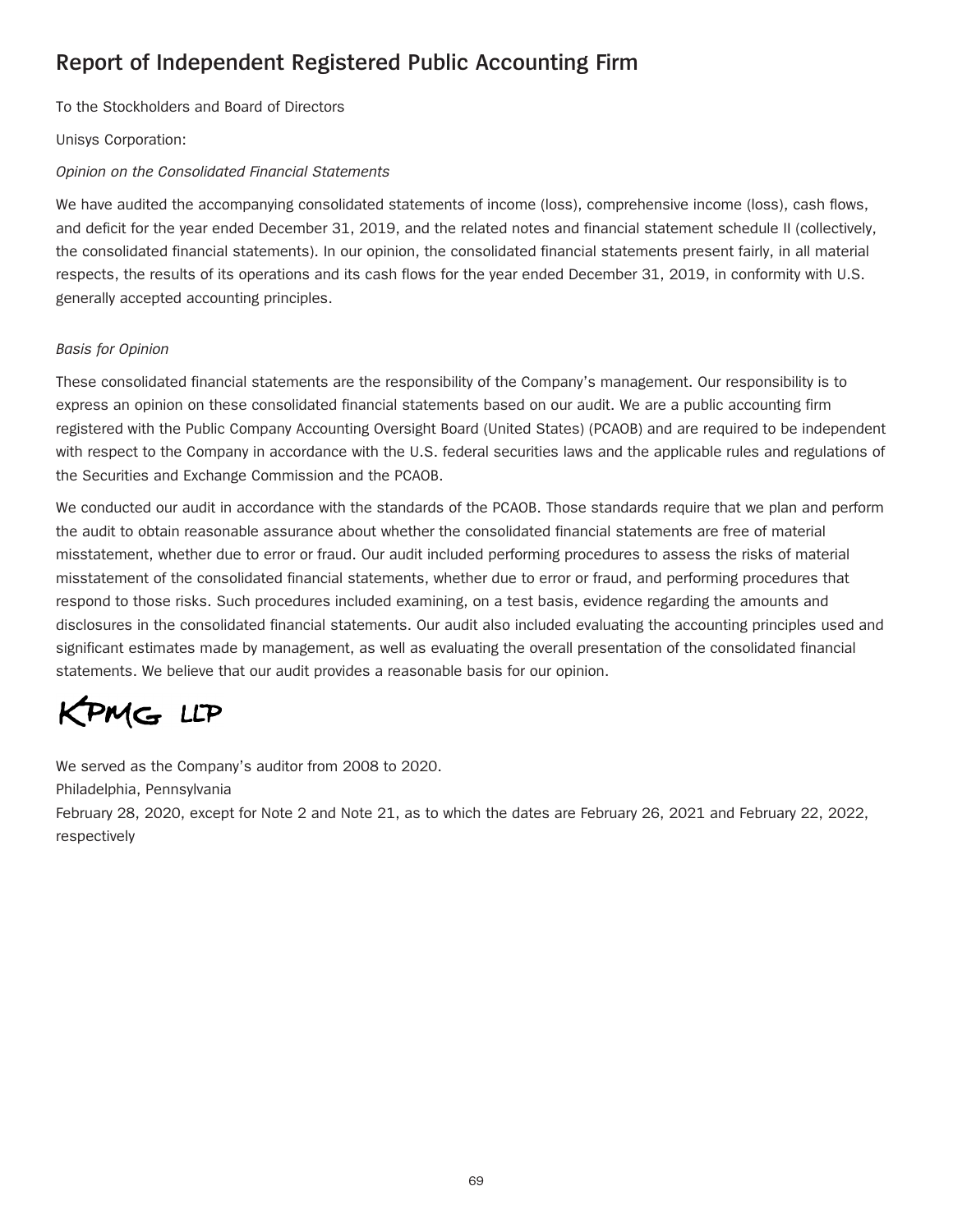# **Stock Performance**

The following graph compares the cumulative total stockholder return on Unisys common stock during the five fiscal years ended December 31, 2021, with the cumulative total return on the Standard & Poor's 500 Stock Index and the Standard & Poor's 500 IT Services Index. The comparison assumes \$100 was invested on December 31, 2016, in Unisys common stock and in each of such indices and assumes reinvestment of any dividends.



|                           | 2016   | 2017     | 2018  | 2019  | 2020  | 2021  |
|---------------------------|--------|----------|-------|-------|-------|-------|
| <b>Unisys Corporation</b> | \$100  | 55<br>S. | 78    | 79    | \$132 | \$138 |
| <b>S&amp;P 500</b>        | \$ 100 | \$122    | \$116 | \$153 | \$181 | \$233 |
| S&P 500 IT Services       | \$100  | \$ 131   | \$137 | \$193 | \$237 | \$248 |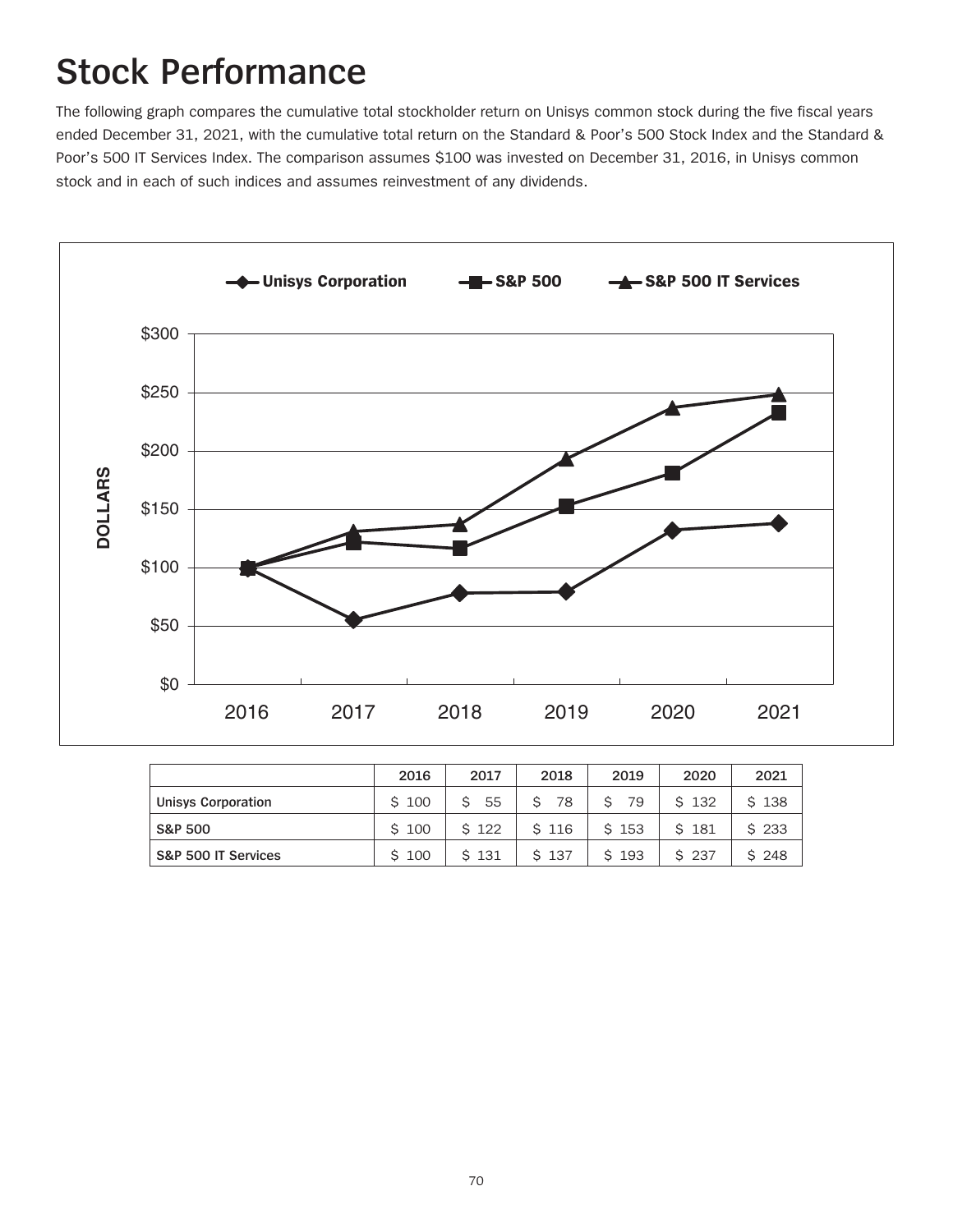# **Investor Information**

# **Stock Information**

- **Common Stock:** The company has the authority to issue 150 million shares of common stock, par value \$0.01 per share. At December 31, 2021, there were approximately 67.2 million shares outstanding and approximately 4,400 stockholders of record. Unisys common stock is listed for trading on the New York Stock Exchange (trading symbol "UIS") and the London Stock Exchange (code "USY").
- **Preferred Stock:** The company has the authority to issue 40 million shares of preferred stock, par value \$1 per share, issuable in series. At December 31, 2021, there were no shares of preferred stock outstanding.
- **Voting Rights:** Each share of Unisys common stock outstanding on the record date for the annual meeting is entitled to one vote on each matter to be voted upon at the meeting.

# **Annual Meeting**

Stockholders are invited to attend the Unisys 2022 Annual Meeting of Stockholders, which will be held virtually online at www.virtualshareholdermeeting.com/UIS2022 on May 5, 2022, at 8:00 a.m. Eastern Time. Formal notice of the meeting, along with the proxy statement and proxy materials, was mailed or otherwise made available on or about March 25, 2022, to stockholders of record as of March 7, 2022.

### **Independent Auditors**

KPMG LLP Philadelphia, Pennsylvania (served as the Company's auditor from 2008 to 2020)

PricewaterhouseCoopers Philadelphia, Pennsylvania (served as the Company's auditor since 2020)

# **Stockholder Services**

Computershare Inc. is the company's stock transfer agent and registrar.

*Note: Effective October 23, 2009, Unisys declared a one-for-ten reverse split of its common stock. Pre-split stock certificates must be submitted for exchange into post-split shares. If you are holding pre-split stock certificates, please contact Computershare.*

Administrative inquiries relating to stockholder records, lost stock certificates, change of ownership or change of address should be directed to: Unisys Corporation, c/o Computershare, PO BOX 505000, Louisville, KY 40233-5000.

Account Access & Share Selling Program: www.computershare.com/investor

#### **Telephone within the U.S. and Canada:**

- Telephone toll free: 866-405-6564
- TDD for hearing impaired: 800-231-5469

#### **Telephone outside the U.S.:**

- Telephone: 201-680-6578
- TDD for hearing impaired: 201-680-6610

# **Investor Relations**

- **Web Site:** The Unisys Investor Web site at www.unisys.com/investor-relations provides news and events as well as quarterly earnings releases and financial data, Unisys stock price and tools, officer and board biographies, corporate governance materials, annual reports and more. We invite you to visit www.unisys.com/investor-relations to learn more about Unisys.
- **Email:** Unisys provides SEC filings, annual report releases and quarterly financial releases via email. To sign up for email or to amend your current investor e-mail selection, visit www.unisys.com/ investor-relations.
- **Printed Materials:** Visit www.unisys.com/investor-relations to select from the current list of printed materials offered. Printed materials also may be requested by calling 215-986-6999.
- **General Investor Inquiries and Correspondence:** Investors with general questions about the company are invited to contact Unisys Investor Relations by calling 215-986-6999, emailing us at investor@unisys.com, or writing to us at: Investor Relations, Unisys Corporation, 801 Lakeview Drive, Suite 100, Blue Bell, PA 19422.

#### **For more information, visit www.unisys.com/investor-relations**